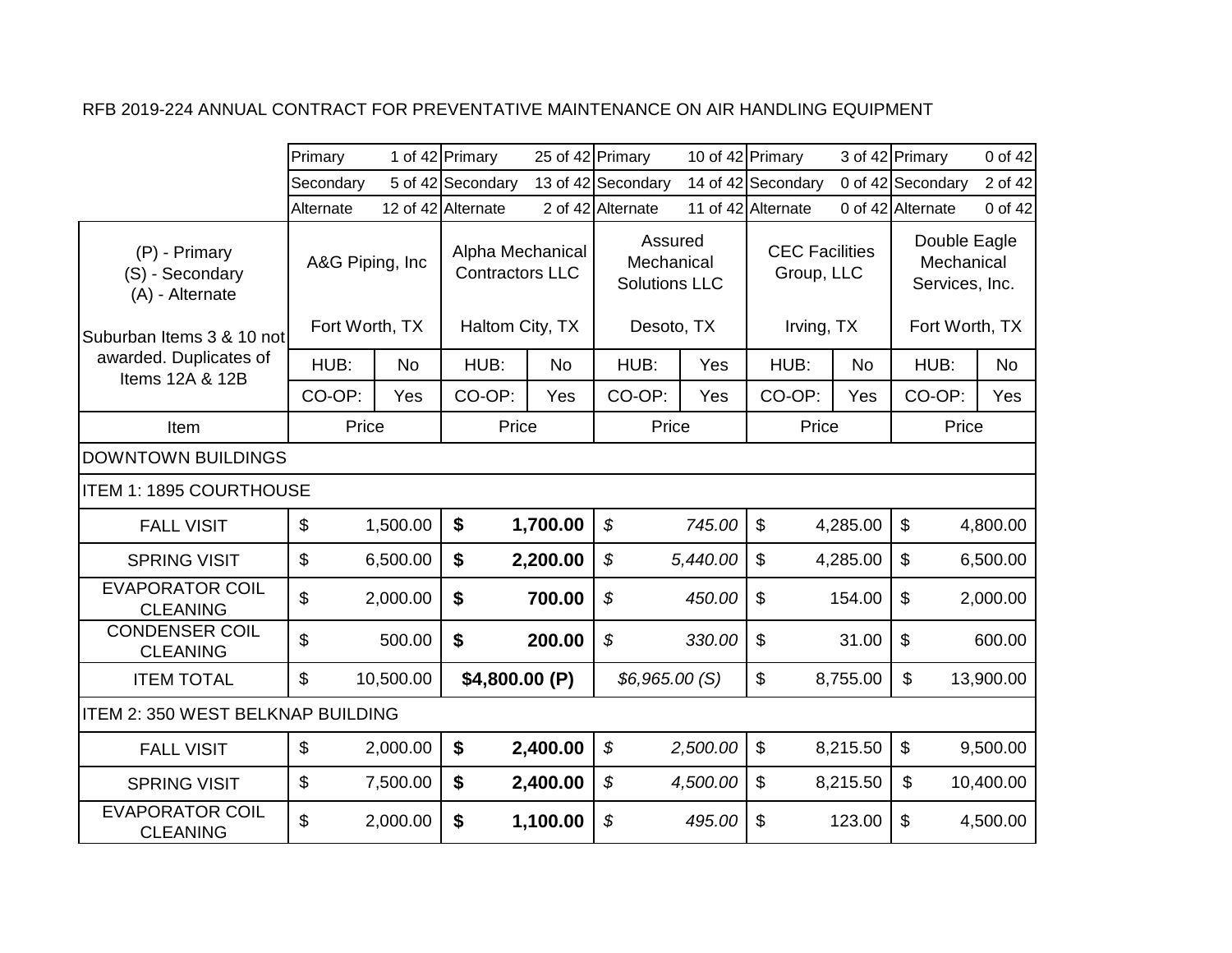|                                                     | Primary                   |           | 1 of 42 Primary                            | 25 of 42 Primary |                                               | 10 of 42 Primary |                                     |           | 3 of 42 Primary                              | 0 of 42   |
|-----------------------------------------------------|---------------------------|-----------|--------------------------------------------|------------------|-----------------------------------------------|------------------|-------------------------------------|-----------|----------------------------------------------|-----------|
|                                                     | Secondary                 |           | 5 of 42 Secondary                          |                  | 13 of 42 Secondary                            |                  | 14 of 42 Secondary                  |           | 0 of 42 Secondary                            | 2 of 42   |
|                                                     | Alternate                 |           | 12 of 42 Alternate                         |                  | 2 of 42 Alternate                             |                  | 11 of 42 Alternate                  |           | 0 of 42 Alternate                            | 0 of 42   |
| (P) - Primary<br>(S) - Secondary<br>(A) - Alternate | A&G Piping, Inc           |           | Alpha Mechanical<br><b>Contractors LLC</b> |                  | Assured<br>Mechanical<br><b>Solutions LLC</b> |                  | <b>CEC Facilities</b><br>Group, LLC |           | Double Eagle<br>Mechanical<br>Services, Inc. |           |
| Suburban Items 3 & 10 not                           | Fort Worth, TX            |           | Haltom City, TX                            |                  | Desoto, TX                                    |                  | Irving, TX                          |           | Fort Worth, TX                               |           |
| awarded. Duplicates of<br>Items 12A & 12B           | HUB:                      | <b>No</b> | HUB:                                       | <b>No</b>        | HUB:                                          | Yes              | HUB:                                | <b>No</b> | HUB:                                         | <b>No</b> |
|                                                     | CO-OP:                    | Yes       | CO-OP:                                     | Yes              | CO-OP:                                        | Yes              | CO-OP:                              | Yes       | CO-OP:                                       | Yes       |
| Item                                                | Price                     |           | Price                                      |                  | Price                                         |                  | Price                               |           | Price                                        |           |
| ITEM 2: 350 WEST BELKNAP BUILDING                   |                           |           |                                            |                  |                                               |                  |                                     |           |                                              |           |
| <b>CONDENSER COIL</b><br><b>CLEANING</b>            | \$                        | 500.00    | <b>NB</b>                                  |                  | \$                                            | 480.00           | $\boldsymbol{\mathsf{S}}$           | 123.00    | $\mathfrak{S}$                               | 800.00    |
| <b>ITEM TOTAL</b>                                   | $\boldsymbol{\mathsf{S}}$ | 12,000.00 | \$5,900.00 (P)                             |                  | \$7,975.00(S)                                 |                  | \$                                  | 16,677.00 | \$                                           | 25,200.00 |
| <b>ITEM 3: ADMINISTRATION BUILDING</b>              |                           |           |                                            |                  |                                               |                  |                                     |           |                                              |           |
| <b>FALL VISIT</b>                                   | $\mathfrak{L}$            | 4,500.00  | \$                                         | 2,950.00         | \$                                            | 2,045.00         | \$                                  | 13,039.00 | $\boldsymbol{\mathsf{s}}$                    | 5,600.00  |
| <b>SPRING VISIT</b>                                 | $\boldsymbol{\mathsf{S}}$ | 7,500.00  | \$                                         | 2,650.00         | \$                                            | 4,185.00         | \$                                  | 13,039.00 | $\boldsymbol{\mathsf{S}}$                    | 6,800.00  |
| <b>EVAPORATOR COIL</b><br><b>CLEANING</b>           | $\mathfrak{L}$            | 1,800.00  | \$                                         | 1,500.00         | \$                                            | 529.00           | $\boldsymbol{\mathsf{S}}$           | 616.00    | $\boldsymbol{\mathsf{S}}$                    | 6,800.00  |
| <b>CONDENSER COIL</b><br><b>CLEANING</b>            | $\mathfrak{S}$            | 800.00    | <b>NB</b>                                  |                  | \$                                            | 395.00           | \$                                  |           | \$                                           | 800.00    |
| <b>ITEM TOTAL</b>                                   | \$14,600.00(A)            |           | \$7,100.00 (P)                             |                  | \$7,154.00(S)                                 |                  | \$                                  | 26,694.00 | \$                                           | 20,000.00 |
| <b>ITEM 4: CALHOUN GARAGE</b>                       |                           |           |                                            |                  |                                               |                  |                                     |           |                                              |           |
| <b>FALL VISIT</b>                                   | \$                        | 300.00    | $\mathcal{S}$                              | 300.00           | \$                                            | 680.00           | $\mathfrak{S}$                      | 799.00    | $\mathfrak{S}$                               | 1,200.00  |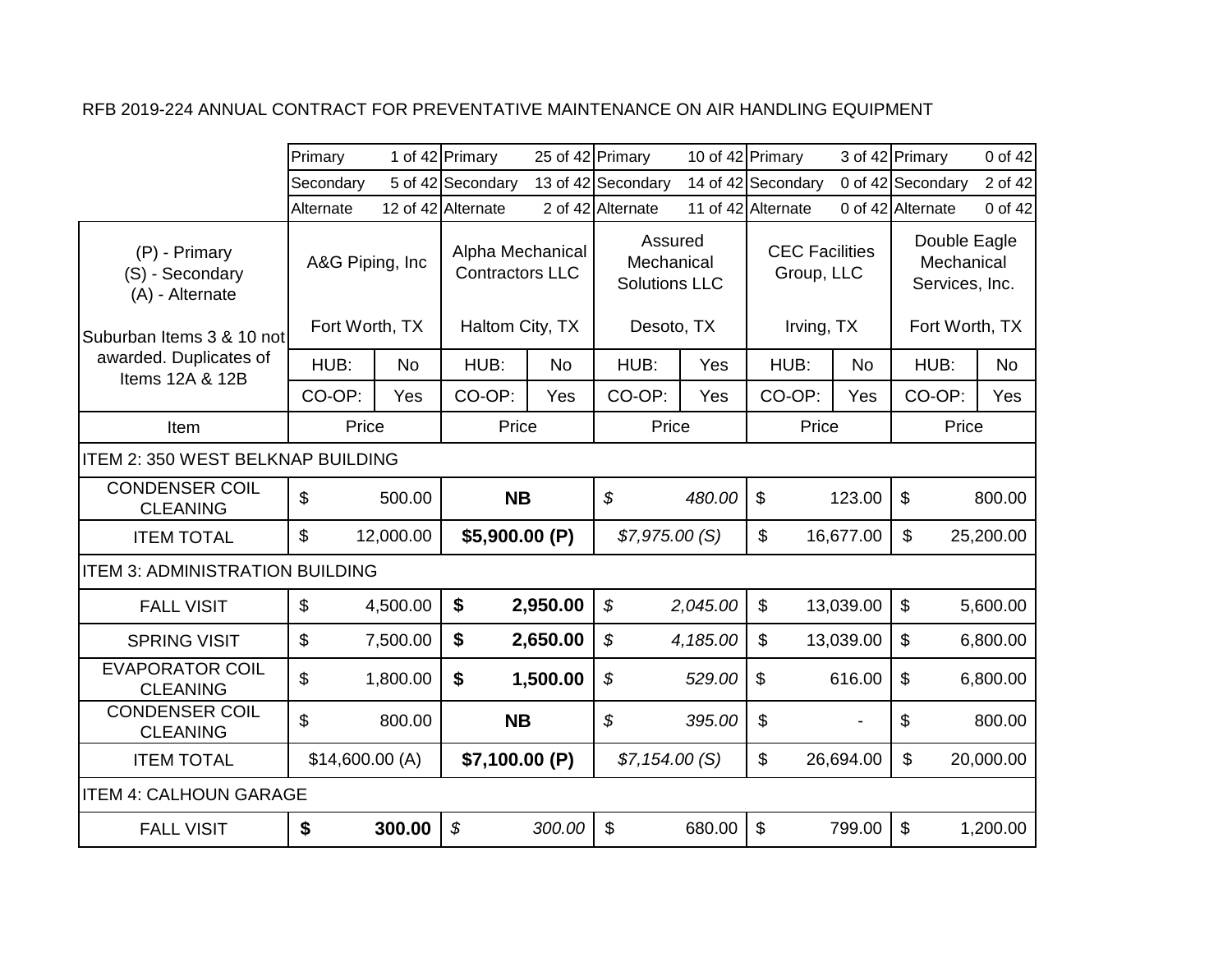|                                                     | Primary         |           | 1 of 42 Primary                            |           | 25 of 42 Primary                              |           | 10 of 42 Primary                    |           | 3 of 42 Primary                              | 0 of 42   |
|-----------------------------------------------------|-----------------|-----------|--------------------------------------------|-----------|-----------------------------------------------|-----------|-------------------------------------|-----------|----------------------------------------------|-----------|
|                                                     | Secondary       |           | 5 of 42 Secondary                          |           | 13 of 42 Secondary                            |           | 14 of 42 Secondary                  |           | 0 of 42 Secondary                            | 2 of 42   |
|                                                     | Alternate       |           | 12 of 42 Alternate                         |           | 2 of 42 Alternate                             |           | 11 of 42 Alternate                  |           | 0 of 42 Alternate                            | 0 of 42   |
| (P) - Primary<br>(S) - Secondary<br>(A) - Alternate | A&G Piping, Inc |           | Alpha Mechanical<br><b>Contractors LLC</b> |           | Assured<br>Mechanical<br><b>Solutions LLC</b> |           | <b>CEC Facilities</b><br>Group, LLC |           | Double Eagle<br>Mechanical<br>Services, Inc. |           |
| lSuburban Items 3 & 10 notl                         | Fort Worth, TX  |           | Haltom City, TX                            |           | Desoto, TX                                    |           | Irving, TX                          |           | Fort Worth, TX                               |           |
| awarded. Duplicates of<br>Items 12A & 12B           | HUB:            | <b>No</b> | HUB:                                       | <b>No</b> | HUB:                                          | Yes       | HUB:                                | <b>No</b> | HUB:                                         | <b>No</b> |
|                                                     | CO-OP:          | Yes       | CO-OP:                                     | Yes       | CO-OP:                                        | Yes       | CO-OP:                              | Yes       | CO-OP:                                       | Yes       |
| Item                                                | Price           |           | Price                                      |           | Price                                         |           | Price                               |           | Price                                        |           |
| <b>ITEM 4: CALHOUN GARAGE</b>                       |                 |           |                                            |           |                                               |           |                                     |           |                                              |           |
| <b>SPRING VISIT</b>                                 | \$              | 500.00    | $\boldsymbol{\mathcal{S}}$                 | 300.00    | $\boldsymbol{\mathsf{S}}$                     | 880.00    | $\boldsymbol{\mathsf{S}}$           | 799.00    | \$                                           | 1,200.00  |
| <b>EVAPORATOR COIL</b><br><b>CLEANING</b>           | \$              |           | \$                                         | 300.00    | <b>NB</b>                                     |           | \$                                  | 600.00    | \$                                           | 1,000.00  |
| <b>CONDENSER COIL</b><br><b>CLEANING</b>            | \$              |           | \$                                         | 275.00    | <b>NB</b>                                     |           | \$                                  | 800.00    | \$                                           | 1,000.00  |
| <b>ITEM TOTAL</b>                                   | \$800.00 (P)    |           | \$1,175.00(S)                              |           | \$1,560.00(A)                                 |           | \$                                  | 2,998.00  | \$                                           | 4,400.00  |
| <b>ITEM 5: CORRECTIONS CENTER</b>                   |                 |           |                                            |           |                                               |           |                                     |           |                                              |           |
| <b>FALL VISIT</b>                                   | $\mathbf{\$}$   | 9,800.00  | $\mathcal{S}$                              | 8,700.00  | $\boldsymbol{\mathsf{S}}$                     | 6,375.00  | $\mathbb{S}$                        | 24,669.50 | $\mathbb S$                                  | 18,000.00 |
| <b>SPRING VISIT</b>                                 | $\mathfrak{S}$  | 17,600.00 | $\boldsymbol{\mathcal{S}}$                 | 7,700.00  | \$                                            | 14,250.00 | \$                                  | 24,669.50 | \$                                           | 18,500.00 |
| <b>EVAPORATOR COIL</b><br><b>CLEANING</b>           | $\mathfrak{L}$  | 5,400.00  | \$                                         | 3,500.00  | \$                                            | 500.00    | $\mathfrak{S}$                      | 1,324.00  | \$                                           | 10,000.00 |
| <b>ITEM 5: CORRECTIONS CENTER</b>                   |                 |           |                                            |           |                                               |           |                                     |           |                                              |           |
| <b>CONDENSER COIL</b><br><b>CLEANING</b>            | \$              | 1,000.00  | NB                                         |           | \$                                            | 500.00    | $\boldsymbol{\mathsf{S}}$           | 1,385.00  | \$                                           | 1,000.00  |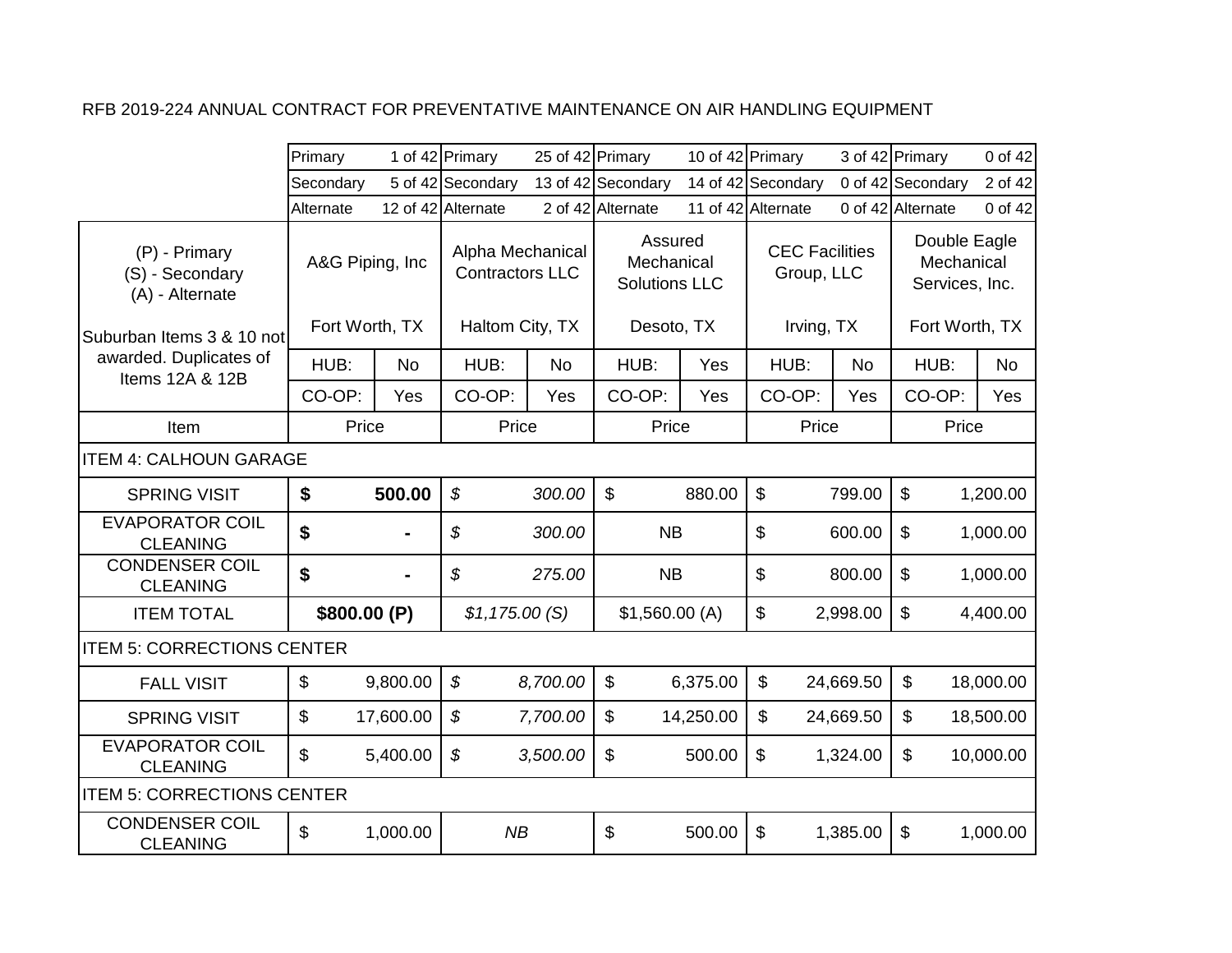|                                                     | Primary                           |           | 1 of 42 Primary                                               | 25 of 42 Primary |                                                             | 10 of 42 Primary |                                                   |           | 3 of 42 Primary                                                | 0 of 42   |
|-----------------------------------------------------|-----------------------------------|-----------|---------------------------------------------------------------|------------------|-------------------------------------------------------------|------------------|---------------------------------------------------|-----------|----------------------------------------------------------------|-----------|
|                                                     | Secondary                         |           | 5 of 42 Secondary                                             |                  | 13 of 42 Secondary                                          |                  | 14 of 42 Secondary                                |           | 0 of 42 Secondary                                              | 2 of 42   |
|                                                     | Alternate                         |           | 12 of 42 Alternate                                            |                  | 2 of 42 Alternate                                           |                  | 11 of 42 Alternate                                |           | 0 of 42 Alternate                                              | 0 of 42   |
| (P) - Primary<br>(S) - Secondary<br>(A) - Alternate | A&G Piping, Inc<br>Fort Worth, TX |           | Alpha Mechanical<br><b>Contractors LLC</b><br>Haltom City, TX |                  | Assured<br>Mechanical<br><b>Solutions LLC</b><br>Desoto, TX |                  | <b>CEC Facilities</b><br>Group, LLC<br>Irving, TX |           | Double Eagle<br>Mechanical<br>Services, Inc.<br>Fort Worth, TX |           |
| Suburban Items 3 & 10 not                           |                                   |           |                                                               |                  |                                                             |                  |                                                   |           |                                                                |           |
| awarded. Duplicates of<br>Items 12A & 12B           | HUB:                              | No        | HUB:                                                          | <b>No</b>        | HUB:                                                        | Yes              | HUB:                                              | <b>No</b> | HUB:                                                           | No        |
|                                                     | CO-OP:                            | Yes       | CO-OP:                                                        | Yes              | CO-OP:                                                      | Yes              | CO-OP:                                            | Yes       | CO-OP:                                                         | Yes       |
| Item                                                | Price                             |           | Price                                                         |                  | Price                                                       |                  | Price                                             |           | Price                                                          |           |
| <b>ITEM 5: CORRECTIONS CENTER</b>                   |                                   |           |                                                               |                  |                                                             |                  |                                                   |           |                                                                |           |
| <b>ITEM TOTAL</b>                                   | $\mathfrak{S}$                    | 33,800.00 | \$19,900.00(S)                                                |                  | \$21,625.00(A)                                              |                  | $\boldsymbol{\mathsf{S}}$                         | 52,048.00 | \$                                                             | 47,500.00 |
| <b>ITEM 6: CRIMINAL COURTS BUILDING</b>             |                                   |           |                                                               |                  |                                                             |                  |                                                   |           |                                                                |           |
| <b>FALL VISIT</b>                                   | $\boldsymbol{\mathsf{\$}}$        | 3,500.00  | \$                                                            | 3,400.00         | \$                                                          | 2,815.00         | $\boldsymbol{\mathsf{S}}$                         | 5,766.00  | $\boldsymbol{\mathsf{S}}$                                      | 4,800.00  |
| <b>SPRING VISIT</b>                                 | $\boldsymbol{\mathsf{S}}$         | 5,500.00  | $\boldsymbol{\mathcal{S}}$                                    | 3,000.00         | \$                                                          | 5,500.00         | \$                                                | 5,766.00  | \$                                                             | 5,500.00  |
| <b>EVAPORATOR COIL</b><br><b>CLEANING</b>           | $\mathfrak{L}$                    | 3,000.00  | $\boldsymbol{\mathcal{S}}$                                    | 1,700.00         | <b>NB</b>                                                   |                  | $\mathfrak{S}$                                    | 616.00    | \$                                                             | 3,500.00  |
| <b>CONDENSER COIL</b><br><b>CLEANING</b>            | \$                                | 800.00    | $\boldsymbol{\mathcal{S}}$                                    | 375.00           | <b>NB</b>                                                   |                  | \$                                                | 616.00    | \$                                                             | 800.00    |
| <b>ITEM TOTAL</b>                                   | \$                                | 12,800.00 | \$8,475.00(S)                                                 |                  | \$8,315.00 (P)                                              |                  | $\boldsymbol{\mathsf{S}}$                         | 12,764.00 | \$                                                             | 14,600.00 |
| <b>ITEM 7: CRIMINAL JUSTICE BUILDING</b>            |                                   |           |                                                               |                  |                                                             |                  |                                                   |           |                                                                |           |
| <b>FALL VISIT</b>                                   | $\boldsymbol{\mathsf{S}}$         | 3,500.00  | $\boldsymbol{\mathsf{S}}$                                     | 7,000.00         | \$                                                          | 2,400.00         | \$                                                | 13,734.00 | \$                                                             | 3,800.00  |
| <b>SPRING VISIT</b>                                 | \$                                | 5,900.00  | \$                                                            | 8,000.00         | \$                                                          | 4,500.00         | \$                                                | 13,734.00 | \$                                                             | 4,500.00  |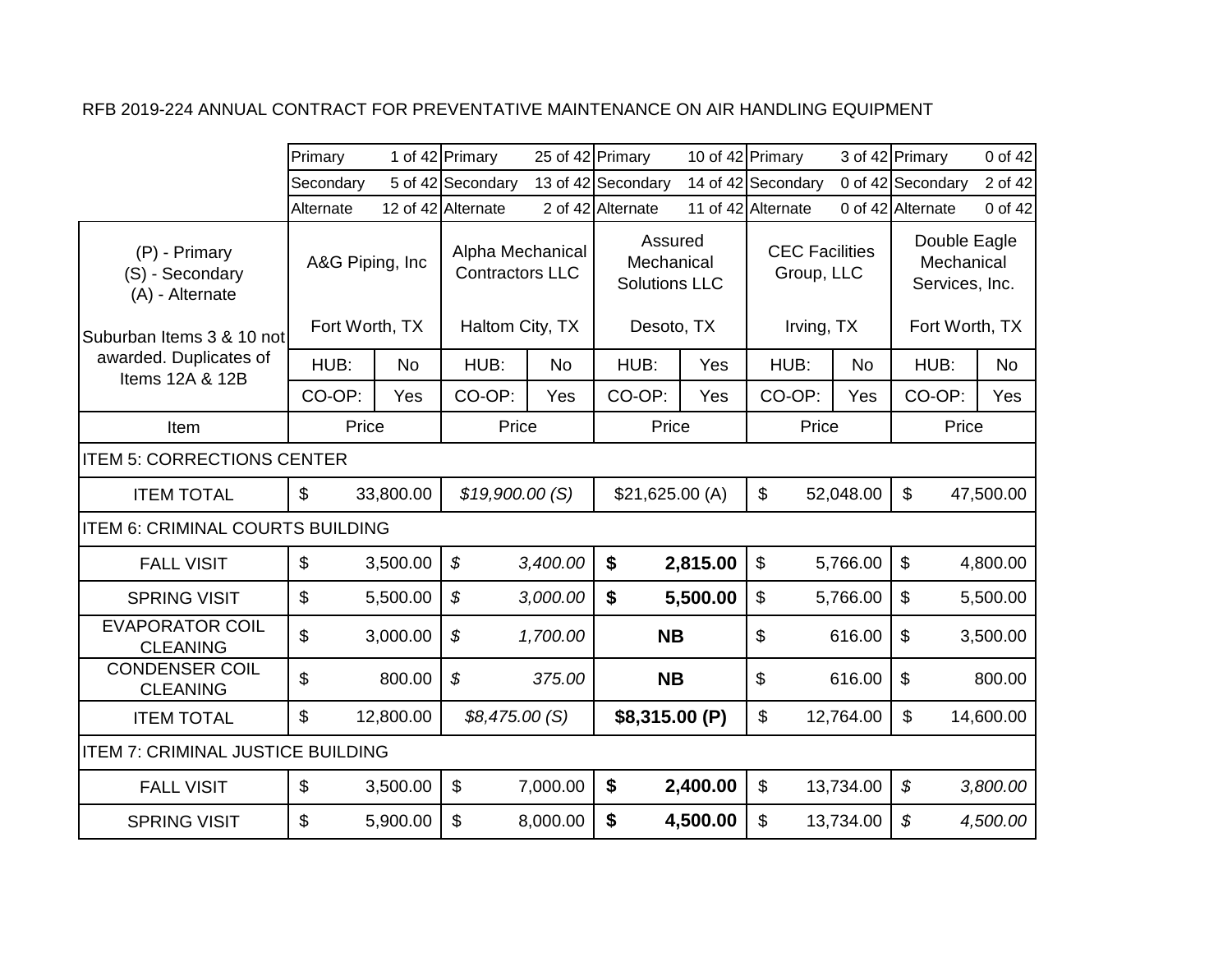|                                                     | Primary          |           | 1 of 42 Primary                            | 25 of 42 Primary |                                               | 10 of 42 Primary |                                     |           | 3 of 42 Primary                              | 0 of 42   |
|-----------------------------------------------------|------------------|-----------|--------------------------------------------|------------------|-----------------------------------------------|------------------|-------------------------------------|-----------|----------------------------------------------|-----------|
|                                                     | Secondary        |           | 5 of 42 Secondary                          |                  | 13 of 42 Secondary                            |                  | 14 of 42 Secondary                  |           | 0 of 42 Secondary                            | 2 of 42   |
|                                                     | Alternate        |           | 12 of 42 Alternate                         |                  | 2 of 42 Alternate                             |                  | 11 of 42 Alternate                  |           | 0 of 42 Alternate                            | 0 of 42   |
| (P) - Primary<br>(S) - Secondary<br>(A) - Alternate | A&G Piping, Inc. |           | Alpha Mechanical<br><b>Contractors LLC</b> |                  | Assured<br>Mechanical<br><b>Solutions LLC</b> |                  | <b>CEC Facilities</b><br>Group, LLC |           | Double Eagle<br>Mechanical<br>Services, Inc. |           |
| Suburban Items 3 & 10 not                           | Fort Worth, TX   |           | Haltom City, TX                            |                  | Desoto, TX                                    |                  | Irving, TX                          |           | Fort Worth, TX                               |           |
| awarded. Duplicates of<br>Items 12A & 12B           | HUB:             | <b>No</b> | HUB:                                       | <b>No</b>        | HUB:                                          | Yes              | HUB:                                | No        | HUB:                                         | <b>No</b> |
|                                                     | CO-OP:           | Yes       | CO-OP:                                     | Yes              | CO-OP:                                        | Yes              | CO-OP:                              | Yes       | CO-OP:                                       | Yes       |
| Item                                                | Price            |           | Price                                      |                  | Price                                         |                  | Price                               |           | Price                                        |           |
| <b>ITEM 7: CRIMINAL JUSTICE BUILDING</b>            |                  |           |                                            |                  |                                               |                  |                                     |           |                                              |           |
| <b>EVAPORATOR COIL</b><br><b>CLEANING</b>           | \$               | 3,000.00  | \$                                         | 5,000.00         | \$                                            | 795.00           | $\mathbb{S}$                        | 2,431.00  | \$                                           | 3,500.00  |
| <b>CONDENSER COIL</b><br><b>CLEANING</b>            | \$               | 1,000.00  | \$                                         | 4,000.00         | \$                                            | 790.00           | $\boldsymbol{\mathsf{S}}$           | 2,462.00  | \$                                           | 1,200.00  |
| <b>ITEM TOTAL</b>                                   | \$13,400.00(A)   |           | $\mathfrak{S}$                             | 24,000.00        | \$8,485.00 (P)                                |                  | \$                                  | 32,361.00 | \$13,000.00(S)                               |           |
| <b>ITEM 8: FAMILY LAW CENTER</b>                    |                  |           |                                            |                  |                                               |                  |                                     |           |                                              |           |
| <b>FALL VISIT</b>                                   | $\$\$            | 3,200.00  | \$                                         | 2,700.00         | \$                                            | 2,375.00         | $\boldsymbol{\mathsf{S}}$           | 15,630.00 | $\boldsymbol{\mathsf{S}}$                    | 9,500.00  |
| <b>SPRING VISIT</b>                                 | $\mathfrak{S}$   | 10,200.00 | \$                                         | 4,200.00         | \$                                            | 6,375.00         | $\mathbb{S}$                        | 15,630.00 | \$                                           | 12,800.00 |
| <b>EVAPORATOR COIL</b><br><b>CLEANING</b>           | \$               | 3,500.00  | \$                                         | 1,000.00         | \$                                            | 645.00           | \$                                  | 1,108.00  | $\boldsymbol{\mathsf{\$}}$                   | 4,500.00  |
| <b>CONDENSER COIL</b><br><b>CLEANING</b>            | \$               | 900.00    | \$                                         | 1,000.00         | \$                                            | 645.00           | \$                                  | 739.00    | $\mathfrak{L}$                               | 1,400.00  |
| <b>ITEM TOTAL</b>                                   | \$17,800.00(A)   |           | \$8,900.00 (P)                             |                  | \$10,040.00(S)                                |                  | \$                                  | 33,107.00 | \$                                           | 28,200.00 |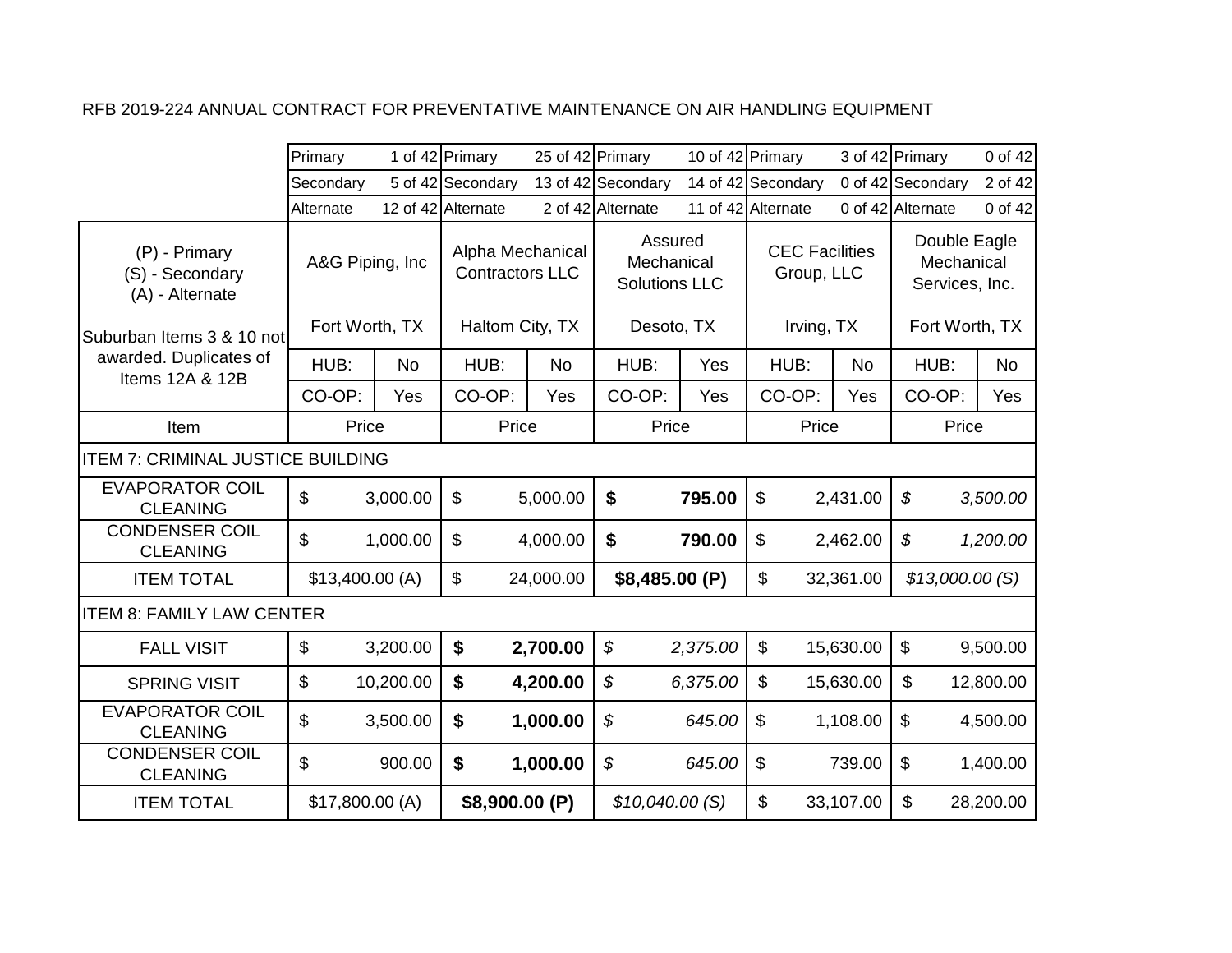|                                                     | Primary                   |           | 1 of 42 Primary                            | 25 of 42 Primary |                                               |          | 10 of 42 Primary                    |           | 3 of 42 Primary           | 0 of 42                                      |
|-----------------------------------------------------|---------------------------|-----------|--------------------------------------------|------------------|-----------------------------------------------|----------|-------------------------------------|-----------|---------------------------|----------------------------------------------|
|                                                     | Secondary                 |           | 5 of 42 Secondary                          |                  | 13 of 42 Secondary                            |          | 14 of 42 Secondary                  |           | 0 of 42 Secondary         | 2 of 42                                      |
|                                                     | Alternate                 |           | 12 of 42 Alternate                         |                  | 2 of 42 Alternate                             |          | 11 of 42 Alternate                  |           | 0 of 42 Alternate         | 0 of 42                                      |
| (P) - Primary<br>(S) - Secondary<br>(A) - Alternate | A&G Piping, Inc           |           | Alpha Mechanical<br><b>Contractors LLC</b> |                  | Assured<br>Mechanical<br><b>Solutions LLC</b> |          | <b>CEC Facilities</b><br>Group, LLC |           |                           | Double Eagle<br>Mechanical<br>Services, Inc. |
| Suburban Items 3 & 10 not                           | Fort Worth, TX            |           | Haltom City, TX                            |                  | Desoto, TX                                    |          | Irving, TX                          |           |                           | Fort Worth, TX                               |
| awarded. Duplicates of<br>Items 12A & 12B           | HUB:                      | <b>No</b> | HUB:                                       | <b>No</b>        | HUB:                                          | Yes      | HUB:                                | <b>No</b> | HUB:                      | <b>No</b>                                    |
|                                                     | CO-OP:                    | Yes       | CO-OP:                                     | Yes              | CO-OP:                                        | Yes      | CO-OP:                              | Yes       | CO-OP:                    | Yes                                          |
| Item                                                | Price                     |           | Price                                      |                  | Price                                         |          | Price                               |           |                           | Price                                        |
| <b>ITEM 9: LON EVANS CORRECTIONS CENTER</b>         |                           |           |                                            |                  |                                               |          |                                     |           |                           |                                              |
| <b>FALL VISIT</b>                                   | $\boldsymbol{\mathsf{S}}$ | 10,000.00 | \$                                         | 8,000.00         | \$                                            | 5,650.00 | \$                                  | 34,075.50 | \$                        | 20,000.00                                    |
| <b>SPRING VISIT</b>                                 | \$                        | 17,000.00 | \$                                         | 10,000.00        | $\boldsymbol{\mathsf{s}}$                     | 6,250.00 | \$                                  | 34,075.50 | \$                        | 22,000.00                                    |
| <b>EVAPORATOR COIL</b><br><b>CLEANING</b>           | \$                        | 7,000.00  | \$                                         | 1,950.00         | \$                                            | 5,925.00 | \$                                  | 1,539.00  | \$                        | 12,000.00                                    |
| <b>CONDENSER COIL</b><br><b>CLEANING</b>            | $\boldsymbol{\mathsf{S}}$ |           | NB                                         |                  | \$                                            | 1,500.00 | $\boldsymbol{\mathsf{S}}$           | 1,600.00  | $\boldsymbol{\mathsf{S}}$ | 2,000.00                                     |
| <b>ITEM TOTAL</b>                                   | \$34,000.00 (A)           |           | \$19,950.00(S)                             |                  | \$19,325.00 (P)                               |          | \$                                  | 71,290.00 | \$                        | 56,000.00                                    |
| <b>ITEM 10: PLAZA BUILDING</b>                      |                           |           |                                            |                  |                                               |          |                                     |           |                           |                                              |
| <b>FALL VISIT</b>                                   | $\mathfrak{L}$            | 4,600.00  | \$                                         | 2,000.00         | \$                                            | 3,140.00 | \$                                  | 13,472.00 | $\mathfrak{S}$            | 7,800.00                                     |
| <b>SPRING VISIT</b>                                 | $\mathfrak{S}$            | 9,300.00  | \$                                         | 2,900.00         | \$                                            | 7,485.00 | \$                                  | 13,472.00 | $\mathfrak{S}$            | 9,500.00                                     |
| <b>EVAPORATOR COIL</b><br><b>CLEANING</b>           | \$                        | 2,400.00  | \$                                         | 1,000.00         | \$                                            | 1,194.00 | $\boldsymbol{\mathsf{S}}$           | 400.00    | $\boldsymbol{\mathsf{S}}$ | 5,000.00                                     |
| <b>CONDENSER COIL</b><br><b>CLEANING</b>            | \$                        | 700.00    | \$                                         | 400.00           | \$                                            | 495.00   | $\mathfrak{S}$                      | 154.00    | \$                        | 1,000.00                                     |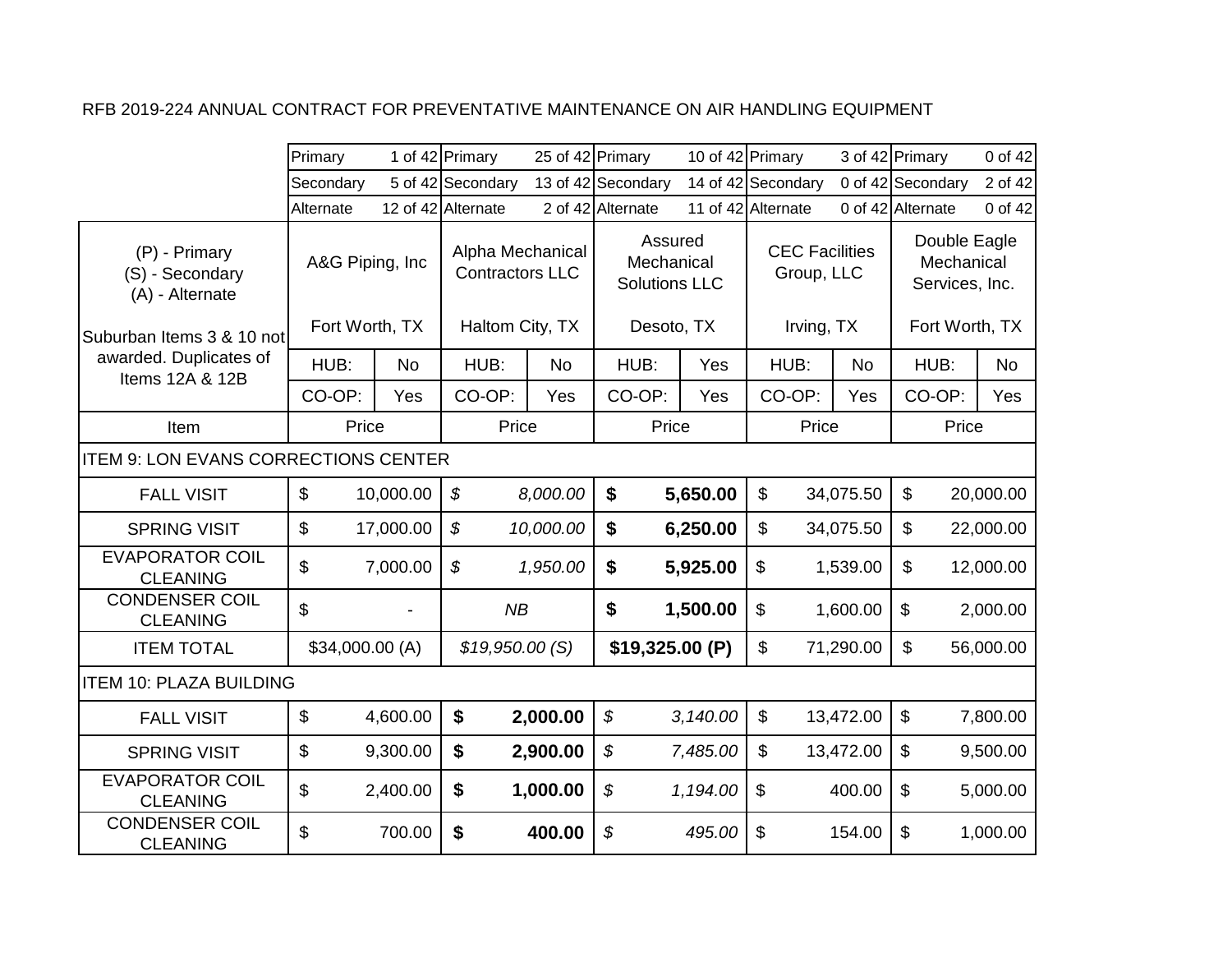|                                                     | Primary                   |           | 1 of 42 Primary                            | 25 of 42 Primary |                                               | 10 of 42 Primary |                                     |           | 3 of 42 Primary                              | 0 of 42   |
|-----------------------------------------------------|---------------------------|-----------|--------------------------------------------|------------------|-----------------------------------------------|------------------|-------------------------------------|-----------|----------------------------------------------|-----------|
|                                                     | Secondary                 |           | 5 of 42 Secondary                          |                  | 13 of 42 Secondary                            |                  | 14 of 42 Secondary                  |           | 0 of 42 Secondary                            | 2 of 42   |
|                                                     | Alternate                 |           | 12 of 42 Alternate                         |                  | 2 of 42 Alternate                             |                  | 11 of 42 Alternate                  |           | 0 of 42 Alternate                            | 0 of 42   |
| (P) - Primary<br>(S) - Secondary<br>(A) - Alternate | A&G Piping, Inc.          |           | Alpha Mechanical<br><b>Contractors LLC</b> |                  | Assured<br>Mechanical<br><b>Solutions LLC</b> |                  | <b>CEC</b> Facilities<br>Group, LLC |           | Double Eagle<br>Mechanical<br>Services, Inc. |           |
| Suburban Items 3 & 10 not                           | Fort Worth, TX            |           | Haltom City, TX                            |                  | Desoto, TX                                    |                  | Irving, TX                          |           | Fort Worth, TX                               |           |
| awarded. Duplicates of<br>Items 12A & 12B           | HUB:                      | <b>No</b> | HUB:                                       | <b>No</b>        | HUB:                                          | Yes              | HUB:                                | <b>No</b> | HUB:                                         | <b>No</b> |
|                                                     | CO-OP:                    | Yes       | CO-OP:                                     | Yes              | CO-OP:                                        | Yes              | CO-OP:                              | Yes       | CO-OP:                                       | Yes       |
| Item                                                | Price                     |           | Price                                      |                  | Price                                         |                  | Price                               |           | Price                                        |           |
| <b>ITEM 10: PLAZA BUILDING</b>                      |                           |           |                                            |                  |                                               |                  |                                     |           |                                              |           |
| <b>ITEM TOTAL</b>                                   | $\mathfrak{S}$            | 17,000.00 | \$                                         | 6,300.00         | $\boldsymbol{\mathcal{S}}$                    | 12,314.00        | $\mathfrak{S}$                      | 27,498.00 | $\mathfrak{L}$                               | 23,300.00 |
| <b>IITEM 11: PLAZA GARAGE</b>                       |                           |           |                                            |                  |                                               |                  |                                     |           |                                              |           |
| <b>FALL VISIT</b>                                   | $\mathcal{S}$             | 300.00    | $\boldsymbol{\mathsf{s}}$                  | 250.00           | \$                                            | 295.00           | $\mathfrak{S}$                      | 584.00    | $\mathfrak{S}$                               | 550.00    |
| <b>SPRING VISIT</b>                                 | \$                        | 500.00    | $\boldsymbol{\mathsf{s}}$                  | 300.00           | \$                                            | 475.00           | \$                                  | 584.00    | $\mathfrak{S}$                               | 550.00    |
| <b>EVAPORATOR COIL</b><br><b>CLEANING</b>           | \$                        | 200.00    | $\boldsymbol{\mathsf{s}}$                  | 200.00           | \$                                            | 345.00           | \$                                  | 62.00     | $\mathfrak{S}$                               | 800.00    |
| <b>CONDENSER COIL</b><br><b>CLEANING</b>            | $\mathcal{S}$             | 200.00    | \$                                         | 200.00           | \$                                            | 345.00           | $\boldsymbol{\mathsf{S}}$           | 62.00     | \$                                           | 600.00    |
| <b>ITEM TOTAL</b>                                   | \$1,200.00(S)             |           | \$950.00 (P)                               |                  | \$                                            | 1,460.00         | $\boldsymbol{\mathsf{S}}$           | 1,292.00  | $\boldsymbol{\mathsf{S}}$                    | 2,500.00  |
| <b>ITEM 12: TAYLOR GARAGE</b>                       |                           |           |                                            |                  |                                               |                  |                                     |           |                                              |           |
| <b>FALL VISIT</b>                                   | $\boldsymbol{\mathsf{S}}$ | 300.00    | \$                                         | 300.00           | $\boldsymbol{\$}$                             | 400.00           | $\boldsymbol{\mathsf{S}}$           | 624.00    | $\boldsymbol{\mathsf{S}}$                    | 550.00    |
| <b>SPRING VISIT</b>                                 | \$                        | 500.00    | \$                                         | 400.00           | \$                                            | 500.00           | \$                                  | 624.00    | \$                                           | 550.00    |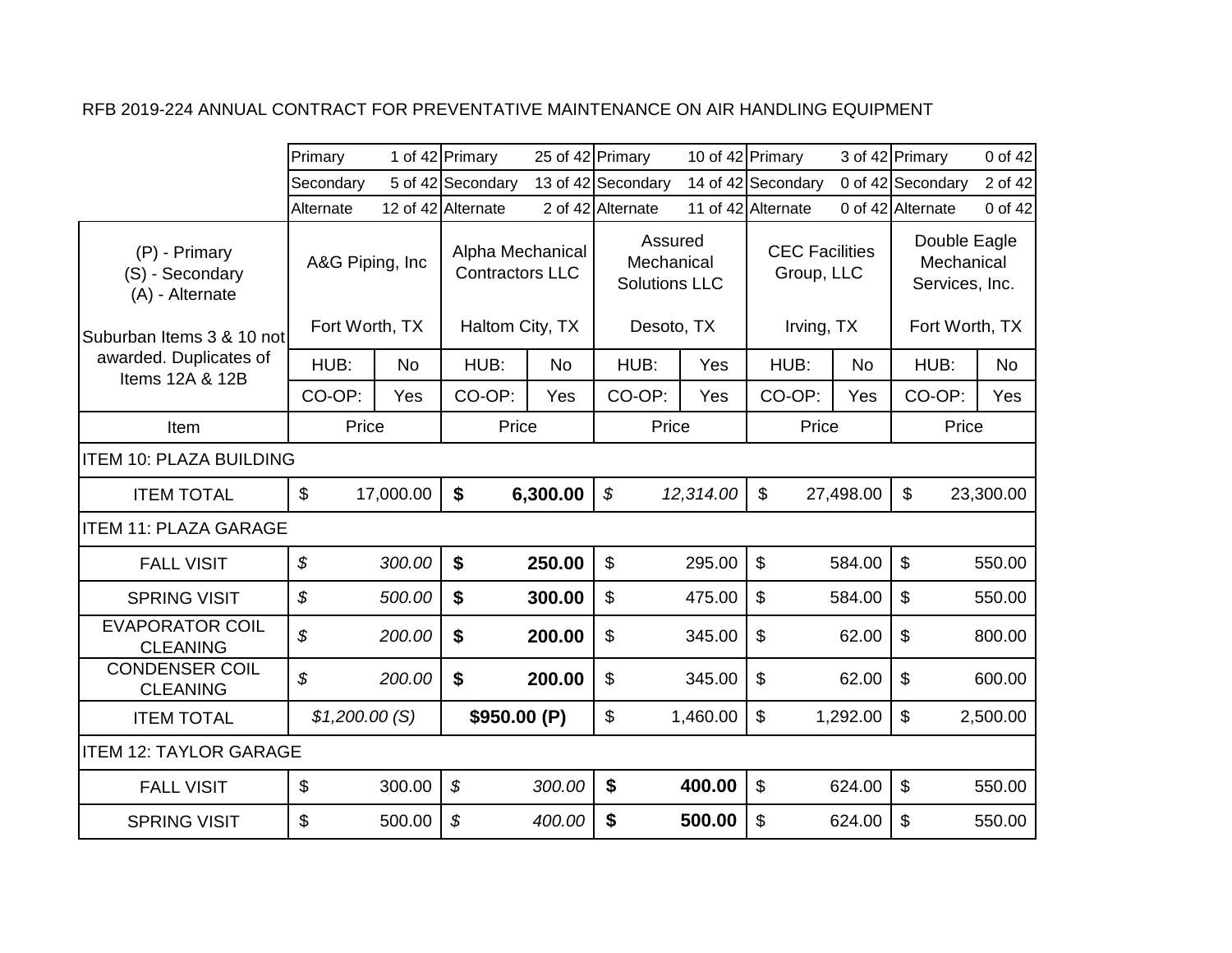|                                                     | Primary                            |           | 1 of 42 Primary                                               |           | 25 of 42 Primary                                            | 10 of 42 Primary |                                                   |           | 3 of 42 Primary                                                | 0 of 42   |
|-----------------------------------------------------|------------------------------------|-----------|---------------------------------------------------------------|-----------|-------------------------------------------------------------|------------------|---------------------------------------------------|-----------|----------------------------------------------------------------|-----------|
|                                                     | Secondary                          |           | 5 of 42 Secondary                                             |           | 13 of 42 Secondary                                          |                  | 14 of 42 Secondary                                |           | 0 of 42 Secondary                                              | 2 of 42   |
|                                                     | Alternate                          |           | 12 of 42 Alternate                                            |           | 2 of 42 Alternate                                           |                  | 11 of 42 Alternate                                |           | 0 of 42 Alternate                                              | 0 of 42   |
| (P) - Primary<br>(S) - Secondary<br>(A) - Alternate | A&G Piping, Inc.<br>Fort Worth, TX |           | Alpha Mechanical<br><b>Contractors LLC</b><br>Haltom City, TX |           | Assured<br>Mechanical<br><b>Solutions LLC</b><br>Desoto, TX |                  | <b>CEC Facilities</b><br>Group, LLC<br>Irving, TX |           | Double Eagle<br>Mechanical<br>Services, Inc.<br>Fort Worth, TX |           |
| Suburban Items 3 & 10 not                           |                                    |           |                                                               |           |                                                             |                  |                                                   |           |                                                                |           |
| awarded. Duplicates of<br>Items 12A & 12B           | HUB:                               | <b>No</b> | HUB:                                                          | <b>No</b> | HUB:                                                        | Yes              | HUB:                                              | No        | HUB:                                                           | <b>No</b> |
|                                                     | CO-OP:                             | Yes       | CO-OP:                                                        | Yes       | CO-OP:                                                      | Yes              | CO-OP:                                            | Yes       | CO-OP:                                                         | Yes       |
| Item                                                | Price                              |           | Price                                                         |           | Price                                                       |                  | Price                                             |           | Price                                                          |           |
| <b>ITEM 12: TAYLOR GARAGE</b>                       |                                    |           |                                                               |           |                                                             |                  |                                                   |           |                                                                |           |
| <b>EVAPORATOR COIL</b><br><b>CLEANING</b>           | \$                                 | 200.00    | \$                                                            | 200.00    | <b>NB</b>                                                   |                  | \$                                                | 93.00     | $\boldsymbol{\mathsf{S}}$                                      | 800.00    |
| <b>CONDENSER COIL</b><br><b>CLEANING</b>            | \$                                 | 200.00    | $\boldsymbol{\mathcal{S}}$                                    | 200.00    | <b>NB</b>                                                   |                  | \$                                                | 93.00     | $\boldsymbol{\mathsf{S}}$                                      | 600.00    |
| <b>ITEM TOTAL</b>                                   | \$1,200.00(A)                      |           | \$1,100.00(S)                                                 |           | \$900.00 (P)                                                |                  | \$                                                | 1,434.00  | $\boldsymbol{\mathsf{S}}$                                      | 2,500.00  |
| <b>ITEM 13: TIM CURRY CRIMINAL JUSTICE CTR</b>      |                                    |           |                                                               |           |                                                             |                  |                                                   |           |                                                                |           |
| <b>FALL VISIT</b>                                   | $\$\$                              | 4,500.00  | \$                                                            | 3,000.00  | \$                                                          | 3,330.00         | \$                                                | 16,074.00 | $\mathfrak{L}$                                                 | 8,500.00  |
| <b>SPRING VISIT</b>                                 | $\boldsymbol{\mathsf{\$}}$         | 10,500.00 | \$                                                            | 3,300.00  | \$                                                          | 6,500.00         | \$                                                | 16,074.00 | $\mathbb S$                                                    | 10,900.00 |
| <b>EVAPORATOR COIL</b><br><b>CLEANING</b>           | \$                                 | 2,500.00  | \$                                                            | 1,100.00  | NB                                                          |                  | \$                                                | 1,170.00  | $\boldsymbol{\mathsf{S}}$                                      | 5,500.00  |
| <b>CONDENSER COIL</b><br><b>CLEANING</b>            | \$                                 | 500.00    | $\boldsymbol{\$}$                                             | 200.00    | NB                                                          |                  | \$                                                | 62.00     | $\boldsymbol{\mathsf{s}}$                                      | 600.00    |
| <b>ITEM TOTAL</b>                                   | \$18,000.00(A)                     |           | \$7,600.00 (P)                                                |           | \$9,830.00(S)                                               |                  | \$                                                | 33,380.00 | \$                                                             | 25,500.00 |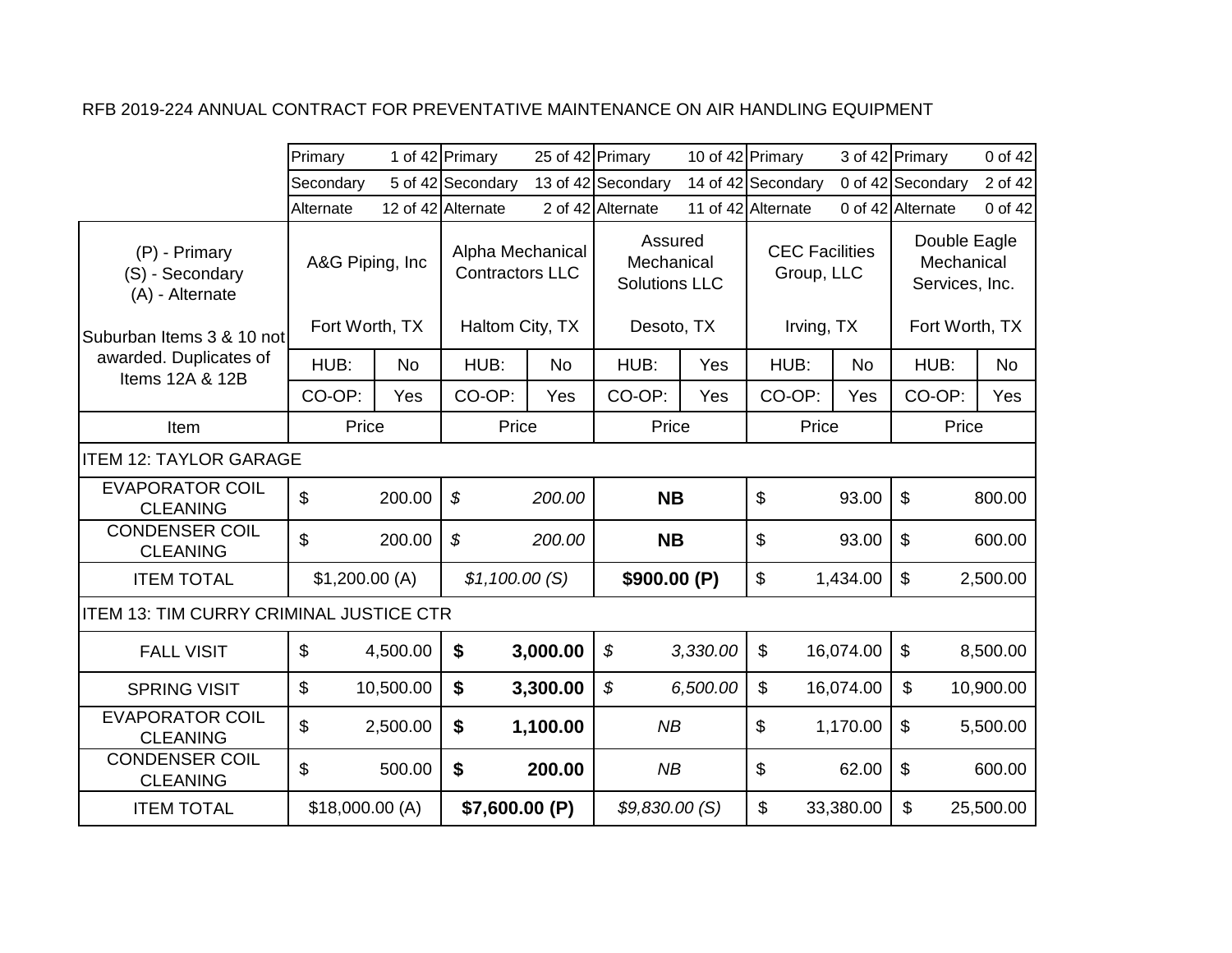|                                                       | Primary                    |            | 1 of 42 Primary                            |            | 25 of 42 Primary                              |            | 10 of 42 Primary                    |            | 3 of 42 Primary           | 0 of 42                                      |    |
|-------------------------------------------------------|----------------------------|------------|--------------------------------------------|------------|-----------------------------------------------|------------|-------------------------------------|------------|---------------------------|----------------------------------------------|----|
|                                                       | Secondary                  |            | 5 of 42 Secondary                          |            | 13 of 42 Secondary                            |            | 14 of 42 Secondary                  |            | 0 of 42 Secondary         | 2 of 42                                      |    |
|                                                       | Alternate                  |            | 12 of 42 Alternate                         |            | 2 of 42 Alternate                             |            | 11 of 42 Alternate                  |            | 0 of 42 Alternate         | 0 of 42                                      |    |
| (P) - Primary<br>(S) - Secondary<br>(A) - Alternate   | A&G Piping, Inc            |            | Alpha Mechanical<br><b>Contractors LLC</b> |            | Assured<br>Mechanical<br><b>Solutions LLC</b> |            | <b>CEC Facilities</b><br>Group, LLC |            |                           | Double Eagle<br>Mechanical<br>Services, Inc. |    |
| Suburban Items 3 & 10 not                             | Fort Worth, TX             |            | Haltom City, TX                            |            | Desoto, TX                                    |            | Irving, TX                          |            |                           | Fort Worth, TX                               |    |
| awarded. Duplicates of<br>Items 12A & 12B             | HUB:                       | <b>No</b>  | HUB:                                       | <b>No</b>  | HUB:                                          | Yes        | HUB:                                | <b>No</b>  | HUB:                      | <b>No</b>                                    |    |
|                                                       | CO-OP:                     | Yes        | CO-OP:                                     | Yes        | CO-OP:                                        | Yes        | CO-OP:                              | Yes        | CO-OP:                    | Yes                                          |    |
| Item                                                  | Price                      |            | Price                                      |            | Price                                         |            | Price                               |            |                           | Price                                        |    |
| <b>ITEM 14: TOM VANDERGRIFF CIVIL COURTS BUILDING</b> |                            |            |                                            |            |                                               |            |                                     |            |                           |                                              |    |
| <b>FALL VISIT</b>                                     | $\boldsymbol{\mathcal{S}}$ | 3,000.00   | \$                                         | 4,000.00   | $\boldsymbol{\mathsf{S}}$                     | 7,770.00   | \$                                  | 16,282.50  | $\boldsymbol{\mathsf{S}}$ | 13,000.00                                    |    |
| <b>SPRING VISIT</b>                                   | \$                         | 4,500.00   | \$                                         | 3,300.00   | $\boldsymbol{\mathsf{S}}$                     | 14,500.00  | \$                                  | 16,282.50  | \$                        | 14,500.00                                    |    |
| <b>EVAPORATOR COIL</b><br><b>CLEANING</b>             | \$                         | 2,970.00   | \$                                         | 2,000.00   | <b>NB</b>                                     |            | \$                                  | 1,477.00   | \$                        | 10,000.00                                    |    |
| <b>CONDENSER COIL</b><br><b>CLEANING</b>              | \$                         | 680.00     | \$                                         | 400.00     | <b>NB</b>                                     |            | \$                                  | 1,539.00   | \$                        | 1,500.00                                     |    |
| <b>ITEM TOTAL</b>                                     | \$11,150.00(S)             |            | \$9,700.00 (P)                             |            | \$22,270.00 (A)                               |            | \$                                  | 35,581.00  | \$                        | 39,000.00                                    |    |
| <b>DOWNTOWN TOTAL</b>                                 | \$                         | 198,250.00 | \$                                         | 125,850.00 | \$                                            | 138,218.00 | \$                                  | 355,879.00 | \$                        | 315,600.00                                   | \$ |
| <b>SUBURBAN BUILDINGS</b>                             |                            |            |                                            |            |                                               |            |                                     |            |                           |                                              |    |
| <b>ITEM 1: CARPENTER SHOP</b>                         |                            |            |                                            |            |                                               |            |                                     |            |                           |                                              |    |
| <b>FALL VISIT</b>                                     | \$                         | 600.00     | \$                                         | 475.00     | \$                                            | 425.00     | \$                                  | 1,247.50   | $\boldsymbol{\mathsf{S}}$ | 550.00                                       |    |
| <b>SPRING VISIT</b>                                   | \$                         | 800.00     | \$                                         | 600.00     | \$                                            | 650.00     | \$                                  | 1,247.50   | \$                        | 760.00                                       |    |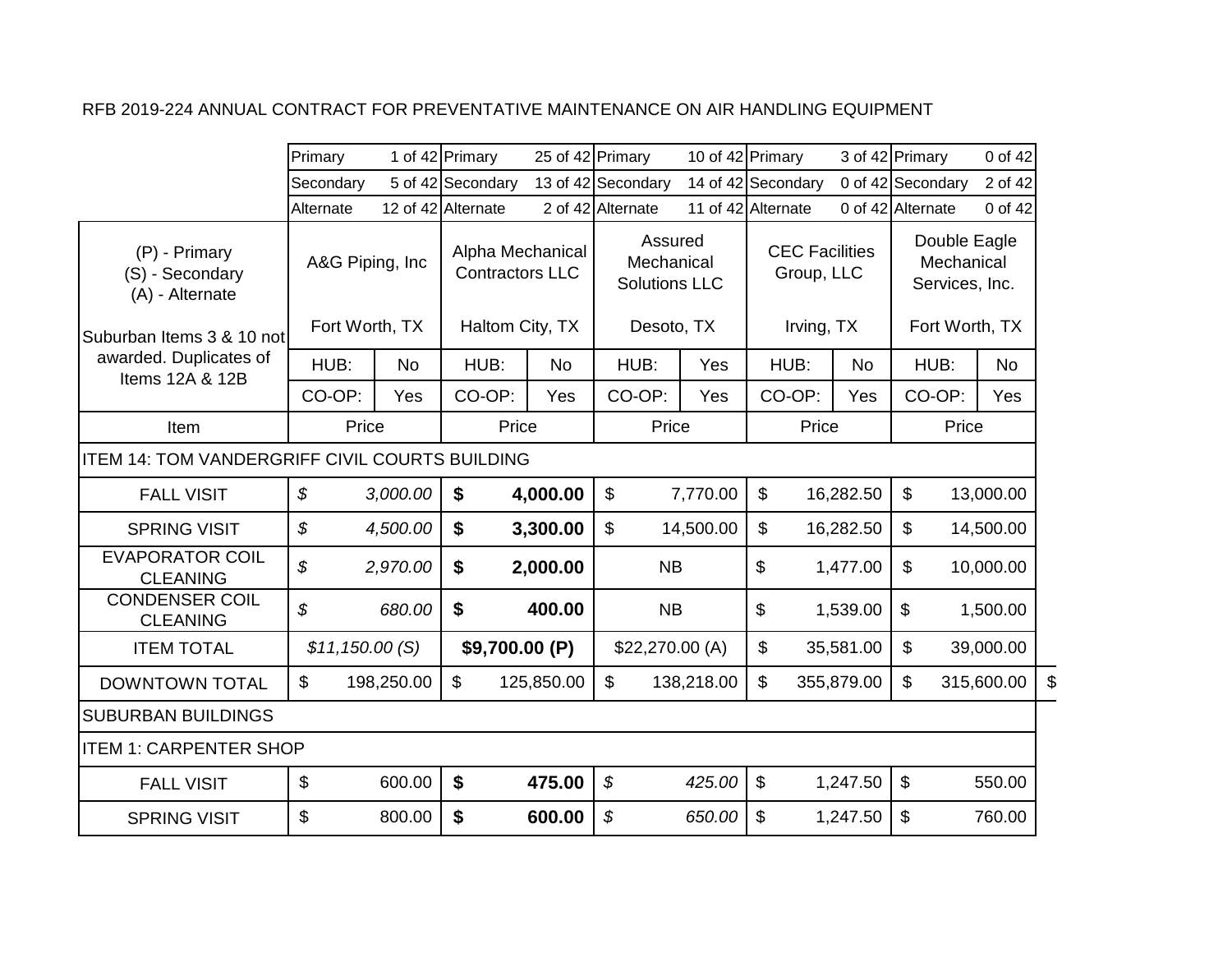|                                                     | Primary                   |           | 1 of 42 Primary                            |           | 25 of 42 Primary                              |          | 10 of 42 Primary                    |           | 3 of 42 Primary                              | 0 of 42   |
|-----------------------------------------------------|---------------------------|-----------|--------------------------------------------|-----------|-----------------------------------------------|----------|-------------------------------------|-----------|----------------------------------------------|-----------|
|                                                     | Secondary                 |           | 5 of 42 Secondary                          |           | 13 of 42 Secondary                            |          | 14 of 42 Secondary                  |           | 0 of 42 Secondary                            | 2 of 42   |
|                                                     | Alternate                 |           | 12 of 42 Alternate                         |           | 2 of 42 Alternate                             |          | 11 of 42 Alternate                  |           | 0 of 42 Alternate                            | 0 of 42   |
| (P) - Primary<br>(S) - Secondary<br>(A) - Alternate | A&G Piping, Inc           |           | Alpha Mechanical<br><b>Contractors LLC</b> |           | Assured<br>Mechanical<br><b>Solutions LLC</b> |          | <b>CEC Facilities</b><br>Group, LLC |           | Double Eagle<br>Mechanical<br>Services, Inc. |           |
| Suburban Items 3 & 10 not                           | Fort Worth, TX            |           | Haltom City, TX                            |           | Desoto, TX                                    |          | Irving, TX                          |           | Fort Worth, TX                               |           |
| awarded. Duplicates of<br>Items 12A & 12B           | HUB:                      | <b>No</b> | HUB:                                       | <b>No</b> | HUB:                                          | Yes      | HUB:                                | No        | HUB:                                         | <b>No</b> |
|                                                     | CO-OP:                    | Yes       | CO-OP:                                     | Yes       | CO-OP:                                        | Yes      | CO-OP:                              | Yes       | CO-OP:                                       | Yes       |
| Item                                                | Price                     |           | Price                                      |           | Price                                         |          | Price                               |           | Price                                        |           |
| <b>ITEM 1: CARPENTER SHOP</b>                       |                           |           |                                            |           |                                               |          |                                     |           |                                              |           |
| <b>EVAPORATOR COIL</b><br><b>CLEANING</b>           | \$                        | 800.00    | \$                                         | 375.00    | \$                                            | 728.00   | \$                                  | 185.00    | $\boldsymbol{\mathsf{s}}$                    | 1,400.00  |
| <b>CONDENSER COIL</b><br><b>CLEANING</b>            | \$                        | 500.00    | $\boldsymbol{\$}$                          | 345.00    | $\mathcal{S}$                                 | 315.00   | \$                                  | 154.00    | $\boldsymbol{\mathsf{s}}$                    | 500.00    |
| <b>ITEM TOTAL</b>                                   | \$                        | 2,700.00  | \$1,795.00(P)                              |           | \$2,118.00(S)                                 |          | $\boldsymbol{\mathsf{S}}$           | 2,834.00  | $\boldsymbol{\mathsf{s}}$                    | 3,210.00  |
| <b>ITEM 2: CENTRAL GARAGE FACILITY</b>              |                           |           |                                            |           |                                               |          |                                     |           |                                              |           |
| <b>FALL VISIT</b>                                   | $\boldsymbol{\mathsf{S}}$ | 1,000.00  | $\boldsymbol{\$}$                          | 1,200.00  | \$                                            | 2,280.00 | $\boldsymbol{\mathsf{S}}$           | 5,137.50  | $\boldsymbol{\mathsf{S}}$                    | 2,200.00  |
| <b>SPRING VISIT</b>                                 | $\boldsymbol{\mathsf{S}}$ | 1,600.00  | \$                                         | 1,200.00  | \$                                            | 4,185.00 | $\boldsymbol{\mathsf{S}}$           | 5,137.50  | $\boldsymbol{\mathsf{S}}$                    | 2,700.00  |
| <b>EVAPORATOR COIL</b><br><b>CLEANING</b>           | \$                        | 1,000.00  | $\boldsymbol{\$}$                          | 700.00    | <b>NB</b>                                     |          | \$                                  | 493.00    | $\boldsymbol{\mathsf{s}}$                    | 1,800.00  |
| <b>CONDENSER COIL</b><br><b>CLEANING</b>            | \$                        | 800.00    | $\boldsymbol{\$}$                          | 400.00    | <b>NB</b>                                     |          | \$                                  | 493.00    | $\boldsymbol{\mathsf{S}}$                    | 1,000.00  |
| <b>ITEM TOTAL</b>                                   | \$4,400.00(A)             |           | \$3,500.00(P)                              |           | \$                                            | 6,465.00 | \$                                  | 11,261.00 | $\boldsymbol{\mathsf{S}}$                    | 7,700.00  |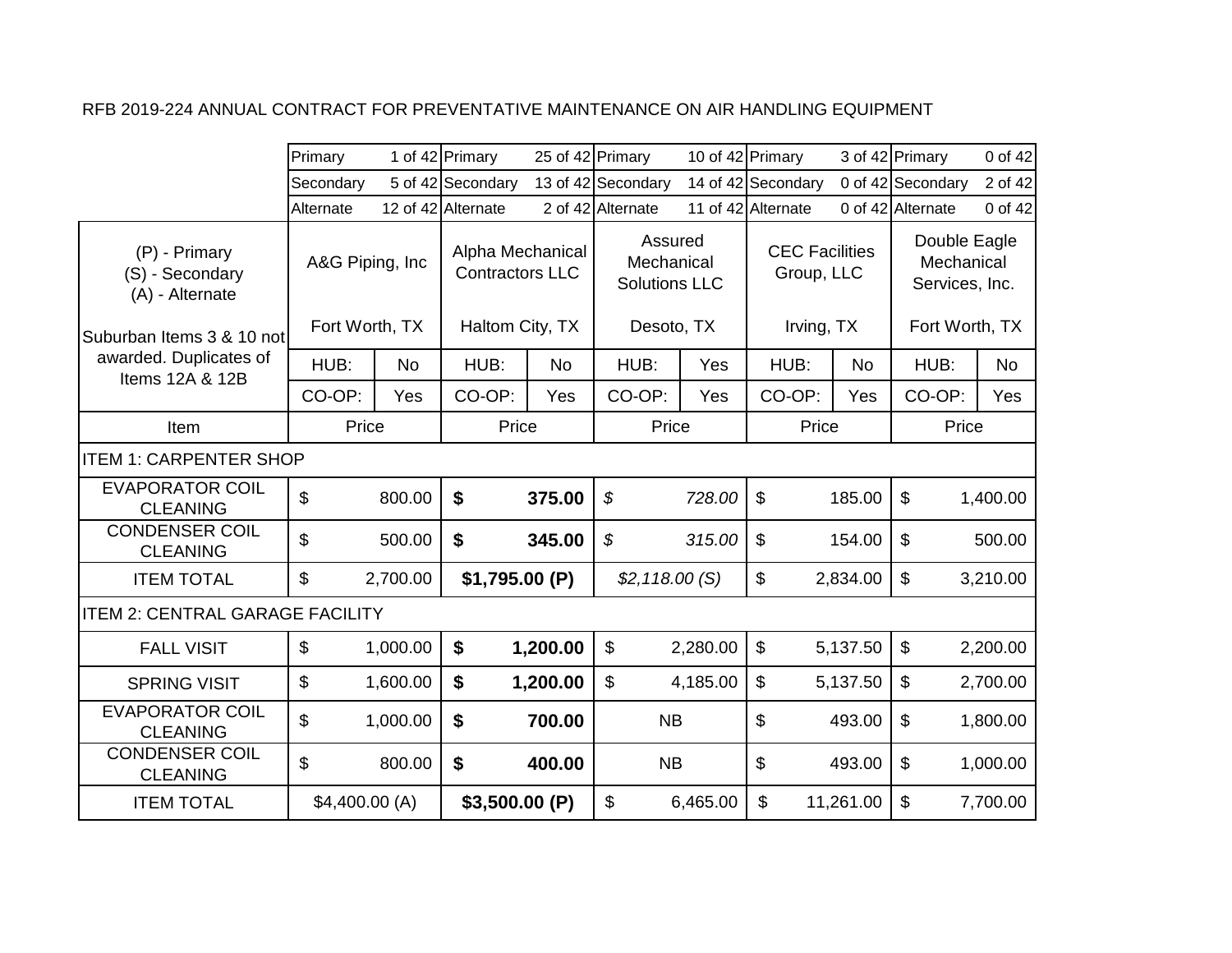|                                                     | Primary                   |           | 1 of 42 Primary                            | 25 of 42 Primary |                                               | 10 of 42 Primary |                                     |           | 3 of 42 Primary                              | 0 of 42   |
|-----------------------------------------------------|---------------------------|-----------|--------------------------------------------|------------------|-----------------------------------------------|------------------|-------------------------------------|-----------|----------------------------------------------|-----------|
|                                                     | Secondary                 |           | 5 of 42 Secondary                          |                  | 13 of 42 Secondary                            |                  | 14 of 42 Secondary                  |           | 0 of 42 Secondary                            | 2 of 42   |
|                                                     | Alternate                 |           | 12 of 42 Alternate                         |                  | 2 of 42 Alternate                             |                  | 11 of 42 Alternate                  |           | 0 of 42 Alternate                            | 0 of 42   |
| (P) - Primary<br>(S) - Secondary<br>(A) - Alternate | A&G Piping, Inc           |           | Alpha Mechanical<br><b>Contractors LLC</b> |                  | Assured<br>Mechanical<br><b>Solutions LLC</b> |                  | <b>CEC Facilities</b><br>Group, LLC |           | Double Eagle<br>Mechanical<br>Services, Inc. |           |
| Suburban Items 3 & 10 not                           | Fort Worth, TX            |           | Haltom City, TX                            |                  | Desoto, TX                                    |                  | Irving, TX                          |           | Fort Worth, TX                               |           |
| awarded. Duplicates of<br>Items 12A & 12B           | HUB:                      | <b>No</b> | HUB:                                       | <b>No</b>        | HUB:                                          | Yes              | HUB:                                | <b>No</b> | HUB:                                         | <b>No</b> |
|                                                     | CO-OP:                    | Yes       | CO-OP:                                     | Yes              | CO-OP:                                        | Yes              | CO-OP:                              | Yes       | CO-OP:                                       | Yes       |
| Item                                                | Price                     |           | Price                                      |                  | Price                                         |                  | Price                               |           | Price                                        |           |
| <b>ITEM 4: COLD SPRINGS JAIL &amp; WORK DETAIL</b>  |                           |           |                                            |                  |                                               |                  |                                     |           |                                              |           |
| <b>FALL VISIT</b>                                   | $\boldsymbol{\mathsf{S}}$ | 3,100.00  | \$                                         | 4,700.00         | \$                                            | 2,050.00         | \$                                  | 13,207.00 | $\boldsymbol{\mathsf{S}}$                    | 6,500.00  |
| <b>SPRING VISIT</b>                                 | $\mathfrak{L}$            | 5,000.00  | \$                                         | 3,700.00         | \$                                            | 3,050.00         | \$                                  | 13,207.00 | $\mathfrak{S}$                               | 6,500.00  |
| <b>EVAPORATOR COIL</b><br><b>CLEANING</b>           | \$                        | 1,500.00  | \$                                         | 1,570.00         | $\boldsymbol{\mathsf{s}}$                     | 2,000.00         | \$                                  | 1,324.00  | $\mathfrak{L}$                               | 5,500.00  |
| <b>CONDENSER COIL</b><br><b>CLEANING</b>            | $\mathfrak{S}$            | 2,000.00  | $\boldsymbol{\mathcal{S}}$                 | 1,600.00         | \$                                            | 1,880.00         | $\boldsymbol{\mathsf{S}}$           | 1,324.00  | $\boldsymbol{\mathsf{S}}$                    | 3,200.00  |
| <b>ITEM TOTAL</b>                                   | \$11,600.00(A)            |           | \$11,570(S)                                |                  | \$8,980.00 (P)                                |                  | \$                                  | 29,062.00 | \$                                           | 21,700.00 |
| <b>ITEM 5: DICK ANDERSEN BUILDING</b>               |                           |           |                                            |                  |                                               |                  |                                     |           |                                              |           |
| <b>FALL VISIT</b>                                   | \$                        | 900.00    | \$                                         | 600.00           | \$                                            | 785.00           | \$                                  | 1,572.00  | $\mathfrak{S}$                               | 1,000.00  |
| <b>SPRING VISIT</b>                                 | $\mathfrak{S}$            | 1,100.00  | \$                                         | 700.00           | \$                                            | 1,100.00         | $\mathfrak{S}$                      | 1,572.00  | $\mathfrak{S}$                               | 900.00    |
| <b>EVAPORATOR COIL</b><br><b>CLEANING</b>           | \$                        | 300.00    | \$                                         | 300.00           | \$                                            | 620.00           | $\boldsymbol{\mathsf{S}}$           | 124.00    | $\boldsymbol{\mathsf{S}}$                    | 1,000.00  |
| <b>CONDENSER COIL</b><br><b>CLEANING</b>            | \$                        | 400.00    | \$                                         | 300.00           | \$                                            | 595.00           | $\mathfrak{S}$                      | 124.00    | \$                                           | 800.00    |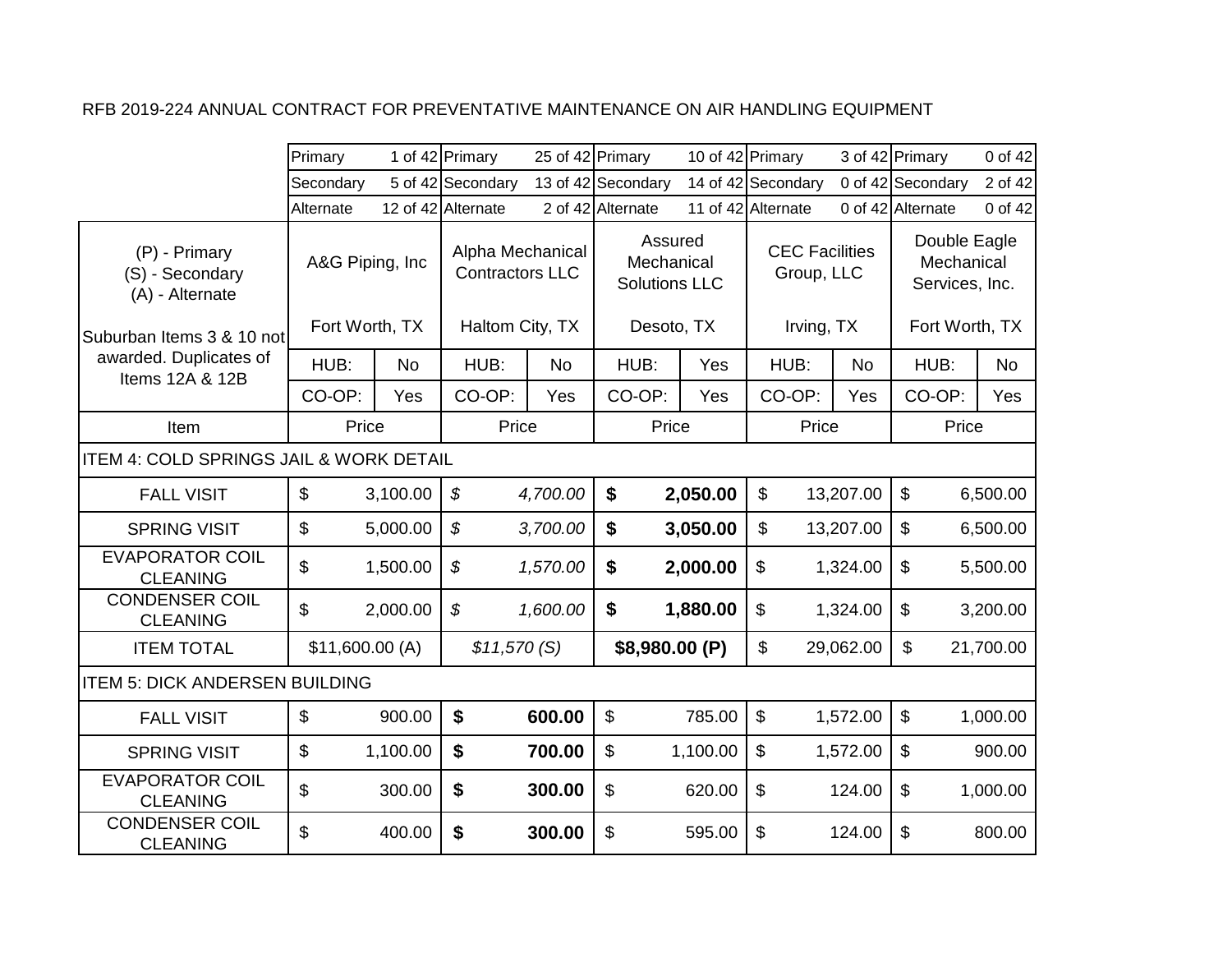|                                                        | Primary                           |           | 1 of 42 Primary                                               | 25 of 42 Primary |                                                             | 10 of 42 Primary |                                                   |           | 3 of 42 Primary                                                | 0 of 42   |
|--------------------------------------------------------|-----------------------------------|-----------|---------------------------------------------------------------|------------------|-------------------------------------------------------------|------------------|---------------------------------------------------|-----------|----------------------------------------------------------------|-----------|
|                                                        | Secondary                         |           | 5 of 42 Secondary                                             |                  | 13 of 42 Secondary                                          |                  | 14 of 42 Secondary                                |           | 0 of 42 Secondary                                              | 2 of 42   |
|                                                        | Alternate                         |           | 12 of 42 Alternate                                            |                  | 2 of 42 Alternate                                           |                  | 11 of 42 Alternate                                |           | 0 of 42 Alternate                                              | 0 of 42   |
| (P) - Primary<br>(S) - Secondary<br>(A) - Alternate    | A&G Piping, Inc<br>Fort Worth, TX |           | Alpha Mechanical<br><b>Contractors LLC</b><br>Haltom City, TX |                  | Assured<br>Mechanical<br><b>Solutions LLC</b><br>Desoto, TX |                  | <b>CEC Facilities</b><br>Group, LLC<br>Irving, TX |           | Double Eagle<br>Mechanical<br>Services, Inc.<br>Fort Worth, TX |           |
| Suburban Items 3 & 10 not                              |                                   |           |                                                               |                  |                                                             |                  |                                                   |           |                                                                |           |
| awarded. Duplicates of<br>Items 12A & 12B              | HUB:                              | <b>No</b> | HUB:                                                          | <b>No</b>        | HUB:                                                        | Yes              | HUB:                                              | <b>No</b> | HUB:                                                           | No        |
|                                                        | CO-OP:                            | Yes       | CO-OP:                                                        | Yes              | CO-OP:                                                      | Yes              | CO-OP:                                            | Yes       | CO-OP:                                                         | Yes       |
| Item                                                   | Price                             |           | Price                                                         |                  | Price                                                       |                  | Price                                             |           | Price                                                          |           |
| <b>ITEM 5: DICK ANDERSEN BUILDING</b>                  |                                   |           |                                                               |                  |                                                             |                  |                                                   |           |                                                                |           |
| <b>ITEM TOTAL</b>                                      | $\mathfrak{L}$                    | 2,700.00  | \$1,900.00 (P)                                                |                  | $\mathbb{S}$                                                | 3,100.00         | $\mathbb{S}$                                      | 3,392.00  | \$                                                             | 3,700.00  |
| ITEM 6: DIONNE PHILLIPS BAGSBY SOUTHWEST SUBCOURTHOUSE |                                   |           |                                                               |                  |                                                             |                  |                                                   |           |                                                                |           |
| <b>FALL VISIT</b>                                      | $\boldsymbol{\mathsf{S}}$         | 2,340.00  | \$                                                            | 1,225.00         | \$                                                          | 1,190.00         | $\mathfrak{S}$                                    | 2,476.50  | \$                                                             | 5,800.00  |
| <b>SPRING VISIT</b>                                    | $\mathbb{S}$                      | 1,260.00  | \$                                                            | 1,050.00         | $\boldsymbol{\mathcal{S}}$                                  | 2,150.00         | $\boldsymbol{\mathsf{S}}$                         | 2,476.50  | \$                                                             | 5,600.00  |
| <b>EVAPORATOR COIL</b><br><b>CLEANING</b>              | $\mathfrak{L}$                    | 1,200.00  | $\boldsymbol{\mathsf{s}}$                                     | 675.00           | NB                                                          |                  | \$                                                | 154.00    | \$                                                             | 1,200.00  |
| <b>CONDENSER COIL</b><br><b>CLEANING</b>               | \$                                | 750.00    | \$                                                            | 300.00           | NB                                                          |                  | \$                                                | 124.00    | \$                                                             | 800.00    |
| <b>ITEM TOTAL</b>                                      | $\boldsymbol{\mathsf{S}}$         | 5,550.00  | \$3,250.00(P)                                                 |                  | \$3,340.00(S)                                               |                  | \$                                                | 5,231.00  | \$                                                             | 13,400.00 |
| <b>ITEM 7: ELECTIONS CENTER</b>                        |                                   |           |                                                               |                  |                                                             |                  |                                                   |           |                                                                |           |
| <b>FALL VISIT</b>                                      | $\boldsymbol{\mathsf{s}}$         | 1,800.00  | $\boldsymbol{\$}$                                             | 1,500.00         | \$                                                          | 945.00           | $\mathfrak{S}$                                    | 4,367.00  | $\boldsymbol{\mathsf{S}}$                                      | 2,400.00  |
| <b>SPRING VISIT</b>                                    | $\mathbf{\$}$                     | 2,600.00  | $\mathbf{\hat{s}}$                                            | 1,500.00         | $\boldsymbol{\mathcal{S}}$                                  | 1,395.00         | $\mathfrak{S}$                                    | 4,367.00  | \$                                                             | 2,600.00  |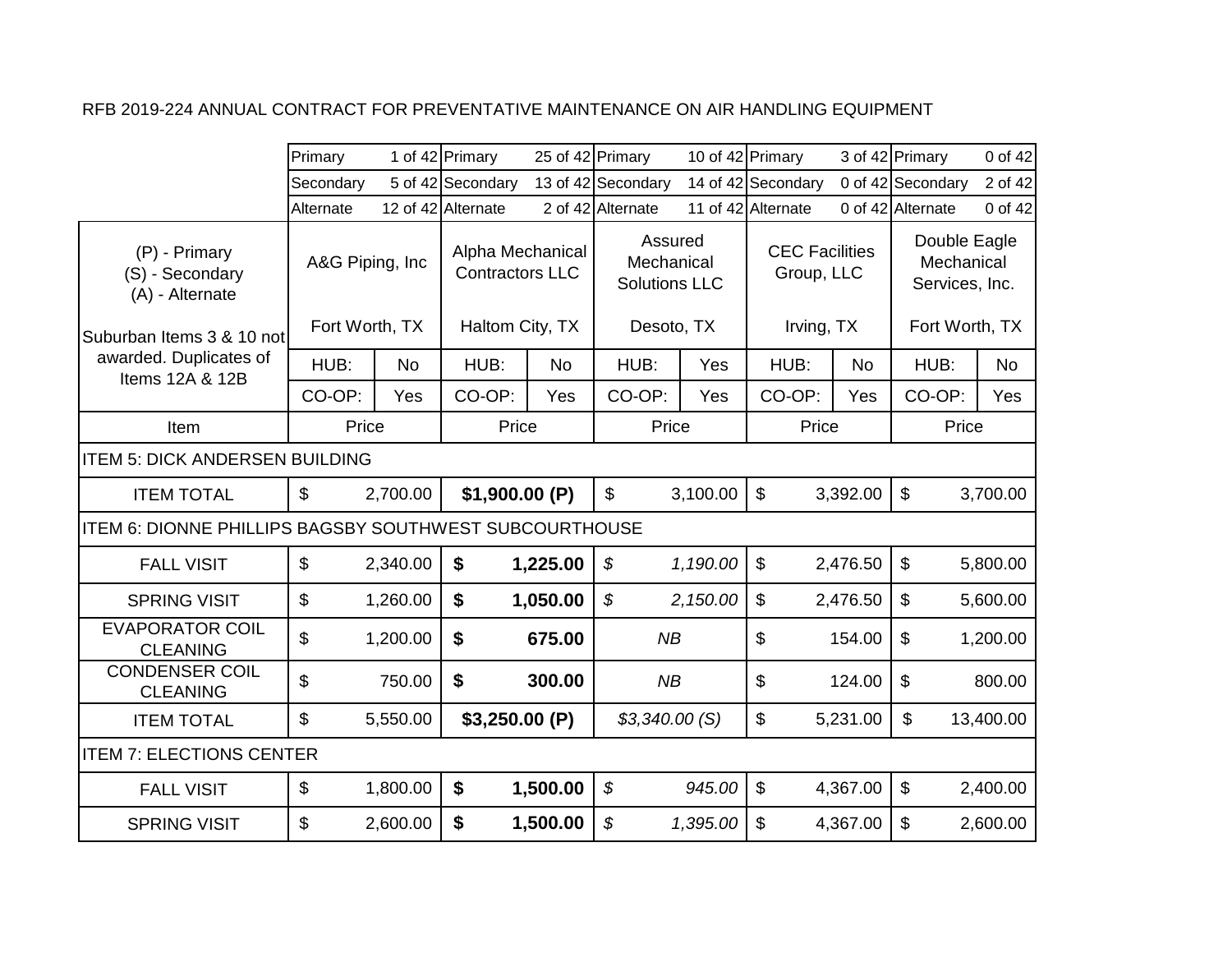|                                                     | Primary                   |           | 1 of 42 Primary                            | 25 of 42 Primary |                                               | 10 of 42 Primary |                                     |           | 3 of 42 Primary                              | 0 of 42   |
|-----------------------------------------------------|---------------------------|-----------|--------------------------------------------|------------------|-----------------------------------------------|------------------|-------------------------------------|-----------|----------------------------------------------|-----------|
|                                                     | Secondary                 |           | 5 of 42 Secondary                          |                  | 13 of 42 Secondary                            |                  | 14 of 42 Secondary                  |           | 0 of 42 Secondary                            | 2 of 42   |
|                                                     | Alternate                 |           | 12 of 42 Alternate                         |                  | 2 of 42 Alternate                             |                  | 11 of 42 Alternate                  |           | 0 of 42 Alternate                            | 0 of 42   |
| (P) - Primary<br>(S) - Secondary<br>(A) - Alternate | A&G Piping, Inc           |           | Alpha Mechanical<br><b>Contractors LLC</b> |                  | Assured<br>Mechanical<br><b>Solutions LLC</b> |                  | <b>CEC Facilities</b><br>Group, LLC |           | Double Eagle<br>Mechanical<br>Services, Inc. |           |
| Suburban Items 3 & 10 not                           | Fort Worth, TX            |           | Haltom City, TX                            |                  | Desoto, TX                                    |                  | Irving, TX                          |           | Fort Worth, TX                               |           |
| awarded. Duplicates of<br>Items 12A & 12B           | HUB:                      | <b>No</b> | HUB:                                       | <b>No</b>        | HUB:                                          | Yes              | HUB:                                | <b>No</b> | HUB:                                         | <b>No</b> |
|                                                     | CO-OP:                    | Yes       | CO-OP:                                     | Yes              | CO-OP:                                        | Yes              | CO-OP:                              | Yes       | CO-OP:                                       | Yes       |
| Item                                                | Price                     |           | Price                                      |                  | Price                                         |                  | Price                               |           | Price                                        |           |
| <b>ITEM 7: ELECTIONS CENTER</b>                     |                           |           |                                            |                  |                                               |                  |                                     |           |                                              |           |
| <b>EVAPORATOR COIL</b><br><b>CLEANING</b>           | \$                        | 1,400.00  | \$                                         | 1,400.00         | \$                                            | 2,500.00         | $\mathfrak{S}$                      | 616.00    | $\boldsymbol{\mathsf{S}}$                    | 2,800.00  |
| <b>CONDENSER COIL</b><br><b>CLEANING</b>            | \$                        | 700.00    | \$                                         | 1,000.00         | $\boldsymbol{\mathcal{S}}$                    | 595.00           | $\boldsymbol{\mathsf{S}}$           | 708.00    | $\boldsymbol{\mathsf{S}}$                    | 1,200.00  |
| <b>ITEM TOTAL</b>                                   | \$6,500.00(A)             |           | \$5,400.00 (P)                             |                  | \$5,435.00(S)                                 |                  | $\mathbb{S}$                        | 10,058.00 | \$                                           | 9,000.00  |
| <b>ITEM 8: GREEN BAY JAIL</b>                       |                           |           |                                            |                  |                                               |                  |                                     |           |                                              |           |
| <b>FALL VISIT</b>                                   | $\boldsymbol{\mathsf{S}}$ | 11,000.00 | $\boldsymbol{\$}$                          | 10,200.00        | \$                                            | 11,845.00        | $\boldsymbol{\mathsf{S}}$           | 29,084.50 | \$                                           | 23,000.00 |
| <b>SPRING VISIT</b>                                 | $\boldsymbol{\mathsf{S}}$ | 19,900.00 | $\boldsymbol{\$}$                          | 12,200.00        | \$                                            | 17,250.00        | \$                                  | 29,084.50 | \$                                           | 22,000.00 |
| <b>EVAPORATOR COIL</b><br><b>CLEANING</b>           | $\mathfrak{S}$            | 7,000.00  | $\boldsymbol{\$}$                          | 3,700.00         | \$                                            | 8,000.00         | $\boldsymbol{\mathsf{S}}$           | 1,877.00  | \$                                           | 16,000.00 |
| <b>CONDENSER COIL</b><br><b>CLEANING</b>            | \$                        | 4,200.00  | \$                                         | 3,700.00         | \$                                            | 4,985.00         | $\boldsymbol{\mathsf{S}}$           | 2,185.00  | \$                                           | 8,500.00  |
| <b>ITEM TOTAL</b>                                   | \$                        | 42,100.00 | \$29,800.00 (P)                            |                  | \$42,080.00 (A)                               |                  | \$                                  | 62,231.00 | \$                                           | 69,500.00 |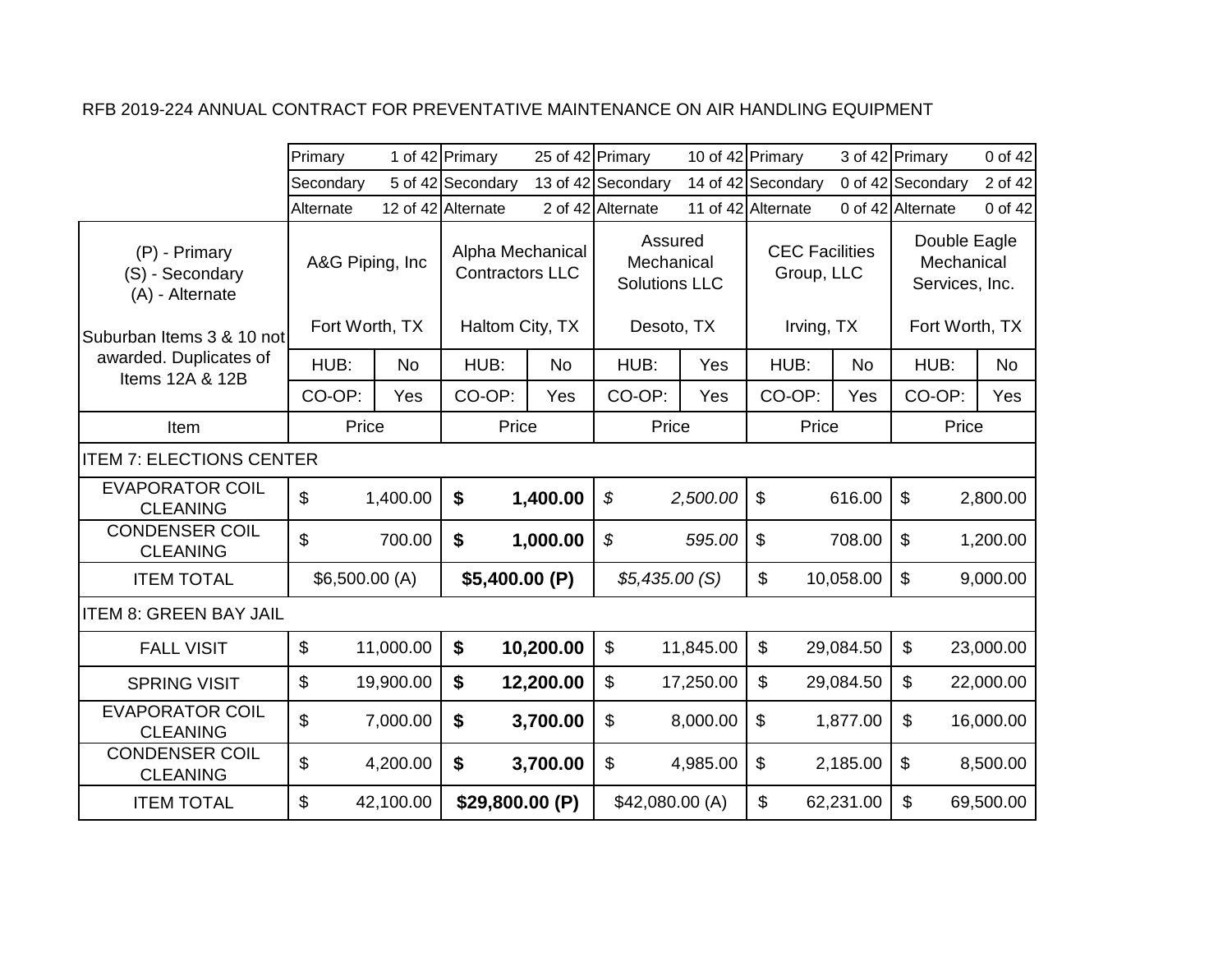|                                                     | Primary                            |           | 1 of 42 Primary                                               |           | 25 of 42 Primary                                            |          | 10 of 42 Primary                                  |           | 3 of 42 Primary                                                | 0 of 42   |
|-----------------------------------------------------|------------------------------------|-----------|---------------------------------------------------------------|-----------|-------------------------------------------------------------|----------|---------------------------------------------------|-----------|----------------------------------------------------------------|-----------|
|                                                     | Secondary                          |           | 5 of 42 Secondary                                             |           | 13 of 42 Secondary                                          |          | 14 of 42 Secondary                                |           | 0 of 42 Secondary                                              | 2 of 42   |
|                                                     | Alternate                          |           | 12 of 42 Alternate                                            |           | 2 of 42 Alternate                                           |          | 11 of 42 Alternate                                |           | 0 of 42 Alternate                                              | 0 of 42   |
| (P) - Primary<br>(S) - Secondary<br>(A) - Alternate | A&G Piping, Inc.<br>Fort Worth, TX |           | Alpha Mechanical<br><b>Contractors LLC</b><br>Haltom City, TX |           | Assured<br>Mechanical<br><b>Solutions LLC</b><br>Desoto, TX |          | <b>CEC Facilities</b><br>Group, LLC<br>Irving, TX |           | Double Eagle<br>Mechanical<br>Services, Inc.<br>Fort Worth, TX |           |
| Suburban Items 3 & 10 not                           |                                    |           |                                                               |           |                                                             |          |                                                   |           |                                                                |           |
| awarded. Duplicates of<br>Items 12A & 12B           | HUB:                               | <b>No</b> | HUB:                                                          | <b>No</b> | HUB:                                                        | Yes      | HUB:                                              | <b>No</b> | HUB:                                                           | <b>No</b> |
|                                                     | CO-OP:                             | Yes       | CO-OP:                                                        | Yes       | CO-OP:                                                      | Yes      | CO-OP:                                            | Yes       | CO-OP:                                                         | Yes       |
| Item                                                | Price                              |           | Price                                                         |           | Price                                                       |          | Price                                             |           | Price                                                          |           |
| <b>ITEM 9: IMPOUND FACILITY</b>                     |                                    |           |                                                               |           |                                                             |          |                                                   |           |                                                                |           |
| <b>FALL VISIT</b>                                   | $\boldsymbol{\mathcal{S}}$         | 200.00    | \$                                                            | 200.00    | \$                                                          | 175.00   | <b>NB</b>                                         |           | $\boldsymbol{\mathsf{S}}$                                      | 250.00    |
| <b>SPRING VISIT</b>                                 | $\mathcal{L}$                      | 200.00    | $\mathbb{S}$                                                  | 200.00    | $\mathfrak{L}$                                              | 270.00   | <b>NB</b>                                         |           | $\mathfrak{S}$                                                 | 250.00    |
| <b>EVAPORATOR COIL</b><br><b>CLEANING</b>           | \$                                 |           | \$                                                            | 200.00    | <b>NB</b>                                                   |          | <b>NB</b>                                         |           | $\boldsymbol{\mathsf{S}}$                                      | 340.00    |
| <b>CONDENSER COIL</b><br><b>CLEANING</b>            | $\boldsymbol{\mathcal{S}}$         |           | \$                                                            | 200.00    | <b>NB</b>                                                   |          | <b>NB</b>                                         |           | $\boldsymbol{\mathsf{S}}$                                      | 340.00    |
| <b>ITEM TOTAL</b>                                   | \$400.00(S)                        |           | \$                                                            | 800.00    | \$445.00(A)                                                 |          | \$                                                |           | $\boldsymbol{\mathsf{S}}$                                      | 1,180.00  |
| <b>ITEM 11: MEDICAL EXAMINER'S OFFICE</b>           |                                    |           |                                                               |           |                                                             |          |                                                   |           |                                                                |           |
| <b>FALL VISIT</b>                                   | $\boldsymbol{\mathsf{S}}$          | 3,500.00  | \$                                                            | 2,700.00  | \$                                                          | 1,360.00 | $\boldsymbol{\mathsf{S}}$                         | 9,494.00  | $\boldsymbol{\mathsf{S}}$                                      | 16,000.00 |
| <b>SPRING VISIT</b>                                 | $\boldsymbol{\mathsf{S}}$          | 6,000.00  | \$                                                            | 3,475.00  | $\boldsymbol{\$}$                                           | 2,120.00 | $\boldsymbol{\mathsf{S}}$                         | 9,494.00  | $\mathbb{S}$                                                   | 16,000.00 |
| <b>EVAPORATOR COIL</b><br><b>CLEANING</b>           | \$                                 | 2,800.00  | \$                                                            | 1,700.00  | \$                                                          | 1,752.00 | $\boldsymbol{\mathsf{S}}$                         | 708.00    | $\boldsymbol{\mathsf{S}}$                                      | 6,800.00  |
| <b>CONDENSER COIL</b><br><b>CLEANING</b>            | \$                                 | 1,500.00  | \$                                                            | 600.00    | \$                                                          | 866.00   | \$                                                | 708.00    | $\boldsymbol{\mathsf{\$}}$                                     | 1,600.00  |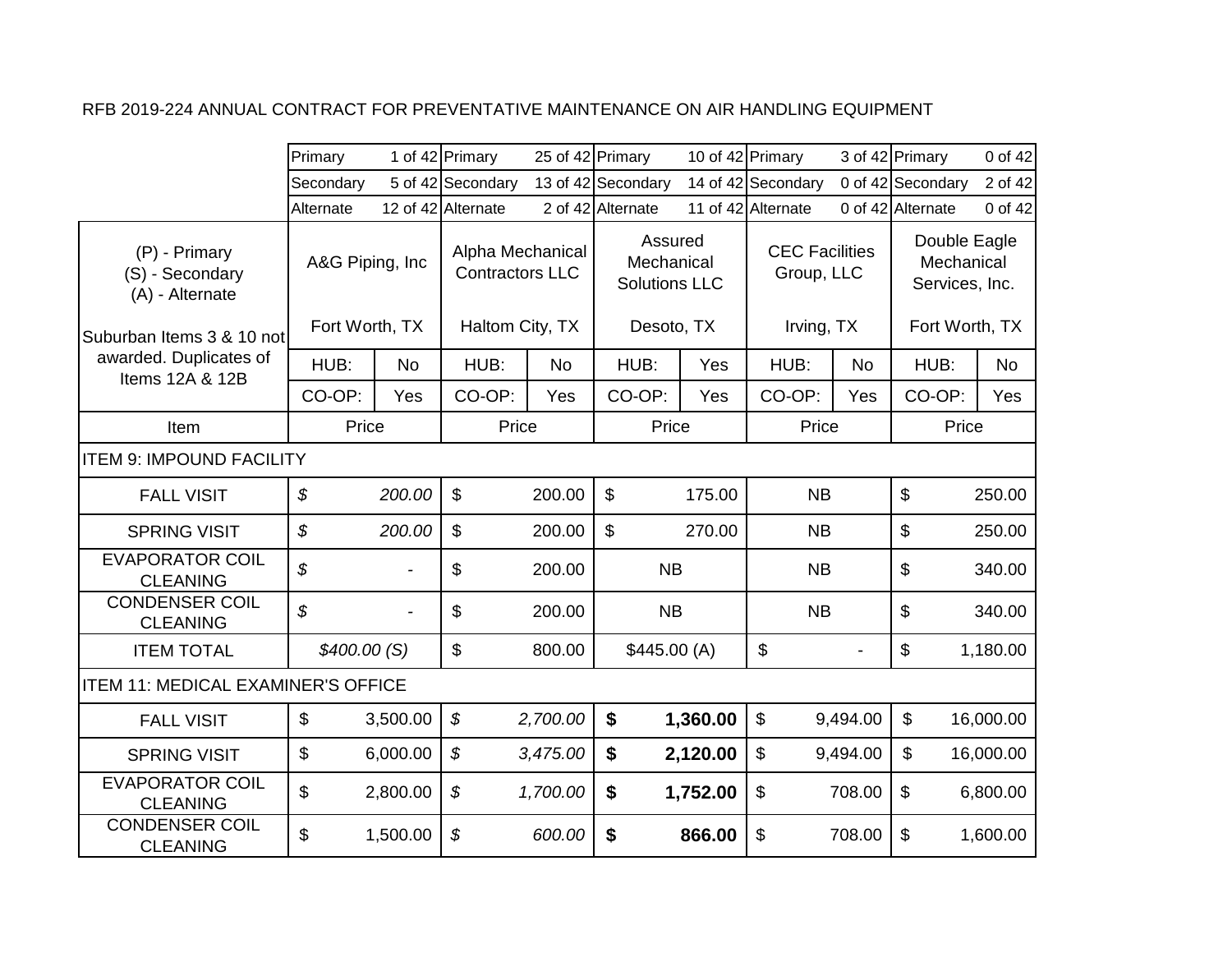|                                                                   | Primary                   |           | 1 of 42 Primary                            |           | 25 of 42 Primary                              | 10 of 42 Primary |                                     |           | 3 of 42 Primary   |            | 0 of 42        |
|-------------------------------------------------------------------|---------------------------|-----------|--------------------------------------------|-----------|-----------------------------------------------|------------------|-------------------------------------|-----------|-------------------|------------|----------------|
|                                                                   | Secondary                 |           | 5 of 42 Secondary                          |           | 13 of 42 Secondary                            |                  | 14 of 42 Secondary                  |           | 0 of 42 Secondary |            | 2 of 42        |
|                                                                   | Alternate                 |           | 12 of 42 Alternate                         |           | 2 of 42 Alternate                             |                  | 11 of 42 Alternate                  |           | 0 of 42 Alternate |            | 0 of 42        |
| $(P)$ - Primary<br>(S) - Secondary<br>(A) - Alternate             | A&G Piping, Inc.          |           | Alpha Mechanical<br><b>Contractors LLC</b> |           | Assured<br>Mechanical<br><b>Solutions LLC</b> |                  | <b>CEC Facilities</b><br>Group, LLC |           | Services, Inc.    | Mechanical | Double Eagle   |
| lSuburban Items 3 & 10 notl                                       | Fort Worth, TX            |           | Haltom City, TX                            |           | Desoto, TX                                    |                  | Irving, TX                          |           |                   |            | Fort Worth, TX |
| awarded. Duplicates of<br>Items 12A & 12B                         | HUB:                      | <b>No</b> | HUB:                                       | <b>No</b> | HUB:                                          | Yes              | HUB:                                | <b>No</b> | HUB:              |            | <b>No</b>      |
|                                                                   | CO-OP:                    | Yes       | CO-OP:                                     | Yes       | CO-OP:                                        | Yes              | CO-OP:                              | Yes       | CO-OP:            |            | Yes            |
| Item                                                              | Price                     |           | Price                                      |           | Price                                         |                  | Price                               |           |                   | Price      |                |
| <b>ITEM 11: MEDICAL EXAMINER'S OFFICE</b>                         |                           |           |                                            |           |                                               |                  |                                     |           |                   |            |                |
| <b>ITEM TOTAL</b>                                                 | $\mathbb{S}$              | 13,800.00 | \$8,475.00(S)                              |           | \$6,098.00 (P)                                |                  | $\mathbb{S}$                        | 20,404.00 | $\mathbb{S}$      |            | 40,400.00      |
| ITEM 12A: LONNELL E. COOPER COMMUNITY JUSTICE CENTER, 3210 MILLER |                           |           |                                            |           |                                               |                  |                                     |           |                   |            |                |
| <b>FALL VISIT</b>                                                 | $\mathbf{\$}$             | 1,200.00  | $\mathfrak{S}$                             | 1,000.00  | \$                                            | 745.00           | $\boldsymbol{\$}$                   | 848.00    | $\mathbb{S}$      |            | 1,600.00       |
| <b>SPRING VISIT</b>                                               | $\boldsymbol{\mathsf{S}}$ | 1,900.00  | $\boldsymbol{\mathsf{S}}$                  | 700.00    | \$                                            | 1,030.00         | \$                                  | 848.00    | \$                |            | 1,600.00       |
| <b>EVAPORATOR COIL</b><br><b>CLEANING</b>                         | \$                        | 1,200.00  | $\mathfrak{S}$                             | 900.00    | \$                                            | 1,315.00         | \$                                  | 370.00    | \$                |            | 2,500.00       |
| <b>CONDENSER COIL</b><br><b>CLEANING</b>                          | \$                        | 900.00    | $\mathfrak{S}$                             | 900.00    | $\mathbb{S}$                                  | 394.00           | \$                                  | 370.00    | \$                |            | 1,500.00       |
| <b>ITEM TOTAL</b>                                                 | $\mathbf{\$}$             | 5,200.00  | \$3,500.00(A)                              |           | \$3,484.00(S)                                 |                  | \$2,436(P)                          |           | \$                |            | 7,200.00       |
| ITEM 12B: CHARLES F. GRIFFIN BUILDING, 3212 MILLER                |                           |           |                                            |           |                                               |                  |                                     |           |                   |            |                |
| <b>FALL VISIT</b>                                                 | $\mathfrak{L}$            | 1,000.00  | \$                                         | 825.00    | $\mathfrak{S}$                                | 595.00           | \$                                  | 848.00    | $\mathfrak{S}$    |            | 1,200.00       |
| <b>SPRING VISIT</b>                                               | \$                        | 1,600.00  | $\boldsymbol{\mathcal{S}}$                 | 1,050.00  | \$                                            | 885.00           | \$                                  | 848.00    | \$                |            | 1,360.00       |
| <b>EVAPORATOR COIL</b><br><b>CLEANING</b>                         | \$                        | 1,000.00  | \$                                         | 675.00    | \$                                            | 1,045.00         | \$                                  | 370.00    | \$                |            | 1,400.00       |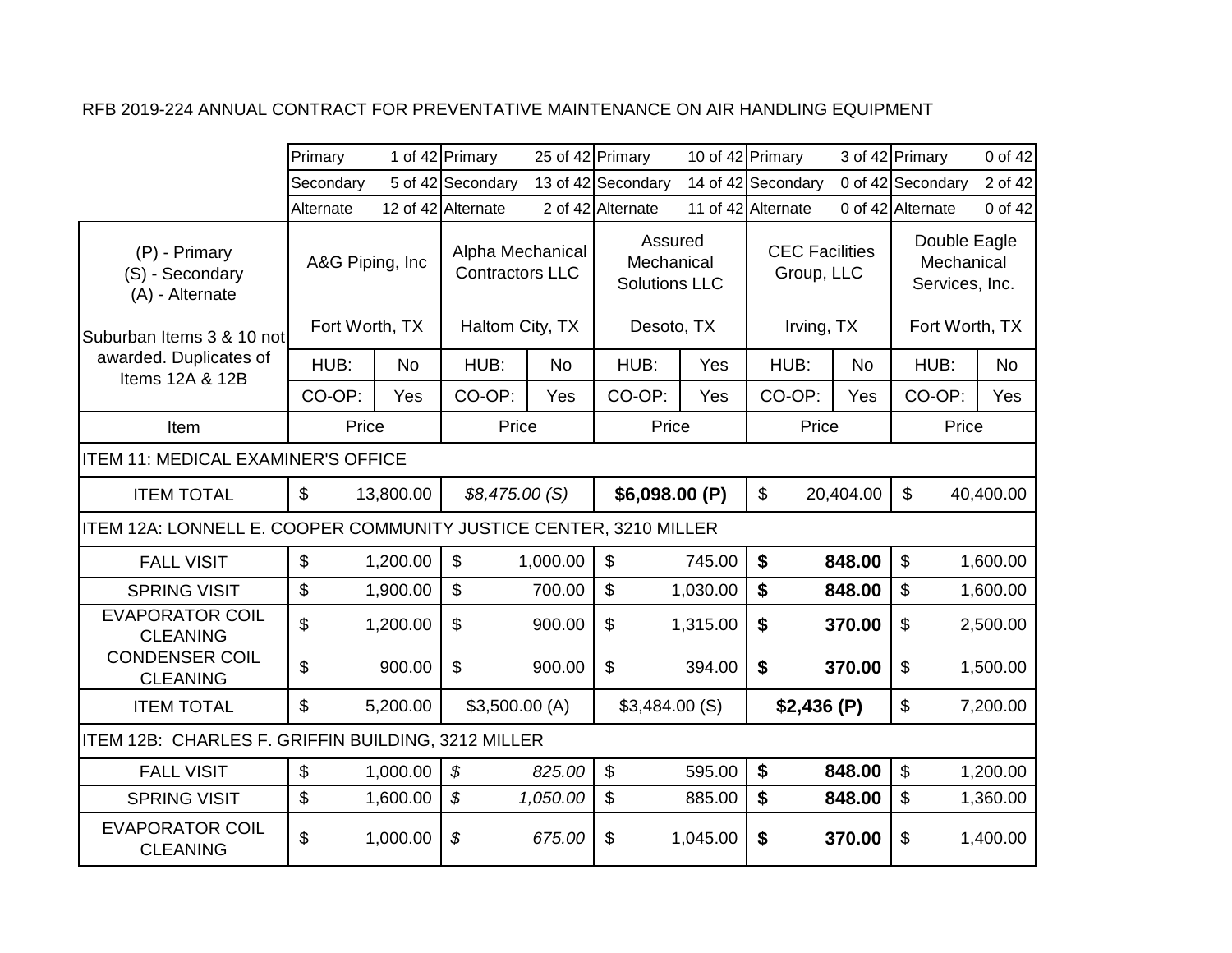|                                                                     | Primary          |           | 1 of 42 Primary                            | 25 of 42 Primary |                                               | 10 of 42 Primary |                                     |          | 3 of 42 Primary            | 0 of 42                                      |
|---------------------------------------------------------------------|------------------|-----------|--------------------------------------------|------------------|-----------------------------------------------|------------------|-------------------------------------|----------|----------------------------|----------------------------------------------|
|                                                                     | Secondary        |           | 5 of 42 Secondary                          |                  | 13 of 42 Secondary                            |                  | 14 of 42 Secondary                  |          | 0 of 42 Secondary          | 2 of 42                                      |
|                                                                     | Alternate        |           | 12 of 42 Alternate                         |                  | 2 of 42 Alternate                             |                  | 11 of 42 Alternate                  |          | 0 of 42 Alternate          | 0 of 42                                      |
| (P) - Primary<br>(S) - Secondary<br>(A) - Alternate                 | A&G Piping, Inc. |           | Alpha Mechanical<br><b>Contractors LLC</b> |                  | Assured<br>Mechanical<br><b>Solutions LLC</b> |                  | <b>CEC Facilities</b><br>Group, LLC |          |                            | Double Eagle<br>Mechanical<br>Services, Inc. |
| Suburban Items 3 & 10 not                                           | Fort Worth, TX   |           | Haltom City, TX                            |                  | Desoto, TX                                    |                  | Irving, TX                          |          |                            | Fort Worth, TX                               |
| awarded. Duplicates of<br>Items 12A & 12B                           | HUB:             | <b>No</b> | HUB:                                       | No               | HUB:                                          | Yes              | HUB:                                | No       | HUB:                       | <b>No</b>                                    |
|                                                                     | CO-OP:           | Yes       | CO-OP:                                     | Yes              | CO-OP:                                        | Yes              | CO-OP:                              | Yes      | CO-OP:                     | Yes                                          |
| Item                                                                | Price            |           | Price                                      |                  | Price                                         |                  | Price                               |          |                            | Price                                        |
| ITEM 12B: CHARLES F. GRIFFIN BUILDING, 3212 MILLER                  |                  |           |                                            |                  |                                               |                  |                                     |          |                            |                                              |
| <b>CONDENSER COIL</b><br><b>CLEANING</b>                            | $\mathfrak{S}$   | 800.00    | \$                                         | 675.00           | $\mathbb{S}$                                  | 1,190.00         | $\boldsymbol{\$}$                   | 370.00   | $\boldsymbol{\mathsf{S}}$  | 1,200.00                                     |
| <b>ITEM TOTAL</b>                                                   | \$               | 4,400.00  | \$3,225.00(S)                              |                  | \$3,715.00(A)                                 |                  | \$2,436(P)                          |          | $\boldsymbol{\mathsf{S}}$  | 5,160.00                                     |
| <b>ITEM 12C: MILLER AVENUE ADMINISTRATION BUILDING, 3500 MILLER</b> |                  |           |                                            |                  |                                               |                  |                                     |          |                            |                                              |
| <b>FALL VISIT</b>                                                   | \$               | 1,300.00  | $\mathcal{L}$                              | 1,100.00         | \$                                            | 895.00           | $\boldsymbol{\mathsf{s}}$           | 848.00   | $\mathfrak{S}$             | 1,400.00                                     |
| <b>SPRING VISIT</b>                                                 | $\mathbb{S}$     | 1,600.00  | $\mathcal{S}$                              | 1,020.00         | $\mathfrak{S}$                                | 1,132.00         | $\boldsymbol{\mathsf{s}}$           | 848.00   | $\mathfrak{S}$             | 1,400.00                                     |
| <b>EVAPORATOR COIL</b><br><b>CLEANING</b>                           | \$               | 1,000.00  | \$                                         | 825.00           | \$                                            | 975.00           | \$                                  | 370.00   | $\boldsymbol{\mathsf{S}}$  | 3,000.00                                     |
| <b>CONDENSER COIL</b><br><b>CLEANING</b>                            | \$               | 1,000.00  | \$                                         | 825.00           | \$                                            | 1,000.00         | \$                                  | 370.00   | \$                         | 1,200.00                                     |
| <b>ITEM TOTAL</b>                                                   | \$               | 4,900.00  | \$3,770.00(S)                              |                  | \$4,002.00(A)                                 |                  | \$2,436(P)                          |          | $\boldsymbol{\mathsf{S}}$  | 7,000.00                                     |
| <b>ITEM 13: NORTHEAST ANNEX</b>                                     |                  |           |                                            |                  |                                               |                  |                                     |          |                            |                                              |
| <b>FALL VISIT</b>                                                   | $\mathbf{\$}$    | 2,200.00  | $\boldsymbol{\$}$                          | 1,700.00         | $\mathfrak{S}$                                | 1,809.00         | $\mathfrak{S}$                      | 3,326.50 | $\boldsymbol{\mathcal{S}}$ | 2,000.00                                     |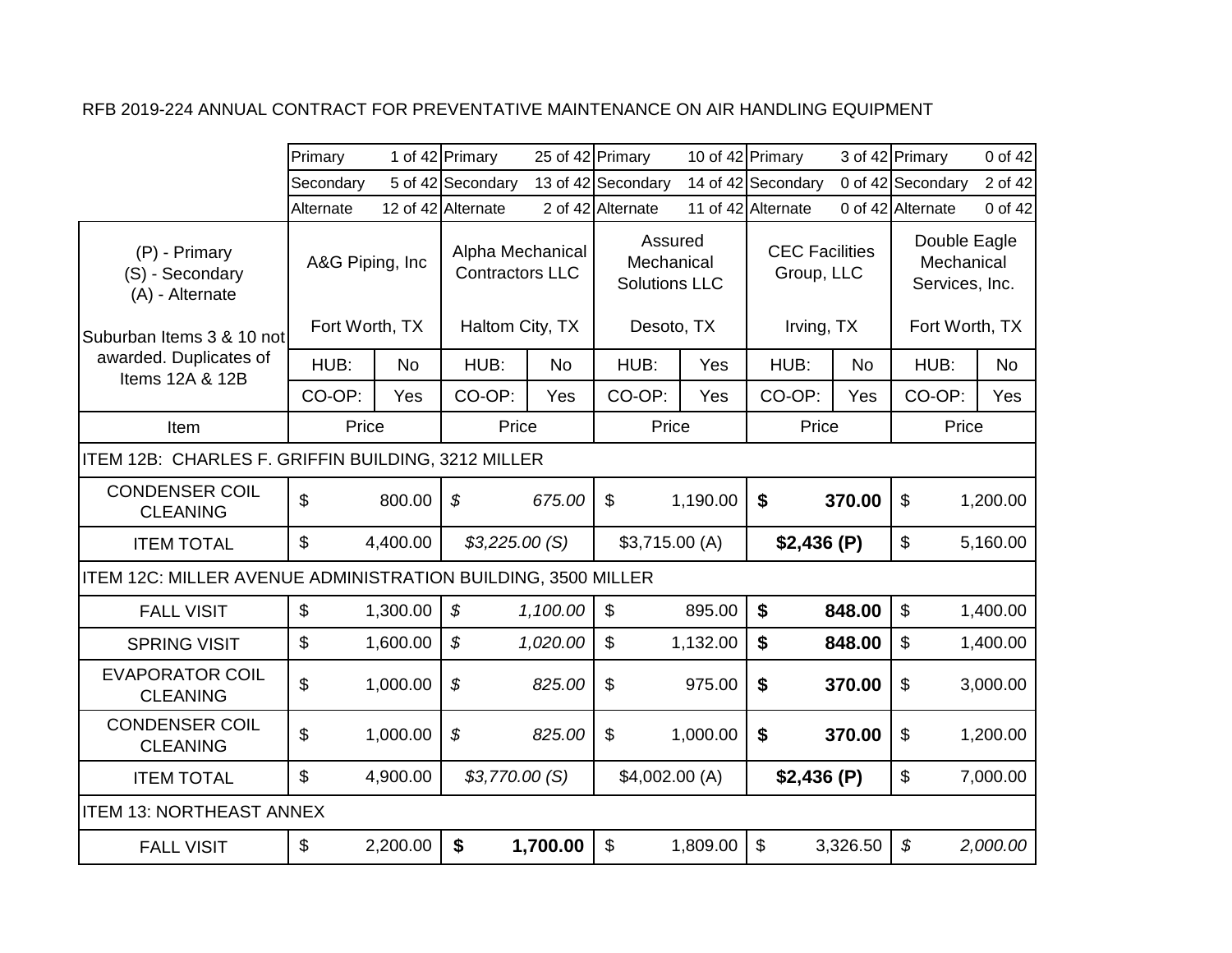|                                                     | Primary                            |           | 1 of 42 Primary                                               | 25 of 42 Primary |                                                             | 10 of 42 Primary |                                                   |           | 3 of 42 Primary                                                | 0 of 42   |
|-----------------------------------------------------|------------------------------------|-----------|---------------------------------------------------------------|------------------|-------------------------------------------------------------|------------------|---------------------------------------------------|-----------|----------------------------------------------------------------|-----------|
|                                                     | Secondary                          |           | 5 of 42 Secondary                                             |                  | 13 of 42 Secondary                                          |                  | 14 of 42 Secondary                                |           | 0 of 42 Secondary                                              | 2 of 42   |
|                                                     | Alternate                          |           | 12 of 42 Alternate                                            |                  | 2 of 42 Alternate                                           |                  | 11 of 42 Alternate                                |           | 0 of 42 Alternate                                              | 0 of 42   |
| (P) - Primary<br>(S) - Secondary<br>(A) - Alternate | A&G Piping, Inc.<br>Fort Worth, TX |           | Alpha Mechanical<br><b>Contractors LLC</b><br>Haltom City, TX |                  | Assured<br>Mechanical<br><b>Solutions LLC</b><br>Desoto, TX |                  | <b>CEC Facilities</b><br>Group, LLC<br>Irving, TX |           | Double Eagle<br>Mechanical<br>Services, Inc.<br>Fort Worth, TX |           |
| Suburban Items 3 & 10 notl                          |                                    |           |                                                               |                  |                                                             |                  |                                                   |           |                                                                |           |
| awarded. Duplicates of<br>Items 12A & 12B           | HUB:                               | <b>No</b> | HUB:                                                          | <b>No</b>        | HUB:                                                        | Yes              | HUB:                                              | <b>No</b> | HUB:                                                           | <b>No</b> |
|                                                     | CO-OP:                             | Yes       | CO-OP:                                                        | Yes              | CO-OP:                                                      | Yes              | CO-OP:                                            | Yes       | CO-OP:                                                         | Yes       |
| Item                                                | Price                              |           | Price                                                         |                  | Price                                                       |                  | Price                                             |           | Price                                                          |           |
| <b>ITEM 13: NORTHEAST ANNEX</b>                     |                                    |           |                                                               |                  |                                                             |                  |                                                   |           |                                                                |           |
| <b>SPRING VISIT</b>                                 | $\boldsymbol{\mathsf{S}}$          | 2,600.00  | \$                                                            | 1,550.00         | \$                                                          | 2,295.00         | $\boldsymbol{\mathsf{S}}$                         | 3,326.50  | $\boldsymbol{\mathcal{S}}$                                     | 1,600.00  |
| <b>EVAPORATOR COIL</b><br><b>CLEANING</b>           | \$                                 | 2,000.00  | \$                                                            | 1,050.00         | \$                                                          | 1,870.00         | $\boldsymbol{\mathsf{S}}$                         | 400.00    | $\boldsymbol{\mathcal{S}}$                                     | 2,500.00  |
| <b>CONDENSER COIL</b><br><b>CLEANING</b>            | \$                                 | 1,800.00  | $\boldsymbol{\$}$                                             | 675.00           | \$                                                          | 1,625.00         | \$                                                | 400.00    | $\boldsymbol{\mathcal{S}}$                                     | 1,200.00  |
| <b>ITEM TOTAL</b>                                   | $\mathbb{S}$                       | 8,600.00  | \$4,975.00 (P)                                                |                  | \$                                                          | 7,599.00         | \$                                                | 7,453.00  | \$7,300.00(S)                                                  |           |
| <b>ITEM 14: NORTH PATROL</b>                        |                                    |           |                                                               |                  |                                                             |                  |                                                   |           |                                                                |           |
| <b>FALL VISIT</b>                                   | $\boldsymbol{\mathsf{S}}$          | 700.00    | $\boldsymbol{\mathcal{S}}$                                    | 850.00           | $\boldsymbol{\mathsf{s}}$                                   | 545.00           | \$                                                | 2,782.00  | $\boldsymbol{\mathsf{S}}$                                      | 1,500.00  |
| <b>SPRING VISIT</b>                                 | \$                                 | 1,500.00  | \$                                                            | 1,100.00         | \$                                                          | 991.00           | \$                                                | 2,782.00  | \$                                                             | 1,500.00  |
| <b>EVAPORATOR COIL</b><br><b>CLEANING</b>           | \$                                 | 1,500.00  | \$                                                            | 825.00           | \$                                                          | 1,070.00         | \$                                                | 677.00    | $\mathfrak{S}$                                                 | 4,500.00  |
| <b>CONDENSER COIL</b><br><b>CLEANING</b>            | \$                                 | 600.00    | \$                                                            | 800.00           | \$                                                          | 600.00           | $\boldsymbol{\mathsf{S}}$                         | 677.00    | $\boldsymbol{\mathsf{S}}$                                      | 1,350.00  |
| <b>ITEM TOTAL</b>                                   | \$                                 | 4,300.00  | \$3,575.00(S)                                                 |                  | \$3,206.00(P)                                               |                  | \$                                                | 6,918.00  | $\boldsymbol{\mathsf{S}}$                                      | 8,850.00  |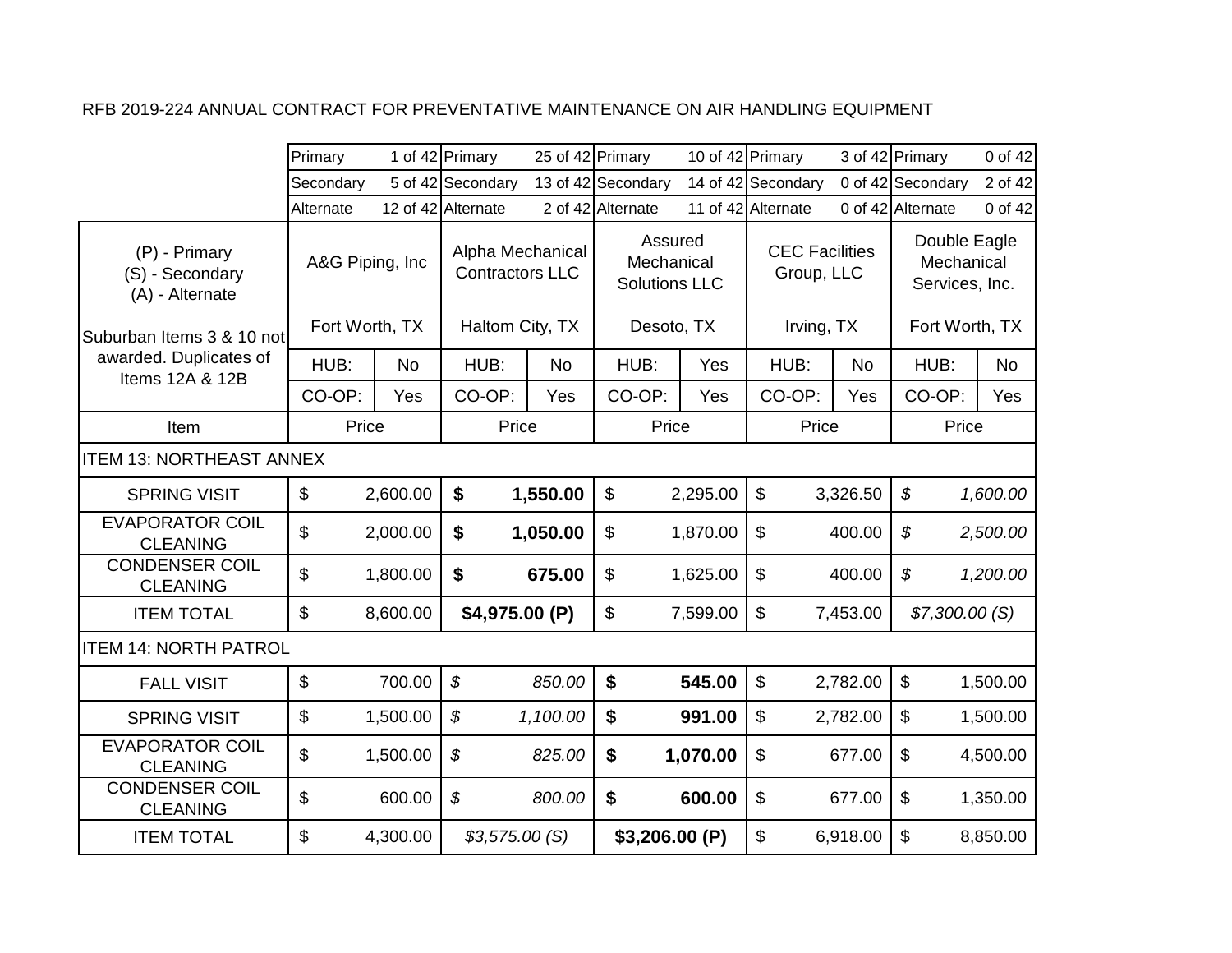|                                                     | Primary                            |           | 1 of 42 Primary                                               | 25 of 42 Primary |                                                             | 10 of 42 Primary |                                                   |           | 3 of 42 Primary                                                | 0 of 42   |
|-----------------------------------------------------|------------------------------------|-----------|---------------------------------------------------------------|------------------|-------------------------------------------------------------|------------------|---------------------------------------------------|-----------|----------------------------------------------------------------|-----------|
|                                                     | Secondary                          |           | 5 of 42 Secondary                                             |                  | 13 of 42 Secondary                                          |                  | 14 of 42 Secondary                                |           | 0 of 42 Secondary                                              | 2 of 42   |
|                                                     | Alternate                          |           | 12 of 42 Alternate                                            |                  | 2 of 42 Alternate                                           |                  | 11 of 42 Alternate                                |           | 0 of 42 Alternate                                              | 0 of 42   |
| (P) - Primary<br>(S) - Secondary<br>(A) - Alternate | A&G Piping, Inc.<br>Fort Worth, TX |           | Alpha Mechanical<br><b>Contractors LLC</b><br>Haltom City, TX |                  | Assured<br>Mechanical<br><b>Solutions LLC</b><br>Desoto, TX |                  | <b>CEC Facilities</b><br>Group, LLC<br>Irving, TX |           | Double Eagle<br>Mechanical<br>Services, Inc.<br>Fort Worth, TX |           |
| Suburban Items 3 & 10 not<br>awarded. Duplicates of | HUB:                               | <b>No</b> | HUB:                                                          | <b>No</b>        | HUB:                                                        | Yes              | HUB:                                              | <b>No</b> | HUB:                                                           | <b>No</b> |
| Items 12A & 12B                                     | CO-OP:                             | Yes       | CO-OP:                                                        | Yes              | CO-OP:                                                      | Yes              | CO-OP:                                            | Yes       | CO-OP:                                                         | Yes       |
| Item                                                | Price                              |           | Price                                                         |                  | Price                                                       |                  | Price                                             |           | Price                                                          |           |
| <b>ITEM 15: NORTHWEST ANNEX</b>                     |                                    |           |                                                               |                  |                                                             |                  |                                                   |           |                                                                |           |
| <b>FALL VISIT</b>                                   | $\boldsymbol{\mathsf{S}}$          | 1,200.00  | \$                                                            | 900.00           | $\boldsymbol{\$}$                                           | 894.00           | \$                                                | 5,310.00  | $\boldsymbol{\mathsf{S}}$                                      | 2,800.00  |
| <b>SPRING VISIT</b>                                 | $\mathfrak{L}$                     | 1,600.00  | $\boldsymbol{\mathcal{S}}$                                    | 1,300.00         | \$                                                          | 1,185.00         | \$                                                | 5,310.00  | $\mathfrak{S}$                                                 | 2,800.00  |
| <b>EVAPORATOR COIL</b><br><b>CLEANING</b>           | \$                                 | 1,500.00  | \$                                                            | 1,300.00         | \$                                                          | 1,289.00         | \$                                                | 1,293.00  | $\boldsymbol{\mathsf{S}}$                                      | 5,000.00  |
| <b>CONDENSER COIL</b><br><b>CLEANING</b>            | $\mathfrak{L}$                     | 700.00    | $\boldsymbol{\mathcal{S}}$                                    | 575.00           | \$                                                          | 544.00           | $\boldsymbol{\mathsf{S}}$                         | 1,293.00  | $\boldsymbol{\mathsf{S}}$                                      | 2,000.00  |
| <b>ITEM TOTAL</b>                                   | $\boldsymbol{\mathsf{S}}$          | 5,000.00  | \$4,075.00(S)                                                 |                  | \$3,912.00 (P)                                              |                  | \$                                                | 13,206.00 | \$                                                             | 12,600.00 |
| <b>ITEM 16: NORTHWEST SUBCOURTHOUSE</b>             |                                    |           |                                                               |                  |                                                             |                  |                                                   |           |                                                                |           |
| <b>FALL VISIT</b>                                   | $\boldsymbol{\mathsf{S}}$          | 1,700.00  | \$                                                            | 1,075.00         | \$                                                          | 445.00           | \$                                                | 4,670.00  | $\boldsymbol{\mathsf{S}}$                                      | 7,300.00  |
| <b>SPRING VISIT</b>                                 | $\boldsymbol{\mathsf{S}}$          | 3,200.00  | \$                                                            | 900.00           | \$                                                          | 575.00           | $\boldsymbol{\mathsf{S}}$                         | 4,670.00  | $\boldsymbol{\mathsf{S}}$                                      | 7,000.00  |
| <b>EVAPORATOR COIL</b><br><b>CLEANING</b>           | \$                                 | 1,000.00  | \$                                                            | 600.00           | \$                                                          | 775.00           | $\boldsymbol{\mathsf{S}}$                         | 93.00     | $\boldsymbol{\mathsf{S}}$                                      | 1,300.00  |
| <b>CONDENSER COIL</b><br><b>CLEANING</b>            | \$                                 | 600.00    | NB                                                            |                  | \$                                                          | 495.00           | \$                                                |           | <b>NB</b>                                                      |           |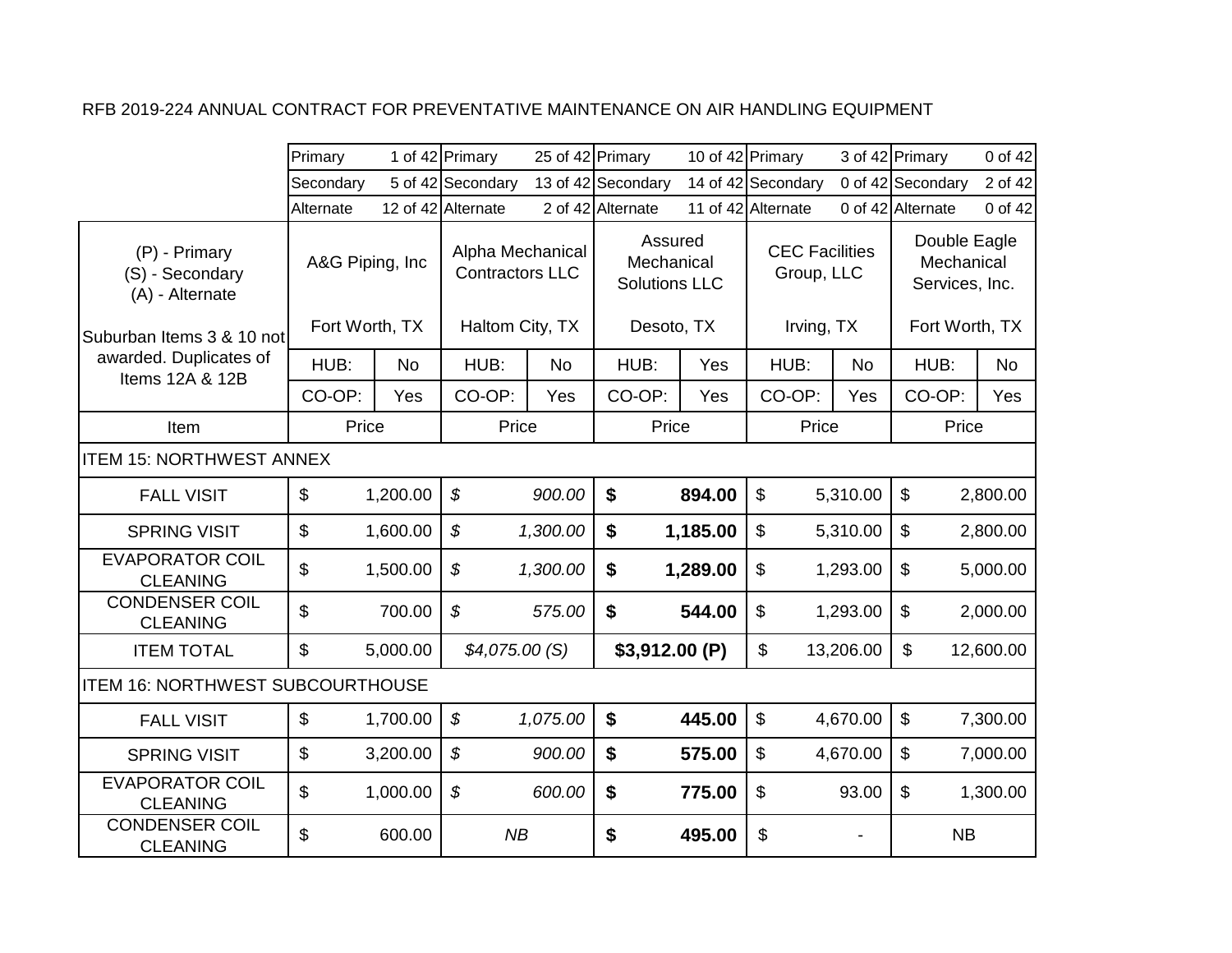|                                                     | Primary                   |           | 1 of 42 Primary                            |          | 25 of 42 Primary                              |          | 10 of 42 Primary                    |           | 3 of 42 Primary                              | 0 of 42   |
|-----------------------------------------------------|---------------------------|-----------|--------------------------------------------|----------|-----------------------------------------------|----------|-------------------------------------|-----------|----------------------------------------------|-----------|
|                                                     | Secondary                 |           | 5 of 42 Secondary                          |          | 13 of 42 Secondary                            |          | 14 of 42 Secondary                  |           | 0 of 42 Secondary                            | 2 of 42   |
|                                                     | Alternate                 |           | 12 of 42 Alternate                         |          | 2 of 42 Alternate                             |          | 11 of 42 Alternate                  |           | 0 of 42 Alternate                            | 0 of 42   |
| (P) - Primary<br>(S) - Secondary<br>(A) - Alternate | A&G Piping, Inc           |           | Alpha Mechanical<br><b>Contractors LLC</b> |          | Assured<br>Mechanical<br><b>Solutions LLC</b> |          | <b>CEC Facilities</b><br>Group, LLC |           | Double Eagle<br>Mechanical<br>Services, Inc. |           |
| Suburban Items 3 & 10 not                           | Fort Worth, TX            |           | Haltom City, TX                            |          | Desoto, TX                                    |          | Irving, TX                          |           | Fort Worth, TX                               |           |
| awarded. Duplicates of<br>Items 12A & 12B           | HUB:                      | <b>No</b> | HUB:                                       | No       | HUB:                                          | Yes      | HUB:                                | <b>No</b> | HUB:                                         | <b>No</b> |
|                                                     | CO-OP:                    | Yes       | CO-OP:                                     | Yes      | CO-OP:                                        | Yes      | CO-OP:                              | Yes       | CO-OP:                                       | Yes       |
| Item                                                | Price                     |           | Price                                      |          | Price                                         |          | Price                               |           | Price                                        |           |
| ITEM 16: NORTHWEST SUBCOURTHOUSE                    |                           |           |                                            |          |                                               |          |                                     |           |                                              |           |
| <b>ITEM TOTAL</b>                                   | $\mathfrak{S}$            | 6,500.00  | \$2,575.00(S)                              |          | \$2,290.00(P)                                 |          | $\boldsymbol{\mathsf{S}}$           | 9,433.00  | $\mathbb{S}$                                 | 15,600.00 |
| <b>ITEM 17: PRECINCT 1 FACILITY</b>                 |                           |           |                                            |          |                                               |          |                                     |           |                                              |           |
| <b>FALL VISIT</b>                                   | $\boldsymbol{\mathsf{S}}$ | 1,000.00  | \$                                         | 500.00   | $\boldsymbol{\mathsf{S}}$                     | 1,920.00 | $\boldsymbol{\mathsf{S}}$           | 5,526.50  | \$                                           | 2,000.00  |
| <b>SPRING VISIT</b>                                 | $\mathbb{S}$              | 2,000.00  | \$                                         | 650.00   | $\mathfrak{S}$                                | 3,600.00 | $\mathfrak{S}$                      | 5,526.50  | \$                                           | 1,500.00  |
| <b>EVAPORATOR COIL</b><br><b>CLEANING</b>           | \$                        | 700.00    | $\boldsymbol{\$}$                          | 450.00   | <b>NB</b>                                     |          | $\boldsymbol{\mathsf{S}}$           | 339.00    | \$                                           | 1,500.00  |
| <b>CONDENSER COIL</b><br><b>CLEANING</b>            | \$                        | 700.00    | \$                                         | 450.00   | <b>NB</b>                                     |          | \$                                  | 339.00    | \$                                           | 600.00    |
| <b>ITEM TOTAL</b>                                   | $\mathfrak{S}$            | 4,400.00  | \$2,050.00(P)                              |          | $\boldsymbol{\mathsf{S}}$                     | 5,520.00 | $\mathbb{S}$                        | 11,731.00 | \$                                           | 5,600.00  |
| <b>ITEM 18: PRECINCT 2 FACILITY</b>                 |                           |           |                                            |          |                                               |          |                                     |           |                                              |           |
| <b>FALL VISIT</b>                                   | $\$\$                     | 1,600.00  | \$                                         | 1,725.00 | \$                                            | 2,270.00 | \$                                  | 5,242.00  | \$                                           | 3,200.00  |
| <b>SPRING VISIT</b>                                 | $\mathbf{\$}$             | 2,800.00  | $\boldsymbol{\mathsf{s}}$                  | 1,200.00 | $\mathfrak{S}$                                | 4,200.00 | $\mathfrak{S}$                      | 5,242.00  | \$                                           | 2,000.00  |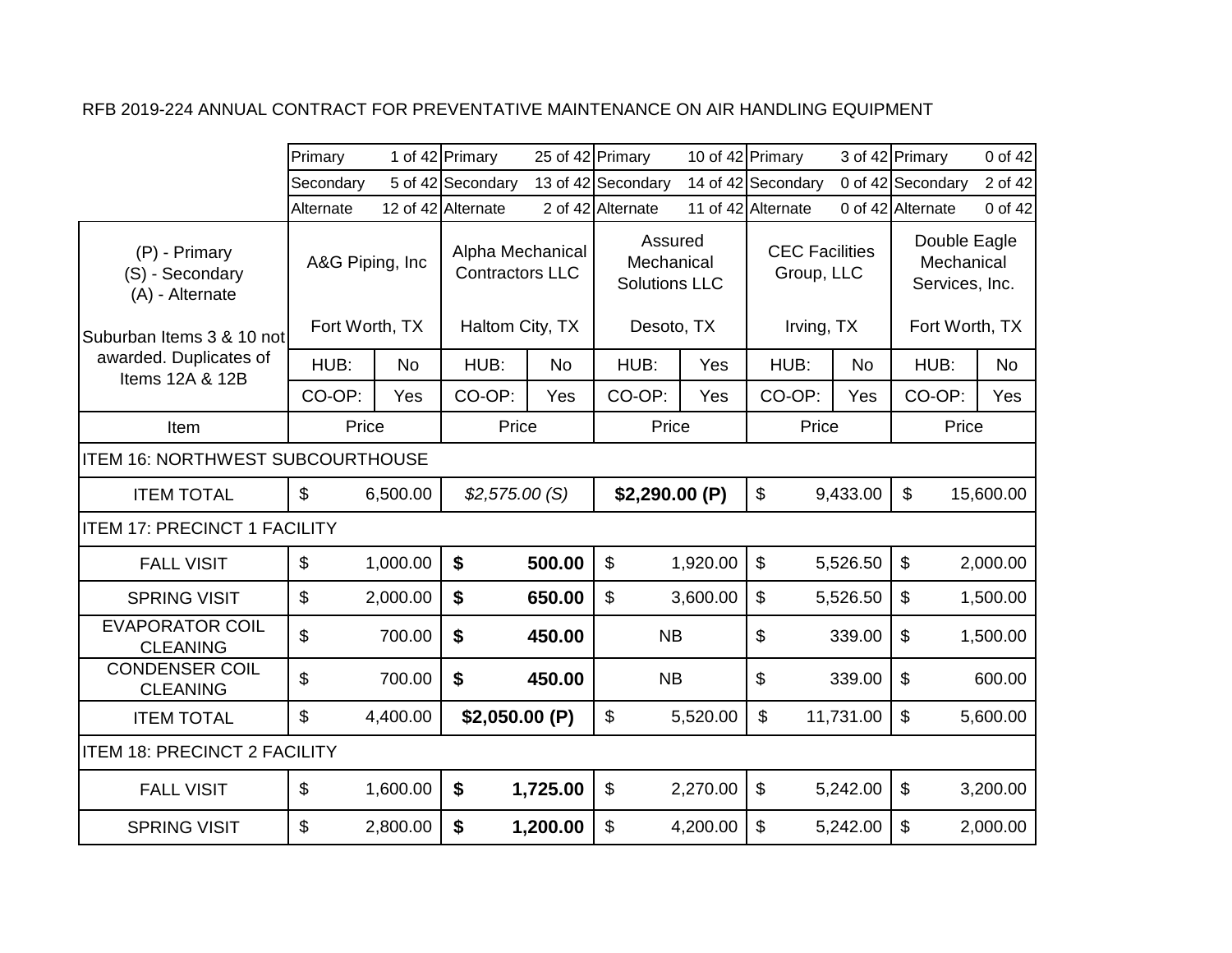|                                                     | Primary                   |           | 1 of 42 Primary                            | 25 of 42 Primary |                                               | 10 of 42 Primary |                                     |           | 3 of 42 Primary                              | 0 of 42   |
|-----------------------------------------------------|---------------------------|-----------|--------------------------------------------|------------------|-----------------------------------------------|------------------|-------------------------------------|-----------|----------------------------------------------|-----------|
|                                                     | Secondary                 |           | 5 of 42 Secondary                          |                  | 13 of 42 Secondary                            |                  | 14 of 42 Secondary                  |           | 0 of 42 Secondary                            | 2 of 42   |
|                                                     | Alternate                 |           | 12 of 42 Alternate                         |                  | 2 of 42 Alternate                             |                  | 11 of 42 Alternate                  |           | 0 of 42 Alternate                            | 0 of 42   |
| (P) - Primary<br>(S) - Secondary<br>(A) - Alternate | A&G Piping, Inc.          |           | Alpha Mechanical<br><b>Contractors LLC</b> |                  | Assured<br>Mechanical<br><b>Solutions LLC</b> |                  | <b>CEC Facilities</b><br>Group, LLC |           | Double Eagle<br>Mechanical<br>Services, Inc. |           |
| Suburban Items 3 & 10 not                           | Fort Worth, TX            |           | Haltom City, TX                            |                  | Desoto, TX                                    |                  | Irving, TX                          |           | Fort Worth, TX                               |           |
| awarded. Duplicates of<br>Items 12A & 12B           | HUB:                      | <b>No</b> | HUB:                                       | <b>No</b>        | HUB:                                          | Yes              | HUB:                                | <b>No</b> | HUB:                                         | <b>No</b> |
|                                                     | CO-OP:                    | Yes       | CO-OP:                                     | Yes              | CO-OP:                                        | Yes              | CO-OP:                              | Yes       | CO-OP:                                       | Yes       |
| Item                                                | Price                     |           | Price                                      |                  | Price                                         |                  | Price                               |           | Price                                        |           |
| <b>ITEM 18: PRECINCT 2 FACILITY</b>                 |                           |           |                                            |                  |                                               |                  |                                     |           |                                              |           |
| <b>EVAPORATOR COIL</b><br><b>CLEANING</b>           | \$                        | 1,000.00  | \$                                         | 1,600.00         | <b>NB</b>                                     |                  | \$                                  | 554.00    | $\mathfrak{S}$                               | 1,500.00  |
| <b>CONDENSER COIL</b><br><b>CLEANING</b>            | \$                        | 800.00    | \$                                         | 450.00           | <b>NB</b>                                     |                  | \$                                  | 554.00    | $\boldsymbol{\mathsf{S}}$                    | 500.00    |
| <b>ITEM TOTAL</b>                                   | \$                        | 6,200.00  | \$4,975.00 (P)                             |                  | $\boldsymbol{\mathsf{S}}$                     | 6,470.00         | $\mathbb{S}$                        | 11,592.00 | $\boldsymbol{\mathsf{S}}$                    | 7,200.00  |
| <b>ITEM 19: PRECINCT 3 FACILITY</b>                 |                           |           |                                            |                  |                                               |                  |                                     |           |                                              |           |
| <b>FALL VISIT</b>                                   | $\boldsymbol{\mathsf{S}}$ | 500.00    | $\boldsymbol{\mathcal{S}}$                 | 375.00           | $\boldsymbol{\$}$                             | 400.00           | $\boldsymbol{\mathsf{S}}$           | 1,250.50  | $\boldsymbol{\mathsf{S}}$                    | 1,050.00  |
| <b>SPRING VISIT</b>                                 | $\mathbb{S}$              | 700.00    | \$                                         | 500.00           | $\boldsymbol{\$}$                             | 650.00           | $\mathfrak{S}$                      | 1,250.50  | \$                                           | 1,050.00  |
| <b>EVAPORATOR COIL</b><br><b>CLEANING</b>           | $\mathfrak{S}$            | 700.00    | \$                                         | 500.00           | <b>NB</b>                                     |                  | \$                                  | 154.00    | $\boldsymbol{\mathsf{S}}$                    | 1,300.00  |
| <b>CONDENSER COIL</b><br><b>CLEANING</b>            | \$                        | 700.00    | \$                                         | 400.00           | <b>NB</b>                                     |                  | \$                                  | 154.00    | \$                                           | 500.00    |
| <b>ITEM TOTAL</b>                                   | \$                        | 2,600.00  | \$1,775.00(S)                              |                  | \$1,050.00(P)                                 |                  | \$                                  | 2,809.00  | \$                                           | 3,900.00  |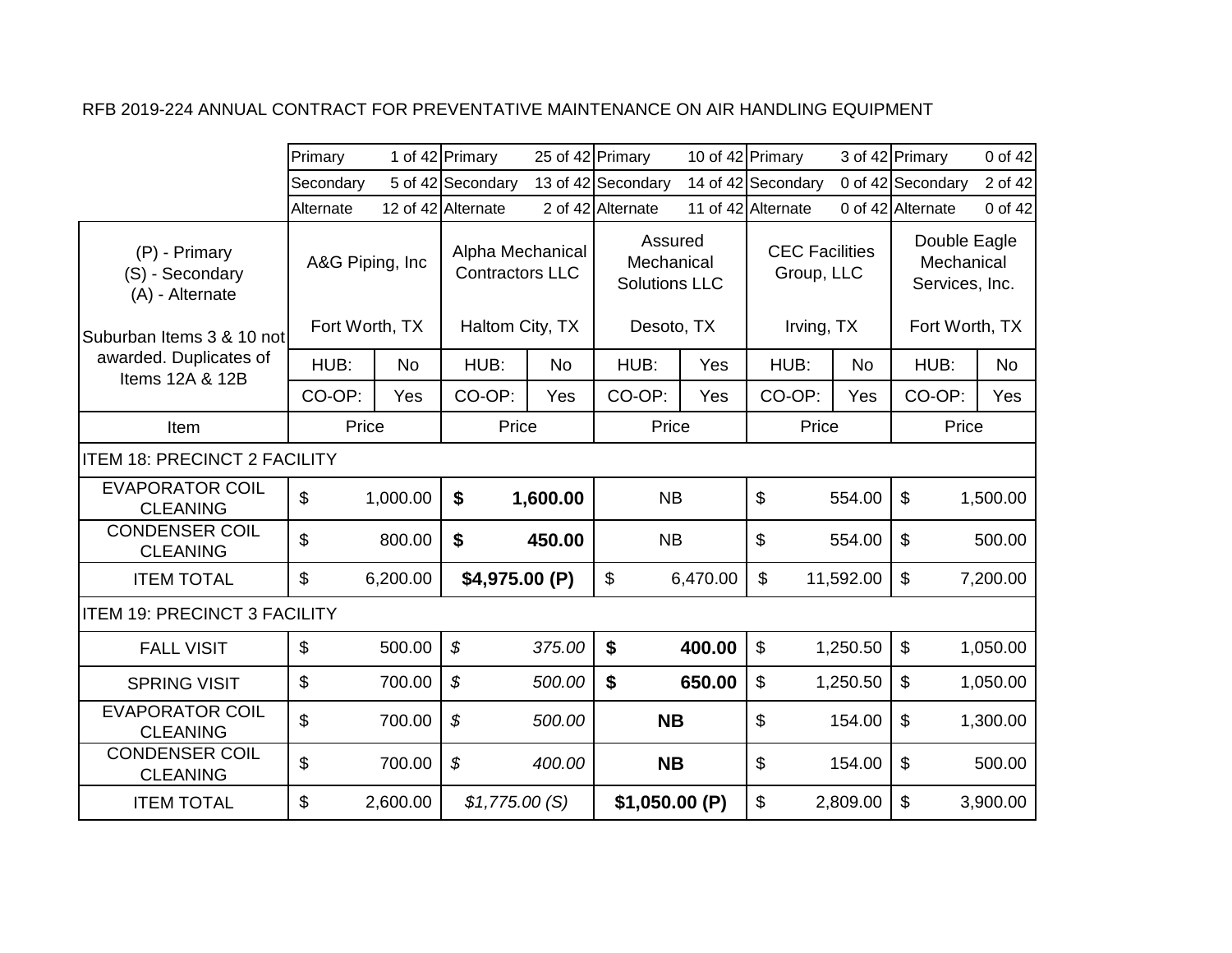|                                                     | Primary                 |           | 1 of 42 Primary                            | 25 of 42 Primary |                                               |          | 10 of 42 Primary                    |           | 3 of 42 Primary              | 0 of 42        |
|-----------------------------------------------------|-------------------------|-----------|--------------------------------------------|------------------|-----------------------------------------------|----------|-------------------------------------|-----------|------------------------------|----------------|
|                                                     | Secondary               |           | 5 of 42 Secondary                          |                  | 13 of 42 Secondary                            |          | 14 of 42 Secondary                  |           | 0 of 42 Secondary            | 2 of 42        |
|                                                     | Alternate               |           | 12 of 42 Alternate                         |                  | 2 of 42 Alternate                             |          | 11 of 42 Alternate                  |           | 0 of 42 Alternate            | 0 of 42        |
| (P) - Primary<br>(S) - Secondary<br>(A) - Alternate | A&G Piping, Inc         |           | Alpha Mechanical<br><b>Contractors LLC</b> |                  | Assured<br>Mechanical<br><b>Solutions LLC</b> |          | <b>CEC Facilities</b><br>Group, LLC |           | Mechanical<br>Services, Inc. | Double Eagle   |
| Suburban Items 3 & 10 notl                          | Fort Worth, TX          |           | Haltom City, TX                            |                  | Desoto, TX                                    |          | Irving, TX                          |           |                              | Fort Worth, TX |
| awarded. Duplicates of<br>Items 12A & 12B           | HUB:                    | <b>No</b> | HUB:                                       | No               | HUB:                                          | Yes      | HUB:                                | No        | HUB:                         | <b>No</b>      |
|                                                     | CO-OP:                  | Yes       | CO-OP:                                     | Yes              | CO-OP:                                        | Yes      | CO-OP:                              | Yes       | CO-OP:                       | Yes            |
| Item                                                | Price                   |           | Price                                      |                  | Price                                         |          | Price                               |           | Price                        |                |
| <b>ITEM 20: PRECINCT 4 FACILITY</b>                 |                         |           |                                            |                  |                                               |          |                                     |           |                              |                |
| <b>FALL VISIT</b>                                   | $\mathfrak{S}$          | 700.00    | $\mathfrak{S}$                             | 600.00           | \$                                            | 1,000.00 | \$                                  | 4,964.00  | $\mathfrak{S}$               | 1,300.00       |
| <b>SPRING VISIT</b>                                 | $\sqrt[6]{\frac{1}{2}}$ | 1,100.00  | $\boldsymbol{\mathsf{S}}$                  | 800.00           | $\boldsymbol{\mathcal{S}}$                    | 1,500.00 | $\boldsymbol{\mathsf{S}}$           | 4,964.00  | $\mathfrak{S}$               | 1,400.00       |
| <b>EVAPORATOR COIL</b><br><b>CLEANING</b>           | $\mathfrak{L}$          | 800.00    | $\boldsymbol{\mathsf{S}}$                  | 600.00           | NB                                            |          | \$                                  | 524.00    | $\boldsymbol{\mathsf{s}}$    | 1,500.00       |
| <b>CONDENSER COIL</b><br><b>CLEANING</b>            | \$                      | 800.00    | $\mathfrak{S}$                             | 600.00           | NB                                            |          | \$                                  | 524.00    | $\boldsymbol{\mathsf{S}}$    | 800.00         |
| <b>ITEM TOTAL</b>                                   | $\mathfrak{L}$          | 3,400.00  | \$2,600.00(A)                              |                  | \$2,500.00(S)                                 |          | \$                                  | 10,976.00 | $\mathfrak{L}$               | 5,000.00       |
| <b>ITEM 21: PREMIER ANNEX / FIRE MARSHALL</b>       |                         |           |                                            |                  |                                               |          |                                     |           |                              |                |
| <b>FALL VISIT</b>                                   | $\mathfrak{L}$          | 300.00    | \$                                         | 300.00           | \$                                            | 360.00   | $\boldsymbol{\mathsf{S}}$           | 1,163.50  | $\boldsymbol{\mathsf{s}}$    | 600.00         |
| <b>SPRING VISIT</b>                                 | \$                      | 500.00    | \$                                         | 200.00           | \$                                            | 750.00   | $\boldsymbol{\mathsf{S}}$           | 1,163.50  | $\boldsymbol{\mathsf{S}}$    | 550.00         |
| <b>EVAPORATOR COIL</b><br><b>CLEANING</b>           | \$                      | 350.00    | \$                                         | 200.00           | <b>NB</b>                                     |          | \$                                  | 124.00    | $\boldsymbol{\mathsf{S}}$    | 500.00         |
| <b>CONDENSER COIL</b><br><b>CLEANING</b>            | \$                      | 200.00    | \$                                         | 200.00           | <b>NB</b>                                     |          | \$                                  | 124.00    | \$                           | 350.00         |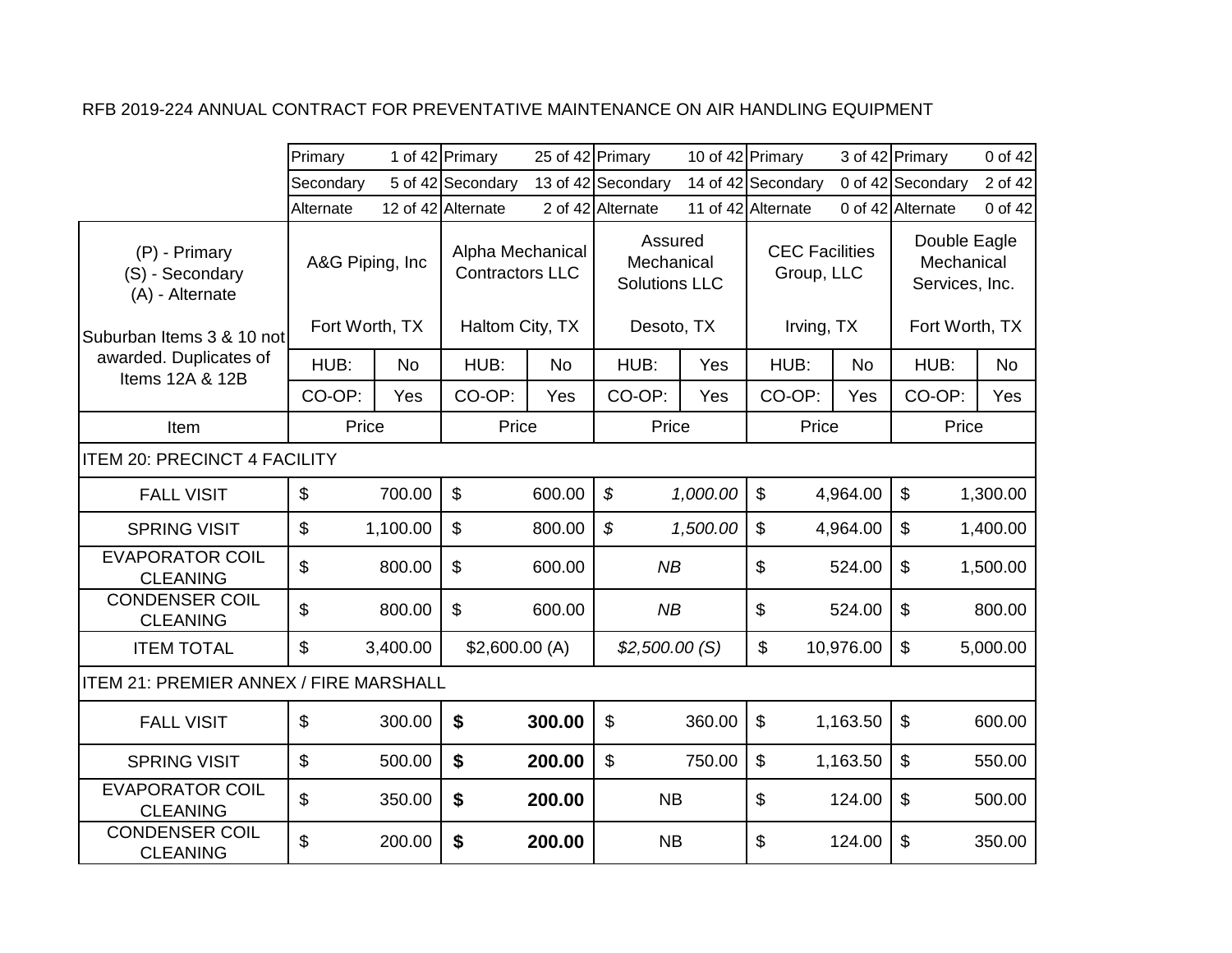|                                                     | Primary                    |           | 1 of 42 Primary                            | 25 of 42 Primary |                                               | 10 of 42 Primary |                                     |           | 3 of 42 Primary                              | 0 of 42  |
|-----------------------------------------------------|----------------------------|-----------|--------------------------------------------|------------------|-----------------------------------------------|------------------|-------------------------------------|-----------|----------------------------------------------|----------|
|                                                     | Secondary                  |           | 5 of 42 Secondary                          |                  | 13 of 42 Secondary                            |                  | 14 of 42 Secondary                  |           | 0 of 42 Secondary                            | 2 of 42  |
|                                                     | Alternate                  |           | 12 of 42 Alternate                         |                  | 2 of 42 Alternate                             |                  | 11 of 42 Alternate                  |           | 0 of 42 Alternate                            | 0 of 42  |
| (P) - Primary<br>(S) - Secondary<br>(A) - Alternate | A&G Piping, Inc            |           | Alpha Mechanical<br><b>Contractors LLC</b> |                  | Assured<br>Mechanical<br><b>Solutions LLC</b> |                  | <b>CEC Facilities</b><br>Group, LLC |           | Double Eagle<br>Mechanical<br>Services, Inc. |          |
| Suburban Items 3 & 10 not                           | Fort Worth, TX             |           | Haltom City, TX                            |                  | Desoto, TX                                    |                  | Irving, TX                          |           | Fort Worth, TX                               |          |
| awarded. Duplicates of<br>Items 12A & 12B           | HUB:                       | <b>No</b> | HUB:                                       | <b>No</b>        | HUB:                                          | Yes              | HUB:                                | <b>No</b> | HUB:                                         | No       |
|                                                     | CO-OP:                     | Yes       | CO-OP:                                     | Yes              | CO-OP:                                        | Yes              | CO-OP:                              | Yes       | CO-OP:                                       | Yes      |
| Item                                                | Price                      |           | Price                                      |                  | Price                                         |                  | Price                               |           | Price                                        |          |
| <b>ITEM 21: PREMIER ANNEX / FIRE MARSHALL</b>       |                            |           |                                            |                  |                                               |                  |                                     |           |                                              |          |
| <b>ITEM TOTAL</b>                                   | $\mathfrak{L}$             | 1,350.00  | \$900.00 (P)                               |                  | \$1,110.00(A)                                 |                  | $\boldsymbol{\mathsf{S}}$           | 2,575.00  | \$                                           | 2,000.00 |
| <b>ITEM 22: RECORDS MANAGEMENT</b>                  |                            |           |                                            |                  |                                               |                  |                                     |           |                                              |          |
| <b>FALL VISIT</b>                                   | $\boldsymbol{\mathsf{S}}$  | 1,100.00  | $\boldsymbol{\$}$                          | 700.00           | $\boldsymbol{\mathsf{S}}$                     | 1,400.00         | $\boldsymbol{\mathsf{S}}$           | 2,501.00  | \$                                           | 1,000.00 |
| <b>SPRING VISIT</b>                                 | $\boldsymbol{\mathsf{S}}$  | 1,500.00  | \$                                         | 700.00           | \$                                            | 2,300.00         | \$                                  | 2,501.00  | \$                                           | 1,000.00 |
| <b>EVAPORATOR COIL</b><br><b>CLEANING</b>           | \$                         | 1,200.00  | \$                                         | 750.00           | <b>NB</b>                                     |                  | \$                                  | 308.00    | \$                                           | 1,800.00 |
| <b>CONDENSER COIL</b><br><b>CLEANING</b>            | \$                         | 800.00    | \$                                         | 750.00           | <b>NB</b>                                     |                  | \$                                  | 308.00    | \$                                           | 1,200.00 |
| <b>ITEM TOTAL</b>                                   | \$                         | 4,600.00  | \$2,900.00(P)                              |                  | \$3,700.00 (A)                                |                  | \$                                  | 5,618.00  | \$                                           | 5,000.00 |
| <b>ITEM 23: REPRODUCTION CENTER</b>                 |                            |           |                                            |                  |                                               |                  |                                     |           |                                              |          |
| <b>FALL VISIT</b>                                   | $\boldsymbol{\mathcal{S}}$ | 1,200.00  | \$                                         | 1,000.00         | $\boldsymbol{\mathsf{S}}$                     | 2,440.00         | $\boldsymbol{\mathsf{S}}$           | 6,288.00  | $\boldsymbol{\mathsf{S}}$                    | 1,800.00 |
| <b>SPRING VISIT</b>                                 | \$                         | 2,200.00  | \$                                         | 1,070.00         | \$                                            | 4,650.00         | \$                                  | 6,288.00  | \$                                           | 2,000.00 |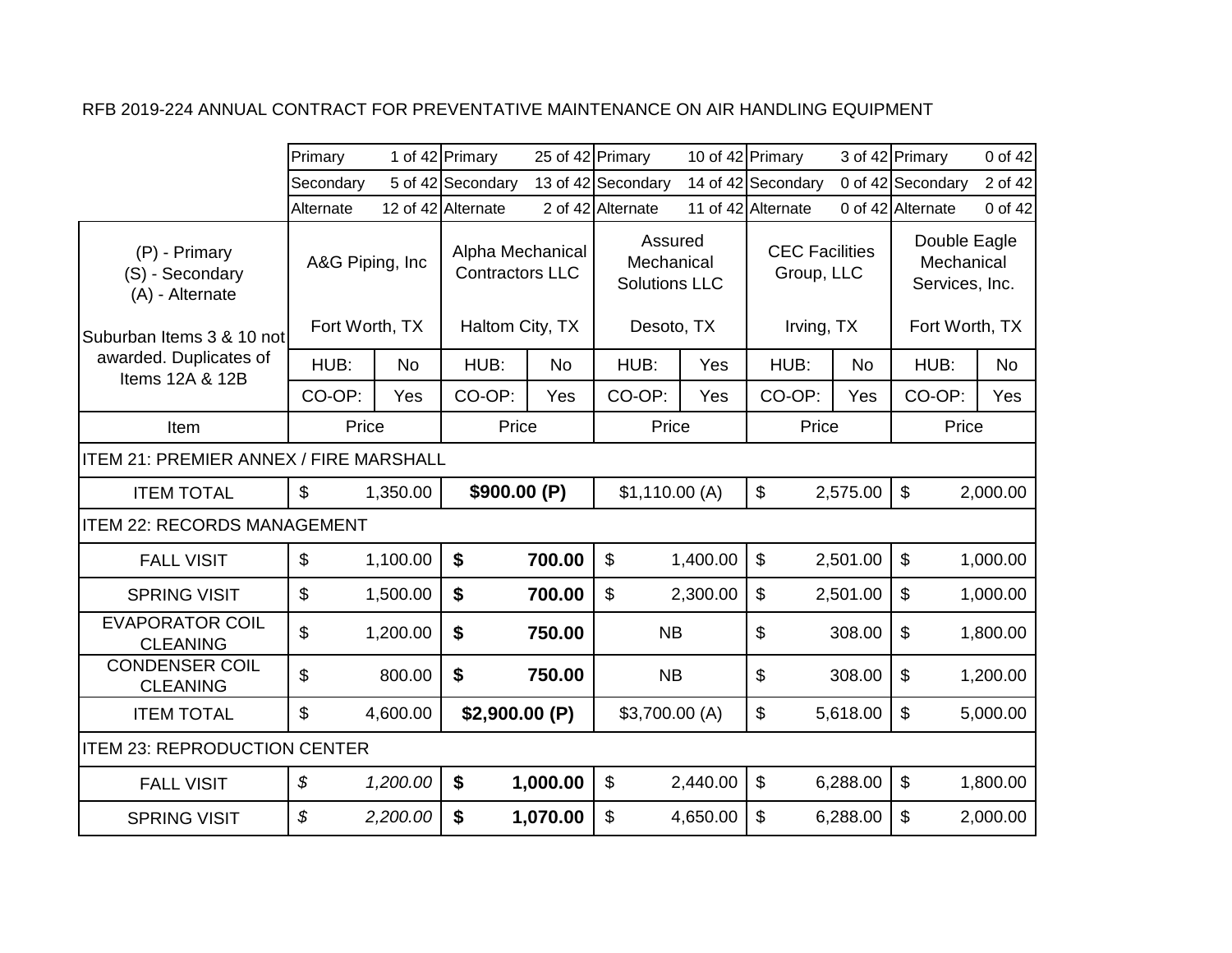|                                                     | Primary                    |          | 1 of 42 Primary                            | 25 of 42 Primary |                                               |          | 10 of 42 Primary                    |           | 3 of 42 Primary                              | 0 of 42   |
|-----------------------------------------------------|----------------------------|----------|--------------------------------------------|------------------|-----------------------------------------------|----------|-------------------------------------|-----------|----------------------------------------------|-----------|
|                                                     | Secondary                  |          | 5 of 42 Secondary                          |                  | 13 of 42 Secondary                            |          | 14 of 42 Secondary                  |           | 0 of 42 Secondary                            | 2 of 42   |
|                                                     | Alternate                  |          | 12 of 42 Alternate                         |                  | 2 of 42 Alternate                             |          | 11 of 42 Alternate                  |           | 0 of 42 Alternate                            | 0 of 42   |
| (P) - Primary<br>(S) - Secondary<br>(A) - Alternate | A&G Piping, Inc.           |          | Alpha Mechanical<br><b>Contractors LLC</b> |                  | Assured<br>Mechanical<br><b>Solutions LLC</b> |          | <b>CEC Facilities</b><br>Group, LLC |           | Double Eagle<br>Mechanical<br>Services, Inc. |           |
| Suburban Items 3 & 10 not                           | Fort Worth, TX             |          | Haltom City, TX                            |                  | Desoto, TX                                    |          | Irving, TX                          |           | Fort Worth, TX                               |           |
| awarded. Duplicates of<br>Items 12A & 12B           | HUB:                       | No       | HUB:                                       | <b>No</b>        | HUB:                                          | Yes      | HUB:                                | <b>No</b> | HUB:                                         | <b>No</b> |
|                                                     | CO-OP:                     | Yes      | CO-OP:                                     | Yes              | CO-OP:                                        | Yes      | CO-OP:                              | Yes       | CO-OP:                                       | Yes       |
| Item                                                | Price                      |          | Price                                      |                  | Price                                         |          | Price                               |           | Price                                        |           |
| <b>ITEM 23: REPRODUCTION CENTER</b>                 |                            |          |                                            |                  |                                               |          |                                     |           |                                              |           |
| <b>EVAPORATOR COIL</b><br><b>CLEANING</b>           | $\boldsymbol{\mathcal{S}}$ | 1,500.00 | \$                                         | 700.00           | <b>NB</b>                                     |          | $\mathbb{S}$                        | 493.00    | $\boldsymbol{\mathsf{S}}$                    | 3,000.00  |
| <b>CONDENSER COIL</b><br><b>CLEANING</b>            | \$                         | 1,200.00 | \$                                         | 700.00           | <b>NB</b>                                     |          | \$                                  | 493.00    | \$                                           | 2,000.00  |
| <b>ITEM TOTAL</b>                                   | \$6,100.00 (S)             |          | \$3,470.00 (P)                             |                  | $\mathbb{S}$                                  | 7,090.00 | $\mathbb{S}$                        | 13,562.00 | $\mathfrak{S}$                               | 8,800.00  |
| ITEM 24A: RESOURCE CONNECTION, 1100 CIRCLE DRIVE    |                            |          |                                            |                  |                                               |          |                                     |           |                                              |           |
| <b>FALL VISIT</b>                                   | $\mathbf{\$}$              | 320.00   | $\boldsymbol{\mathsf{s}}$                  | 733.38           | $\mathcal{S}$                                 | 480.00   | $\mathbb{S}$                        | 1,331.00  | $\mathfrak{S}$                               | 820.00    |
| <b>SPRING VISIT</b>                                 | \$                         | 480.00   | \$                                         | 733.38           | \$                                            | 788.00   | \$                                  | 1,331.00  | \$                                           | 520.00    |
| <b>EVAPORATOR COIL</b><br><b>CLEANING</b>           | \$                         | 150.00   | \$                                         | 266.76           | NB                                            |          | \$                                  | 124.00    | \$                                           | 800.00    |
| <b>CONDENSER COIL</b><br><b>CLEANING</b>            | \$                         | 200.00   | \$                                         | 200.00           | NB                                            |          | \$                                  | 124.00    | \$                                           | 600.00    |
| <b>ITEM SUBTOTAL</b>                                | \$                         | 1,150.00 | \$                                         | 1,933.52         | $\boldsymbol{\mathcal{S}}$                    | 1,268.00 | \$                                  | 2,910.00  | \$                                           | 2,740.00  |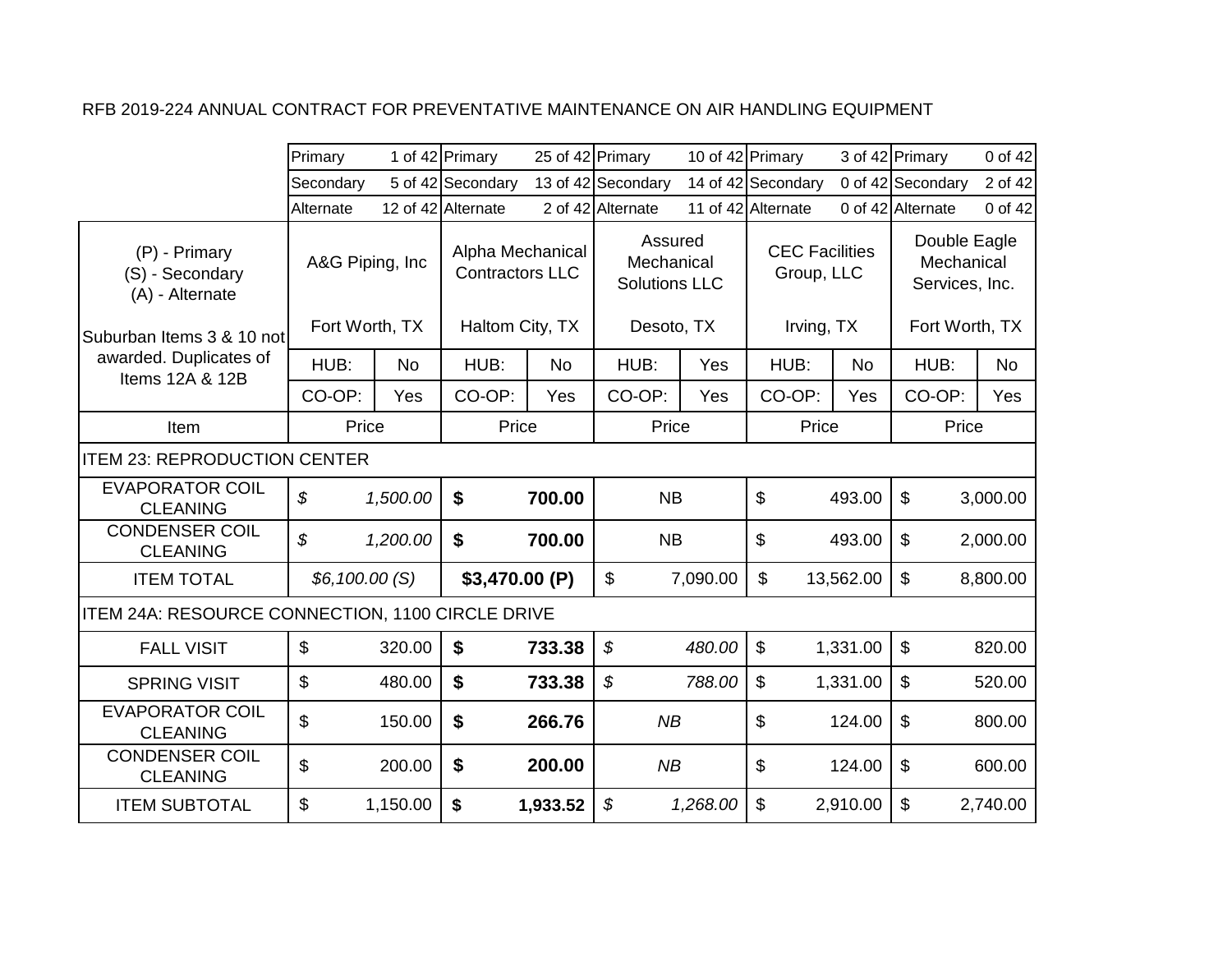|                                                     | Primary                   |          | 1 of 42 Primary                            |           | 25 of 42 Primary                              | 10 of 42 Primary |                                     |           | 3 of 42 Primary                              | 0 of 42   |
|-----------------------------------------------------|---------------------------|----------|--------------------------------------------|-----------|-----------------------------------------------|------------------|-------------------------------------|-----------|----------------------------------------------|-----------|
|                                                     | Secondary                 |          | 5 of 42 Secondary                          |           | 13 of 42 Secondary                            |                  | 14 of 42 Secondary                  |           | 0 of 42 Secondary                            | 2 of 42   |
|                                                     | Alternate                 |          | 12 of 42 Alternate                         |           | 2 of 42 Alternate                             |                  | 11 of 42 Alternate                  |           | 0 of 42 Alternate                            | 0 of 42   |
| (P) - Primary<br>(S) - Secondary<br>(A) - Alternate | A&G Piping, Inc.          |          | Alpha Mechanical<br><b>Contractors LLC</b> |           | Assured<br>Mechanical<br><b>Solutions LLC</b> |                  | <b>CEC Facilities</b><br>Group, LLC |           | Double Eagle<br>Mechanical<br>Services, Inc. |           |
| lSuburban Items 3 & 10 notl                         | Fort Worth, TX            |          | Haltom City, TX                            |           | Desoto, TX                                    |                  | Irving, TX                          |           | Fort Worth, TX                               |           |
| awarded. Duplicates of<br>Items 12A & 12B           | HUB:                      | No       | HUB:                                       | <b>No</b> | HUB:                                          | Yes              | HUB:                                | <b>No</b> | HUB:                                         | <b>No</b> |
|                                                     | CO-OP:                    | Yes      | CO-OP:                                     | Yes       | CO-OP:                                        | Yes              | CO-OP:                              | Yes       | CO-OP:                                       | Yes       |
| Item                                                | Price                     |          | Price                                      |           | Price                                         |                  | Price                               |           | Price                                        |           |
| ITEM 24B: RESOURCE CONNECTION, 1200 CIRCLE DRIVE    |                           |          |                                            |           |                                               |                  |                                     |           |                                              |           |
| <b>FALL VISIT</b>                                   | $\mathfrak{S}$            | 800.00   | \$                                         | 733.33    | $\boldsymbol{\mathcal{S}}$                    | 1,140.00         | $\mathfrak{S}$                      | 3,341.50  | $\mathfrak{L}$                               | 2,300.00  |
| <b>SPRING VISIT</b>                                 | $\boldsymbol{\mathsf{S}}$ | 1,200.00 | \$                                         | 733.33    | \$                                            | 1,448.00         | \$                                  | 3,341.50  | $\boldsymbol{\mathsf{S}}$                    | 2,300.00  |
| <b>EVAPORATOR COIL</b><br><b>CLEANING</b>           | \$                        | 350.00   | \$                                         | 266.66    | NB                                            |                  | \$                                  | 216.00    | $\boldsymbol{\mathsf{S}}$                    | 2,000.00  |
| <b>CONDENSER COIL</b><br><b>CLEANING</b>            | \$                        | 550.00   | $\boldsymbol{\mathsf{s}}$                  | 200.00    | NB                                            |                  | \$                                  | 216.00    | $\mathfrak{S}$                               | 1,500.00  |
| <b>ITEM SUBTOTAL</b>                                | $\mathbb{S}$              | 2,900.00 | $\boldsymbol{\mathsf{s}}$                  | 1,933.32  | $\boldsymbol{\mathcal{S}}$                    | 2,588.00         | \$                                  | 7,115.00  | $\mathfrak{S}$                               | 8,100.00  |
| ITEM 24C: RESOURCE CONNECTION, 1300 CIRCLE DRIVE    |                           |          |                                            |           |                                               |                  |                                     |           |                                              |           |
| <b>FALL VISIT</b>                                   | $\boldsymbol{\mathsf{S}}$ | 760.00   | \$                                         | 733.33    | \$                                            | 980.00           | $\boldsymbol{\mathsf{S}}$           | 2,765.00  | $\boldsymbol{\mathsf{S}}$                    | 2,300.00  |
| <b>SPRING VISIT</b>                                 | $\boldsymbol{\mathsf{S}}$ | 1,140.00 | \$                                         | 733.33    | \$                                            | 1,288.00         | $\boldsymbol{\mathsf{S}}$           | 2,765.00  | $\boldsymbol{\mathsf{S}}$                    | 1,600.00  |
| <b>EVAPORATOR COIL</b><br><b>CLEANING</b>           | $\mathfrak{L}$            | 350.00   | \$                                         | 266.66    | NB                                            |                  | \$                                  | 216.00    | $\boldsymbol{\mathsf{S}}$                    | 2,000.00  |
| <b>CONDENSER COIL</b><br><b>CLEANING</b>            | \$                        | 550.00   | \$                                         | 200.00    | NB                                            |                  | \$                                  | 216.00    | \$                                           | 1,500.00  |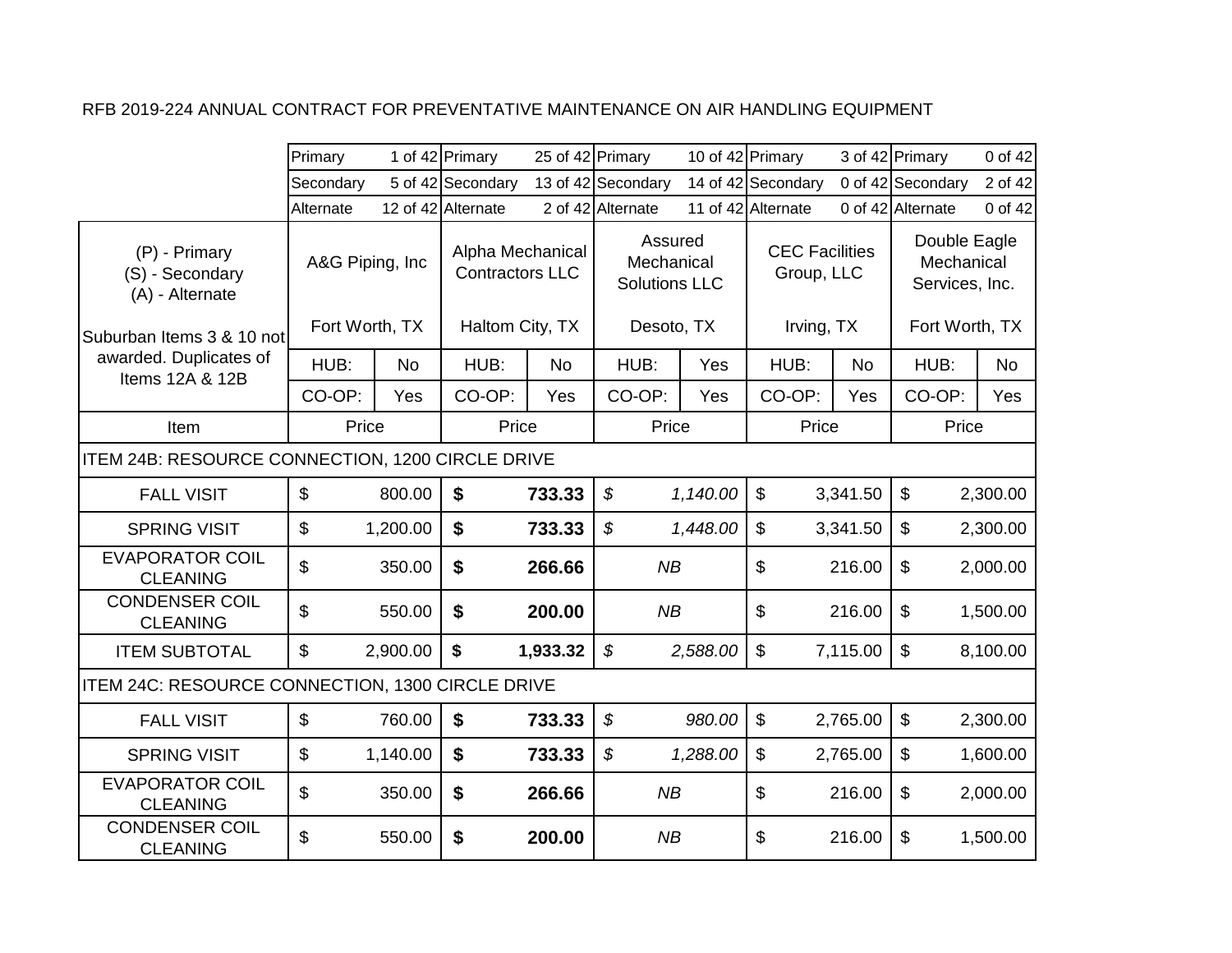|                                                     | Primary         |           | 1 of 42 Primary                            |           | 25 of 42 Primary                              | 10 of 42 Primary |                                     |           | 3 of 42 Primary                              | 0 of 42   |
|-----------------------------------------------------|-----------------|-----------|--------------------------------------------|-----------|-----------------------------------------------|------------------|-------------------------------------|-----------|----------------------------------------------|-----------|
|                                                     | Secondary       |           | 5 of 42 Secondary                          |           | 13 of 42 Secondary                            |                  | 14 of 42 Secondary                  |           | 0 of 42 Secondary                            | 2 of 42   |
|                                                     | Alternate       |           | 12 of 42 Alternate                         |           | 2 of 42 Alternate                             |                  | 11 of 42 Alternate                  |           | 0 of 42 Alternate                            | 0 of 42   |
| (P) - Primary<br>(S) - Secondary<br>(A) - Alternate | A&G Piping, Inc |           | Alpha Mechanical<br><b>Contractors LLC</b> |           | Assured<br>Mechanical<br><b>Solutions LLC</b> |                  | <b>CEC Facilities</b><br>Group, LLC |           | Double Eagle<br>Mechanical<br>Services, Inc. |           |
| Suburban Items 3 & 10 not                           | Fort Worth, TX  |           | Haltom City, TX                            |           | Desoto, TX                                    |                  | Irving, TX                          |           | Fort Worth, TX                               |           |
| awarded. Duplicates of<br>Items 12A & 12B           | HUB:            | <b>No</b> | HUB:                                       | <b>No</b> | HUB:                                          | Yes              | HUB:                                | <b>No</b> | HUB:                                         | <b>No</b> |
|                                                     | CO-OP:          | Yes       | CO-OP:                                     | Yes       | CO-OP:                                        | Yes              | CO-OP:                              | Yes       | CO-OP:                                       | Yes       |
| Item                                                | Price           |           | Price                                      |           | Price                                         |                  | Price                               |           | Price                                        |           |
| ITEM 24C: RESOURCE CONNECTION, 1300 CIRCLE DRIVE    |                 |           |                                            |           |                                               |                  |                                     |           |                                              |           |
| <b>ITEM SUBTOTAL</b>                                | $\mathfrak{L}$  | 2,800.00  | \$                                         | 1,933.32  | $\boldsymbol{\mathcal{S}}$                    | 2,268.00         | $\mathbb{S}$                        | 5,962.00  | $\mathfrak{L}$                               | 7,400.00  |
| ITEM 24D: RESOURCE CONNECTION, 1400 CIRCLE DRIVE    |                 |           |                                            |           |                                               |                  |                                     |           |                                              |           |
| <b>FALL VISIT</b>                                   | $\mathbb{S}$    | 840.00    | $\mathbf S$                                | 733.33    | $\boldsymbol{\mathcal{S}}$                    | 920.00           | $\mathfrak{S}$                      | 3,423.50  | $\mathfrak{S}$                               | 2,300.00  |
| <b>SPRING VISIT</b>                                 | $\mathfrak{L}$  | 1,260.00  | $\boldsymbol{\mathsf{s}}$                  | 733.33    | \$                                            | 1,228.00         | $\mathfrak{L}$                      | 3,423.50  | $\mathfrak{L}$                               | 1,600.00  |
| <b>EVAPORATOR COIL</b><br><b>CLEANING</b>           | \$              | 400.00    | \$                                         | 266.66    | <b>NB</b>                                     |                  | \$                                  | 247.00    | \$                                           | 2,000.00  |
| <b>CONDENSER COIL</b><br><b>CLEANING</b>            | \$              | 550.00    | \$                                         | 200.00    | NB                                            |                  | \$                                  | 247.00    | \$                                           | 1,500.00  |
| <b>ITEM SUBTOTAL</b>                                | $\mathbf{\$}$   | 3,050.00  | \$                                         | 1,933.32  | $\boldsymbol{\mathcal{S}}$                    | 2,148.00         | $\boldsymbol{\mathsf{S}}$           | 7,341.00  | \$                                           | 7,400.00  |
| ITEM 24E: RESOURCE CONNECTION, 1500 CIRCLE DRIVE    |                 |           |                                            |           |                                               |                  |                                     |           |                                              |           |
| <b>FALL VISIT</b>                                   | $\mathfrak{S}$  | 840.00    | $\boldsymbol{\mathsf{s}}$                  | 733.33    | $\boldsymbol{\mathcal{S}}$                    | 1,020.00         | $\boldsymbol{\mathsf{S}}$           | 3,215.50  | $\boldsymbol{\mathsf{S}}$                    | 2,400.00  |
| <b>SPRING VISIT</b>                                 | $\mathbf{\$}$   | 1,260.00  | \$                                         | 733.33    | \$                                            | 1,328.00         | $\mathfrak{S}$                      | 3,215.50  | \$                                           | 1,800.00  |
|                                                     |                 |           |                                            |           |                                               |                  |                                     |           |                                              |           |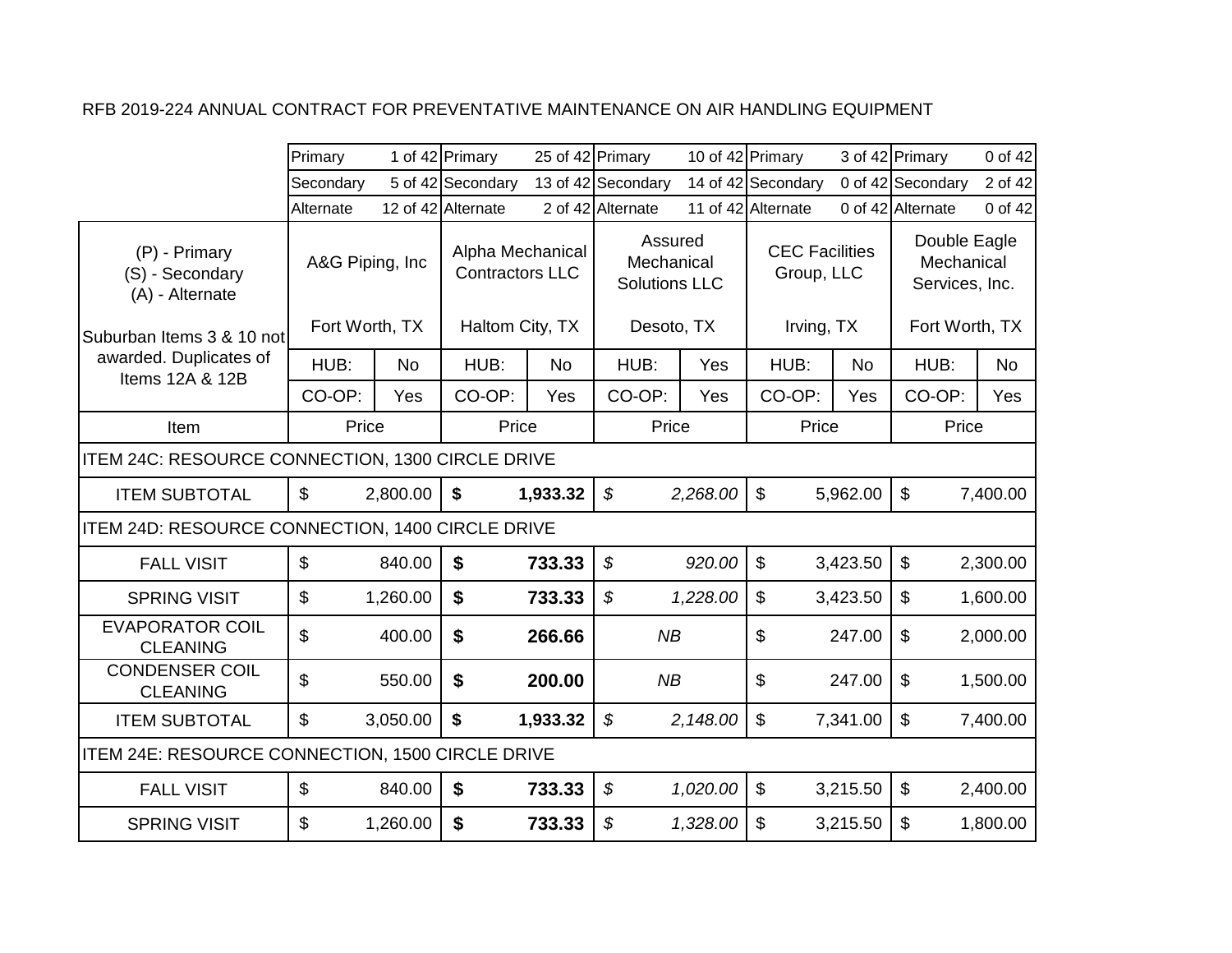|                                                     | Primary         |          | 1 of 42 Primary                            |           | 25 of 42 Primary                              | 10 of 42 Primary |                                     |           | 3 of 42 Primary                              | 0 of 42   |
|-----------------------------------------------------|-----------------|----------|--------------------------------------------|-----------|-----------------------------------------------|------------------|-------------------------------------|-----------|----------------------------------------------|-----------|
|                                                     | Secondary       |          | 5 of 42 Secondary                          |           | 13 of 42 Secondary                            |                  | 14 of 42 Secondary                  |           | 0 of 42 Secondary                            | 2 of 42   |
|                                                     | Alternate       |          | 12 of 42 Alternate                         |           | 2 of 42 Alternate                             |                  | 11 of 42 Alternate                  |           | 0 of 42 Alternate                            | 0 of 42   |
| (P) - Primary<br>(S) - Secondary<br>(A) - Alternate | A&G Piping, Inc |          | Alpha Mechanical<br><b>Contractors LLC</b> |           | Assured<br>Mechanical<br><b>Solutions LLC</b> |                  | <b>CEC Facilities</b><br>Group, LLC |           | Double Eagle<br>Mechanical<br>Services, Inc. |           |
| Suburban Items 3 & 10 not                           | Fort Worth, TX  |          | Haltom City, TX                            |           | Desoto, TX                                    |                  | Irving, TX                          |           | Fort Worth, TX                               |           |
| awarded. Duplicates of<br>Items 12A & 12B           | HUB:            | No       | HUB:                                       | <b>No</b> | HUB:                                          | Yes              | HUB:                                | <b>No</b> | HUB:                                         | <b>No</b> |
|                                                     | CO-OP:          | Yes      | CO-OP:                                     | Yes       | CO-OP:                                        | Yes              | CO-OP:                              | Yes       | CO-OP:                                       | Yes       |
| Item                                                | Price           |          | Price                                      |           | Price                                         |                  | Price                               |           | Price                                        |           |
| ITEM 24E: RESOURCE CONNECTION, 1500 CIRCLE DRIVE    |                 |          |                                            |           |                                               |                  |                                     |           |                                              |           |
| <b>EVAPORATOR COIL</b><br><b>CLEANING</b>           | $\mathfrak{L}$  | 400.00   | $\boldsymbol{\mathsf{s}}$                  | 266.66    | NB                                            |                  | \$                                  | 216.00    | $\boldsymbol{\mathsf{s}}$                    | 2,200.00  |
| <b>CONDENSER COIL</b><br><b>CLEANING</b>            | \$              | 550.00   | \$                                         | 200.00    | NB                                            |                  | \$                                  | 216.00    | $\boldsymbol{\mathsf{S}}$                    | 1,600.00  |
| <b>ITEM SUBTOTAL</b>                                | $\mathbb{S}$    | 3,050.00 | $\boldsymbol{\mathsf{s}}$                  | 1,933.32  | $\boldsymbol{\mathcal{S}}$                    | 2,348.00         | $\mathfrak{S}$                      | 6,863.00  | $\mathfrak{S}$                               | 8,000.00  |
| ITEM 24F: RESOURCE CONNECTION, 1801 CIRCLE DRIVE    |                 |          |                                            |           |                                               |                  |                                     |           |                                              |           |
| <b>FALL VISIT</b>                                   | $\mathfrak{S}$  | 320.00   | \$                                         | 733.33    | $\mathcal{S}$                                 | 440.00           | $\mathfrak{S}$                      | 1,288.50  | $\mathfrak{S}$                               | 200.00    |
| <b>SPRING VISIT</b>                                 | $\mathfrak{L}$  | 480.00   | $\boldsymbol{\$}$                          | 733.33    | \$                                            | 748.00           | \$                                  | 1,288.50  | $\mathfrak{S}$                               | 300.00    |
| <b>EVAPORATOR COIL</b><br><b>CLEANING</b>           | \$              | 125.00   | \$                                         | 266.66    | NB                                            |                  | \$                                  | 154.00    | $\boldsymbol{\mathsf{S}}$                    | 800.00    |
| <b>CONDENSER COIL</b><br><b>CLEANING</b>            | \$              | 200.00   | \$                                         | 200.00    | NB                                            |                  | \$                                  | 154.00    | $\boldsymbol{\mathsf{S}}$                    | 400.00    |
| <b>ITEM SUBTOTAL</b>                                | \$              | 1,125.00 | $\boldsymbol{\mathsf{s}}$                  | 1,933.32  | $\boldsymbol{\mathcal{S}}$                    | 1,188.00         | \$                                  | 2,885.00  | \$                                           | 1,700.00  |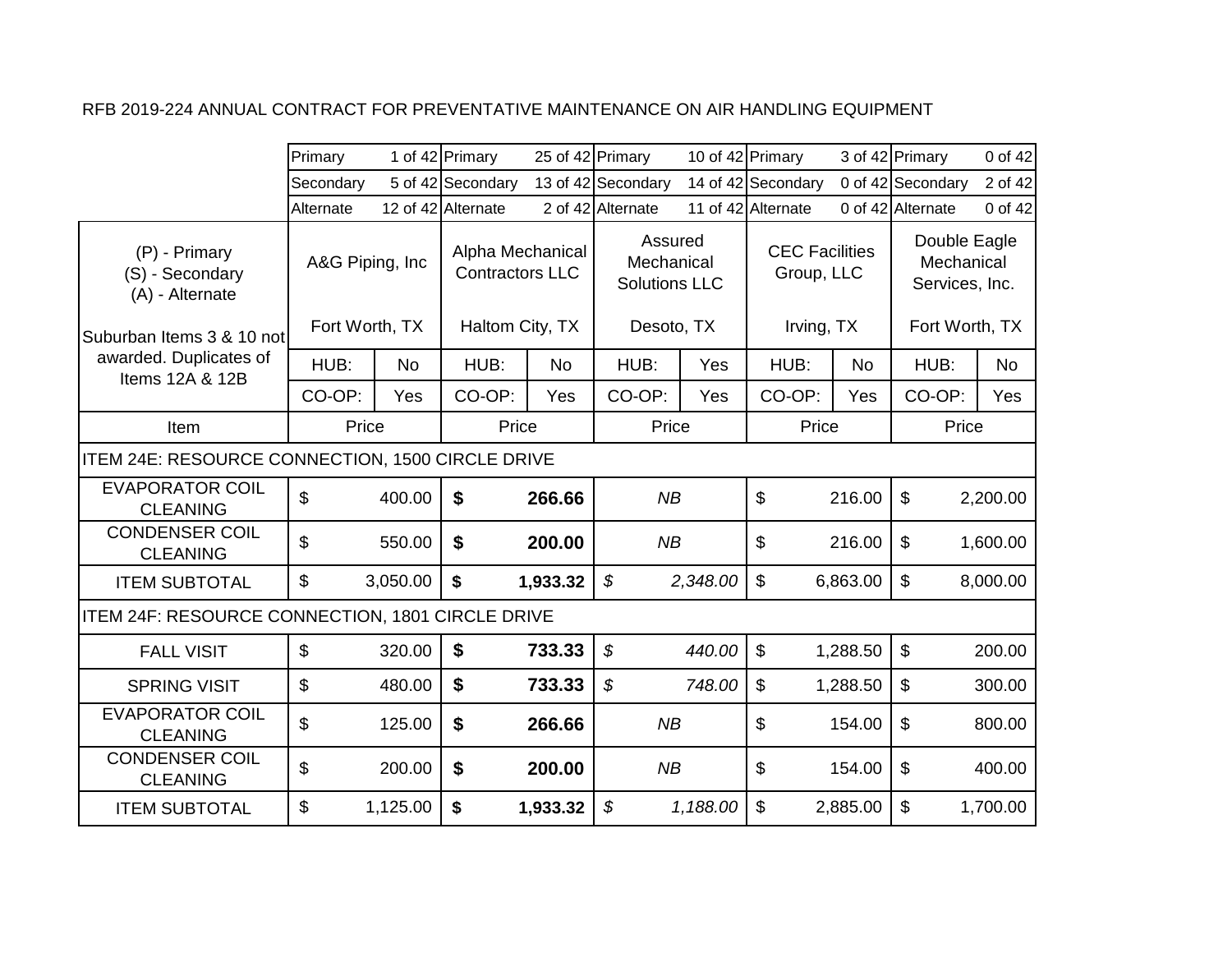|                                                     | Primary                   |          | 1 of 42 Primary                            | 25 of 42 Primary |                                               |          | 10 of 42 Primary                    |           | 3 of 42 Primary                              | 0 of 42   |
|-----------------------------------------------------|---------------------------|----------|--------------------------------------------|------------------|-----------------------------------------------|----------|-------------------------------------|-----------|----------------------------------------------|-----------|
|                                                     | Secondary                 |          | 5 of 42 Secondary                          |                  | 13 of 42 Secondary                            |          | 14 of 42 Secondary                  |           | 0 of 42 Secondary                            | 2 of 42   |
|                                                     | Alternate                 |          | 12 of 42 Alternate                         |                  | 2 of 42 Alternate                             |          | 11 of 42 Alternate                  |           | 0 of 42 Alternate                            | 0 of 42   |
| (P) - Primary<br>(S) - Secondary<br>(A) - Alternate | A&G Piping, Inc           |          | Alpha Mechanical<br><b>Contractors LLC</b> |                  | Assured<br>Mechanical<br><b>Solutions LLC</b> |          | <b>CEC Facilities</b><br>Group, LLC |           | Double Eagle<br>Mechanical<br>Services, Inc. |           |
| lSuburban Items 3 & 10 notl                         | Fort Worth, TX            |          | Haltom City, TX                            |                  | Desoto, TX                                    |          | Irving, TX                          |           | Fort Worth, TX                               |           |
| awarded. Duplicates of<br>Items 12A & 12B           | HUB:                      | No       | HUB:                                       | <b>No</b>        | HUB:                                          | Yes      | HUB:                                | <b>No</b> | HUB:                                         | <b>No</b> |
|                                                     | CO-OP:                    | Yes      | CO-OP:                                     | Yes              | CO-OP:                                        | Yes      | CO-OP:                              | Yes       | CO-OP:                                       | Yes       |
| Item                                                | Price                     |          | Price                                      |                  | Price                                         |          | Price                               |           | Price                                        |           |
| ITEM 24G: RESOURCE CONNECTION, 2100 CIRCLE DRIVE    |                           |          |                                            |                  |                                               |          |                                     |           |                                              |           |
| <b>FALL VISIT</b>                                   | $\mathfrak{S}$            | 520.00   | \$                                         | 733.33           | $\mathcal{S}$                                 | 635.00   | $\mathfrak{S}$                      | 2,755.00  | $\mathfrak{L}$                               | 1,000.00  |
| <b>SPRING VISIT</b>                                 | \$                        | 780.00   | \$                                         | 733.33           | \$                                            | 943.00   | $\boldsymbol{\mathsf{S}}$           | 2,755.00  | $\boldsymbol{\mathsf{S}}$                    | 800.00    |
| <b>EVAPORATOR COIL</b><br><b>CLEANING</b>           | \$                        | 200.00   | \$                                         | 266.66           | NB                                            |          | \$                                  | 31.00     | $\boldsymbol{\mathsf{S}}$                    | 1,200.00  |
| <b>CONDENSER COIL</b><br><b>CLEANING</b>            | \$                        | 350.00   | $\boldsymbol{\mathsf{s}}$                  | 200.00           | NB                                            |          | \$                                  | 31.00     | $\mathfrak{S}$                               | 600.00    |
| <b>ITEM SUBTOTAL</b>                                | $\mathbb{S}$              | 1,850.00 | $\boldsymbol{\mathsf{s}}$                  | 1,933.32         | $\boldsymbol{\mathcal{S}}$                    | 1,578.00 | \$                                  | 5,572.00  | $\mathfrak{S}$                               | 3,600.00  |
| ITEM 24H: RESOURCE CONNECTION, 2200 CIRCLE DRIVE    |                           |          |                                            |                  |                                               |          |                                     |           |                                              |           |
| <b>FALL VISIT</b>                                   | $\boldsymbol{\mathsf{S}}$ | 200.00   | \$                                         | 733.33           | \$                                            | 360.00   | $\boldsymbol{\mathsf{S}}$           | 832.00    | $\boldsymbol{\mathsf{S}}$                    | 1,300.00  |
| <b>SPRING VISIT</b>                                 | \$                        | 300.00   | \$                                         | 733.33           | \$                                            | 668.00   | $\boldsymbol{\mathsf{S}}$           | 832.00    | $\boldsymbol{\mathsf{S}}$                    | 600.00    |
| <b>EVAPORATOR COIL</b><br><b>CLEANING</b>           | $\mathfrak{L}$            | 100.00   | \$                                         | 266.66           | NB                                            |          | \$                                  | 124.00    | $\boldsymbol{\mathsf{S}}$                    | 600.00    |
| <b>CONDENSER COIL</b><br><b>CLEANING</b>            | \$                        | 100.00   | \$                                         | 200.00           | NB                                            |          | \$                                  | 124.00    | \$                                           | 600.00    |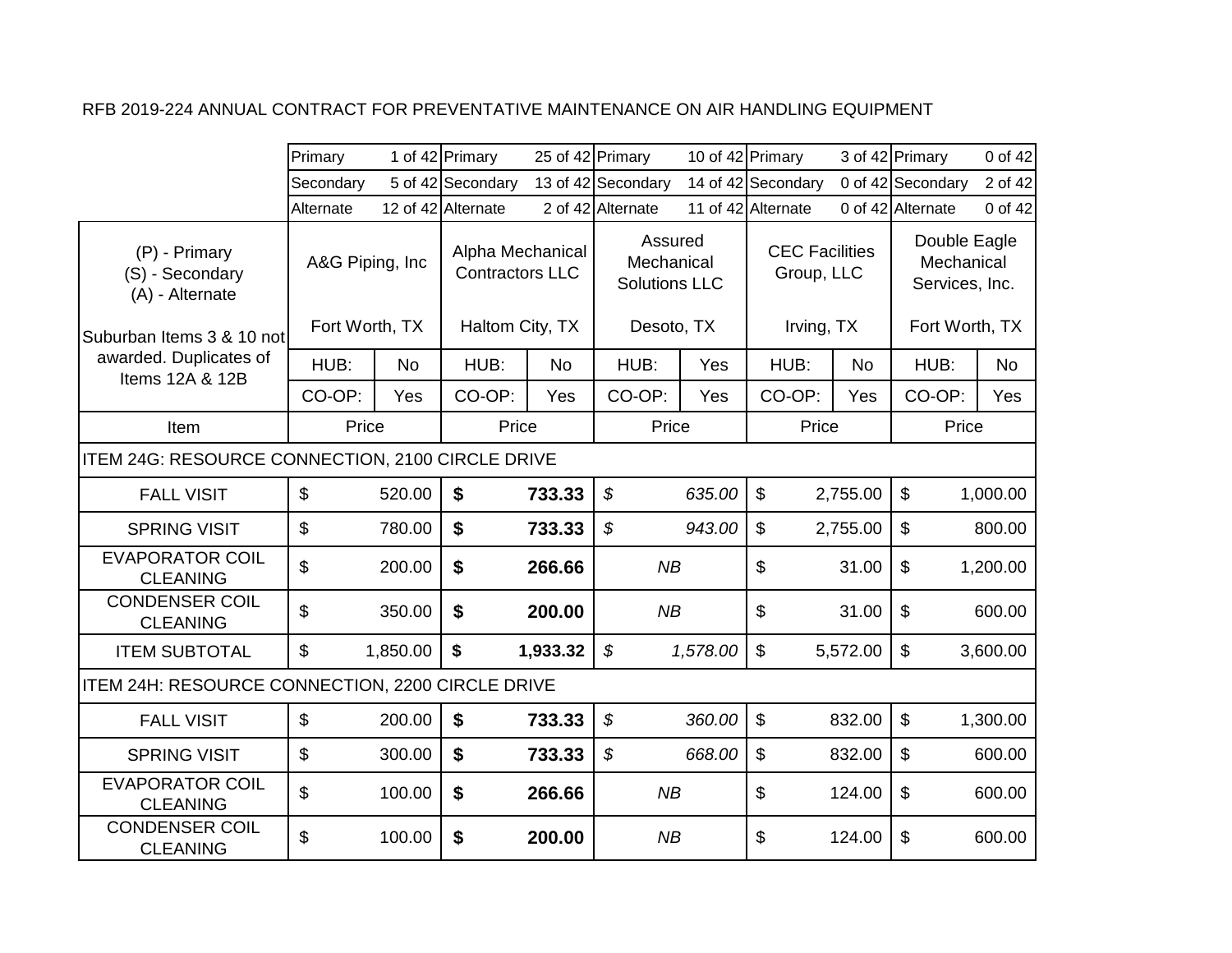|                                                     | Primary                   |           | 1 of 42 Primary                            | 25 of 42 Primary |                                               | 10 of 42 Primary |                                     |           | 3 of 42 Primary                              | 0 of 42   |
|-----------------------------------------------------|---------------------------|-----------|--------------------------------------------|------------------|-----------------------------------------------|------------------|-------------------------------------|-----------|----------------------------------------------|-----------|
|                                                     | Secondary                 |           | 5 of 42 Secondary                          |                  | 13 of 42 Secondary                            |                  | 14 of 42 Secondary                  |           | 0 of 42 Secondary                            | 2 of 42   |
|                                                     | Alternate                 |           | 12 of 42 Alternate                         |                  | 2 of 42 Alternate                             |                  | 11 of 42 Alternate                  |           | 0 of 42 Alternate                            | 0 of 42   |
| (P) - Primary<br>(S) - Secondary<br>(A) - Alternate | A&G Piping, Inc           |           | Alpha Mechanical<br><b>Contractors LLC</b> |                  | Assured<br>Mechanical<br><b>Solutions LLC</b> |                  | <b>CEC Facilities</b><br>Group, LLC |           | Double Eagle<br>Mechanical<br>Services, Inc. |           |
| Suburban Items 3 & 10 not                           | Fort Worth, TX            |           | Haltom City, TX                            |                  | Desoto, TX                                    |                  | Irving, TX                          |           | Fort Worth, TX                               |           |
| awarded. Duplicates of<br>Items 12A & 12B           | HUB:                      | <b>No</b> | HUB:                                       | <b>No</b>        | HUB:                                          | Yes              | HUB:                                | <b>No</b> | HUB:                                         | <b>No</b> |
|                                                     | CO-OP:                    | Yes       | CO-OP:                                     | Yes              | CO-OP:                                        | Yes              | CO-OP:                              | Yes       | CO-OP:                                       | Yes       |
| Item                                                | Price                     |           | Price                                      |                  | Price                                         |                  | Price                               |           | Price                                        |           |
| ITEM 24H: RESOURCE CONNECTION, 2200 CIRCLE DRIVE    |                           |           |                                            |                  |                                               |                  |                                     |           |                                              |           |
| <b>ITEM SUBTOTAL</b>                                | $\mathfrak{L}$            | 700.00    | \$                                         | 1,933.32         | $\boldsymbol{\mathcal{S}}$                    | 1,028.00         | $\mathbb{S}$                        | 1,912.00  | $\mathbb{S}$                                 | 3,100.00  |
| ITEM 241: RESOURCE CONNECTION, 2300 CIRCLE DRIVE    |                           |           |                                            |                  |                                               |                  |                                     |           |                                              |           |
| <b>FALL VISIT</b>                                   | $\mathbb{S}$              | 840.00    | $\boldsymbol{\mathsf{s}}$                  | 733.33           | $\boldsymbol{\mathcal{S}}$                    | 1,180.00         | $\mathfrak{S}$                      | 3,155.00  | $\mathfrak{S}$                               | 2,300.00  |
| <b>SPRING VISIT</b>                                 | $\mathfrak{L}$            | 1,260.00  | $\boldsymbol{\mathsf{s}}$                  | 733.33           | $\boldsymbol{\mathcal{S}}$                    | 1,488.00         | $\mathfrak{L}$                      | 3,155.00  | $\mathfrak{L}$                               | 1,600.00  |
| <b>EVAPORATOR COIL</b><br><b>CLEANING</b>           | \$                        | 400.00    | \$                                         | 266.66           | <b>NB</b>                                     |                  | \$                                  | 216.00    | \$                                           | 2,300.00  |
| <b>CONDENSER COIL</b><br><b>CLEANING</b>            | \$                        | 600.00    | \$                                         | 200.00           | NB                                            |                  | \$                                  | 216.00    | \$                                           | 1,500.00  |
| <b>ITEM SUBTOTAL</b>                                | $\mathbf{\$}$             | 3,100.00  | \$                                         | 1,933.32         | $\boldsymbol{\mathcal{S}}$                    | 2,668.00         | $\boldsymbol{\mathsf{S}}$           | 6,742.00  | \$                                           | 7,700.00  |
| ITEM 24J: RESOURCE CONNECTION, 2400 CIRCLE DRIVE    |                           |           |                                            |                  |                                               |                  |                                     |           |                                              |           |
| <b>FALL VISIT</b>                                   | $\boldsymbol{\mathsf{s}}$ | 600.00    | $\boldsymbol{\mathsf{s}}$                  | 733.33           | \$                                            | 860.00           | $\mathfrak{S}$                      | 2,416.00  | $\boldsymbol{\mathsf{S}}$                    | 2,100.00  |
| <b>SPRING VISIT</b>                                 | \$                        | 900.00    | \$                                         | 733.33           | \$                                            | 1,168.00         | $\mathfrak{S}$                      | 2,416.00  | \$                                           | 1,600.00  |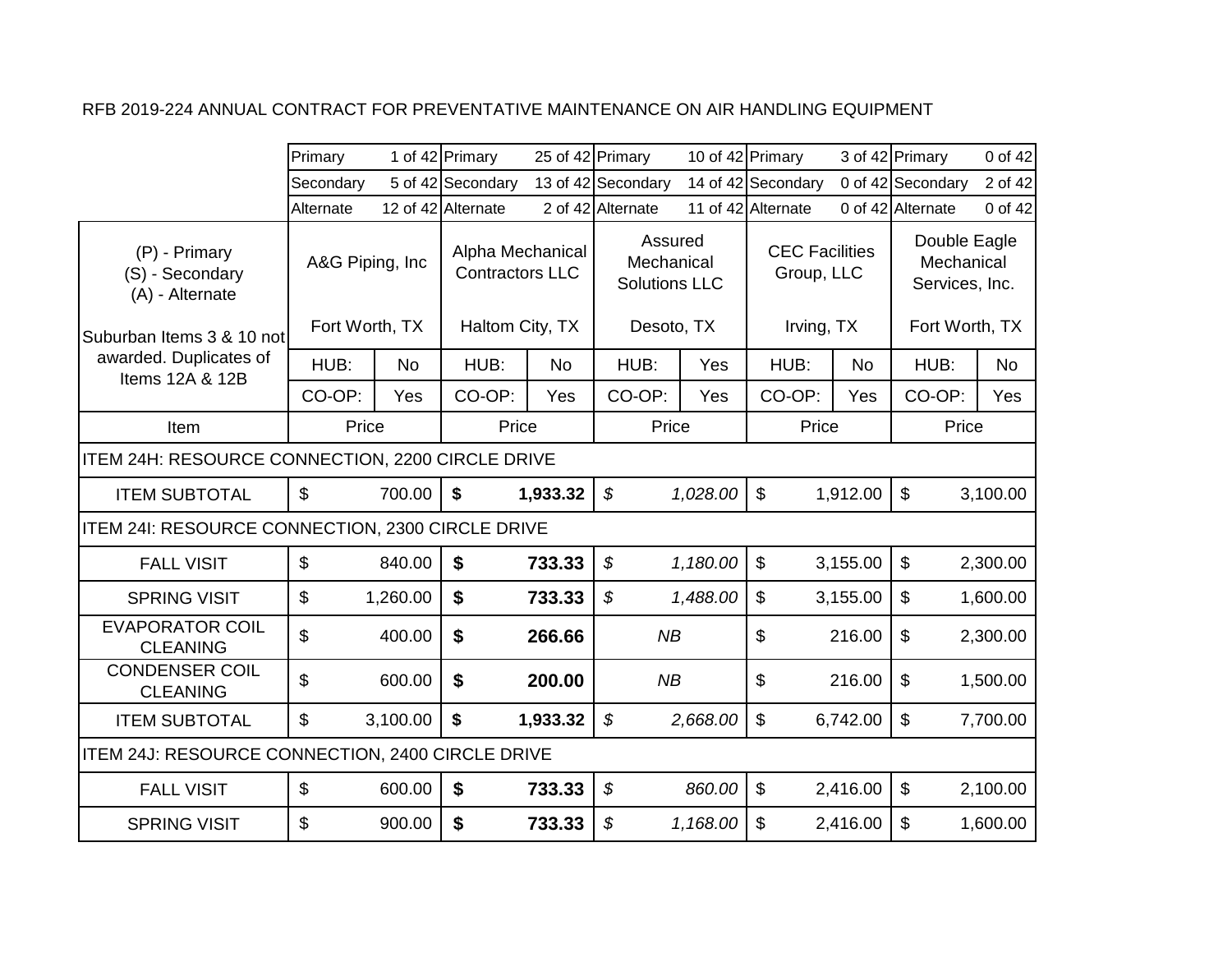|                                                     | Primary                   |          | 1 of 42 Primary                            |           | 25 of 42 Primary                              | 10 of 42 Primary |                                     |           | 3 of 42 Primary                              | 0 of 42   |
|-----------------------------------------------------|---------------------------|----------|--------------------------------------------|-----------|-----------------------------------------------|------------------|-------------------------------------|-----------|----------------------------------------------|-----------|
|                                                     | Secondary                 |          | 5 of 42 Secondary                          |           | 13 of 42 Secondary                            |                  | 14 of 42 Secondary                  |           | 0 of 42 Secondary                            | 2 of 42   |
|                                                     | Alternate                 |          | 12 of 42 Alternate                         |           | 2 of 42 Alternate                             |                  | 11 of 42 Alternate                  |           | 0 of 42 Alternate                            | 0 of 42   |
| (P) - Primary<br>(S) - Secondary<br>(A) - Alternate | A&G Piping, Inc           |          | Alpha Mechanical<br><b>Contractors LLC</b> |           | Assured<br>Mechanical<br><b>Solutions LLC</b> |                  | <b>CEC Facilities</b><br>Group, LLC |           | Double Eagle<br>Mechanical<br>Services, Inc. |           |
| Suburban Items 3 & 10 not                           | Fort Worth, TX            |          | Haltom City, TX                            |           | Desoto, TX                                    |                  | Irving, TX                          |           | Fort Worth, TX                               |           |
| awarded. Duplicates of<br>Items 12A & 12B           | HUB:                      | No       | HUB:                                       | <b>No</b> | HUB:                                          | Yes              | HUB:                                | <b>No</b> | HUB:                                         | <b>No</b> |
|                                                     | CO-OP:                    | Yes      | CO-OP:                                     | Yes       | CO-OP:                                        | Yes              | CO-OP:                              | Yes       | CO-OP:                                       | Yes       |
| Item                                                | Price                     |          | Price                                      |           | Price                                         |                  | Price                               |           | Price                                        |           |
| ITEM 24J: RESOURCE CONNECTION, 2400 CIRCLE DRIVE    |                           |          |                                            |           |                                               |                  |                                     |           |                                              |           |
| <b>EVAPORATOR COIL</b><br><b>CLEANING</b>           | $\mathfrak{L}$            | 225.00   | \$                                         | 266.66    | NB                                            |                  | \$                                  | 154.00    | $\boldsymbol{\mathsf{s}}$                    | 1,800.00  |
| <b>CONDENSER COIL</b><br><b>CLEANING</b>            | \$                        | 400.00   | \$                                         | 200.00    | NB                                            |                  | \$                                  | 154.00    | $\boldsymbol{\mathsf{S}}$                    | 1,200.00  |
| <b>ITEM SUBTOTAL</b>                                | $\mathbb{S}$              | 2,125.00 | $\boldsymbol{\mathsf{s}}$                  | 1,933.32  | $\boldsymbol{\mathcal{S}}$                    | 2,028.00         | $\mathfrak{S}$                      | 5,140.00  | $\mathfrak{S}$                               | 6,700.00  |
| ITEM 24K: RESOURCE CONNECTION, 2500 CIRCLE DRIVE    |                           |          |                                            |           |                                               |                  |                                     |           |                                              |           |
| <b>FALL VISIT</b>                                   | $\boldsymbol{\mathsf{S}}$ | 920.00   | \$                                         | 733.33    | $\boldsymbol{\mathcal{S}}$                    | 1,120.00         | $\boldsymbol{\mathsf{S}}$           | 3,586.00  | $\mathfrak{S}$                               | 2,300.00  |
| <b>SPRING VISIT</b>                                 | $\mathfrak{L}$            | 1,380.00 | $\boldsymbol{\$}$                          | 733.33    | \$                                            | 1,428.00         | \$                                  | 3,586.00  | $\mathfrak{S}$                               | 1,600.00  |
| <b>EVAPORATOR COIL</b><br><b>CLEANING</b>           | \$                        | 400.00   | \$                                         | 266.66    | NB                                            |                  | \$                                  | 247.00    | \$                                           | 2,300.00  |
| <b>CONDENSER COIL</b><br><b>CLEANING</b>            | \$                        | 600.00   | \$                                         | 200.00    | NB                                            |                  | \$                                  | 247.00    | $\mathfrak{S}$                               | 1,500.00  |
| <b>ITEM SUBTOTAL</b>                                | \$                        | 3,300.00 | $\boldsymbol{\mathsf{s}}$                  | 1,933.32  | $\boldsymbol{\mathcal{S}}$                    | 2,548.00         | \$                                  | 7,666.00  | \$                                           | 7,700.00  |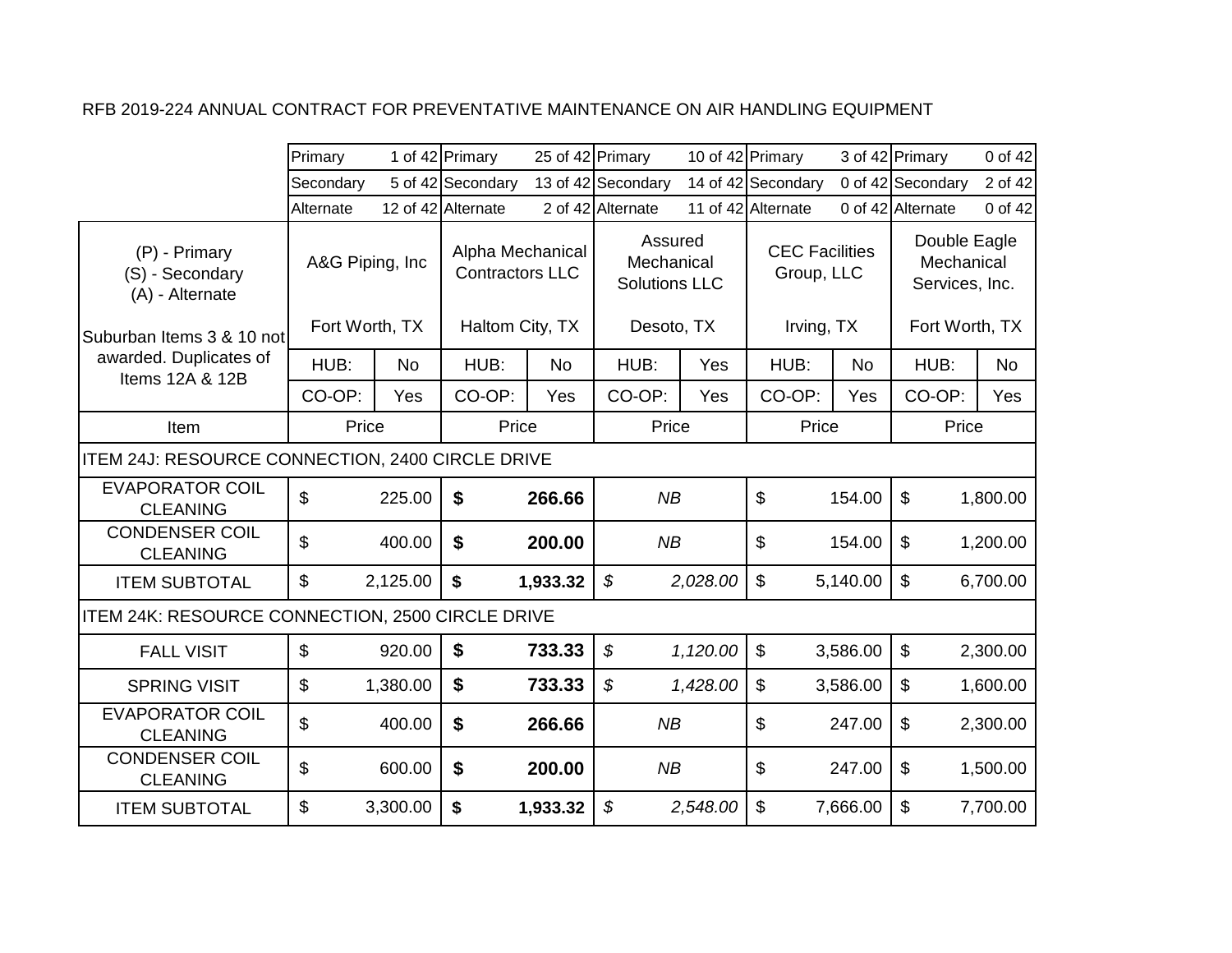|                                                     | Primary                           |          | 1 of 42 Primary                                               | 25 of 42 Primary |                                                             | 10 of 42 Primary |                                                   |          | 3 of 42 Primary                                                | 0 of 42   |
|-----------------------------------------------------|-----------------------------------|----------|---------------------------------------------------------------|------------------|-------------------------------------------------------------|------------------|---------------------------------------------------|----------|----------------------------------------------------------------|-----------|
|                                                     | Secondary                         |          | 5 of 42 Secondary                                             |                  | 13 of 42 Secondary                                          |                  | 14 of 42 Secondary                                |          | 0 of 42 Secondary                                              | 2 of 42   |
|                                                     | Alternate                         |          | 12 of 42 Alternate                                            |                  | 2 of 42 Alternate                                           |                  | 11 of 42 Alternate                                |          | 0 of 42 Alternate                                              | 0 of 42   |
| (P) - Primary<br>(S) - Secondary<br>(A) - Alternate | A&G Piping, Inc<br>Fort Worth, TX |          | Alpha Mechanical<br><b>Contractors LLC</b><br>Haltom City, TX |                  | Assured<br>Mechanical<br><b>Solutions LLC</b><br>Desoto, TX |                  | <b>CEC Facilities</b><br>Group, LLC<br>Irving, TX |          | Double Eagle<br>Mechanical<br>Services, Inc.<br>Fort Worth, TX |           |
| lSuburban Items 3 & 10 notl                         |                                   |          |                                                               |                  |                                                             |                  |                                                   |          |                                                                |           |
| awarded. Duplicates of<br>Items 12A & 12B           | HUB:                              | No       | HUB:                                                          | <b>No</b>        | HUB:                                                        | Yes              | HUB:                                              | No       | HUB:                                                           | <b>No</b> |
|                                                     | CO-OP:                            | Yes      | CO-OP:                                                        | Yes              | CO-OP:                                                      | Yes              | CO-OP:                                            | Yes      | CO-OP:                                                         | Yes       |
| Item                                                | Price                             |          | Price                                                         |                  | Price                                                       |                  | Price                                             |          | Price                                                          |           |
| ITEM 24L: RESOURCE CONNECTION, 5000 RESOURCE DRIVE  |                                   |          |                                                               |                  |                                                             |                  |                                                   |          |                                                                |           |
| <b>FALL VISIT</b>                                   | $\mathfrak{S}$                    | 720.00   | \$                                                            | 733.33           | $\mathcal{S}$                                               | 1,460.00         | $\mathbb{S}$                                      | 1,259.00 | $\mathfrak{L}$                                                 | 600.00    |
| <b>SPRING VISIT</b>                                 | $\boldsymbol{\mathsf{S}}$         | 1,080.00 | \$                                                            | 733.33           | \$                                                          | 1,768.00         | \$                                                | 1,259.00 | $\boldsymbol{\mathsf{S}}$                                      | 600.00    |
| <b>EVAPORATOR COIL</b><br><b>CLEANING</b>           | \$                                | 300.00   | \$                                                            | 266.66           | NB                                                          |                  | \$                                                | 339.00   | $\boldsymbol{\mathsf{\$}}$                                     | 1,500.00  |
| <b>CONDENSER COIL</b><br><b>CLEANING</b>            | \$                                | 450.00   | $\boldsymbol{\mathsf{s}}$                                     | 200.00           | NB                                                          |                  | \$                                                | 339.00   | $\mathfrak{F}$                                                 | 800.00    |
| <b>ITEM SUBTOTAL</b>                                | $\mathbb{S}$                      | 2,550.00 | $\boldsymbol{\mathsf{s}}$                                     | 1,933.32         | $\mathcal{S}$                                               | 3,228.00         | $\mathfrak{S}$                                    | 3,196.00 | $\mathfrak{L}$                                                 | 3,500.00  |
| ITEM 24N: RESOURCE CONNECTION, 5020 RESOURCE DRIVE  |                                   |          |                                                               |                  |                                                             |                  |                                                   |          |                                                                |           |
| <b>FALL VISIT</b>                                   | $\boldsymbol{\mathsf{S}}$         | 160.00   | \$                                                            | 733.33           | $\boldsymbol{\mathcal{S}}$                                  | 140.00           | $\boldsymbol{\mathsf{S}}$                         | 1,150.00 | $\boldsymbol{\mathsf{S}}$                                      | 600.00    |
| <b>SPRING VISIT</b>                                 | $\boldsymbol{\mathsf{S}}$         | 240.00   | \$                                                            | 733.33           | $\boldsymbol{\mathcal{S}}$                                  | 280.00           | $\boldsymbol{\mathsf{S}}$                         | 1,150.00 | $\boldsymbol{\mathsf{S}}$                                      | 300.00    |
| <b>EVAPORATOR COIL</b><br><b>CLEANING</b>           | \$                                | 100.00   | \$                                                            | 266.66           | NB                                                          |                  | \$                                                | 62.00    | $\sqrt[6]{\frac{1}{2}}$<br>400.00                              |           |
| <b>CONDENSER COIL</b><br><b>CLEANING</b>            | \$                                | 100.00   | \$                                                            | 200.00           | NB                                                          |                  | \$                                                | 62.00    | $\boldsymbol{\mathsf{\$}}$                                     | 400.00    |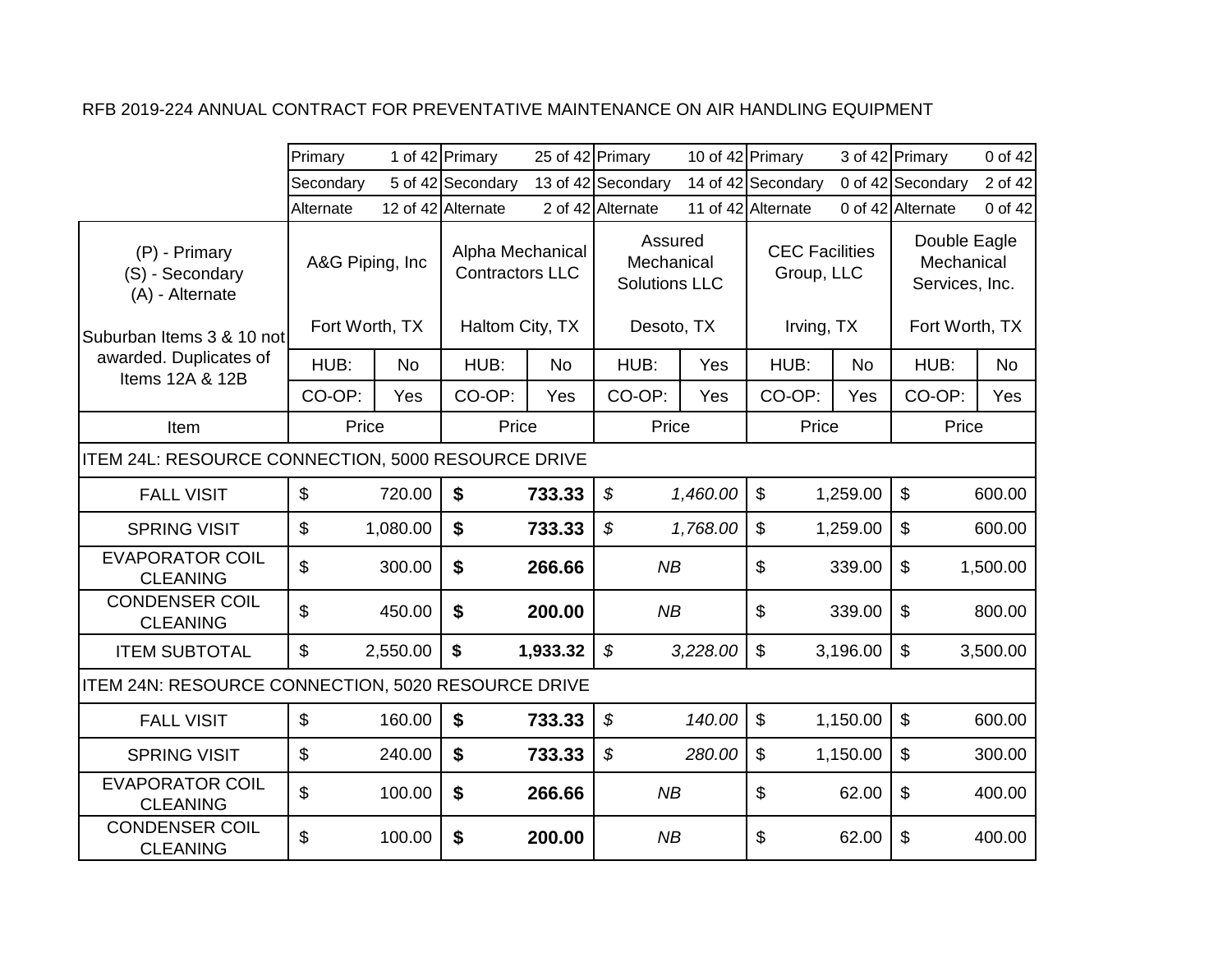|                                                     | Primary                   |           | 1 of 42 Primary                            | 25 of 42 Primary |                                               | 10 of 42 Primary |                                     |           | 3 of 42 Primary                              | 0 of 42  |
|-----------------------------------------------------|---------------------------|-----------|--------------------------------------------|------------------|-----------------------------------------------|------------------|-------------------------------------|-----------|----------------------------------------------|----------|
|                                                     | Secondary                 |           | 5 of 42 Secondary                          |                  | 13 of 42 Secondary                            |                  | 14 of 42 Secondary                  |           | 0 of 42 Secondary                            | 2 of 42  |
|                                                     | Alternate                 |           | 12 of 42 Alternate                         |                  | 2 of 42 Alternate                             |                  | 11 of 42 Alternate                  |           | 0 of 42 Alternate                            | 0 of 42  |
| (P) - Primary<br>(S) - Secondary<br>(A) - Alternate | A&G Piping, Inc           |           | Alpha Mechanical<br><b>Contractors LLC</b> |                  | Assured<br>Mechanical<br><b>Solutions LLC</b> |                  | <b>CEC Facilities</b><br>Group, LLC |           | Double Eagle<br>Mechanical<br>Services, Inc. |          |
| Suburban Items 3 & 10 not                           | Fort Worth, TX            |           | Haltom City, TX                            |                  | Desoto, TX                                    |                  | Irving, TX                          |           | Fort Worth, TX                               |          |
| awarded. Duplicates of<br>Items 12A & 12B           | HUB:                      | <b>No</b> | HUB:                                       | <b>No</b>        | HUB:                                          | Yes              | HUB:                                | <b>No</b> | HUB:                                         | No       |
|                                                     | CO-OP:                    | Yes       | CO-OP:                                     | Yes              | CO-OP:                                        | Yes              | CO-OP:                              | Yes       | CO-OP:                                       | Yes      |
| Item                                                | Price                     |           | Price                                      |                  | Price                                         |                  | Price                               |           | Price                                        |          |
| ITEM 24N: RESOURCE CONNECTION, 5020 RESOURCE DRIVE  |                           |           |                                            |                  |                                               |                  |                                     |           |                                              |          |
| <b>ITEM SUBTOTAL</b>                                | $\mathfrak{L}$            | 600.00    | \$                                         | 1,933.32         | $\boldsymbol{\mathcal{S}}$                    | 420.00           | $\mathfrak{S}$                      | 2,424.00  | $\mathfrak{S}$                               | 1,700.00 |
| ITEM 240: RESOURCE CONNECTION, 5041 RESOURCE DRIVE  |                           |           |                                            |                  |                                               |                  |                                     |           |                                              |          |
| <b>FALL VISIT</b>                                   | $\boldsymbol{\mathsf{S}}$ | 880.00    | $\boldsymbol{\$}$                          | 733.33           | $\boldsymbol{\mathcal{S}}$                    | 1,160.00         | $\boldsymbol{\mathsf{S}}$           | 2,425.00  | \$                                           | 800.00   |
| <b>SPRING VISIT</b>                                 | $\mathfrak{L}$            | 1,320.00  | \$                                         | 733.33           | $\boldsymbol{\mathcal{S}}$                    | 1,468.00         | $\mathfrak{S}$                      | 2,425.00  | \$                                           | 600.00   |
| <b>EVAPORATOR COIL</b><br><b>CLEANING</b>           | $\mathfrak{L}$            | 400.00    | $\boldsymbol{\mathsf{s}}$                  | 266.66           | NB                                            |                  | \$                                  | 370.00    | \$                                           | 800.00   |
| <b>CONDENSER COIL</b><br><b>CLEANING</b>            | \$                        | 650.00    | \$                                         | 200.00           | NB                                            |                  | \$                                  | 370.00    | \$                                           | 500.00   |
| <b>ITEM SUBTOTAL</b>                                | $\boldsymbol{\mathsf{S}}$ | 3,250.00  | \$                                         | 1,933.32         | \$                                            | 2,628.00         | $\boldsymbol{\mathsf{S}}$           | 5,590.00  | \$                                           | 2,700.00 |
| ITEM 24P: RESOURCE CONNECTION, 5051 RESOURCE DRIVE  |                           |           |                                            |                  |                                               |                  |                                     |           |                                              |          |
| <b>FALL VISIT</b>                                   | $\boldsymbol{\mathsf{s}}$ | 1,160.00  | $\boldsymbol{\mathsf{s}}$                  | 733.33           | \$                                            | 1,340.00         | $\boldsymbol{\mathsf{S}}$           | 3,633.50  | $\boldsymbol{\mathsf{S}}$                    | 1,800.00 |
| <b>SPRING VISIT</b>                                 | $\mathbf{\$}$             | 1,740.00  | \$                                         | 733.33           | \$                                            | 1,648.00         | \$                                  | 3,633.50  | \$                                           | 1,400.00 |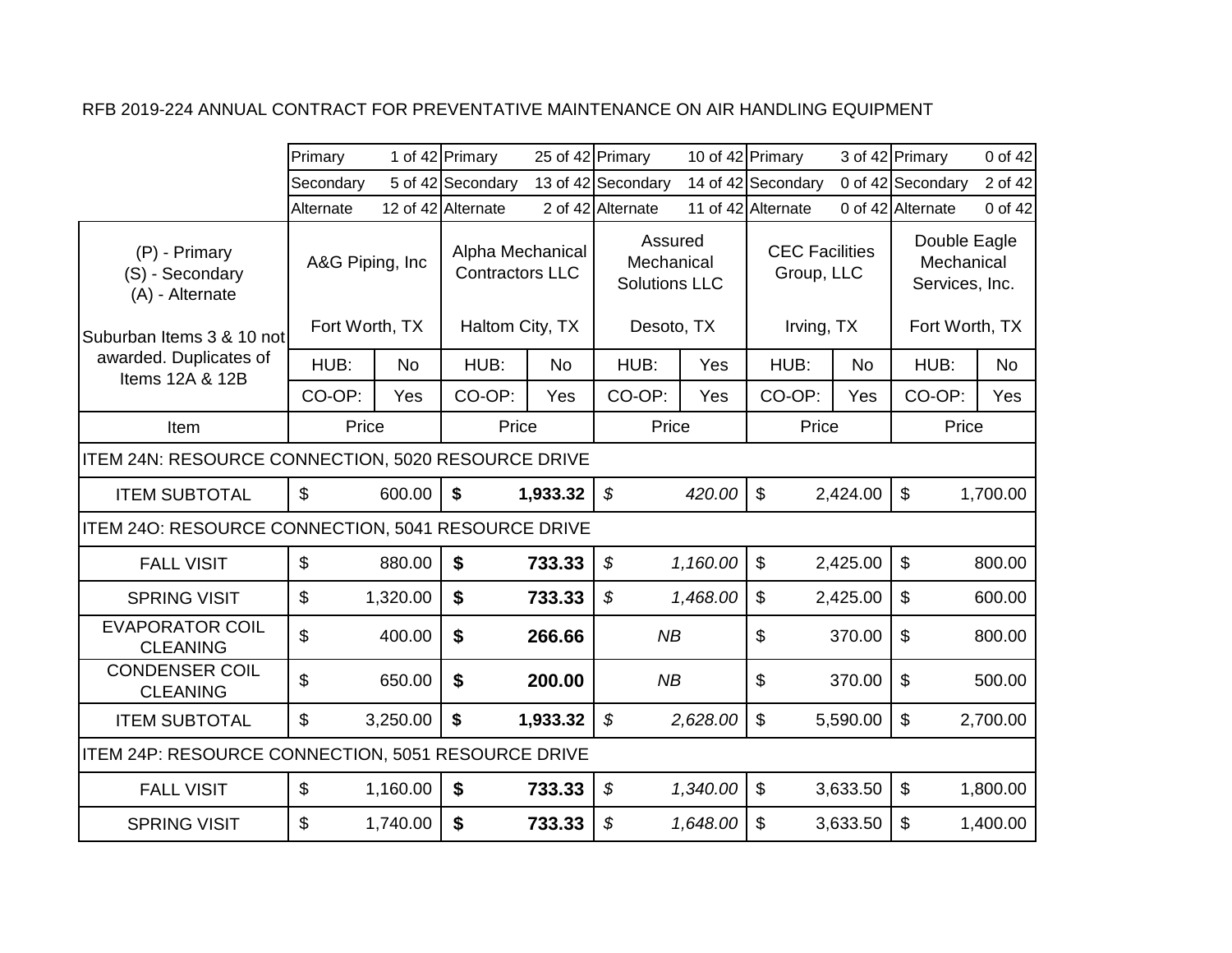|                                                        | Primary                    |           | 1 of 42 Primary                            | 25 of 42 Primary |                                               |           | 10 of 42 Primary                    |           | 3 of 42 Primary                              | 0 of 42   |
|--------------------------------------------------------|----------------------------|-----------|--------------------------------------------|------------------|-----------------------------------------------|-----------|-------------------------------------|-----------|----------------------------------------------|-----------|
|                                                        | Secondary                  |           | 5 of 42 Secondary                          |                  | 13 of 42 Secondary                            |           | 14 of 42 Secondary                  |           | 0 of 42 Secondary                            | 2 of 42   |
|                                                        | Alternate                  |           | 12 of 42 Alternate                         |                  | 2 of 42 Alternate                             |           | 11 of 42 Alternate                  |           | 0 of 42 Alternate                            | 0 of 42   |
| (P) - Primary<br>(S) - Secondary<br>(A) - Alternate    | A&G Piping, Inc.           |           | Alpha Mechanical<br><b>Contractors LLC</b> |                  | Assured<br>Mechanical<br><b>Solutions LLC</b> |           | <b>CEC Facilities</b><br>Group, LLC |           | Double Eagle<br>Mechanical<br>Services, Inc. |           |
| lSuburban Items 3 & 10 notl                            | Fort Worth, TX             |           | Haltom City, TX                            |                  | Desoto, TX                                    |           | Irving, TX                          |           | Fort Worth, TX                               |           |
| awarded. Duplicates of<br>Items 12A & 12B              | HUB:                       | <b>No</b> | HUB:                                       | <b>No</b>        | HUB:                                          | Yes       | HUB:                                | <b>No</b> | HUB:                                         | <b>No</b> |
|                                                        | CO-OP:                     | Yes       | CO-OP:                                     | Yes              | CO-OP:                                        | Yes       | CO-OP:                              | Yes       | CO-OP:                                       | Yes       |
| Item                                                   | Price                      |           | Price                                      |                  | Price                                         |           | Price                               |           | Price                                        |           |
| ITEM 24P: RESOURCE CONNECTION, 5051 RESOURCE DRIVE     |                            |           |                                            |                  |                                               |           |                                     |           |                                              |           |
| <b>EVAPORATOR COIL</b><br><b>CLEANING</b>              | $\mathfrak{L}$             | 400.00    | \$                                         | 266.66           | NB                                            |           | \$                                  | 431.00    | $\mathfrak{F}$                               | 1,000.00  |
| <b>CONDENSER COIL</b><br><b>CLEANING</b>               | \$                         | 750.00    | \$                                         | 200.00           | NB                                            |           | \$                                  | 431.00    | $\boldsymbol{\mathsf{\$}}$                   | 500.00    |
| <b>ITEM SUBTOTAL</b>                                   | $\boldsymbol{\mathsf{S}}$  | 4,050.00  | \$                                         | 1,933.32         | $\boldsymbol{\mathcal{S}}$                    | 2,988.00  | $\boldsymbol{\mathsf{S}}$           | 8,129.00  | $\boldsymbol{\mathsf{S}}$                    | 4,700.00  |
| <b>ITEM GRAND TOTAL</b>                                | \$35,600.00 (A)            |           | \$29,000.00 (P)                            |                  | \$30,922.00(S)                                |           | \$                                  | 79,447.00 | $\boldsymbol{\mathsf{S}}$                    | 76,740.00 |
| YEARS OF EXPERIENCE<br>ON MAMMOTH UNITS                | 10                         |           | 5                                          |                  | 5                                             |           | $\mathbf 0$                         |           | 12                                           |           |
| <b>NUMBER OF MAMMOTH</b><br><b>TRAINED TECHNICIANS</b> | 4                          |           | $\mathbf{2}$                               |                  | 1                                             |           | $\mathbf 0$                         |           | $\overline{2}$                               |           |
| ITEM 25: SCOTT D. MOORE JUVENILE JUSTICE CENTER        |                            |           |                                            |                  |                                               |           |                                     |           |                                              |           |
| <b>FALL VISIT</b>                                      | $\boldsymbol{\mathcal{S}}$ | 7,400.00  | \$                                         | 5,000.00         | $\boldsymbol{\mathsf{S}}$                     | 11,890.00 | $\mathbb{S}$                        | 19,308.00 | $\mathfrak{S}$                               | 11,000.00 |
| <b>SPRING VISIT</b>                                    | $\boldsymbol{\mathcal{S}}$ | 9,800.00  | \$                                         | 7,000.00         | \$                                            | 17,835.00 | \$                                  | 19,308.00 | $\boldsymbol{\mathsf{S}}$                    | 10,880.00 |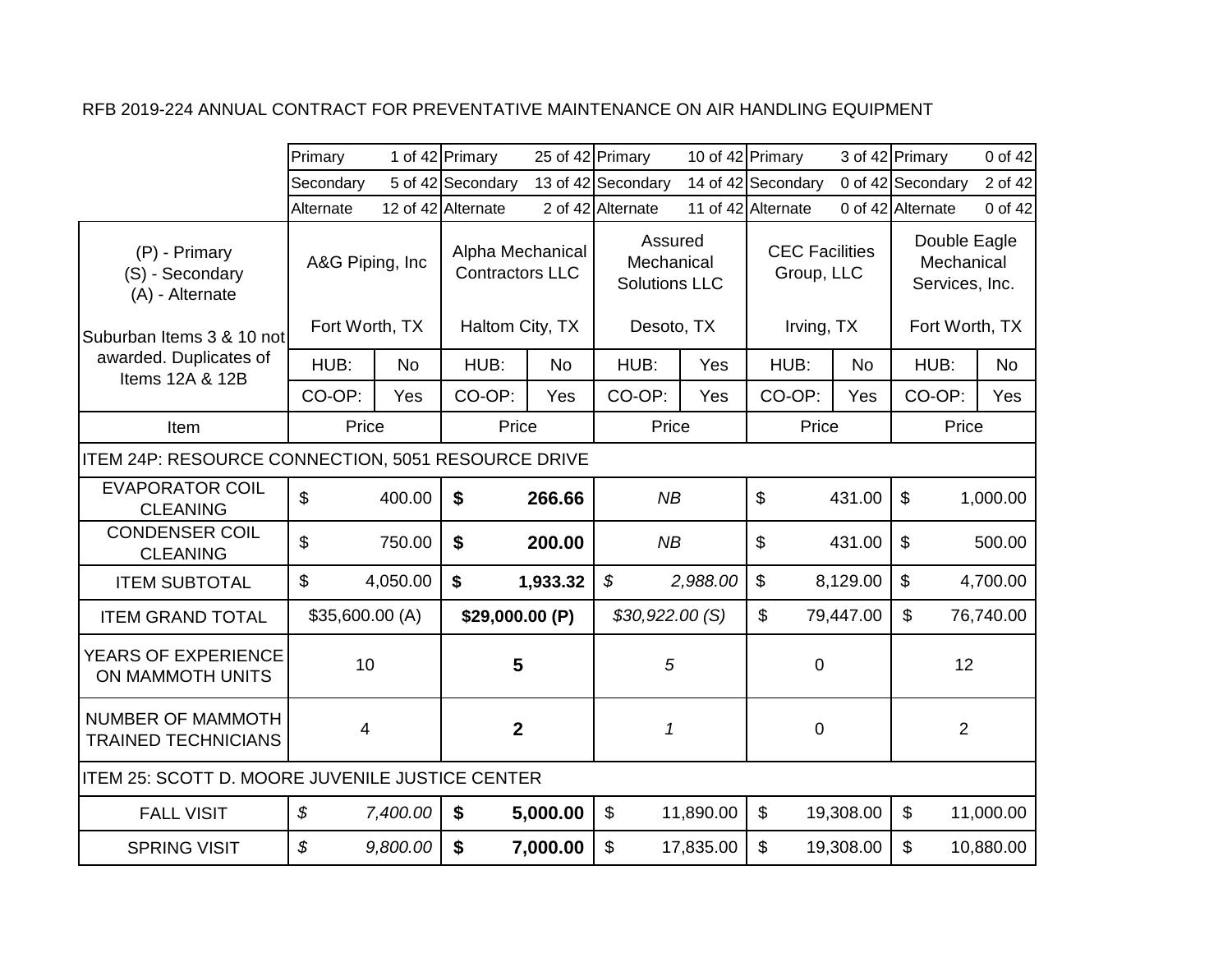|                                                     | Primary                            |           | 1 of 42 Primary                                               | 25 of 42 Primary |                                                             | 10 of 42 Primary |                                                   |           | 3 of 42 Primary                                                | 0 of 42   |
|-----------------------------------------------------|------------------------------------|-----------|---------------------------------------------------------------|------------------|-------------------------------------------------------------|------------------|---------------------------------------------------|-----------|----------------------------------------------------------------|-----------|
|                                                     | Secondary                          |           | 5 of 42 Secondary                                             |                  | 13 of 42 Secondary                                          |                  | 14 of 42 Secondary                                |           | 0 of 42 Secondary                                              | 2 of 42   |
|                                                     | Alternate                          |           | 12 of 42 Alternate                                            |                  | 2 of 42 Alternate                                           |                  | 11 of 42 Alternate                                |           | 0 of 42 Alternate                                              | 0 of 42   |
| (P) - Primary<br>(S) - Secondary<br>(A) - Alternate | A&G Piping, Inc.<br>Fort Worth, TX |           | Alpha Mechanical<br><b>Contractors LLC</b><br>Haltom City, TX |                  | Assured<br>Mechanical<br><b>Solutions LLC</b><br>Desoto, TX |                  | <b>CEC Facilities</b><br>Group, LLC<br>Irving, TX |           | Double Eagle<br>Mechanical<br>Services, Inc.<br>Fort Worth, TX |           |
| Suburban Items 3 & 10 not<br>awarded. Duplicates of |                                    |           |                                                               |                  |                                                             |                  |                                                   |           |                                                                |           |
| Items 12A & 12B                                     | HUB:                               | <b>No</b> | HUB:                                                          | <b>No</b>        | HUB:                                                        | Yes              | HUB:                                              | <b>No</b> | HUB:                                                           | No        |
|                                                     | CO-OP:                             | Yes       | CO-OP:                                                        | Yes              | CO-OP:                                                      | Yes              | CO-OP:                                            | Yes       | CO-OP:                                                         | Yes       |
| Item                                                | Price                              |           | Price                                                         |                  | Price                                                       |                  | Price                                             |           | Price                                                          |           |
| ITEM 25: SCOTT D. MOORE JUVENILE JUSTICE CENTER     |                                    |           |                                                               |                  |                                                             |                  |                                                   |           |                                                                |           |
| <b>EVAPORATOR COIL</b><br><b>CLEANING</b>           | $\mathcal{S}$                      | 6,000.00  | \$                                                            | 3,700.00         | <b>NB</b>                                                   |                  | \$                                                | 2,031.00  | \$                                                             | 13,600.00 |
| <b>CONDENSER COIL</b><br><b>CLEANING</b>            | $\mathcal{S}$                      | 5,000.00  | \$                                                            | 3,700.00         | <b>NB</b>                                                   |                  | \$                                                | 2,031.00  | $\boldsymbol{\mathsf{S}}$                                      | 6,800.00  |
| <b>ITEM TOTAL</b>                                   | \$28,200.00(S)                     |           | \$19,400.00 (P)                                               |                  | \$29,725.00 (A)                                             |                  | \$                                                | 42,678.00 | \$                                                             | 42,280.00 |
| <b>ITEM 26: SOUTH PATROL FACILITY</b>               |                                    |           |                                                               |                  |                                                             |                  |                                                   |           |                                                                |           |
| <b>FALL VISIT</b>                                   | $\boldsymbol{\mathsf{S}}$          | 300.00    | \$                                                            | 350.00           | $\boldsymbol{\mathcal{S}}$                                  | 480.00           | $\boldsymbol{\mathsf{S}}$                         | 1,232.00  | $\mathfrak{S}$                                                 | 500.00    |
| <b>SPRING VISIT</b>                                 | $\mathfrak{S}$                     | 600.00    | $\boldsymbol{\$}$                                             | 400.00           | $\boldsymbol{\mathcal{S}}$                                  | 960.00           | $\mathfrak{S}$                                    | 1,232.00  | $\mathfrak{L}$                                                 | 500.00    |
| <b>EVAPORATOR COIL</b><br><b>CLEANING</b>           | $\mathfrak{L}$                     | 400.00    | \$                                                            | 275.00           | NB                                                          |                  | \$                                                | 185.00    | $\boldsymbol{\mathsf{S}}$<br>1,200.00                          |           |
| <b>CONDENSER COIL</b><br><b>CLEANING</b>            | \$                                 | 600.00    | \$                                                            | 225.00           | NB                                                          |                  | \$                                                | 185.00    | $\mathfrak{F}$                                                 | 500.00    |
| <b>ITEM TOTAL</b>                                   | \$1,900.00(A)                      |           | \$1,250.00(P)                                                 |                  | \$1,440.00(S)                                               |                  | \$                                                | 2,834.00  | $\mathfrak{S}$                                                 | 2,700.00  |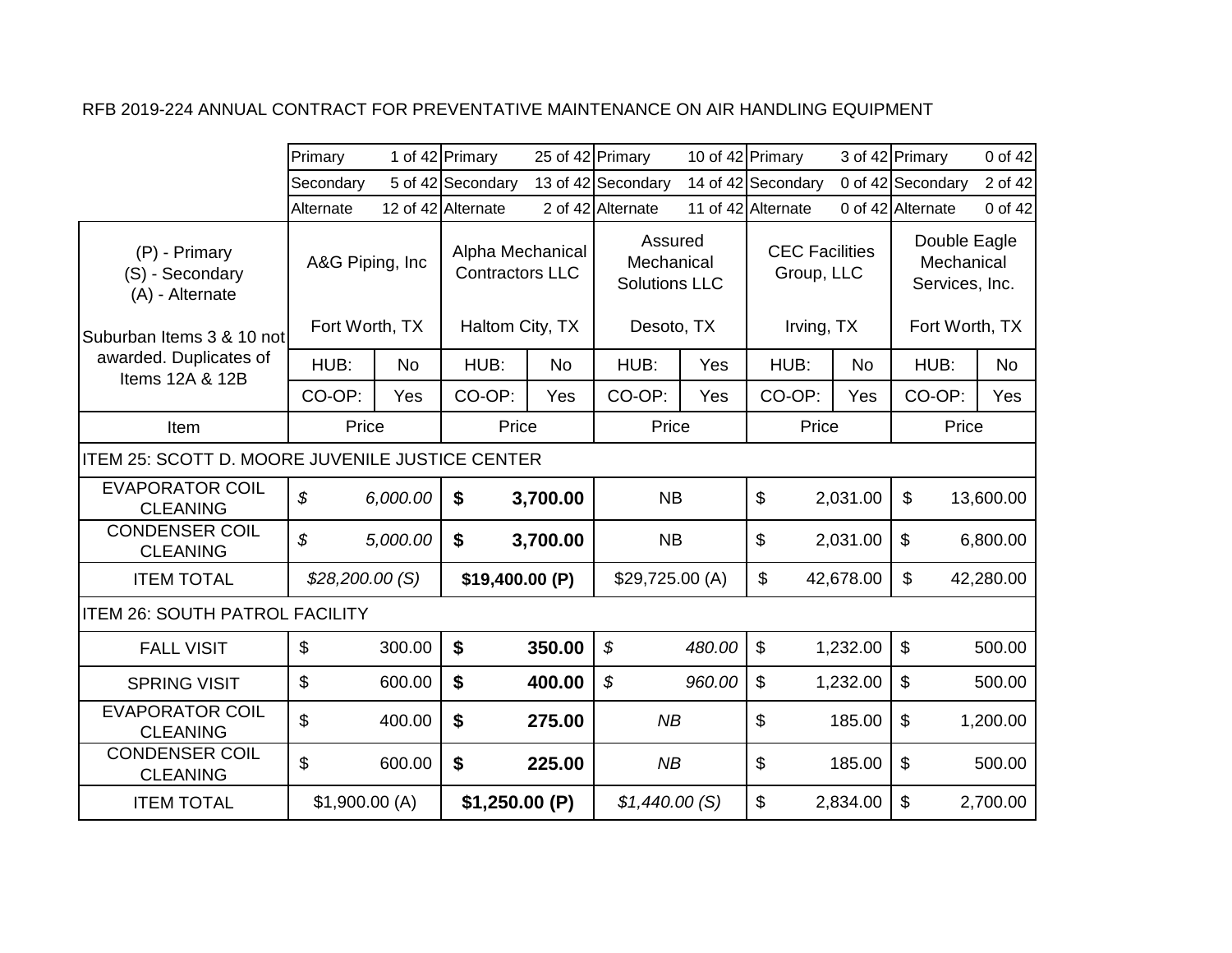|                                                     | Primary                   |           | 1 of 42 Primary                            | 25 of 42 Primary |                                               | 10 of 42 Primary |                                     |           | 3 of 42 Primary                              | 0 of 42   |
|-----------------------------------------------------|---------------------------|-----------|--------------------------------------------|------------------|-----------------------------------------------|------------------|-------------------------------------|-----------|----------------------------------------------|-----------|
|                                                     | Secondary                 |           | 5 of 42 Secondary                          |                  | 13 of 42 Secondary                            |                  | 14 of 42 Secondary                  |           | 0 of 42 Secondary                            | 2 of 42   |
|                                                     | Alternate                 |           | 12 of 42 Alternate                         |                  | 2 of 42 Alternate                             |                  | 11 of 42 Alternate                  |           | 0 of 42 Alternate                            | 0 of 42   |
| (P) - Primary<br>(S) - Secondary<br>(A) - Alternate | A&G Piping, Inc           |           | Alpha Mechanical<br><b>Contractors LLC</b> |                  | Assured<br>Mechanical<br><b>Solutions LLC</b> |                  | <b>CEC Facilities</b><br>Group, LLC |           | Double Eagle<br>Mechanical<br>Services, Inc. |           |
| Suburban Items 3 & 10 not                           | Fort Worth, TX            |           | Haltom City, TX                            |                  | Desoto, TX                                    |                  | Irving, TX                          |           | Fort Worth, TX                               |           |
| awarded. Duplicates of<br>Items 12A & 12B           | HUB:                      | <b>No</b> | HUB:                                       | <b>No</b>        | HUB:                                          | Yes              | HUB:                                | <b>No</b> | HUB:                                         | <b>No</b> |
|                                                     | CO-OP:                    | Yes       | CO-OP:                                     | Yes              | CO-OP:                                        | Yes              | CO-OP:                              | Yes       | CO-OP:                                       | Yes       |
| Item                                                | Price                     |           | Price                                      |                  | Price                                         |                  | Price                               |           | Price                                        |           |
| <b>ITEM 27: SUBCOURTHOUSE AT MANSFIELD</b>          |                           |           |                                            |                  |                                               |                  |                                     |           |                                              |           |
| <b>FALL VISIT</b>                                   | $\boldsymbol{\mathsf{S}}$ | 600.00    | $\boldsymbol{\mathsf{s}}$                  | 225.00           | $\boldsymbol{\mathcal{S}}$                    | 445.00           | $\boldsymbol{\mathsf{S}}$           | 1,412.50  | $\mathfrak{S}$                               | 5,000.00  |
| <b>SPRING VISIT</b>                                 | \$                        | 1,400.00  | \$                                         | 400.00           | \$                                            | 900.00           | \$                                  | 1,412.50  | $\mathfrak{S}$                               | 5,000.00  |
| <b>EVAPORATOR COIL</b><br><b>CLEANING</b>           | \$                        | 700.00    | \$                                         | 225.00           | NB                                            |                  | \$                                  | 93.00     | $\mathfrak{L}$                               | 1,400.00  |
| <b>CONDENSER COIL</b><br><b>CLEANING</b>            | \$                        | 400.00    | <b>NB</b>                                  |                  | NB                                            |                  | \$                                  |           | <b>NB</b>                                    |           |
| <b>ITEM TOTAL</b>                                   | $\mathfrak{S}$            | 3,100.00  | \$850.00 (P)                               |                  | \$1,345.00(S)                                 |                  | \$                                  | 2,918.00  | \$                                           | 11,400.00 |
| <b>ITEM 28: SUBCOURTHOUSE IN ARLINGTON</b>          |                           |           |                                            |                  |                                               |                  |                                     |           |                                              |           |
| <b>FALL VISIT</b>                                   | \$                        | 1,250.00  | \$                                         | 1,200.00         | \$                                            | 1,120.00         | \$                                  | 3,479.50  | $\mathfrak{S}$                               | 6,000.00  |
| <b>SPRING VISIT</b>                                 | $\mathfrak{S}$            | 1,250.00  | \$                                         | 1,200.00         | \$                                            | 2,240.00         | $\mathfrak{S}$                      | 3,479.50  | $\mathfrak{S}$                               | 5,800.00  |
| <b>EVAPORATOR COIL</b><br><b>CLEANING</b>           | \$                        | 1,300.00  | \$                                         | 700.00           | <b>NB</b>                                     |                  | \$                                  | 185.00    | $\boldsymbol{\mathsf{S}}$                    | 1,800.00  |
| <b>CONDENSER COIL</b><br><b>CLEANING</b>            | \$                        | 1,000.00  | <b>NB</b>                                  |                  | <b>NB</b>                                     |                  | \$                                  |           | <b>NB</b>                                    |           |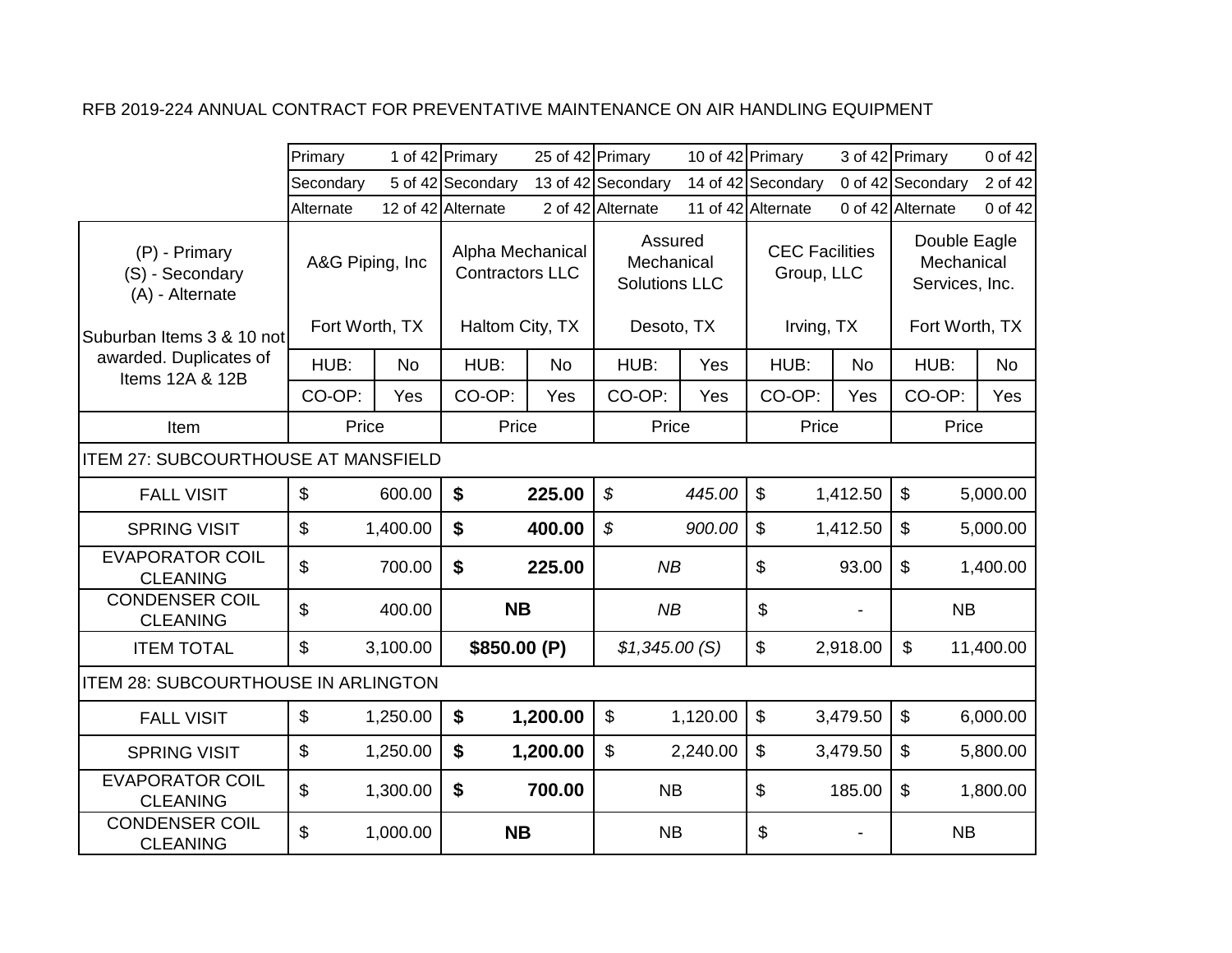|                                                          | Primary         |            | 1 of 42 Primary                            |            | 25 of 42 Primary                              | 10 of 42 Primary |                                     |            | 3 of 42 Primary                              | 0 of 42    |
|----------------------------------------------------------|-----------------|------------|--------------------------------------------|------------|-----------------------------------------------|------------------|-------------------------------------|------------|----------------------------------------------|------------|
|                                                          | Secondary       |            | 5 of 42 Secondary                          |            | 13 of 42 Secondary                            |                  | 14 of 42 Secondary                  |            | 0 of 42 Secondary                            | 2 of 42    |
|                                                          | Alternate       |            | 12 of 42 Alternate                         |            | 2 of 42 Alternate                             |                  | 11 of 42 Alternate                  |            | 0 of 42 Alternate                            | 0 of 42    |
| (P) - Primary<br>(S) - Secondary<br>(A) - Alternate      | A&G Piping, Inc |            | Alpha Mechanical<br><b>Contractors LLC</b> |            | Assured<br>Mechanical<br><b>Solutions LLC</b> |                  | <b>CEC Facilities</b><br>Group, LLC |            | Double Eagle<br>Mechanical<br>Services, Inc. |            |
| Suburban Items 3 & 10 not                                | Fort Worth, TX  |            | Haltom City, TX                            |            | Desoto, TX                                    |                  | Irving, TX                          |            | Fort Worth, TX                               |            |
| awarded. Duplicates of<br>Items 12A & 12B                | HUB:            | <b>No</b>  | HUB:                                       | <b>No</b>  | HUB:                                          | Yes              | HUB:                                | <b>No</b>  | HUB:                                         | No.        |
|                                                          | CO-OP:          | Yes        | CO-OP:                                     | Yes        | CO-OP:                                        | Yes              | CO-OP:                              | Yes        | CO-OP:                                       | Yes        |
| Item                                                     | Price           |            | Price                                      |            | Price                                         |                  | Price                               |            | Price                                        |            |
| <b>ITEM 28: SUBCOURTHOUSE IN ARLINGTON</b>               |                 |            |                                            |            |                                               |                  |                                     |            |                                              |            |
| <b>ITEM TOTAL</b>                                        | \$              | 4,800.00   | \$3,100.00 (P)                             |            | \$3,360.00(A)                                 |                  | $\boldsymbol{\mathsf{S}}$           | 7,144.00   | $\boldsymbol{\mathsf{S}}$                    | 13,600.00  |
| <b>SUBURBAN TOTAL</b>                                    | \$              | 230,900.00 | $\mathfrak{S}$                             | 164,455.00 | $\mathfrak{S}$                                | 200,501.00       | $\boldsymbol{\mathsf{S}}$           | 382,675.00 | $\mathfrak{S}$                               | 417,720.00 |
| TIME AND MATERIAL WITH PARTS MARK-UP                     |                 |            |                                            |            |                                               |                  |                                     |            |                                              |            |
| <b>PLUMBING PARTS</b><br><b>MARK-UP</b>                  | 15%             |            | <b>NB</b>                                  |            | <b>NB</b>                                     |                  | 20%                                 |            | 20%                                          |            |
| <b>PLUMBING LICENSED</b><br>JOURNEYMAN 8:00AM-<br>5:00PM | \$              | 80.00      | <b>NB</b>                                  |            | <b>NB</b>                                     |                  | \$                                  | 95.00      | $\boldsymbol{\mathsf{S}}$                    | 95.00      |
| <b>PLUMBING HELPER</b><br>8:00AM-5:00PM                  | \$              | 60.00      | <b>NB</b>                                  |            | <b>NB</b>                                     |                  | \$                                  | 75.00      | $\mathfrak{S}$                               | 70.00      |
| PLUMBING LICENSED<br>JOURNEYMAN 5:01PM-<br>7:59AM        | \$              | 120.00     | <b>NB</b>                                  |            | <b>NB</b>                                     |                  | \$                                  | 142.50     | $\boldsymbol{\mathsf{S}}$                    | 142.50     |
| <b>PLUMBING HELPER</b><br>5:01PM-7:59AM                  | \$              | 90.00      | <b>NB</b>                                  |            | <b>NB</b>                                     |                  | \$                                  | 112.50     | \$                                           | 105.00     |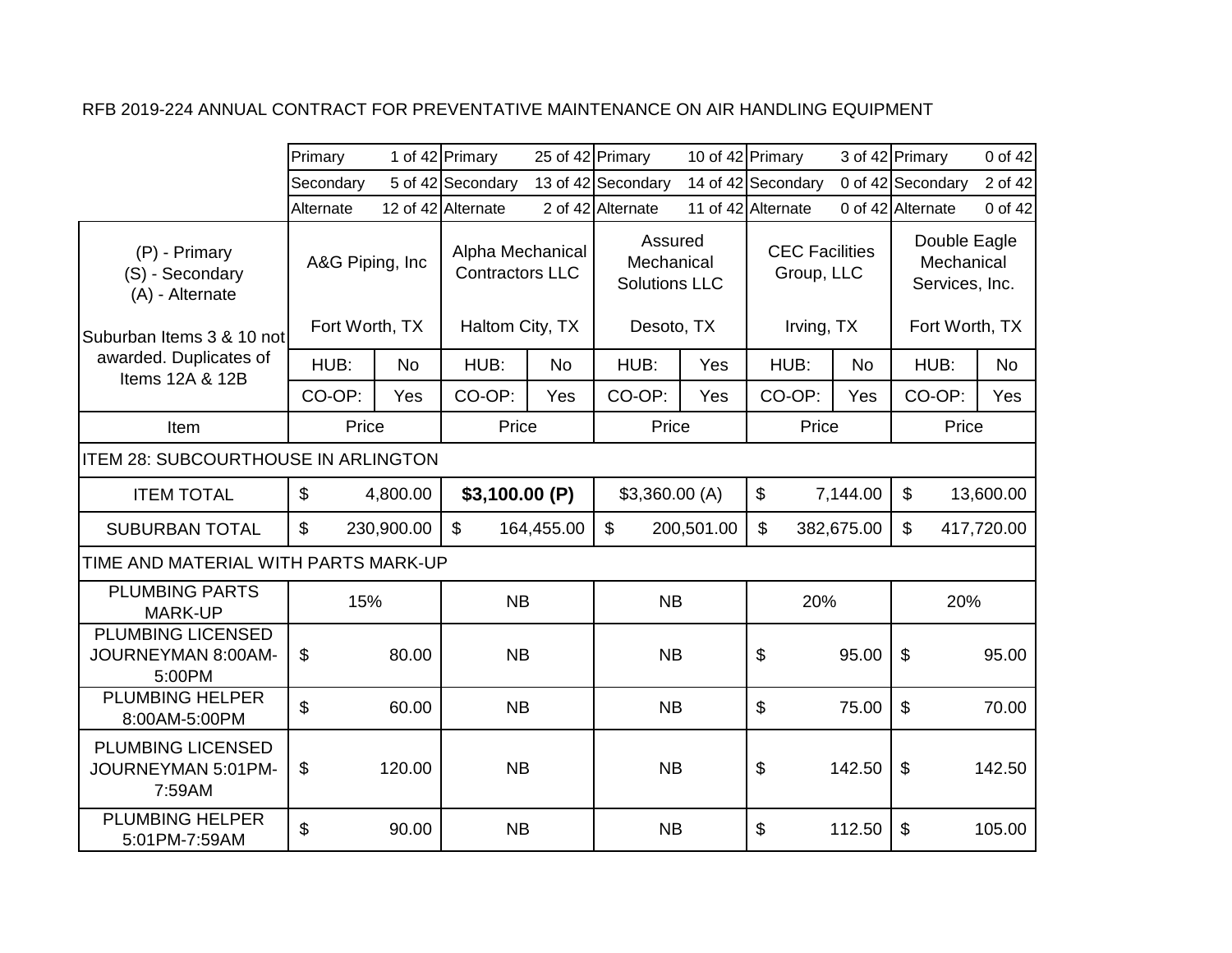|                                                                      | Primary         |        | 1 of 42 Primary                            |        | 25 of 42 Primary                              |       | 10 of 42 Primary                    |        | 3 of 42 Primary                              | 0 of 42 |
|----------------------------------------------------------------------|-----------------|--------|--------------------------------------------|--------|-----------------------------------------------|-------|-------------------------------------|--------|----------------------------------------------|---------|
|                                                                      | Secondary       |        | 5 of 42 Secondary                          |        | 13 of 42 Secondary                            |       | 14 of 42 Secondary                  |        | 0 of 42 Secondary                            | 2 of 42 |
|                                                                      | Alternate       |        | 12 of 42 Alternate                         |        | 2 of 42 Alternate                             |       | 11 of 42 Alternate                  |        | 0 of 42 Alternate                            | 0 of 42 |
| (P) - Primary<br>(S) - Secondary<br>(A) - Alternate                  | A&G Piping, Inc |        | Alpha Mechanical<br><b>Contractors LLC</b> |        | Assured<br>Mechanical<br><b>Solutions LLC</b> |       | <b>CEC Facilities</b><br>Group, LLC |        | Double Eagle<br>Mechanical<br>Services, Inc. |         |
| Suburban Items 3 & 10 not                                            | Fort Worth, TX  |        | Haltom City, TX                            |        | Desoto, TX                                    |       | Irving, TX                          |        | Fort Worth, TX                               |         |
| awarded. Duplicates of<br>Items 12A & 12B                            | HUB:            | No     | HUB:                                       | No     | HUB:                                          | Yes   | HUB:                                | No     | HUB:                                         | No      |
|                                                                      | CO-OP:          | Yes    | CO-OP:                                     | Yes    | CO-OP:                                        | Yes   | CO-OP:                              | Yes    | CO-OP:                                       | Yes     |
| Item                                                                 | Price           |        | Price                                      |        | Price                                         |       | Price                               |        | Price                                        |         |
| TIME AND MATERIAL WITH PARTS MARK-UP                                 |                 |        |                                            |        |                                               |       |                                     |        |                                              |         |
| <b>PLUMBING LICENSED</b><br><b>JOURNEYMAN HOLIDAY</b><br><b>RATE</b> | $\mathfrak{L}$  | 160.00 | <b>NB</b>                                  |        | <b>NB</b>                                     |       | \$                                  | 190.00 | $\mathfrak{F}$                               | 142.50  |
| <b>PLUMBING HELPER</b><br><b>HOLIDAY RATE</b>                        | \$              | 120.00 | <b>NB</b>                                  |        | <b>NB</b>                                     |       | \$                                  | 150.00 | $\mathfrak{F}$                               | 105.00  |
| <b>HVAC PARTS MARK-UP</b>                                            | 15%             |        | 25%                                        |        | 20%                                           |       | 20%                                 |        | 20%                                          |         |
| <b>HVAC LICENSED</b><br>JOURNEYMAN 8:00AM-<br>5:00PM                 | \$              | 80.00  | \$                                         | 79.00  | \$                                            | 70.00 | \$                                  | 85.00  | $\boldsymbol{\mathsf{S}}$                    | 95.00   |
| HVAC HELPER 8:00AM-<br>5:00PM                                        | \$              | 60.00  | <b>NB</b>                                  |        | \$                                            | 50.00 | \$                                  | 65.00  | $\sqrt[6]{\frac{1}{2}}$                      | 70.00   |
| <b>HVAC LICENSED</b><br>JOURNEYMAN 5:01PM-<br>7:59AM                 | \$              | 120.00 | \$                                         | 118.50 | \$                                            | 95.00 | \$                                  | 127.50 | $\boldsymbol{\mathsf{\$}}$                   | 142.50  |
| HVAC HELPER 5:01PM-<br>7:59AM                                        | \$              | 90.00  | <b>NB</b>                                  |        | \$                                            | 75.00 | \$                                  | 97.50  | $\boldsymbol{\mathsf{\$}}$                   | 105.00  |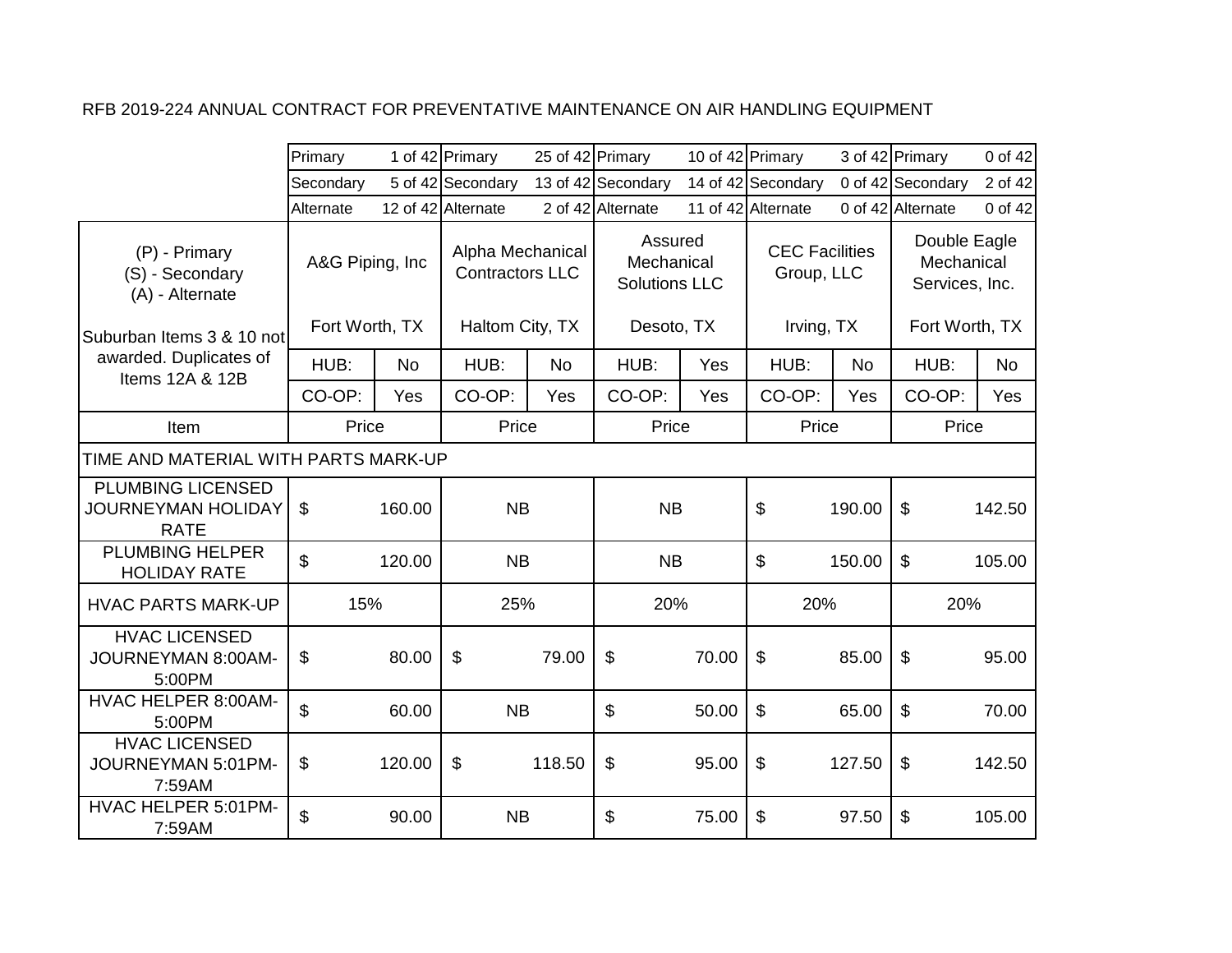|                                                                  | Primary        |                 | 1 of 42 Primary            | 25 of 42 Primary                           |                    | 10 of 42 Primary                              |                    |                                     | 3 of 42 Primary                              | 0 of 42   |
|------------------------------------------------------------------|----------------|-----------------|----------------------------|--------------------------------------------|--------------------|-----------------------------------------------|--------------------|-------------------------------------|----------------------------------------------|-----------|
|                                                                  | Secondary      |                 | 5 of 42 Secondary          |                                            | 13 of 42 Secondary |                                               | 14 of 42 Secondary |                                     | 0 of 42 Secondary                            | 2 of 42   |
|                                                                  | Alternate      |                 | 12 of 42 Alternate         |                                            | 2 of 42 Alternate  |                                               | 11 of 42 Alternate |                                     | 0 of 42 Alternate                            | 0 of 42   |
| (P) - Primary<br>(S) - Secondary<br>(A) - Alternate              |                | A&G Piping, Inc |                            | Alpha Mechanical<br><b>Contractors LLC</b> |                    | Assured<br>Mechanical<br><b>Solutions LLC</b> |                    | <b>CEC Facilities</b><br>Group, LLC | Double Eagle<br>Mechanical<br>Services, Inc. |           |
| Suburban Items 3 & 10 not                                        | Fort Worth, TX |                 | Haltom City, TX            |                                            | Desoto, TX         |                                               | Irving, TX         |                                     | Fort Worth, TX                               |           |
| awarded. Duplicates of<br>Items 12A & 12B                        | HUB:           | No              | HUB:                       | No                                         | HUB:               | Yes                                           | HUB:               | No                                  | HUB:                                         | <b>No</b> |
|                                                                  | CO-OP:         | Yes             | CO-OP:                     | Yes                                        | CO-OP:             | Yes                                           | CO-OP:             | Yes                                 | CO-OP:                                       | Yes       |
| Item                                                             | Price          |                 | Price                      |                                            | Price              |                                               | Price              |                                     | Price                                        |           |
| TIME AND MATERIAL WITH PARTS MARK-UP                             |                |                 |                            |                                            |                    |                                               |                    |                                     |                                              |           |
| <b>HVAC LICENSED</b><br><b>JOURNEYMAN HOLIDAY</b><br><b>RATE</b> | \$             | 160.00          | $\boldsymbol{\mathsf{\$}}$ | 118.50                                     | \$                 | 95.00                                         | \$                 | 170.00                              | \$                                           | 142.50    |
| <b>HVAC HELPER HOLIDAY</b><br><b>RATE</b>                        | $\mathfrak{L}$ | 120.00          | <b>NB</b>                  |                                            | \$                 | 75.00                                         | \$                 | 130.00                              | \$                                           | 105.00    |
| <b>FIRE DAMPER</b><br><b>OPERATION PER HOUR</b>                  | \$             | 80.00           | \$                         | 79.00                                      | \$                 | 70.00                                         | \$                 | 95.00                               | \$                                           | 95.00     |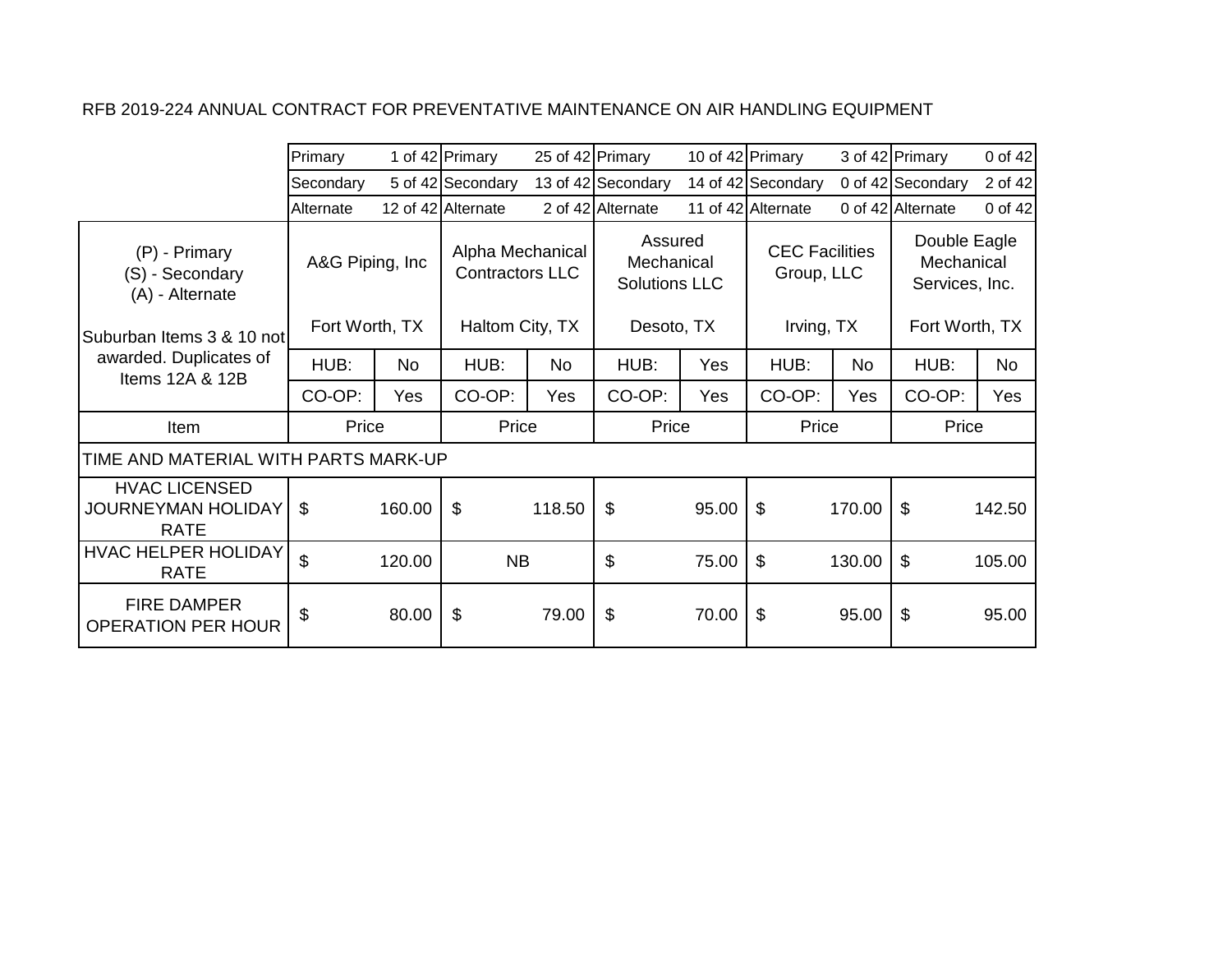|                                           | Primary                   |           | 2 of 42 Primary                     |           | 1 of 42 Primary                           |     | 0 of 42 Primary         | 0 of 42   |
|-------------------------------------------|---------------------------|-----------|-------------------------------------|-----------|-------------------------------------------|-----|-------------------------|-----------|
|                                           | Secondary                 |           | 2 of 42 Secondary                   |           | 4 of 42 Secondary                         |     | 2 of 42 Secondary       | 0 of 42   |
|                                           | Alternate                 |           | 3 of 42 Alternate                   |           | 7 of 42 Alternate                         |     | 7 of 42 Alternate       | 0 of 42   |
|                                           | Johnson<br>Controls, Inc. |           | RushCo Energy<br><b>Specialists</b> |           | Synergy<br>Environmental<br>Services, LLC |     | Dyna Ten<br>Corporation |           |
|                                           | Fort Worth, TX            |           | Fort Worth, TX                      |           | Hurst, TX                                 |     | Fort Worth, TX          |           |
|                                           | HUB:                      | <b>No</b> | HUB:                                | <b>No</b> | HUB:                                      | Yes | HUB:                    | <b>No</b> |
|                                           | CO-OP:                    | Yes       | CO-OP:                              | Yes       | CO-OP:                                    | Yes | CO-OP:                  | Yes       |
| Item                                      | Price                     |           | Price                               |           | Price                                     |     | Price                   |           |
| <b>DOWNTOWN BUILDINGS</b>                 |                           |           |                                     |           |                                           |     |                         |           |
| <b>ITEM 1: 1895 COURTHOUSE</b>            |                           |           |                                     |           |                                           |     |                         |           |
| <b>FALL VISIT</b>                         | \$                        | 4,953.33  | \$                                  | 1,108.50  | <b>NB</b>                                 |     | <b>NB</b>               |           |
| <b>SPRING VISIT</b>                       | \$                        | 1,526.67  | \$                                  | 4,100.00  | NB                                        |     | NB                      |           |
| <b>EVAPORATOR COIL</b><br><b>CLEANING</b> | \$                        | 933.33    | \$                                  | 1,050.00  | <b>NB</b>                                 |     | <b>NB</b>               |           |
| <b>CONDENSER COIL</b><br><b>CLEANING</b>  | \$                        | 153.33    | \$                                  | 1,050.00  | <b>NB</b>                                 |     | <b>NB</b>               |           |
| <b>ITEM TOTAL</b>                         | $\mathfrak{S}$            | 7,566.66  | \$7,308.50(A)                       |           | \$                                        |     | \$                      |           |
| ITEM 2: 350 WEST BELKNAP BUILDING         |                           |           |                                     |           |                                           |     |                         |           |
| <b>FALL VISIT</b>                         | \$                        | 3,993.33  | \$                                  | 3,320.00  | <b>NB</b>                                 |     | <b>NB</b>               |           |
| <b>SPRING VISIT</b>                       | $\boldsymbol{\mathsf{S}}$ | 2,113.33  | $\mathfrak{S}$                      | 3,820.00  | <b>NB</b>                                 |     | <b>NB</b>               |           |
| <b>EVAPORATOR COIL</b><br><b>CLEANING</b> | \$                        | 1,973.33  | \$                                  | 1,680.00  | <b>NB</b>                                 |     | <b>NB</b>               |           |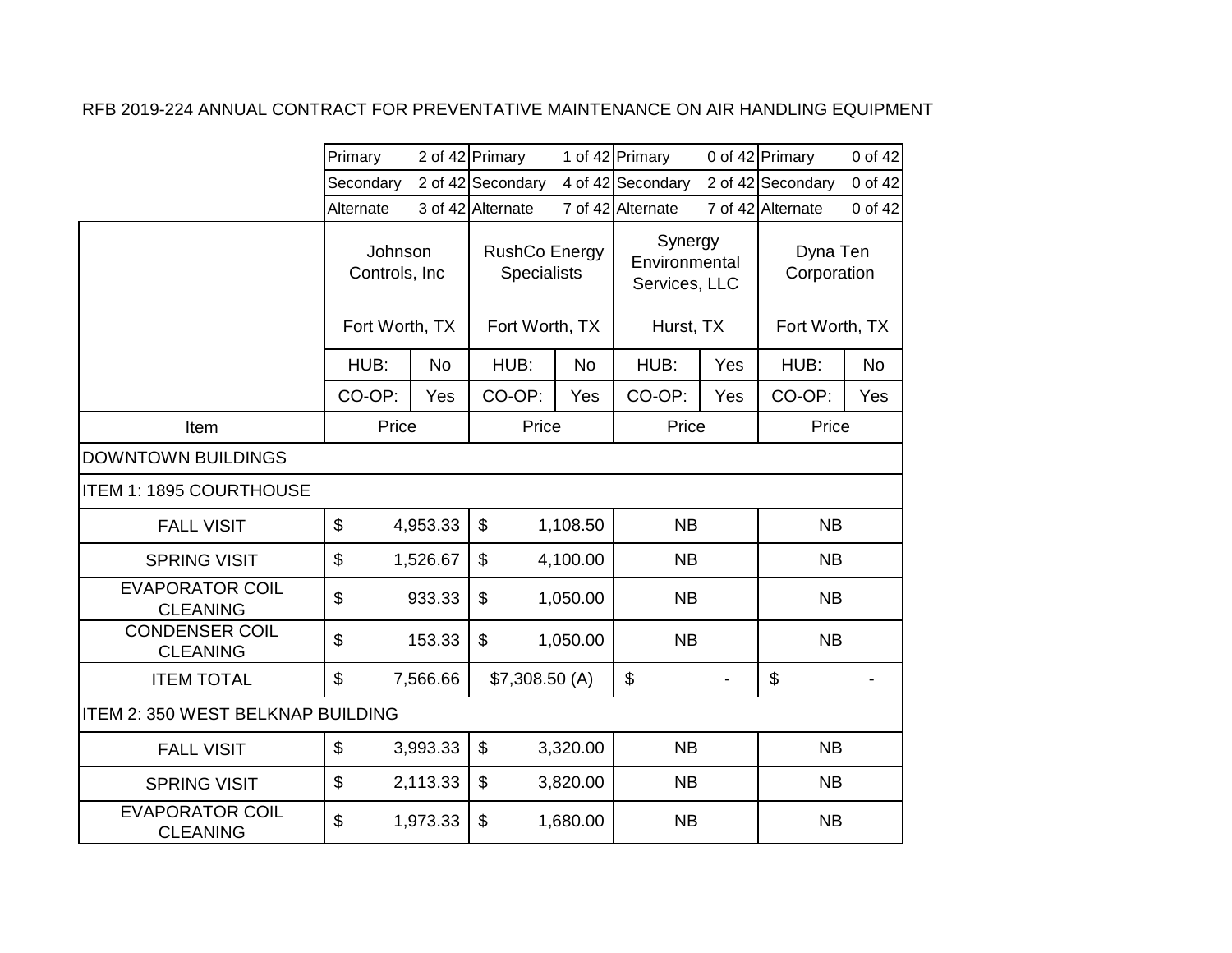|                                           | Primary                   |           | 2 of 42 Primary                            |           | 1 of 42 Primary                           |     | 0 of 42 Primary         | 0 of 42   |
|-------------------------------------------|---------------------------|-----------|--------------------------------------------|-----------|-------------------------------------------|-----|-------------------------|-----------|
|                                           | Secondary                 |           | 2 of 42 Secondary                          |           | 4 of 42 Secondary                         |     | 2 of 42 Secondary       | 0 of 42   |
|                                           | Alternate                 |           | 3 of 42 Alternate                          |           | 7 of 42 Alternate                         |     | 7 of 42 Alternate       | 0 of 42   |
|                                           | Johnson<br>Controls, Inc  |           | <b>RushCo Energy</b><br><b>Specialists</b> |           | Synergy<br>Environmental<br>Services, LLC |     | Dyna Ten<br>Corporation |           |
|                                           | Fort Worth, TX            |           | Fort Worth, TX                             |           | Hurst, TX                                 |     | Fort Worth, TX          |           |
|                                           | HUB:                      | <b>No</b> | HUB:                                       | <b>No</b> | HUB:                                      | Yes | HUB:                    | <b>No</b> |
|                                           | CO-OP:                    | Yes       | CO-OP:                                     | Yes       | CO-OP:                                    | Yes | CO-OP:                  | Yes       |
| Item                                      | Price                     |           | Price                                      |           | Price                                     |     | Price                   |           |
| ITEM 2: 350 WEST BELKNAP BUILDING         |                           |           |                                            |           |                                           |     |                         |           |
| <b>CONDENSER COIL</b><br><b>CLEANING</b>  | <b>NB</b>                 |           | \$                                         | 1,680.00  | <b>NB</b>                                 |     | <b>NB</b>               |           |
| <b>ITEM TOTAL</b>                         | \$8,079.99 (A)            |           | \$                                         | 10,500.00 | \$                                        |     | \$                      |           |
| <b>ITEM 3: ADMINISTRATION BUILDING</b>    |                           |           |                                            |           |                                           |     |                         |           |
| <b>FALL VISIT</b>                         | $\boldsymbol{\mathsf{S}}$ | 9,453.33  | $\mathbb S$                                | 2,900.00  | <b>NB</b>                                 |     | \$                      | 4,839.00  |
| <b>SPRING VISIT</b>                       | \$                        | 8,046.67  | \$                                         | 7,420.00  | <b>NB</b>                                 |     | \$                      | 13,409.00 |
| <b>EVAPORATOR COIL</b><br><b>CLEANING</b> | \$                        | 12,560.00 | \$                                         | 3,150.00  | <b>NB</b>                                 |     | \$                      | 4,786.00  |
| <b>CONDENSER COIL</b><br><b>CLEANING</b>  | \$                        | 5,546.67  | \$                                         | 3,150.00  | <b>NB</b>                                 |     | \$                      | 953.00    |
| <b>ITEM TOTAL</b>                         | \$                        | 35,606.67 | $\mathfrak{S}$                             | 16,620.00 | \$                                        |     | \$                      | 23,987.00 |
| <b>ITEM 4: CALHOUN GARAGE</b>             |                           |           |                                            |           |                                           |     |                         |           |
| <b>FALL VISIT</b>                         | <b>NB</b>                 |           | \$                                         | 520.50    | <b>NB</b>                                 |     | $\mathfrak{S}$          | 739.00    |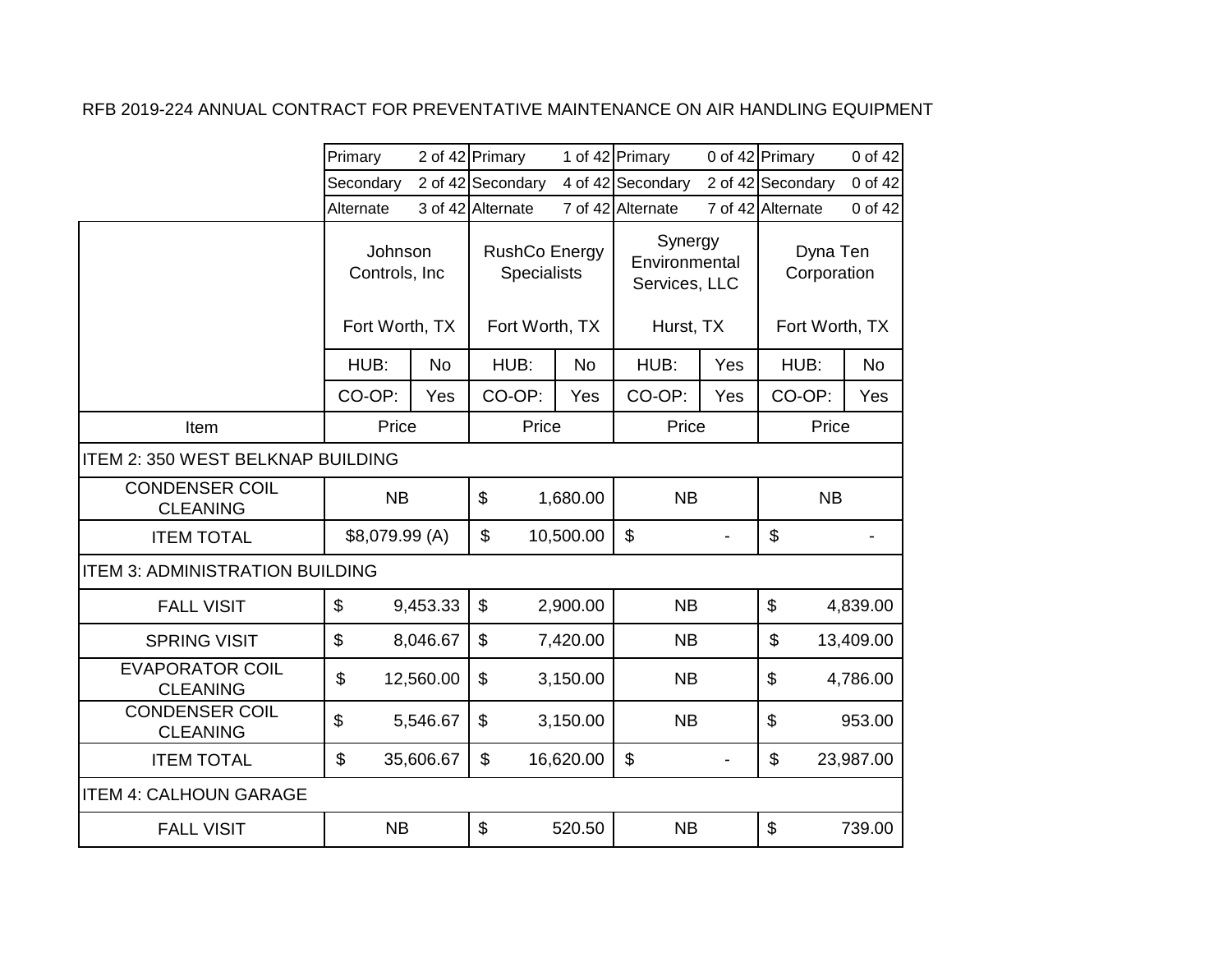|                                           | Primary                  |           | 2 of 42 Primary   |           | 1 of 42 Primary   |                                                              | 0 of 42 Primary   | 0 of 42                                                |                                           |  |
|-------------------------------------------|--------------------------|-----------|-------------------|-----------|-------------------|--------------------------------------------------------------|-------------------|--------------------------------------------------------|-------------------------------------------|--|
|                                           | Secondary                |           | 2 of 42 Secondary |           | 4 of 42 Secondary |                                                              | 2 of 42 Secondary | 0 of 42                                                |                                           |  |
|                                           | Alternate                |           | 3 of 42 Alternate |           | 7 of 42 Alternate |                                                              | 7 of 42 Alternate | 0 of 42                                                |                                           |  |
|                                           | Johnson<br>Controls, Inc |           | Fort Worth, TX    |           |                   | <b>RushCo Energy</b><br><b>Specialists</b><br>Fort Worth, TX |                   | Synergy<br>Environmental<br>Services, LLC<br>Hurst, TX | Dyna Ten<br>Corporation<br>Fort Worth, TX |  |
|                                           | HUB:                     | <b>No</b> | HUB:              | <b>No</b> | HUB:              | Yes                                                          | HUB:              | <b>No</b>                                              |                                           |  |
|                                           | CO-OP:                   | Yes       | CO-OP:            | Yes       | CO-OP:            | Yes                                                          | CO-OP:            | Yes                                                    |                                           |  |
| Item                                      | Price                    |           | Price             |           | Price             |                                                              | Price             |                                                        |                                           |  |
| <b>ITEM 4: CALHOUN GARAGE</b>             |                          |           |                   |           |                   |                                                              |                   |                                                        |                                           |  |
| <b>SPRING VISIT</b>                       | <b>NB</b>                |           | \$                | 520.50    | <b>NB</b>         |                                                              | \$                | 739.00                                                 |                                           |  |
| <b>EVAPORATOR COIL</b><br><b>CLEANING</b> | <b>NB</b>                |           | \$                | 630.00    | <b>NB</b>         |                                                              | \$                | 1,172.00                                               |                                           |  |
| <b>CONDENSER COIL</b><br><b>CLEANING</b>  | <b>NB</b>                |           | \$                | 630.00    | <b>NB</b>         |                                                              | \$                | 1,172.00                                               |                                           |  |
| <b>ITEM TOTAL</b>                         | \$                       |           | \$                | 2,301.00  | \$                |                                                              | \$                | 3,822.00                                               |                                           |  |
| <b>ITEM 5: CORRECTIONS CENTER</b>         |                          |           |                   |           |                   |                                                              |                   |                                                        |                                           |  |
| <b>FALL VISIT</b>                         | \$                       | 1,906.67  | \$                | 9,463.00  | <b>NB</b>         |                                                              | \$                | 24,254.00                                              |                                           |  |
| <b>SPRING VISIT</b>                       | \$                       | 8,480.00  | \$                | 13,980.00 | <b>NB</b>         |                                                              | \$                | 32,914.00                                              |                                           |  |
| <b>EVAPORATOR COIL</b><br><b>CLEANING</b> | \$                       | 6,506.60  | \$                | 2,205.00  | <b>NB</b>         |                                                              | \$                | 19,259.00                                              |                                           |  |
| <b>ITEM 5: CORRECTIONS CENTER</b>         |                          |           |                   |           |                   |                                                              |                   |                                                        |                                           |  |
| <b>CONDENSER COIL</b><br><b>CLEANING</b>  | <b>NB</b>                |           | \$                | 2,205.00  | <b>NB</b>         |                                                              | \$                | 1,971.00                                               |                                           |  |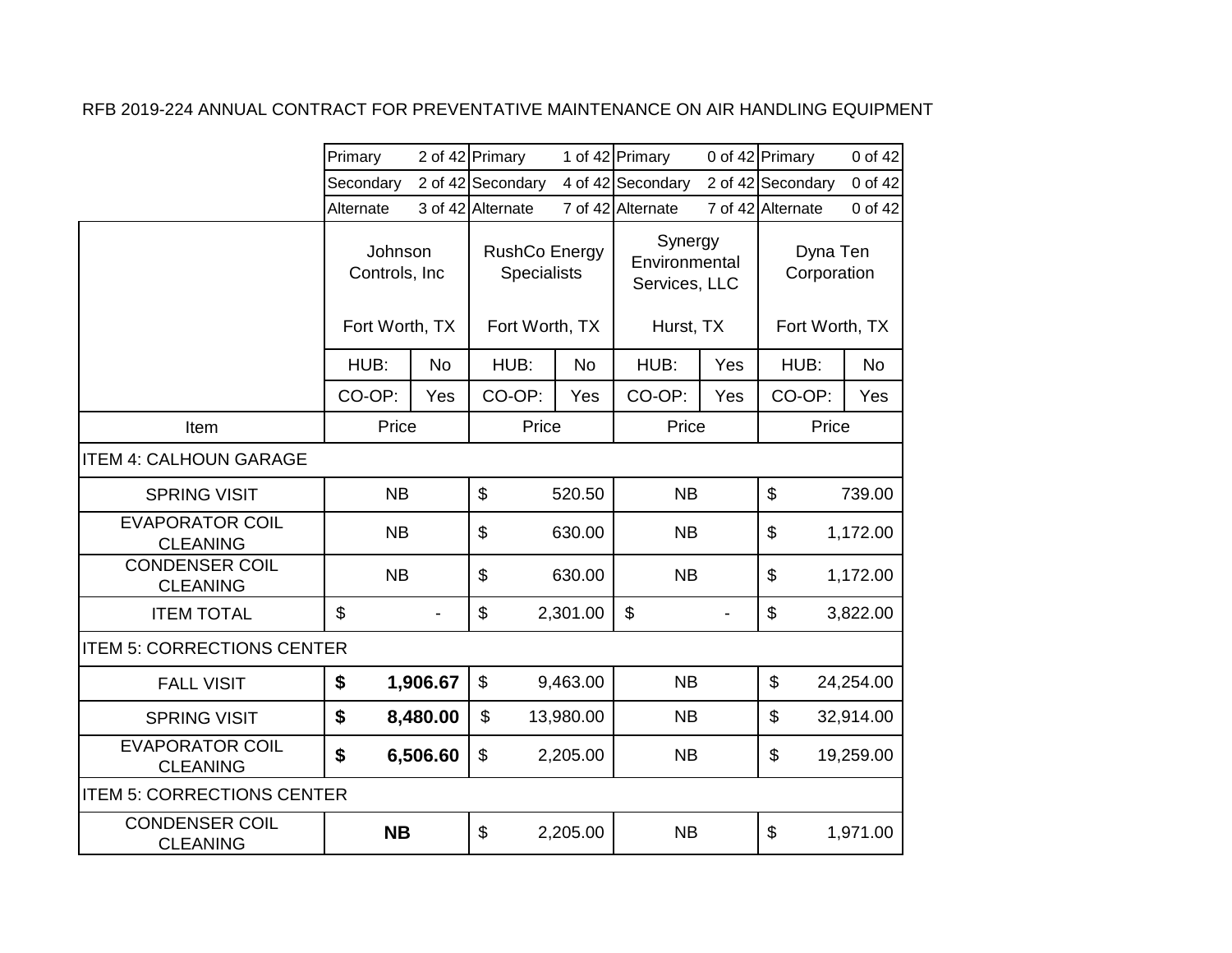|                                           | Primary                  |           | 2 of 42 Primary                            |           | 1 of 42 Primary                           |     | 0 of 42 Primary           | 0 of 42   |
|-------------------------------------------|--------------------------|-----------|--------------------------------------------|-----------|-------------------------------------------|-----|---------------------------|-----------|
|                                           | Secondary                |           | 2 of 42 Secondary                          |           | 4 of 42 Secondary                         |     | 2 of 42 Secondary         | 0 of 42   |
|                                           | Alternate                |           | 3 of 42 Alternate                          |           | 7 of 42 Alternate                         |     | 7 of 42 Alternate         | 0 of 42   |
|                                           | Johnson<br>Controls, Inc |           | <b>RushCo Energy</b><br><b>Specialists</b> |           | Synergy<br>Environmental<br>Services, LLC |     | Dyna Ten<br>Corporation   |           |
|                                           | Fort Worth, TX           |           | Fort Worth, TX                             |           | Hurst, TX                                 |     | Fort Worth, TX            |           |
|                                           | HUB:                     | <b>No</b> | HUB:                                       | <b>No</b> | HUB:                                      | Yes | HUB:                      | <b>No</b> |
|                                           | CO-OP:                   | Yes       | CO-OP:                                     | Yes       | CO-OP:                                    | Yes | CO-OP:                    | Yes       |
| Item                                      | Price                    |           | Price                                      |           | Price                                     |     | Price                     |           |
| <b>ITEM 5: CORRECTIONS CENTER</b>         |                          |           |                                            |           |                                           |     |                           |           |
| <b>ITEM TOTAL</b>                         | \$16,893.27 (P)          |           | $\mathfrak{S}$                             | 27,853.00 | \$                                        |     | $\mathfrak{S}$            | 78,398.00 |
| <b>ITEM 6: CRIMINAL COURTS BUILDING</b>   |                          |           |                                            |           |                                           |     |                           |           |
| <b>FALL VISIT</b>                         | \$                       | 4,346.67  | $\mathfrak{S}$                             | 2,642.00  | <b>NB</b>                                 |     | <b>NB</b>                 |           |
| <b>SPRING VISIT</b>                       | \$                       | 2,780.00  | \$                                         | 4,243.00  | <b>NB</b>                                 |     | <b>NB</b>                 |           |
| <b>EVAPORATOR COIL</b><br><b>CLEANING</b> | \$                       | 2,986.67  | \$                                         | 1,102.50  | <b>NB</b>                                 |     | <b>NB</b>                 |           |
| <b>CONDENSER COIL</b><br><b>CLEANING</b>  | \$                       | 453.33    | \$                                         | 1,102.50  | <b>NB</b>                                 |     | <b>NB</b>                 |           |
| <b>ITEM TOTAL</b>                         | \$                       | 10,566.67 | \$9,090.00 (A)                             |           | \$                                        |     | $\boldsymbol{\mathsf{S}}$ |           |
| <b>ITEM 7: CRIMINAL JUSTICE BUILDING</b>  |                          |           |                                            |           |                                           |     |                           |           |
| <b>FALL VISIT</b>                         | \$                       | 9,333.33  | $\mathfrak{S}$                             | 5,396.00  | <b>NB</b>                                 |     | <b>NB</b>                 |           |
| <b>SPRING VISIT</b>                       | \$                       | 7,866.67  | \$                                         | 8,390.00  | <b>NB</b>                                 |     | <b>NB</b>                 |           |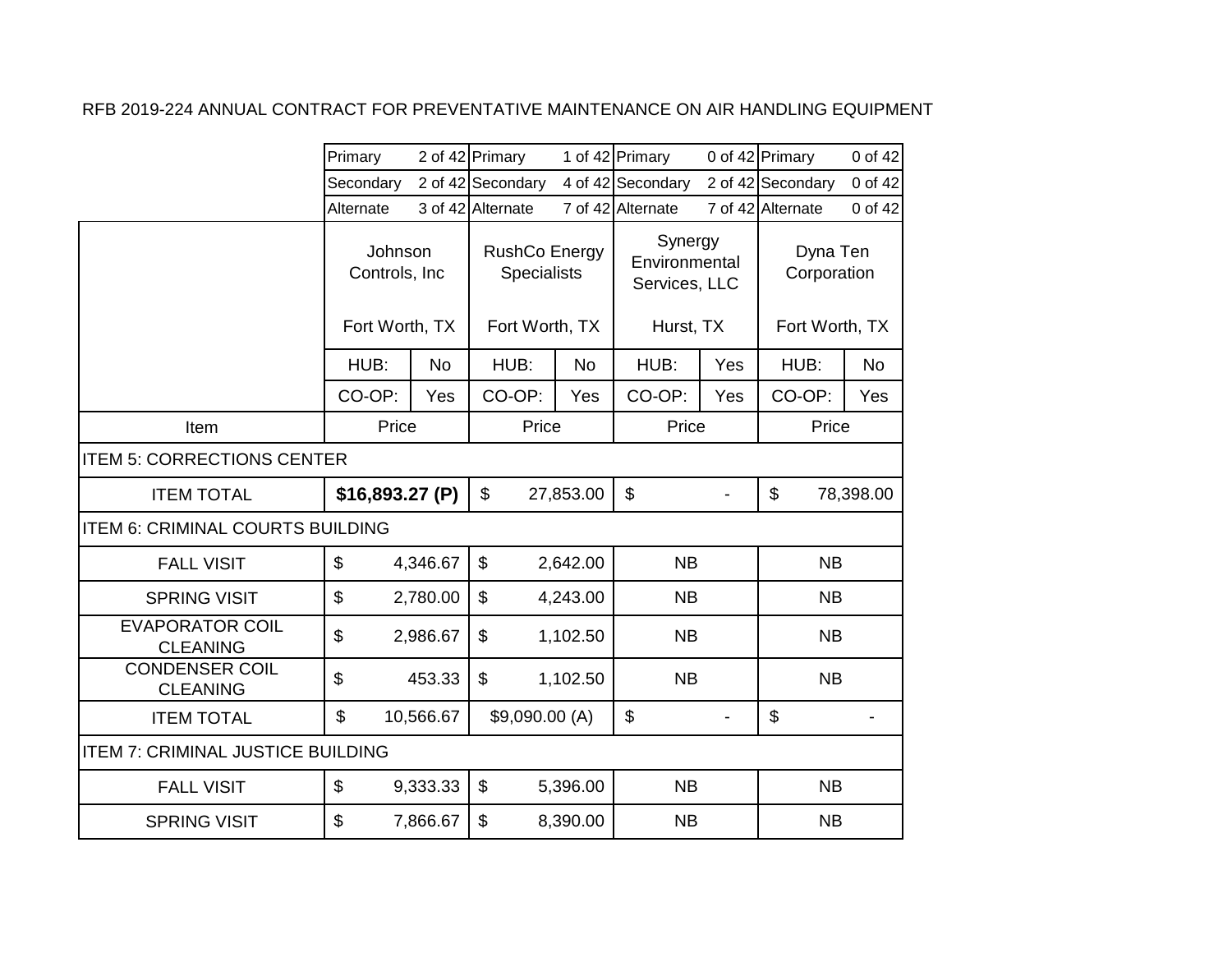|                                           | Primary                                    |           | 2 of 42 Primary                                       |           | 1 of 42 Primary                                        |     | 0 of 42 Primary                           | 0 of 42   |
|-------------------------------------------|--------------------------------------------|-----------|-------------------------------------------------------|-----------|--------------------------------------------------------|-----|-------------------------------------------|-----------|
|                                           | Secondary                                  |           | 2 of 42 Secondary                                     |           | 4 of 42 Secondary                                      |     | 2 of 42 Secondary                         | 0 of 42   |
|                                           | Alternate                                  |           | 3 of 42 Alternate                                     |           | 7 of 42 Alternate                                      |     | 7 of 42 Alternate                         | 0 of 42   |
|                                           | Johnson<br>Controls, Inc<br>Fort Worth, TX |           | RushCo Energy<br><b>Specialists</b><br>Fort Worth, TX |           | Synergy<br>Environmental<br>Services, LLC<br>Hurst, TX |     | Dyna Ten<br>Corporation<br>Fort Worth, TX |           |
|                                           | HUB:                                       | <b>No</b> | HUB:                                                  | <b>No</b> | HUB:                                                   | Yes | HUB:                                      | <b>No</b> |
|                                           | CO-OP:                                     | Yes       | CO-OP:                                                | Yes       | CO-OP:                                                 | Yes | CO-OP:                                    | Yes       |
| Item                                      | Price                                      |           | Price                                                 |           | Price                                                  |     | Price                                     |           |
| <b>ITEM 7: CRIMINAL JUSTICE BUILDING</b>  |                                            |           |                                                       |           |                                                        |     |                                           |           |
| <b>EVAPORATOR COIL</b><br><b>CLEANING</b> | \$                                         | 12,160.00 | \$                                                    | 3,386.25  | <b>NB</b>                                              |     | <b>NB</b>                                 |           |
| <b>CONDENSER COIL</b><br><b>CLEANING</b>  | \$                                         | 5,280.00  | \$                                                    | 3,386.25  | <b>NB</b>                                              |     | <b>NB</b>                                 |           |
| <b>ITEM TOTAL</b>                         | \$                                         | 34,640.00 | $\mathfrak{S}$                                        | 20,558.50 | $\boldsymbol{\mathsf{S}}$                              |     | \$                                        |           |
| <b>ITEM 8: FAMILY LAW CENTER</b>          |                                            |           |                                                       |           |                                                        |     |                                           |           |
| <b>FALL VISIT</b>                         | \$                                         | 11,733.33 | \$                                                    | 6,092.00  | <b>NB</b>                                              |     | <b>NB</b>                                 |           |
| <b>SPRING VISIT</b>                       | $\boldsymbol{\mathsf{S}}$                  | 5,600.00  | $\mathfrak{L}$                                        | 11,289.00 | <b>NB</b>                                              |     | <b>NB</b>                                 |           |
| <b>EVAPORATOR COIL</b><br><b>CLEANING</b> | $\boldsymbol{\mathsf{S}}$                  | 5,760.00  | \$                                                    | 3,465.00  | <b>NB</b>                                              |     | <b>NB</b>                                 |           |
| <b>CONDENSER COIL</b><br><b>CLEANING</b>  | $\$\$                                      | 1,920.00  | \$                                                    | 3,465.00  | <b>NB</b>                                              |     | <b>NB</b>                                 |           |
| <b>ITEM TOTAL</b>                         | \$                                         | 25,013.33 | \$                                                    | 24,311.00 | $\boldsymbol{\mathsf{S}}$                              |     | \$                                        |           |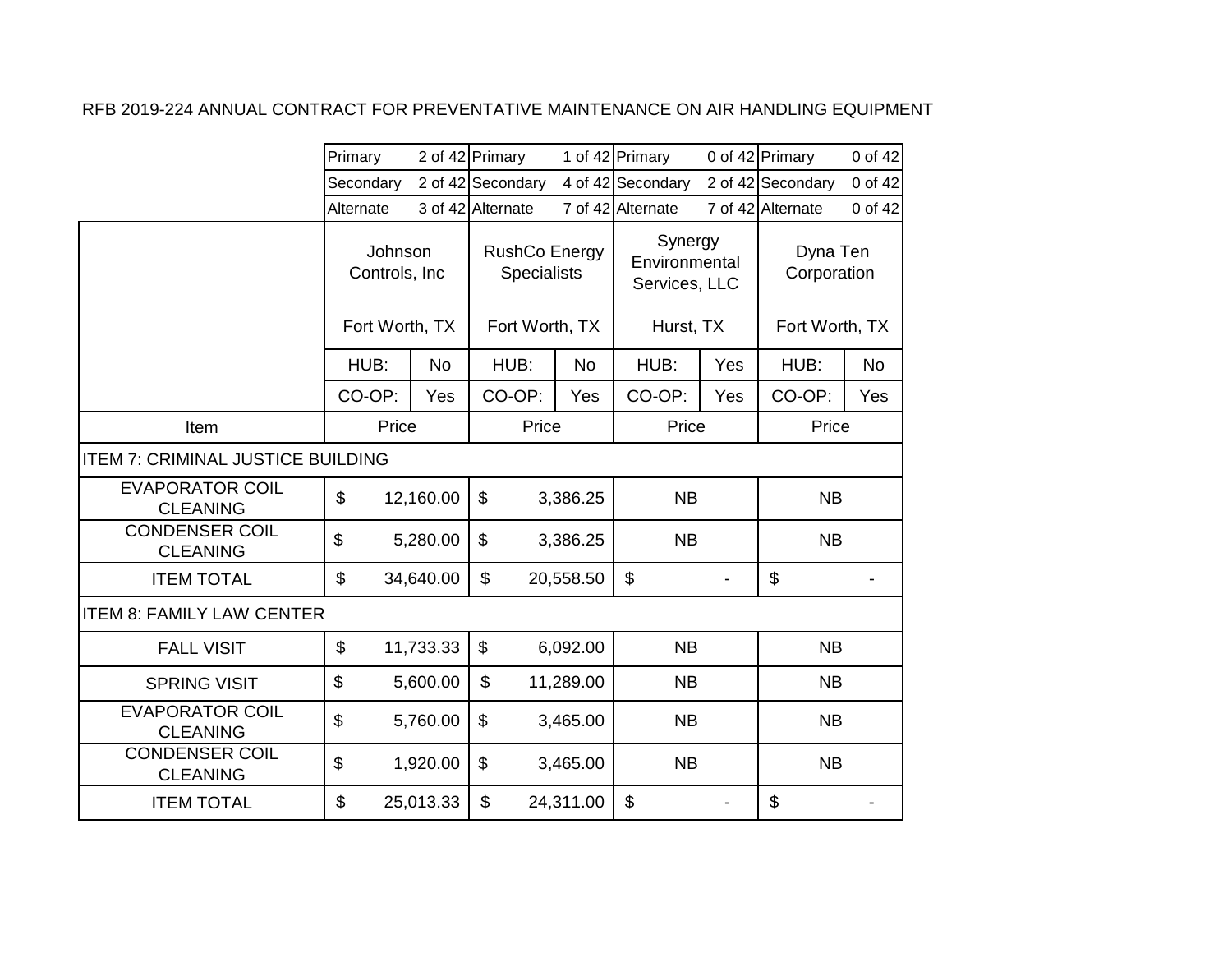|                                           | Primary                                    |           | 2 of 42 Primary                     |           | 1 of 42 Primary                           |     | 0 of 42 Primary         | 0 of 42   |
|-------------------------------------------|--------------------------------------------|-----------|-------------------------------------|-----------|-------------------------------------------|-----|-------------------------|-----------|
|                                           | Secondary                                  |           | 2 of 42 Secondary                   |           | 4 of 42 Secondary                         |     | 2 of 42 Secondary       | 0 of 42   |
|                                           | Alternate                                  |           | 3 of 42 Alternate                   |           | 7 of 42 Alternate                         |     | 7 of 42 Alternate       | 0 of 42   |
|                                           | Johnson<br>Controls, Inc<br>Fort Worth, TX |           | RushCo Energy<br><b>Specialists</b> |           | Synergy<br>Environmental<br>Services, LLC |     | Dyna Ten<br>Corporation |           |
|                                           |                                            |           | Fort Worth, TX                      |           | Hurst, TX                                 |     | Fort Worth, TX          |           |
|                                           | HUB:                                       | <b>No</b> | HUB:                                | <b>No</b> | HUB:                                      | Yes | HUB:                    | <b>No</b> |
|                                           | CO-OP:                                     | Yes       | CO-OP:                              | Yes       | CO-OP:                                    | Yes | CO-OP:                  | Yes       |
| Item                                      |                                            | Price     | Price                               |           | Price                                     |     | Price                   |           |
| ITEM 9: LON EVANS CORRECTIONS CENTER      |                                            |           |                                     |           |                                           |     |                         |           |
| <b>FALL VISIT</b>                         | \$                                         | 26,786.67 | $\boldsymbol{\mathsf{S}}$           | 12,964.00 | <b>NB</b>                                 |     | <b>NB</b>               |           |
| <b>SPRING VISIT</b>                       | \$                                         | 12,093.33 | \$                                  | 16,955.00 | <b>NB</b>                                 |     | <b>NB</b>               |           |
| <b>EVAPORATOR COIL</b><br><b>CLEANING</b> | \$                                         | 8,560.00  | \$                                  | 5,460.00  | <b>NB</b>                                 |     | <b>NB</b>               |           |
| <b>CONDENSER COIL</b><br><b>CLEANING</b>  |                                            | <b>NB</b> | \$                                  | 5,460.00  | <b>NB</b>                                 |     | NB                      |           |
| <b>ITEM TOTAL</b>                         | \$                                         | 47,440.00 | \$                                  | 40,839.00 | $\boldsymbol{\mathsf{S}}$                 |     | $\mathfrak{S}$          |           |
| <b>ITEM 10: PLAZA BUILDING</b>            |                                            |           |                                     |           |                                           |     |                         |           |
| <b>FALL VISIT</b>                         | \$                                         | 15,853.33 | \$                                  | 3,408.00  | <b>NB</b>                                 |     | \$                      | 4,693.00  |
| <b>SPRING VISIT</b>                       | \$                                         | 4,260.00  | $\mathfrak{S}$                      | 10,785.00 | <b>NB</b>                                 |     | \$                      | 18,101.00 |
| <b>EVAPORATOR COIL</b><br><b>CLEANING</b> | \$                                         | 2,280.00  | \$                                  | 1,706.25  | <b>NB</b>                                 |     | \$                      | 8,405.00  |
| <b>CONDENSER COIL</b><br><b>CLEANING</b>  | \$                                         | 546.67    | \$                                  | 1,706.25  | <b>NB</b>                                 |     | \$                      | 1,840.00  |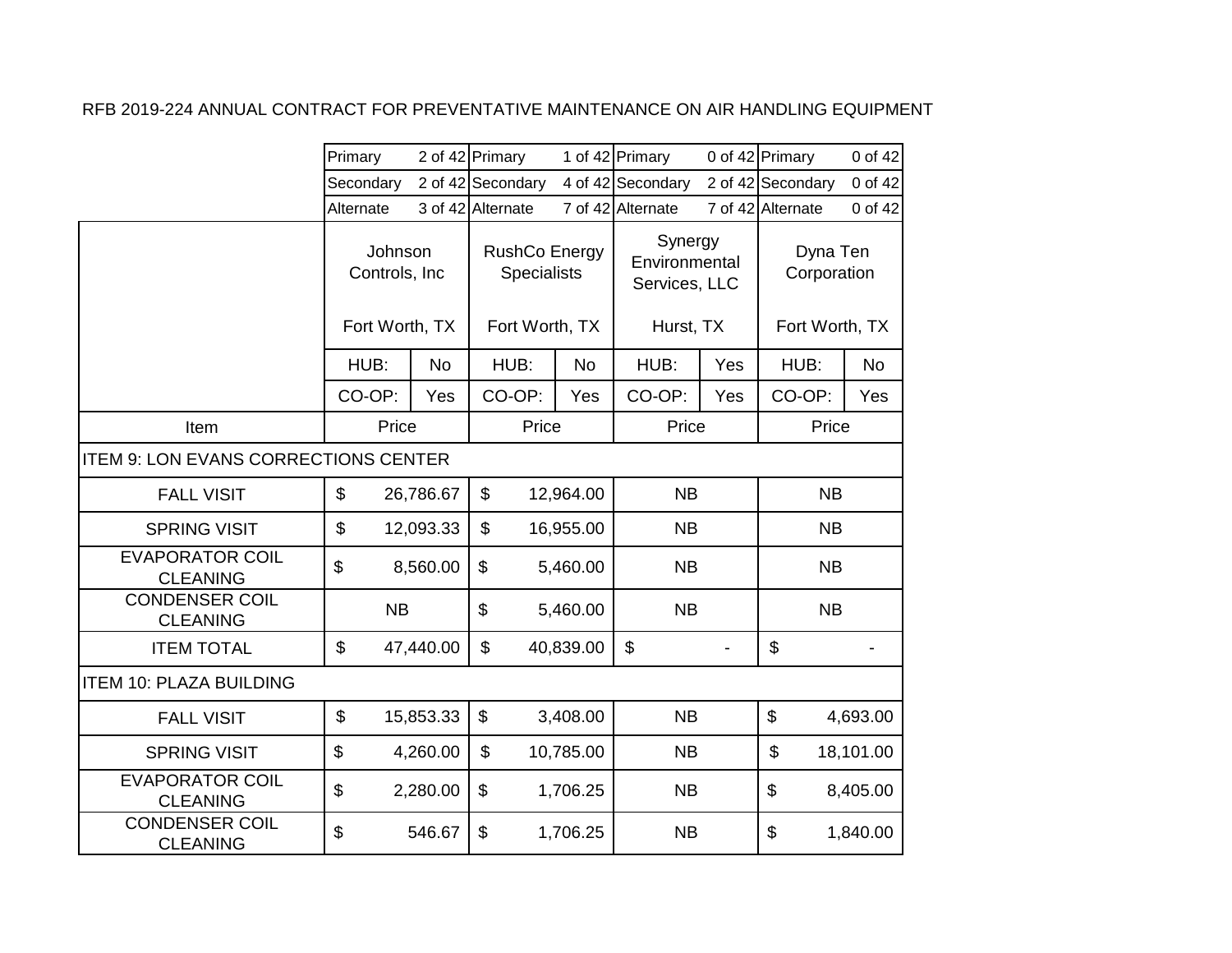|                                           | Primary                  |           | 2 of 42 Primary   |           | 1 of 42 Primary   |                                                              | 0 of 42 Primary   | 0 of 42                                   |                         |  |
|-------------------------------------------|--------------------------|-----------|-------------------|-----------|-------------------|--------------------------------------------------------------|-------------------|-------------------------------------------|-------------------------|--|
|                                           | Secondary                |           | 2 of 42 Secondary |           | 4 of 42 Secondary |                                                              | 2 of 42 Secondary | 0 of 42                                   |                         |  |
|                                           | Alternate                |           | 3 of 42 Alternate |           | 7 of 42 Alternate |                                                              | 7 of 42 Alternate | 0 of 42                                   |                         |  |
|                                           | Johnson<br>Controls, Inc |           | Fort Worth, TX    |           |                   | <b>RushCo Energy</b><br><b>Specialists</b><br>Fort Worth, TX |                   | Synergy<br>Environmental<br>Services, LLC | Dyna Ten<br>Corporation |  |
|                                           |                          |           |                   |           | Hurst, TX         |                                                              | Fort Worth, TX    |                                           |                         |  |
|                                           | HUB:                     | <b>No</b> | HUB:              | <b>No</b> | HUB:              | Yes                                                          | HUB:              | <b>No</b>                                 |                         |  |
|                                           | CO-OP:                   | Yes       | CO-OP:            | Yes       | CO-OP:            | Yes                                                          | CO-OP:            | Yes                                       |                         |  |
| Item                                      | Price                    |           | Price             |           | Price             |                                                              | Price             |                                           |                         |  |
| <b>ITEM 10: PLAZA BUILDING</b>            |                          |           |                   |           |                   |                                                              |                   |                                           |                         |  |
| <b>ITEM TOTAL</b>                         | \$                       | 22,940.00 | \$                | 17,605.50 | \$                |                                                              | \$                | 33,039.00                                 |                         |  |
| <b>ITEM 11: PLAZA GARAGE</b>              |                          |           |                   |           |                   |                                                              |                   |                                           |                         |  |
| <b>FALL VISIT</b>                         | <b>NB</b>                |           | $\mathfrak{S}$    | 407.00    | <b>NB</b>         |                                                              | \$                | 623.00                                    |                         |  |
| <b>SPRING VISIT</b>                       | <b>NB</b>                |           | \$                | 512.00    | <b>NB</b>         |                                                              | \$                | 747.00                                    |                         |  |
| <b>EVAPORATOR COIL</b><br><b>CLEANING</b> | <b>NB</b>                |           | \$                | 157.50    | <b>NB</b>         |                                                              | \$                | 623.00                                    |                         |  |
| <b>CONDENSER COIL</b><br><b>CLEANING</b>  | <b>NB</b>                |           | $\mathfrak{S}$    | 157.50    | <b>NB</b>         |                                                              | \$                | 620.00                                    |                         |  |
| <b>ITEM TOTAL</b>                         | \$                       |           | \$1,234.00(A)     |           | \$                |                                                              | \$                | 2,613.00                                  |                         |  |
| <b>ITEM 12: TAYLOR GARAGE</b>             |                          |           |                   |           |                   |                                                              |                   |                                           |                         |  |
| <b>FALL VISIT</b>                         | <b>NB</b>                |           | \$                | 405.00    | <b>NB</b>         |                                                              | $\mathfrak{S}$    | 480.00                                    |                         |  |
| <b>SPRING VISIT</b>                       | <b>NB</b>                |           | \$                | 431.00    | <b>NB</b>         |                                                              | \$                | 597.00                                    |                         |  |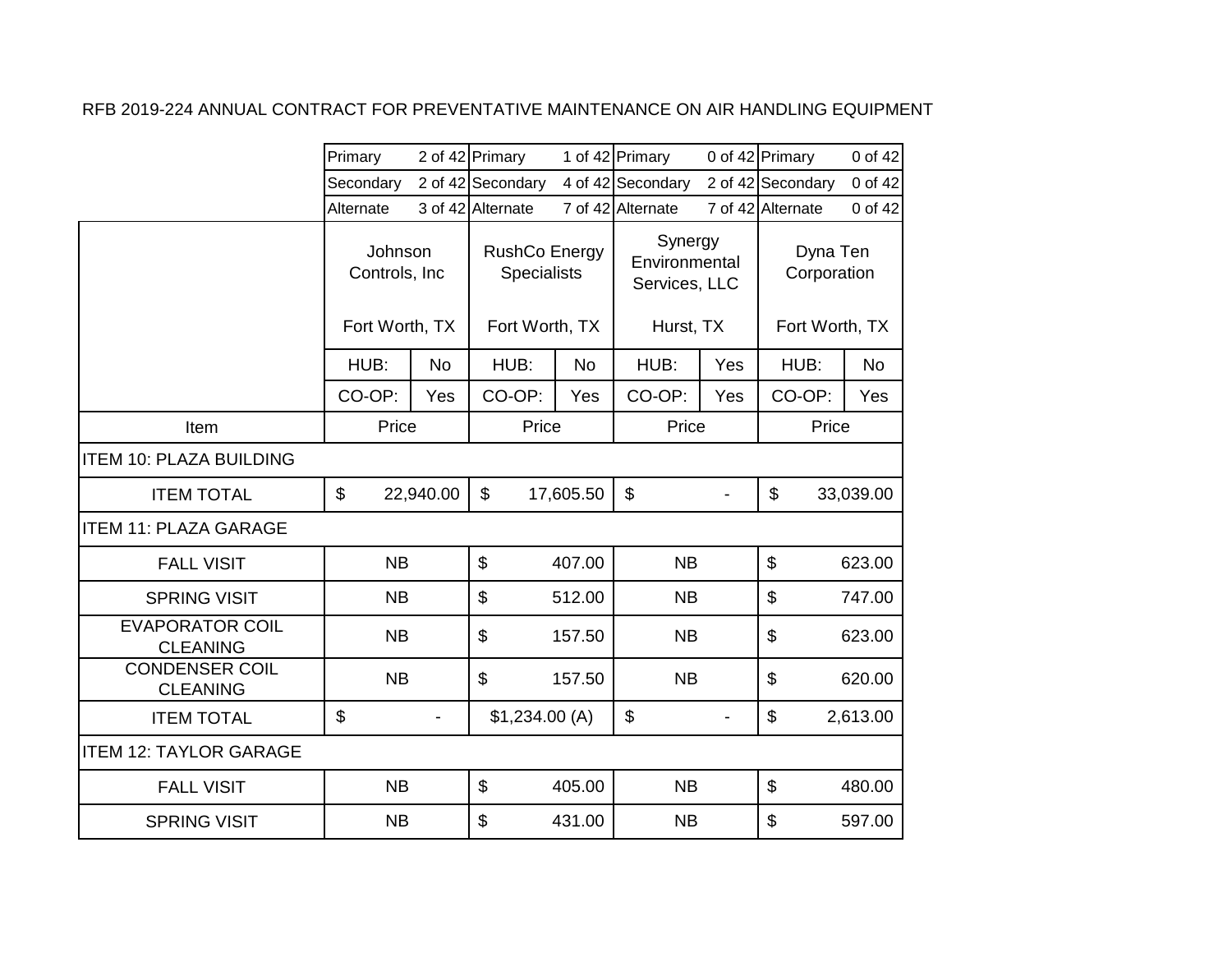|                                                | Primary                                    |           | 2 of 42 Primary                                              |           | 1 of 42 Primary                                        |     | 0 of 42 Primary                           | 0 of 42   |  |
|------------------------------------------------|--------------------------------------------|-----------|--------------------------------------------------------------|-----------|--------------------------------------------------------|-----|-------------------------------------------|-----------|--|
|                                                | Secondary                                  |           | 2 of 42 Secondary                                            |           | 4 of 42 Secondary                                      |     | 2 of 42 Secondary                         | 0 of 42   |  |
|                                                | Alternate                                  |           | 3 of 42 Alternate                                            |           | 7 of 42 Alternate                                      |     | 7 of 42 Alternate                         | 0 of 42   |  |
|                                                | Johnson<br>Controls, Inc<br>Fort Worth, TX |           | <b>RushCo Energy</b><br><b>Specialists</b><br>Fort Worth, TX |           | Synergy<br>Environmental<br>Services, LLC<br>Hurst, TX |     | Dyna Ten<br>Corporation<br>Fort Worth, TX |           |  |
|                                                |                                            |           |                                                              |           |                                                        |     |                                           |           |  |
|                                                | HUB:                                       | <b>No</b> | HUB:                                                         | <b>No</b> | HUB:                                                   | Yes | HUB:                                      | <b>No</b> |  |
|                                                | CO-OP:                                     | Yes       | CO-OP:                                                       | Yes       | CO-OP:                                                 | Yes | CO-OP:                                    | Yes       |  |
| Item                                           | Price                                      |           | Price                                                        |           | Price                                                  |     | Price                                     |           |  |
| <b>ITEM 12: TAYLOR GARAGE</b>                  |                                            |           |                                                              |           |                                                        |     |                                           |           |  |
| <b>EVAPORATOR COIL</b><br><b>CLEANING</b>      | <b>NB</b>                                  |           | \$                                                           | 157.50    | <b>NB</b>                                              |     | \$                                        | 533.00    |  |
| <b>CONDENSER COIL</b><br><b>CLEANING</b>       | <b>NB</b>                                  |           | \$                                                           | 157.50    | <b>NB</b>                                              |     | \$                                        | 533.00    |  |
| <b>ITEM TOTAL</b>                              | \$                                         |           | $\mathfrak{S}$                                               | 1,151.00  | \$                                                     |     | \$                                        | 2,143.00  |  |
| <b>ITEM 13: TIM CURRY CRIMINAL JUSTICE CTR</b> |                                            |           |                                                              |           |                                                        |     |                                           |           |  |
| <b>FALL VISIT</b>                              | \$                                         | 14,866.67 | \$                                                           | 7,258.00  | <b>NB</b>                                              |     | <b>NB</b>                                 |           |  |
| <b>SPRING VISIT</b>                            | \$                                         | 4,586.67  | \$                                                           | 12,928.00 | <b>NB</b>                                              |     | <b>NB</b>                                 |           |  |
| <b>EVAPORATOR COIL</b><br><b>CLEANING</b>      | \$                                         | 2,506.67  | \$                                                           | 2,677.50  | <b>NB</b>                                              |     | <b>NB</b>                                 |           |  |
| <b>CONDENSER COIL</b><br><b>CLEANING</b>       | \$                                         | 213.33    | \$                                                           | 2,677.50  | <b>NB</b>                                              |     | <b>NB</b>                                 |           |  |
| <b>ITEM TOTAL</b>                              | \$                                         | 22,173.34 | \$                                                           | 25,541.00 | \$                                                     |     | \$                                        |           |  |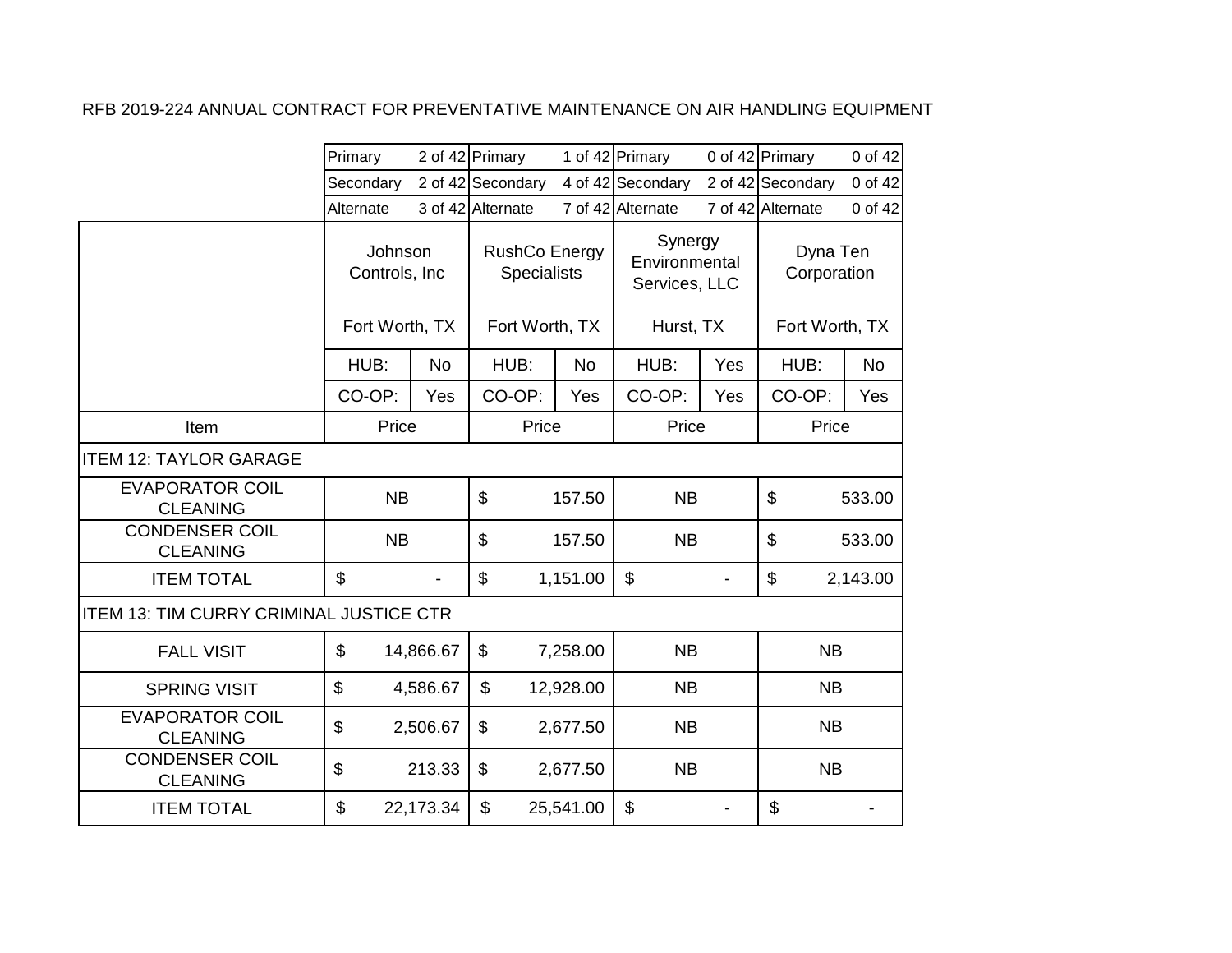|                                                       | Primary                   |            | 2 of 42 Primary                            |           | 1 of 42 Primary                           |            | 0 of 42 Primary           | 0 of 42   |
|-------------------------------------------------------|---------------------------|------------|--------------------------------------------|-----------|-------------------------------------------|------------|---------------------------|-----------|
|                                                       | Secondary                 |            | 2 of 42 Secondary                          |           | 4 of 42 Secondary                         |            | 2 of 42 Secondary         | 0 of 42   |
|                                                       | Alternate                 |            | 3 of 42 Alternate                          |           | 7 of 42 Alternate                         |            | 7 of 42 Alternate         | 0 of 42   |
|                                                       | Johnson<br>Controls, Inc. |            | <b>RushCo Energy</b><br><b>Specialists</b> |           | Synergy<br>Environmental<br>Services, LLC |            | Dyna Ten<br>Corporation   |           |
|                                                       | Fort Worth, TX            |            | Fort Worth, TX                             |           | Hurst, TX                                 |            | Fort Worth, TX            |           |
|                                                       | HUB:                      | <b>No</b>  | HUB:                                       | <b>No</b> | HUB:                                      | Yes        | HUB:                      | <b>No</b> |
|                                                       | CO-OP:                    | Yes        | CO-OP:                                     | Yes       | CO-OP:                                    | Yes        | CO-OP:                    | Yes       |
| Item                                                  | Price                     |            | Price                                      |           | Price                                     |            | Price                     |           |
| <b>ITEM 14: TOM VANDERGRIFF CIVIL COURTS BUILDING</b> |                           |            |                                            |           |                                           |            |                           |           |
| <b>FALL VISIT</b>                                     | \$                        | 19,083.33  | \$                                         | 5,625.50  | <b>NB</b>                                 |            | $\$\$                     | 7,768.00  |
| <b>SPRING VISIT</b>                                   | \$                        | 8,241.67   | \$                                         | 11,427.00 | <b>NB</b>                                 |            | \$                        | 12,226.00 |
| <b>EVAPORATOR COIL</b><br><b>CLEANING</b>             | \$                        | 12,000.00  | \$                                         | 5,145.00  | <b>NB</b>                                 |            | \$                        | 4,248.00  |
| <b>CONDENSER COIL</b><br><b>CLEANING</b>              | \$                        | 4,333.33   | \$                                         | 5,145.00  | <b>NB</b>                                 |            | \$                        | 1,931.00  |
| <b>ITEM TOTAL</b>                                     | \$                        | 43,658.33  | $\mathfrak{L}$                             | 27,342.50 | \$                                        |            | \$                        | 26,173.00 |
| 274,578.26                                            | \$                        | 232,255.00 | $\mathfrak{L}$                             |           | \$                                        | 170,175.00 |                           |           |
| <b>SUBURBAN BUILDINGS</b>                             |                           |            |                                            |           |                                           |            |                           |           |
| <b>ITEM 1: CARPENTER SHOP</b>                         |                           |            |                                            |           |                                           |            |                           |           |
| <b>FALL VISIT</b>                                     | \$                        | 666.67     | $\mathfrak{S}$                             | 678.00    | \$                                        | 788.00     | $\boldsymbol{\mathsf{S}}$ | 840.00    |
| <b>SPRING VISIT</b>                                   | \$                        | 666.67     | \$                                         | 845.00    | \$                                        | 936.00     | $\boldsymbol{\mathsf{S}}$ | 1,000.00  |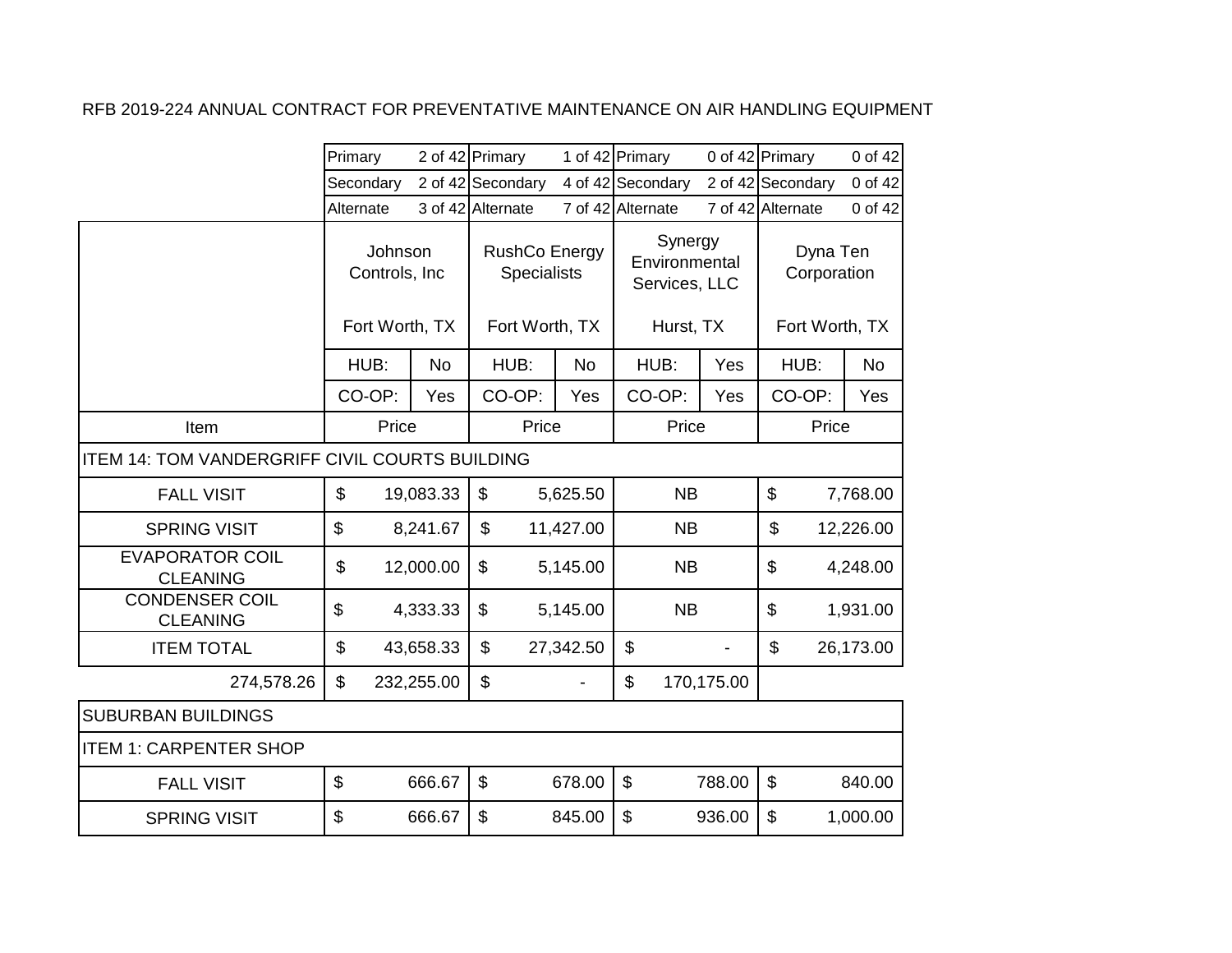|                                           | Primary                                    |           | 2 of 42 Primary                                       |           | 1 of 42 Primary                                        |          | 0 of 42 Primary                           | 0 of 42   |
|-------------------------------------------|--------------------------------------------|-----------|-------------------------------------------------------|-----------|--------------------------------------------------------|----------|-------------------------------------------|-----------|
|                                           | Secondary                                  |           | 2 of 42 Secondary                                     |           | 4 of 42 Secondary                                      |          | 2 of 42 Secondary                         | 0 of 42   |
|                                           | Alternate                                  |           | 3 of 42 Alternate                                     |           | 7 of 42 Alternate                                      |          | 7 of 42 Alternate                         | 0 of 42   |
|                                           | Johnson<br>Controls, Inc<br>Fort Worth, TX |           | RushCo Energy<br><b>Specialists</b><br>Fort Worth, TX |           | Synergy<br>Environmental<br>Services, LLC<br>Hurst, TX |          | Dyna Ten<br>Corporation<br>Fort Worth, TX |           |
|                                           | HUB:                                       | <b>No</b> | HUB:                                                  | <b>No</b> | HUB:                                                   | Yes      | HUB:                                      | <b>No</b> |
|                                           | CO-OP:                                     | Yes       | CO-OP:                                                | Yes       | CO-OP:                                                 | Yes      | CO-OP:                                    | Yes       |
| Item                                      | Price                                      |           | Price                                                 |           | Price                                                  |          | Price                                     |           |
| <b>ITEM 1: CARPENTER SHOP</b>             |                                            |           |                                                       |           |                                                        |          |                                           |           |
| <b>EVAPORATOR COIL</b><br><b>CLEANING</b> | $\mathfrak{S}$                             | 800.00    | $\mathfrak{D}$                                        | 420.00    | \$                                                     | 319.00   | $\mathfrak{S}$                            | 1,250.00  |
| <b>CONDENSER COIL</b><br><b>CLEANING</b>  | $\mathfrak{S}$                             | 400.00    | \$                                                    | 420.00    | \$                                                     | 319.00   | \$                                        | 912.00    |
| <b>ITEM TOTAL</b>                         | $\mathbb{S}$                               | 2,533.34  | \$                                                    | 2,363.00  | \$2,362.00(A)                                          |          | \$                                        | 4,002.00  |
| <b>ITEM 2: CENTRAL GARAGE FACILITY</b>    |                                            |           |                                                       |           |                                                        |          |                                           |           |
| <b>FALL VISIT</b>                         | $\boldsymbol{\mathsf{S}}$                  | 1,866.67  | \$                                                    | 2,550.00  | \$                                                     | 2,214.00 | \$                                        | 1,658.00  |
| <b>SPRING VISIT</b>                       | $\boldsymbol{\mathsf{S}}$                  | 1,333.33  | \$                                                    | 2,420.00  | \$                                                     | 1,559.00 | \$                                        | 1,658.00  |
| <b>EVAPORATOR COIL</b><br><b>CLEANING</b> | $\mathfrak{S}$                             | 1,120.00  | \$                                                    | 708.75    | \$                                                     | 191.00   | \$                                        | 1,542.00  |
| <b>CONDENSER COIL</b><br><b>CLEANING</b>  | $\boldsymbol{\mathsf{S}}$                  | 560.00    | \$                                                    | 708.75    | \$                                                     | 191.00   | \$                                        | 1,128.00  |
| <b>ITEM TOTAL</b>                         | $\mathfrak{S}$                             | 4,880.00  | \$                                                    | 6,387.50  | \$4,155.00(S)                                          |          | \$                                        | 5,986.00  |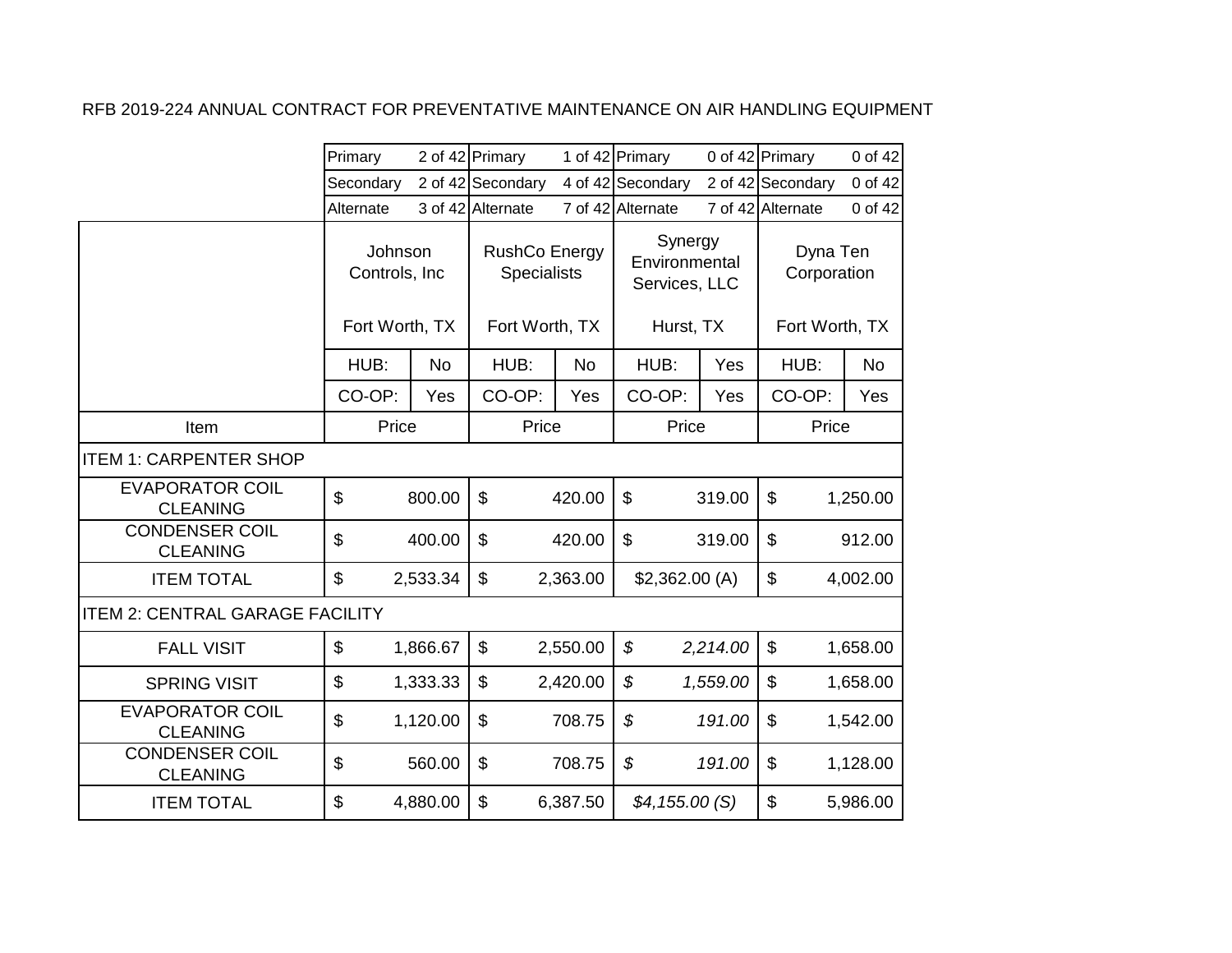|                                                    | Primary   |                                            | 2 of 42 Primary   |                                            | 1 of 42 Primary                           |           | 0 of 42 Primary           | 0 of 42                 |  |
|----------------------------------------------------|-----------|--------------------------------------------|-------------------|--------------------------------------------|-------------------------------------------|-----------|---------------------------|-------------------------|--|
|                                                    | Secondary |                                            | 2 of 42 Secondary |                                            | 4 of 42 Secondary                         |           | 2 of 42 Secondary         | 0 of 42                 |  |
|                                                    | Alternate |                                            | 3 of 42 Alternate |                                            | 7 of 42 Alternate                         |           | 7 of 42 Alternate         | 0 of 42                 |  |
|                                                    |           | Johnson<br>Controls, Inc<br>Fort Worth, TX |                   | <b>RushCo Energy</b><br><b>Specialists</b> | Synergy<br>Environmental<br>Services, LLC |           |                           | Dyna Ten<br>Corporation |  |
|                                                    |           |                                            |                   | Fort Worth, TX                             |                                           | Hurst, TX |                           | Fort Worth, TX          |  |
|                                                    | HUB:      | <b>No</b>                                  | HUB:              | <b>No</b>                                  | HUB:                                      | Yes       | HUB:                      | <b>No</b>               |  |
|                                                    | CO-OP:    | Yes                                        | CO-OP:            | Yes                                        | CO-OP:                                    | Yes       | CO-OP:                    | Yes                     |  |
| Item                                               |           | Price                                      | Price             |                                            | Price                                     |           | Price                     |                         |  |
| <b>ITEM 4: COLD SPRINGS JAIL &amp; WORK DETAIL</b> |           |                                            |                   |                                            |                                           |           |                           |                         |  |
| <b>FALL VISIT</b>                                  | \$        | 3,600.00                                   | \$                | 6,959.00                                   | <b>NB</b>                                 |           | <b>NB</b>                 |                         |  |
| <b>SPRING VISIT</b>                                | \$        | 4,266.67                                   | \$                | 8,586.50                                   | <b>NB</b>                                 |           | <b>NB</b>                 |                         |  |
| <b>EVAPORATOR COIL</b><br><b>CLEANING</b>          | \$        | 4,000.00                                   | \$                | 2,362.50                                   | <b>NB</b>                                 |           | NB                        |                         |  |
| <b>CONDENSER COIL</b><br><b>CLEANING</b>           | \$        | 2,000.00                                   | \$                | 2,362.50                                   | <b>NB</b>                                 |           | <b>NB</b>                 |                         |  |
| <b>ITEM TOTAL</b>                                  | \$        | 13,866.67                                  | \$                | 20,270.50                                  | $\boldsymbol{\mathsf{S}}$                 |           | $\mathfrak{S}$            |                         |  |
| <b>ITEM 5: DICK ANDERSEN BUILDING</b>              |           |                                            |                   |                                            |                                           |           |                           |                         |  |
| <b>FALL VISIT</b>                                  | \$        | 1,000.00                                   | $\mathcal{L}$     | 909.25                                     | \$                                        | 1,450.00  | $\boldsymbol{\mathsf{S}}$ | 1,433.00                |  |
| <b>SPRING VISIT</b>                                | \$        | 866.67                                     | \$                | 700.00                                     | \$                                        | 1,634.00  | \$                        | 1,159.00                |  |
| <b>EVAPORATOR COIL</b><br><b>CLEANING</b>          | \$        | 640.00                                     | \$                | 315.00                                     | \$                                        | 340.00    | $\boldsymbol{\mathsf{S}}$ | 1,135.00                |  |
| <b>CONDENSER COIL</b><br><b>CLEANING</b>           | \$        | 160.00                                     | \$                | 315.00                                     | \$                                        | 192.00    | \$                        | 1,144.00                |  |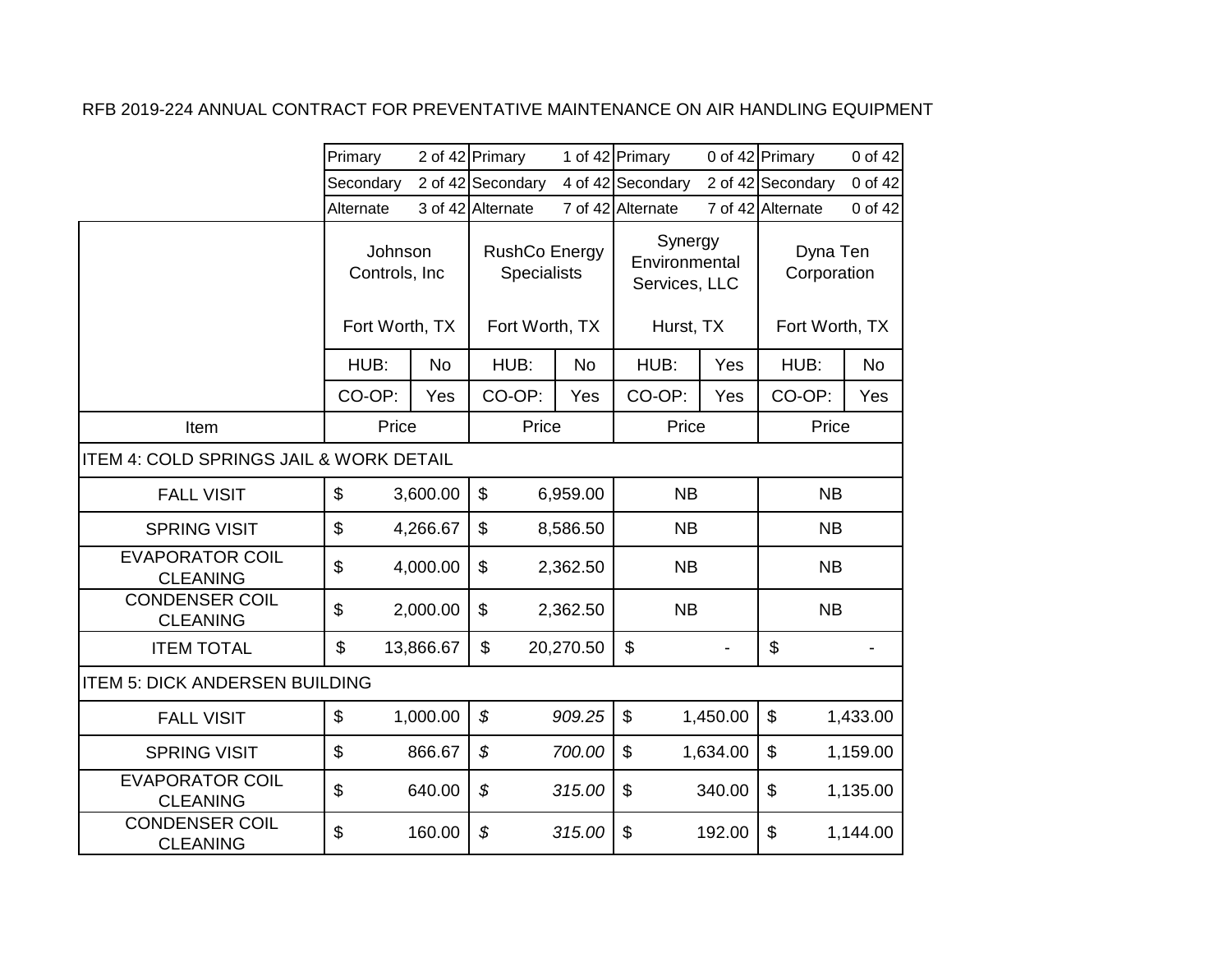|                                                        | Primary                   |           | 2 of 42 Primary                     |           | 1 of 42 Primary                           |          | 0 of 42 Primary         | 0 of 42   |
|--------------------------------------------------------|---------------------------|-----------|-------------------------------------|-----------|-------------------------------------------|----------|-------------------------|-----------|
|                                                        | Secondary                 |           | 2 of 42 Secondary                   |           | 4 of 42 Secondary                         |          | 2 of 42 Secondary       | 0 of 42   |
|                                                        | Alternate                 |           | 3 of 42 Alternate                   |           | 7 of 42 Alternate                         |          | 7 of 42 Alternate       | 0 of 42   |
|                                                        | Johnson<br>Controls, Inc. |           | RushCo Energy<br><b>Specialists</b> |           | Synergy<br>Environmental<br>Services, LLC |          | Dyna Ten<br>Corporation |           |
|                                                        | Fort Worth, TX            |           | Fort Worth, TX                      |           | Hurst, TX                                 |          | Fort Worth, TX          |           |
|                                                        | HUB:                      | <b>No</b> | HUB:                                | <b>No</b> | HUB:                                      | Yes      | HUB:                    | <b>No</b> |
|                                                        | CO-OP:                    | Yes       | CO-OP:                              | Yes       | CO-OP:                                    | Yes      | CO-OP:                  | Yes       |
| Item                                                   | Price                     |           | Price                               |           | Price                                     |          | Price                   |           |
| <b>ITEM 5: DICK ANDERSEN BUILDING</b>                  |                           |           |                                     |           |                                           |          |                         |           |
| <b>ITEM TOTAL</b>                                      | \$2,666.67(A)             |           | \$2,239.25(S)                       |           | \$                                        | 3,616.00 | \$                      | 4,871.00  |
| ITEM 6: DIONNE PHILLIPS BAGSBY SOUTHWEST SUBCOURTHOUSE |                           |           |                                     |           |                                           |          |                         |           |
| <b>FALL VISIT</b>                                      | \$                        | 2,000.00  | $\mathfrak{L}$                      | 1,628.50  | <b>NB</b>                                 |          | <b>NB</b>               |           |
| <b>SPRING VISIT</b>                                    | \$                        | 1,600.00  | $\mathfrak{S}$                      | 1,550.00  | <b>NB</b>                                 |          | <b>NB</b>               |           |
| <b>EVAPORATOR COIL</b><br><b>CLEANING</b>              | \$                        | 1,466.67  | $\mathfrak{L}$                      | 708.75    | <b>NB</b>                                 |          | <b>NB</b>               |           |
| <b>CONDENSER COIL</b><br><b>CLEANING</b>               | \$                        | 400.00    | \$                                  | 708.75    | NB                                        |          | <b>NB</b>               |           |
| <b>ITEM TOTAL</b>                                      | \$                        | 5,466.67  | \$4,596.00(A)                       |           | \$                                        |          | \$                      |           |
| <b>ITEM 7: ELECTIONS CENTER</b>                        |                           |           |                                     |           |                                           |          |                         |           |
| <b>FALL VISIT</b>                                      | \$                        | 1,600.00  | $\boldsymbol{\mathsf{S}}$           | 2,570.00  | \$                                        | 2,311.00 | \$                      | 3,194.00  |
| <b>SPRING VISIT</b>                                    | \$                        | 2,000.00  | \$                                  | 3,620.00  | \$                                        | 2,864.00 | \$                      | 4,332.00  |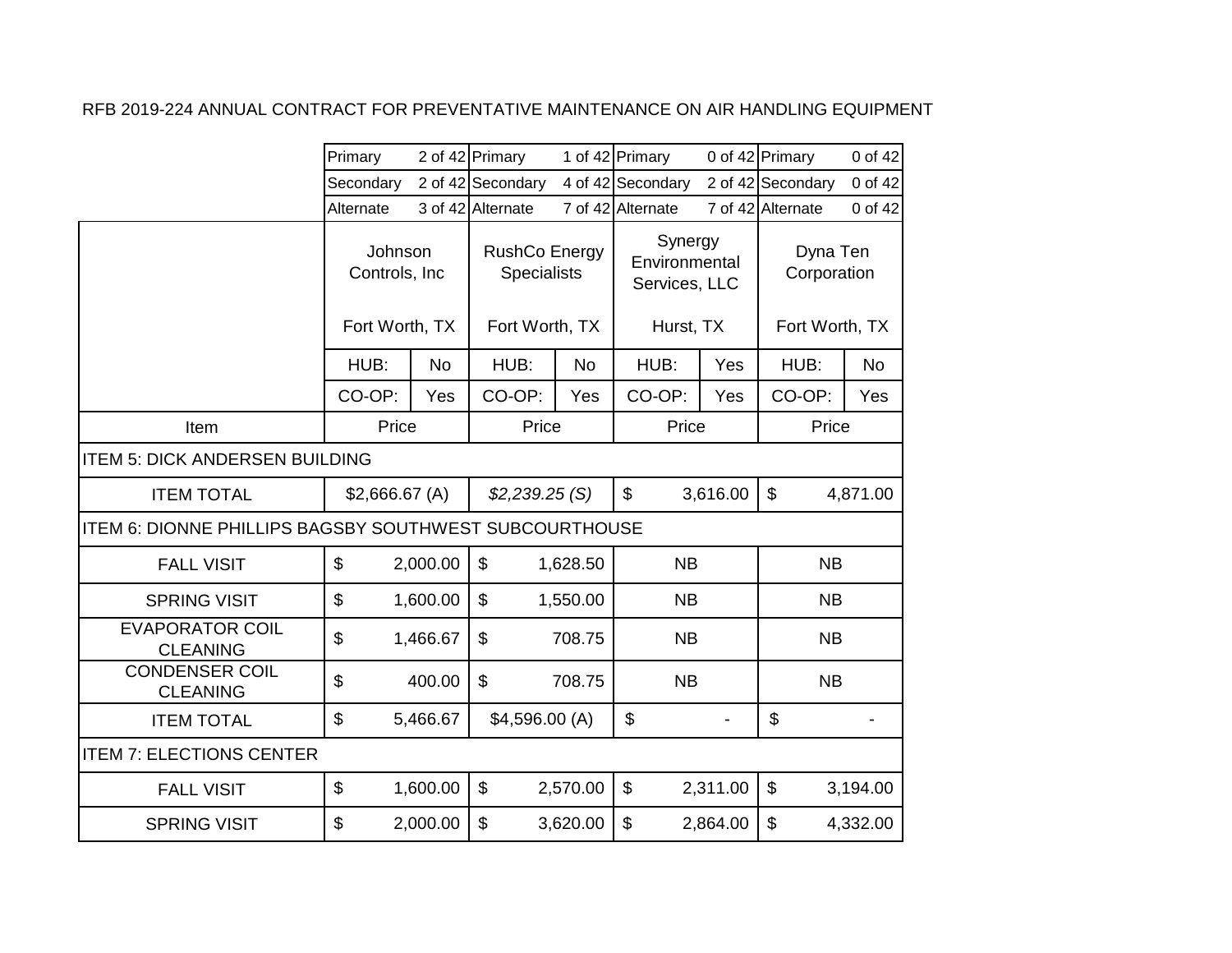|                                           | Primary                                    |           | 2 of 42 Primary                                |           | 1 of 42 Primary                                        |          | 0 of 42 Primary                           | 0 of 42   |
|-------------------------------------------|--------------------------------------------|-----------|------------------------------------------------|-----------|--------------------------------------------------------|----------|-------------------------------------------|-----------|
|                                           | Secondary                                  |           | 2 of 42 Secondary                              |           | 4 of 42 Secondary                                      |          | 2 of 42 Secondary                         | 0 of 42   |
|                                           | Alternate                                  |           | 3 of 42 Alternate                              |           | 7 of 42 Alternate                                      |          | 7 of 42 Alternate                         | 0 of 42   |
|                                           | Johnson<br>Controls, Inc<br>Fort Worth, TX |           | RushCo Energy<br>Specialists<br>Fort Worth, TX |           | Synergy<br>Environmental<br>Services, LLC<br>Hurst, TX |          | Dyna Ten<br>Corporation<br>Fort Worth, TX |           |
|                                           | HUB:                                       | <b>No</b> | HUB:                                           | <b>No</b> | HUB:                                                   | Yes      | HUB:                                      | <b>No</b> |
|                                           | CO-OP:                                     | Yes       | CO-OP:                                         | Yes       | CO-OP:                                                 | Yes      | CO-OP:                                    | Yes       |
| Item                                      | Price                                      |           | Price                                          |           | Price                                                  |          | Price                                     |           |
| <b>ITEM 7: ELECTIONS CENTER</b>           |                                            |           |                                                |           |                                                        |          |                                           |           |
| <b>EVAPORATOR COIL</b><br><b>CLEANING</b> | $\boldsymbol{\mathsf{S}}$                  | 3,200.00  | $\mathfrak{S}$                                 | 1,575.00  | \$                                                     | 1,275.00 | $\mathfrak{L}$                            | 3,907.00  |
| <b>CONDENSER COIL</b><br><b>CLEANING</b>  | \$                                         | 1,600.00  | \$                                             | 1,575.00  | \$                                                     | 1,275.00 | \$                                        | 1,713.00  |
| <b>ITEM TOTAL</b>                         | $\boldsymbol{\mathsf{S}}$                  | 8,400.00  | \$                                             | 9,340.00  | \$                                                     | 7,725.00 | $\boldsymbol{\mathsf{S}}$                 | 13,146.00 |
| <b>ITEM 8: GREEN BAY JAIL</b>             |                                            |           |                                                |           |                                                        |          |                                           |           |
| <b>FALL VISIT</b>                         | $\boldsymbol{\mathcal{S}}$                 | 14,746.67 | \$                                             | 19,680.25 | <b>NB</b>                                              |          | \$                                        | 19,832.00 |
| <b>SPRING VISIT</b>                       | \$                                         | 13,333.33 | \$                                             | 24,116.50 | <b>NB</b>                                              |          | \$                                        | 24,004.00 |
| <b>EVAPORATOR COIL</b><br><b>CLEANING</b> | \$                                         | 8,960.00  | \$                                             | 5,433.75  | <b>NB</b>                                              |          | \$                                        | 13,201.00 |
| <b>CONDENSER COIL</b><br><b>CLEANING</b>  | \$                                         | 4,480.00  | \$                                             | 5,433.75  | <b>NB</b>                                              |          | \$                                        | 10,259.00 |
| <b>ITEM TOTAL</b>                         | \$41,520.00(S)                             |           | \$                                             | 54,664.25 | \$                                                     |          | \$                                        | 67,296.00 |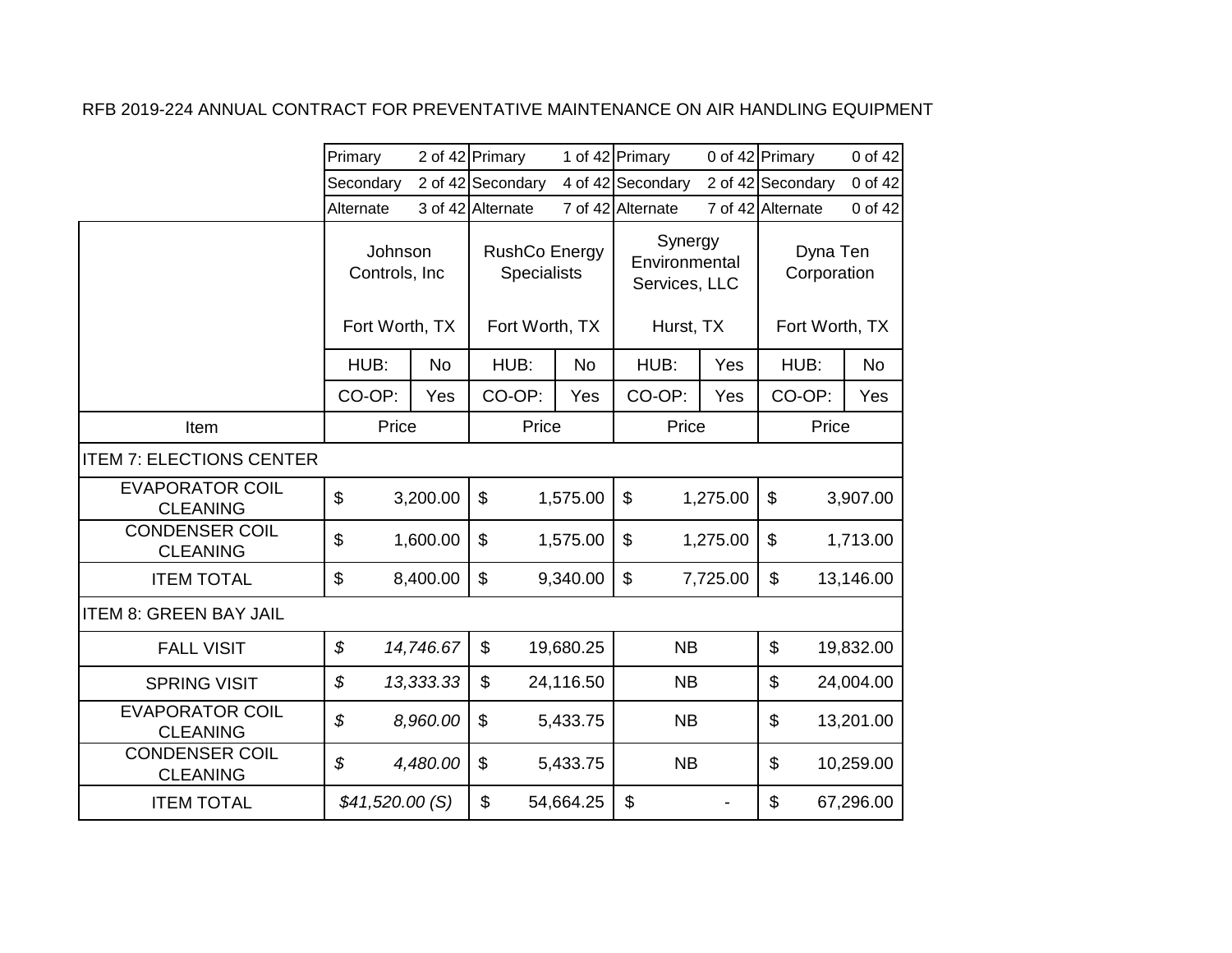|                                                            | Primary                  |           | 2 of 42 Primary                     |           | 1 of 42 Primary                           |     | 0 of 42 Primary         | 0 of 42   |
|------------------------------------------------------------|--------------------------|-----------|-------------------------------------|-----------|-------------------------------------------|-----|-------------------------|-----------|
|                                                            | Secondary                |           | 2 of 42 Secondary                   |           | 4 of 42 Secondary                         |     | 2 of 42 Secondary       | 0 of 42   |
|                                                            | Alternate                |           | 3 of 42 Alternate                   |           | 7 of 42 Alternate                         |     | 7 of 42 Alternate       | 0 of 42   |
|                                                            | Johnson<br>Controls, Inc |           | RushCo Energy<br><b>Specialists</b> |           | Synergy<br>Environmental<br>Services, LLC |     | Dyna Ten<br>Corporation |           |
|                                                            | Fort Worth, TX           |           | Fort Worth, TX                      |           | Hurst, TX                                 |     | Fort Worth, TX          |           |
|                                                            | HUB:                     | <b>No</b> | HUB:                                | <b>No</b> | HUB:                                      | Yes | HUB:                    | <b>No</b> |
|                                                            | CO-OP:                   | Yes       | CO-OP:                              | Yes       | CO-OP:                                    | Yes | CO-OP:                  | Yes       |
| Item                                                       | Price                    |           | Price                               |           | Price                                     |     | Price                   |           |
| <b>ITEM 9: IMPOUND FACILITY</b>                            |                          |           |                                     |           |                                           |     |                         |           |
| <b>FALL VISIT</b>                                          | <b>NB</b>                |           | \$                                  | 153.00    | <b>NB</b>                                 |     | <b>NB</b>               |           |
| <b>SPRING VISIT</b>                                        | <b>NB</b>                |           | \$                                  | 153.00    | <b>NB</b>                                 |     | <b>NB</b>               |           |
| <b>EVAPORATOR COIL</b><br><b>CLEANING</b>                  | <b>NB</b>                |           | <b>NB</b>                           |           | <b>NB</b>                                 |     | <b>NB</b>               |           |
| <b>CONDENSER COIL</b><br><b>CLEANING</b>                   | <b>NB</b>                |           | <b>NB</b>                           |           | <b>NB</b>                                 |     | <b>NB</b>               |           |
| <b>ITEM TOTAL</b>                                          | \$                       |           | \$306.00(S)                         |           | $\boldsymbol{\mathsf{S}}$                 |     | \$                      |           |
| ITEM 11: MEDICAL EXAMINER'S OFFICE AND FORENSIC LABORATORY |                          |           |                                     |           |                                           |     |                         |           |
| <b>FALL VISIT</b>                                          | <b>NB</b>                |           | \$                                  | 5,150.00  | <b>NB</b>                                 |     | $\$\$                   | 8,728.00  |
| <b>SPRING VISIT</b>                                        | <b>NB</b>                |           | \$                                  | 4,705.00  | <b>NB</b>                                 |     | \$                      | 13,853.00 |
| <b>EVAPORATOR COIL</b><br><b>CLEANING</b>                  | <b>NB</b>                |           | \$                                  | 1,655.00  | <b>NB</b>                                 |     | \$                      | 7,010.00  |
| <b>CONDENSER COIL</b><br><b>CLEANING</b>                   | <b>NB</b>                |           | \$                                  | 1,655.00  | <b>NB</b>                                 |     | \$                      | 1,214.00  |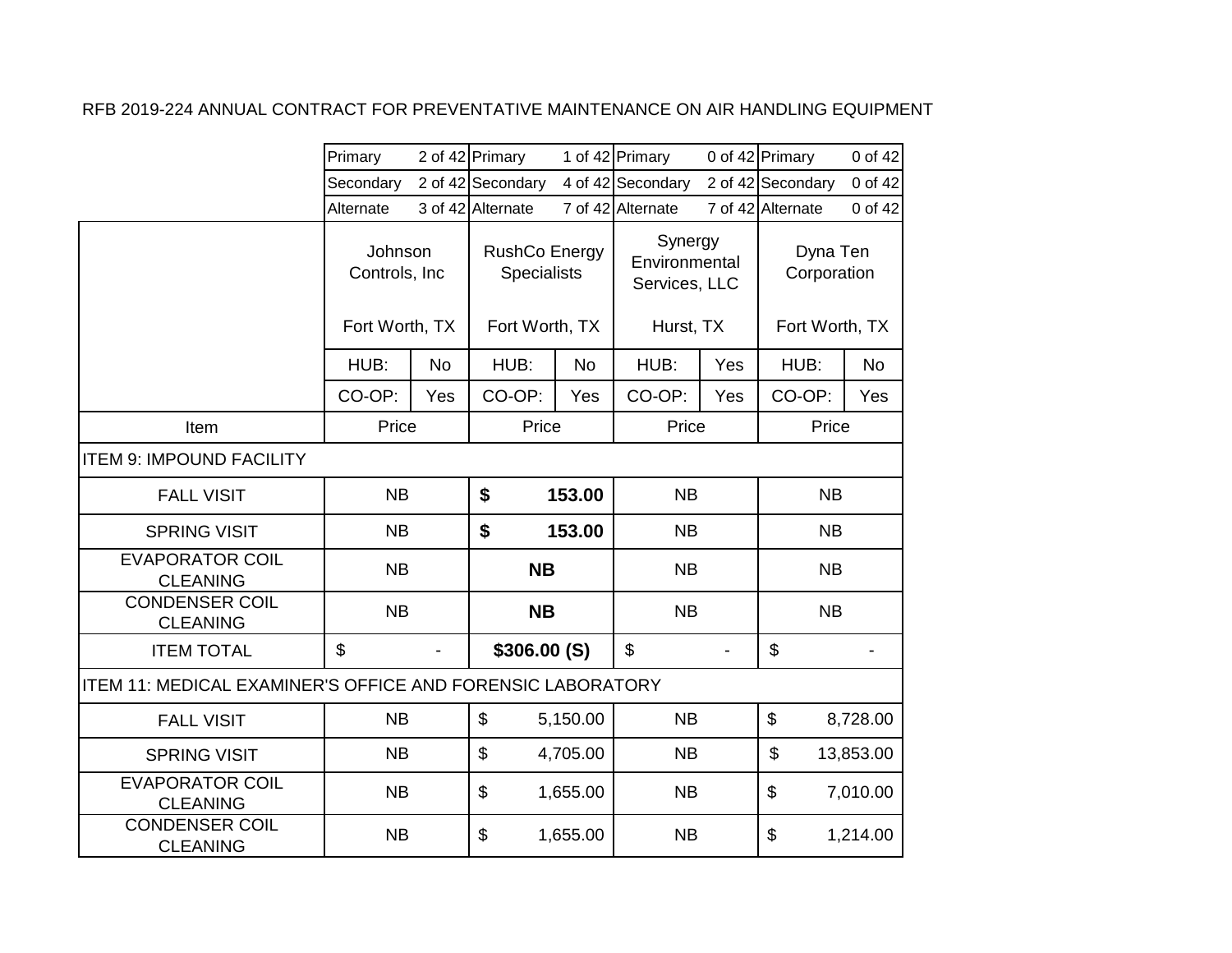|                                                                   | Primary        |                                            | 2 of 42 Primary   |                                            | 1 of 42 Primary                           |          | 0 of 42 Primary                           | 0 of 42   |
|-------------------------------------------------------------------|----------------|--------------------------------------------|-------------------|--------------------------------------------|-------------------------------------------|----------|-------------------------------------------|-----------|
|                                                                   | Secondary      |                                            | 2 of 42 Secondary |                                            | 4 of 42 Secondary                         |          | 2 of 42 Secondary                         | 0 of 42   |
|                                                                   | Alternate      |                                            | 3 of 42 Alternate |                                            | 7 of 42 Alternate                         |          | 7 of 42 Alternate                         | 0 of 42   |
|                                                                   |                | Johnson<br>Controls, Inc<br>Fort Worth, TX |                   | <b>RushCo Energy</b><br><b>Specialists</b> | Synergy<br>Environmental<br>Services, LLC |          | Dyna Ten<br>Corporation<br>Fort Worth, TX |           |
|                                                                   |                |                                            | Fort Worth, TX    |                                            | Hurst, TX                                 |          |                                           |           |
|                                                                   | HUB:           | <b>No</b>                                  | HUB:              | <b>No</b>                                  | HUB:                                      | Yes      | HUB:                                      | <b>No</b> |
|                                                                   | CO-OP:         | Yes                                        | CO-OP:            | Yes                                        | CO-OP:                                    | Yes      | CO-OP:                                    | Yes       |
| Item                                                              | Price          |                                            | Price             |                                            | Price                                     |          |                                           | Price     |
| ITEM 11: MEDICAL EXAMINER'S OFFICE AND FORENSIC LABORATORY        |                |                                            |                   |                                            |                                           |          |                                           |           |
| <b>ITEM TOTAL</b>                                                 | \$             |                                            | \$13,165.00(A)    |                                            | $\boldsymbol{\mathsf{S}}$                 |          | $\mathfrak{S}$                            | 30,805.00 |
| ITEM 12A: LONNELL E. COOPER COMMUNITY JUSTICE CENTER, 3210 MILLER |                |                                            |                   |                                            |                                           |          |                                           |           |
| <b>FALL VISIT</b>                                                 | \$             | 1,100.00                                   | \$                | 1,926.75                                   | \$                                        | 1,702.00 | $\$\$                                     | 2,397.00  |
| <b>SPRING VISIT</b>                                               | $\mathfrak{S}$ | 2,106.67                                   | $\mathfrak{S}$    | 3,029.00                                   | \$                                        | 2,077.00 | $\boldsymbol{\mathsf{S}}$                 | 2,397.00  |
| <b>EVAPORATOR COIL</b><br><b>CLEANING</b>                         | \$             | 2,400.00                                   | \$                | 1,102.50                                   | \$                                        | 892.00   | $\boldsymbol{\mathsf{S}}$                 | 2,266.00  |
| <b>CONDENSER COIL</b><br><b>CLEANING</b>                          | \$             | 1,200.00                                   | \$                | 1,102.50                                   | \$                                        | 892.00   | $\boldsymbol{\mathsf{S}}$                 | 2,266.00  |
| <b>ITEM TOTAL</b>                                                 | \$             | 6,806.67                                   | \$                | 7,160.75                                   | \$                                        | 5,563.00 | $\mathfrak{S}$                            | 9,326.00  |
| ITEM 12B: CHARLES F. GRIFFIN BUILDING, 3212 MILLER                |                |                                            |                   |                                            |                                           |          |                                           |           |
| <b>FALL VISIT</b>                                                 | \$             | 740.00                                     | \$                | 1,240.75                                   | \$                                        | 1,319.00 | $\boldsymbol{\mathsf{S}}$                 | 1,608.00  |
| <b>SPRING VISIT</b>                                               | \$             | 1,120.00                                   | $\mathfrak{S}$    | 1,923.00                                   | \$                                        | 1,595.00 | $\boldsymbol{\mathsf{S}}$                 | 1,865.00  |
| <b>EVAPORATOR COIL</b><br><b>CLEANING</b>                         | \$             | 1,440.00                                   | \$                | 708.75                                     | \$                                        | 637.00   | \$                                        | 1,349.00  |
|                                                                   |                |                                            |                   |                                            |                                           |          |                                           |           |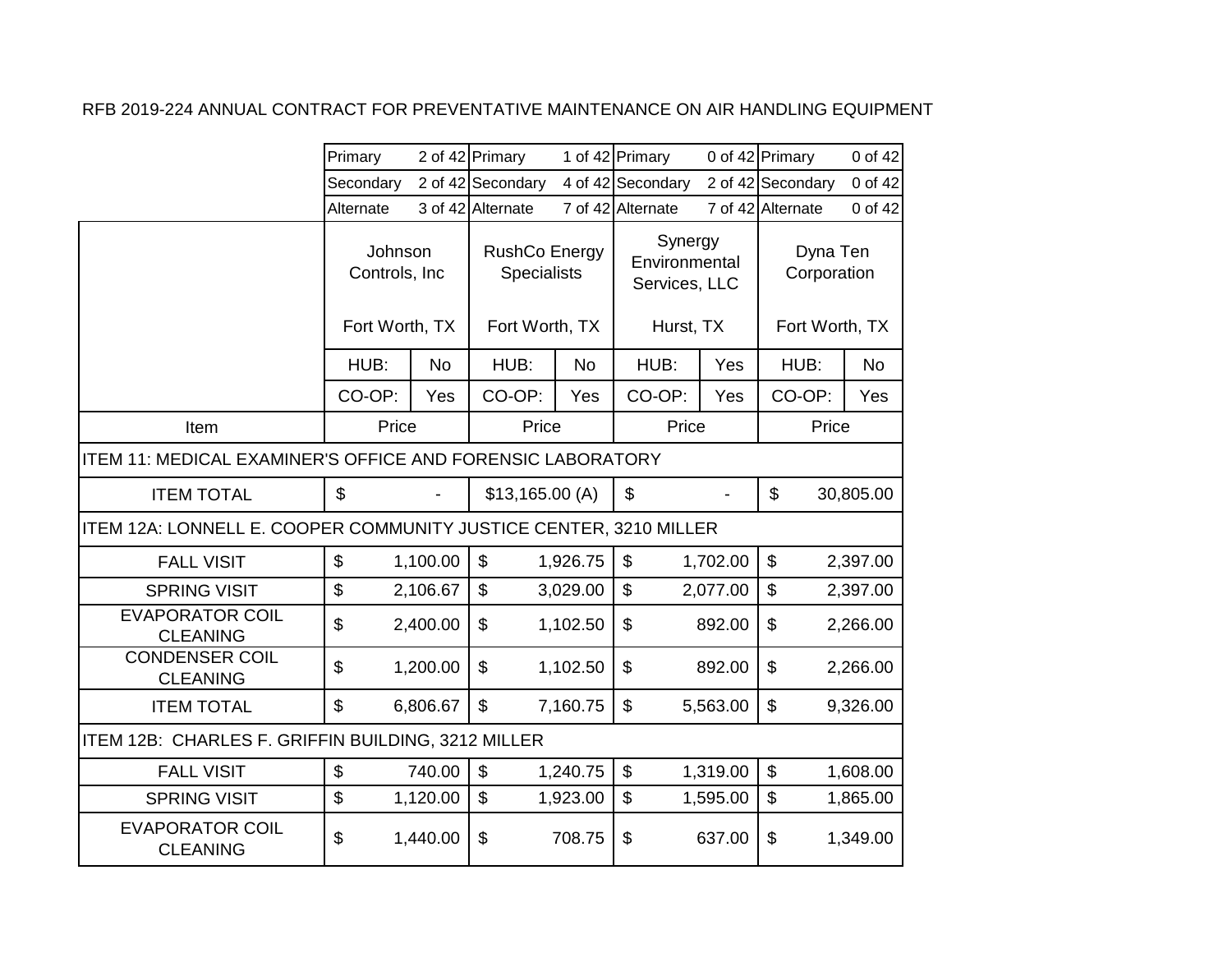|                                                    | Primary        |                                             | 2 of 42 Primary   |                                                              | 1 of 42 Primary                                        |          | 0 of 42 Primary                           | 0 of 42   |  |
|----------------------------------------------------|----------------|---------------------------------------------|-------------------|--------------------------------------------------------------|--------------------------------------------------------|----------|-------------------------------------------|-----------|--|
|                                                    | Secondary      |                                             | 2 of 42 Secondary |                                                              | 4 of 42 Secondary                                      |          | 2 of 42 Secondary                         | 0 of 42   |  |
|                                                    | Alternate      |                                             | 3 of 42 Alternate |                                                              | 7 of 42 Alternate                                      |          | 7 of 42 Alternate                         | 0 of 42   |  |
|                                                    |                | Johnson<br>Controls, Inc.<br>Fort Worth, TX |                   | <b>RushCo Energy</b><br><b>Specialists</b><br>Fort Worth, TX | Synergy<br>Environmental<br>Services, LLC<br>Hurst, TX |          | Dyna Ten<br>Corporation<br>Fort Worth, TX |           |  |
|                                                    | HUB:           | <b>No</b>                                   | HUB:              | <b>No</b>                                                    | HUB:                                                   | Yes      | HUB:                                      | <b>No</b> |  |
|                                                    | CO-OP:         | Yes                                         | CO-OP:            | Yes                                                          | CO-OP:                                                 | Yes      | CO-OP:                                    | Yes       |  |
| Item                                               | Price          |                                             | Price             |                                                              | Price                                                  |          | Price                                     |           |  |
| ITEM 12B: CHARLES F. GRIFFIN BUILDING, 3212 MILLER |                |                                             |                   |                                                              |                                                        |          |                                           |           |  |
| <b>CONDENSER COIL</b><br><b>CLEANING</b>           | \$             | 720.00                                      | \$                | 708.75                                                       | $\boldsymbol{\mathsf{S}}$                              | 637.00   | \$                                        | 1,202.00  |  |
| <b>ITEM TOTAL</b>                                  | \$             | 4,020.00                                    | $\mathfrak{S}$    | 4,581.25                                                     | \$                                                     | 4,188.00 | \$                                        | 6,024.00  |  |
| ITEM 12: MILLER AVENUE ADMINISTRATION BUILDING     |                |                                             |                   |                                                              |                                                        |          |                                           |           |  |
| <b>FALL VISIT</b>                                  | \$             | 960.00                                      | $\mathfrak{S}$    | 1,581.35                                                     | \$                                                     | 1,624.00 | \$                                        | 2,246.00  |  |
| <b>SPRING VISIT</b>                                | \$             | 1,460.00                                    | $\mathfrak{S}$    | 2,421.35                                                     | \$                                                     | 1,977.00 | \$                                        | 2,893.00  |  |
| <b>EVAPORATOR COIL</b><br><b>CLEANING</b>          | $\mathfrak{S}$ | 1,920.00                                    | \$                | 945.00                                                       | \$                                                     | 744.00   | \$                                        | 2,968.00  |  |
| <b>CONDENSER COIL</b><br><b>CLEANING</b>           | \$             | 960.00                                      | \$                | 945.00                                                       | \$                                                     | 744.00   | \$                                        | 2,004.00  |  |
| <b>ITEM TOTAL</b>                                  | \$             | 5,300.00                                    | $\mathfrak{S}$    | 5,892.70                                                     | \$                                                     | 5,089.00 | \$                                        | 10,111.00 |  |
| <b>ITEM 13: NORTHEAST ANNEX</b>                    |                |                                             |                   |                                                              |                                                        |          |                                           |           |  |
| <b>FALL VISIT</b>                                  | \$             | 2,666.67                                    | \$                | 2,404.75                                                     | <b>NB</b>                                              |          | \$                                        | 3,924.00  |  |
|                                                    |                |                                             |                   |                                                              |                                                        |          |                                           |           |  |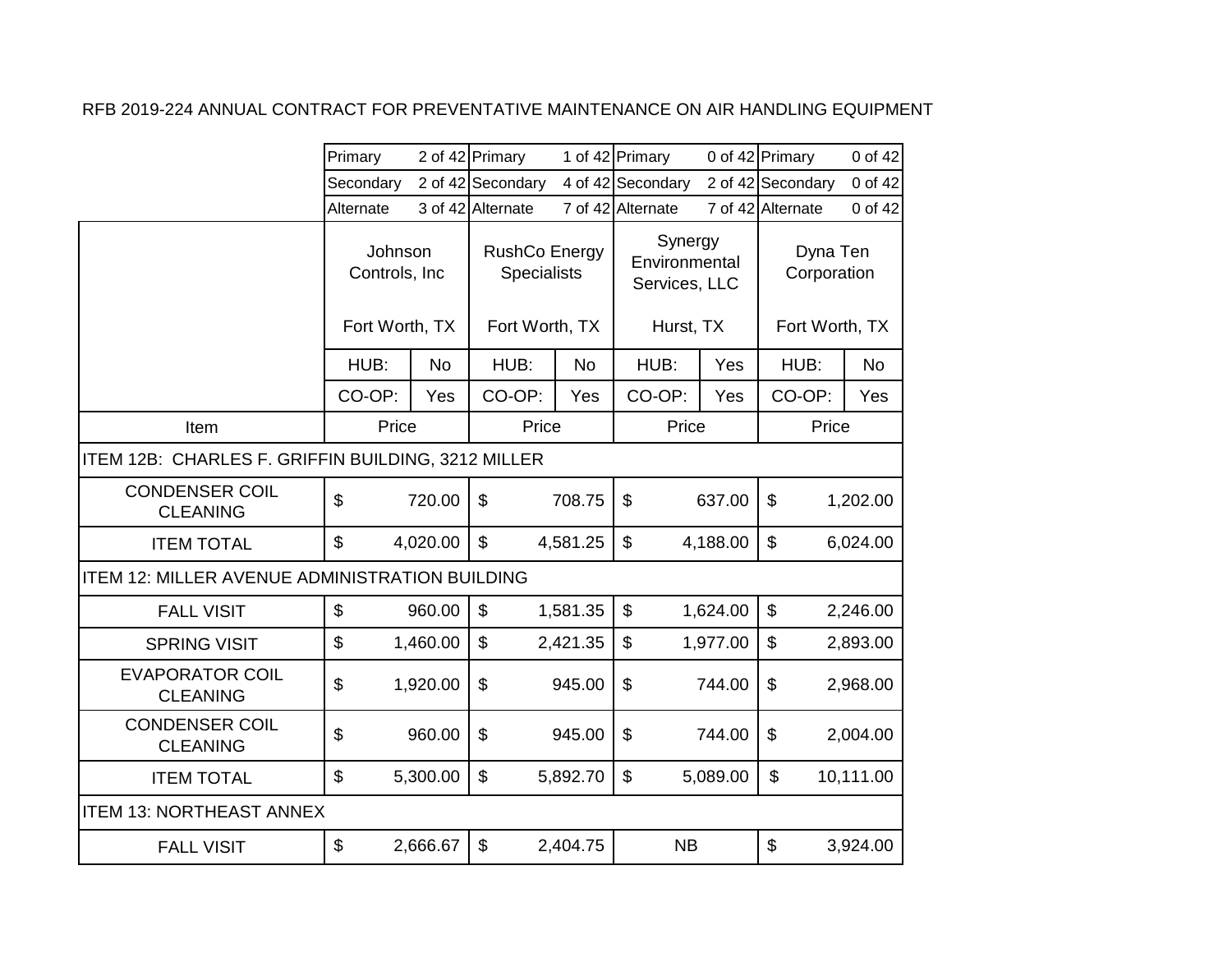|                                           | Primary   |                                             | 2 of 42 Primary   |                                            | 1 of 42 Primary                           |          | 0 of 42 Primary         | 0 of 42   |  |
|-------------------------------------------|-----------|---------------------------------------------|-------------------|--------------------------------------------|-------------------------------------------|----------|-------------------------|-----------|--|
|                                           | Secondary |                                             | 2 of 42 Secondary |                                            | 4 of 42 Secondary                         |          | 2 of 42 Secondary       | 0 of 42   |  |
|                                           | Alternate |                                             | 3 of 42 Alternate |                                            | 7 of 42 Alternate                         |          | 7 of 42 Alternate       | 0 of 42   |  |
|                                           |           | Johnson<br>Controls, Inc.<br>Fort Worth, TX |                   | <b>RushCo Energy</b><br><b>Specialists</b> | Synergy<br>Environmental<br>Services, LLC |          | Dyna Ten<br>Corporation |           |  |
|                                           |           |                                             | Fort Worth, TX    |                                            | Hurst, TX                                 |          | Fort Worth, TX          |           |  |
|                                           | HUB:      | <b>No</b>                                   | HUB:              | No                                         | HUB:                                      | Yes      | HUB:                    | <b>No</b> |  |
|                                           | CO-OP:    | Yes                                         | CO-OP:            | Yes                                        | CO-OP:                                    | Yes      | CO-OP:                  | Yes       |  |
| Item                                      | Price     |                                             | Price             |                                            | Price                                     |          | Price                   |           |  |
| <b>ITEM 13: NORTHEAST ANNEX</b>           |           |                                             |                   |                                            |                                           |          |                         |           |  |
| <b>SPRING VISIT</b>                       | \$        | 2,400.00                                    | \$                | 2,825.00                                   | <b>NB</b>                                 |          | \$                      | 3,398.00  |  |
| <b>EVAPORATOR COIL</b><br><b>CLEANING</b> | \$        | 2,240.00                                    | \$                | 1,102.50                                   | <b>NB</b>                                 |          | \$                      | 3,449.00  |  |
| <b>CONDENSER COIL</b><br><b>CLEANING</b>  | \$        | 720.00                                      | $\mathfrak{S}$    | 1,102.50                                   | NB                                        |          | \$                      | 2,007.00  |  |
| <b>ITEM TOTAL</b>                         | \$        | 8,026.67                                    | \$7,434.75(A)     |                                            | \$                                        |          | \$                      | 12,778.00 |  |
| <b>ITEM 14: NORTH PATROL</b>              |           |                                             |                   |                                            |                                           |          |                         |           |  |
| <b>FALL VISIT</b>                         | \$        | 666.67                                      | $\mathfrak{S}$    | 1,227.00                                   | \$                                        | 1,154.00 | <b>NB</b>               |           |  |
| <b>SPRING VISIT</b>                       | \$        | 1,066.67                                    | \$                | 1,805.00                                   | \$                                        | 1,388.00 | <b>NB</b>               |           |  |
| <b>EVAPORATOR COIL</b><br><b>CLEANING</b> | \$        | 1,760.00                                    | $\mathfrak{S}$    | 865.00                                     | \$                                        | 701.00   | <b>NB</b>               |           |  |
| <b>CONDENSER COIL</b><br><b>CLEANING</b>  | \$        | 880.00                                      | $\mathfrak{L}$    | 865.00                                     | \$                                        | 701.00   | <b>NB</b>               |           |  |
| <b>ITEM TOTAL</b>                         | \$        | 4,373.34                                    | $\mathfrak{S}$    | 4,762.00                                   | \$3,944.00(A)                             |          | \$                      |           |  |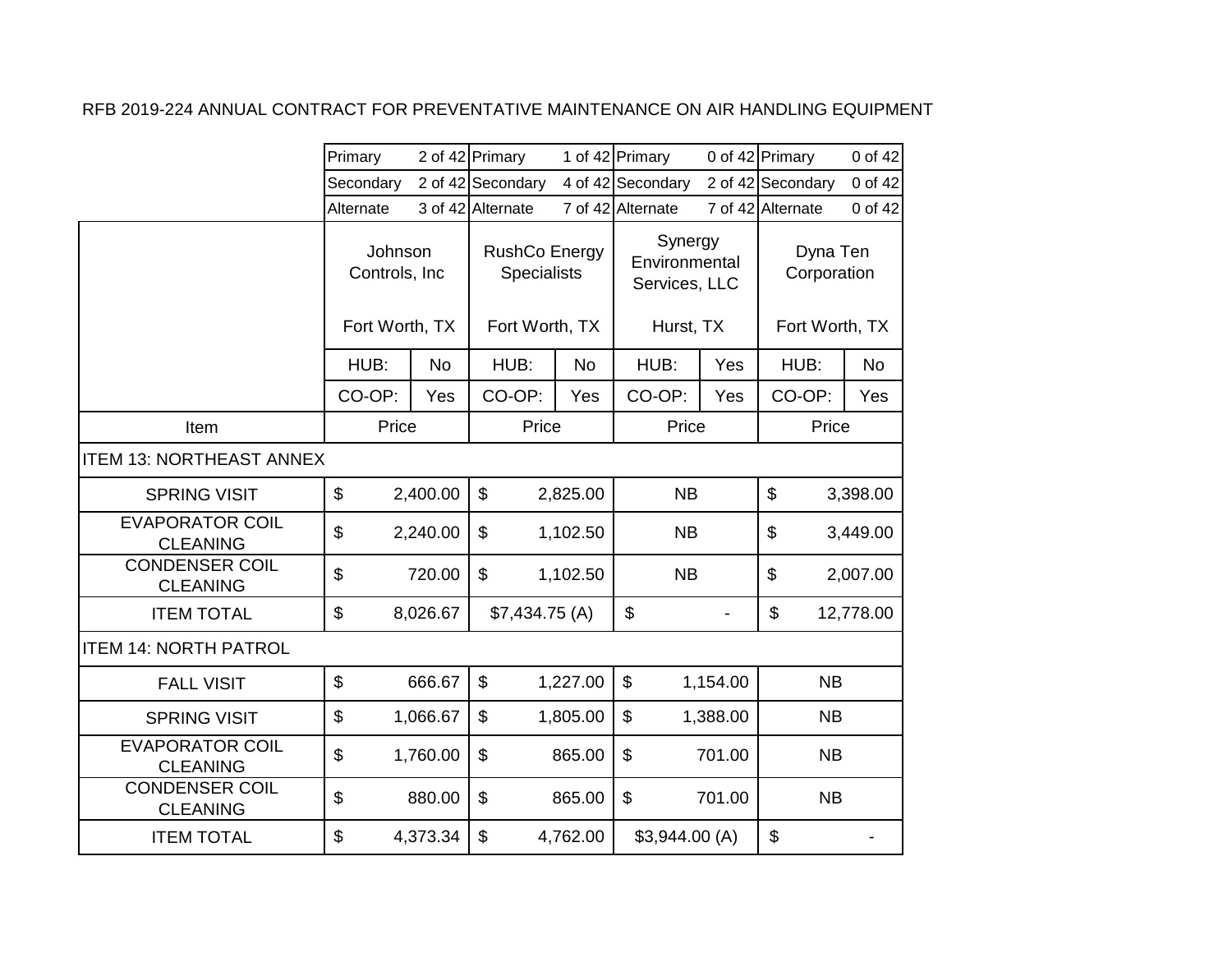|                                           | Primary   |                                            | 2 of 42 Primary   |                                            | 1 of 42 Primary                           |          | 0 of 42 Primary           | 0 of 42   |  |
|-------------------------------------------|-----------|--------------------------------------------|-------------------|--------------------------------------------|-------------------------------------------|----------|---------------------------|-----------|--|
|                                           | Secondary |                                            | 2 of 42 Secondary |                                            | 4 of 42 Secondary                         |          | 2 of 42 Secondary         | 0 of 42   |  |
|                                           | Alternate |                                            | 3 of 42 Alternate |                                            | 7 of 42 Alternate                         |          | 7 of 42 Alternate         | 0 of 42   |  |
|                                           |           | Johnson<br>Controls, Inc<br>Fort Worth, TX |                   | <b>RushCo Energy</b><br><b>Specialists</b> | Synergy<br>Environmental<br>Services, LLC |          | Dyna Ten<br>Corporation   |           |  |
|                                           |           |                                            | Fort Worth, TX    |                                            | Hurst, TX                                 |          | Fort Worth, TX            |           |  |
|                                           | HUB:      | <b>No</b>                                  | HUB:              | <b>No</b>                                  | HUB:                                      | Yes      | HUB:                      | <b>No</b> |  |
|                                           | CO-OP:    | Yes                                        | CO-OP:            | Yes                                        | CO-OP:                                    | Yes      | CO-OP:                    | Yes       |  |
| Item                                      | Price     |                                            | Price             |                                            | Price                                     |          | Price                     |           |  |
| <b>ITEM 15: NORTHWEST ANNEX</b>           |           |                                            |                   |                                            |                                           |          |                           |           |  |
| <b>FALL VISIT</b>                         | \$        | 1,333.33                                   | \$                | 2,350.00                                   | \$                                        | 1,482.00 | <b>NB</b>                 |           |  |
| <b>SPRING VISIT</b>                       | \$        | 2,066.67                                   | \$                | 3,450.00                                   | \$                                        | 1,801.00 | <b>NB</b>                 |           |  |
| <b>EVAPORATOR COIL</b><br><b>CLEANING</b> | \$        | 3,520.00                                   | \$                | 1,655.00                                   | \$                                        | 956.00   | <b>NB</b>                 |           |  |
| <b>CONDENSER COIL</b><br><b>CLEANING</b>  | \$        | 1,760.00                                   | \$                | 1,655.00                                   | \$                                        | 765.00   | <b>NB</b>                 |           |  |
| <b>ITEM TOTAL</b>                         | \$        | 8,680.00                                   | \$                | 9,110.00                                   | \$5,004.00(A)                             |          | $\boldsymbol{\mathsf{S}}$ |           |  |
| <b>ITEM 16: NORTHWEST SUBCOURTHOUSE</b>   |           |                                            |                   |                                            |                                           |          |                           |           |  |
| <b>FALL VISIT</b>                         | \$        | 1,626.67                                   | \$                | 2,897.00                                   | <b>NB</b>                                 |          | <b>NB</b>                 |           |  |
| <b>SPRING VISIT</b>                       | \$        | 873.33                                     | \$                | 2,345.50                                   | <b>NB</b>                                 |          | <b>NB</b>                 |           |  |
| <b>EVAPORATOR COIL</b><br><b>CLEANING</b> | \$        | 546.67                                     | \$                | 236.25                                     | <b>NB</b>                                 |          | <b>NB</b>                 |           |  |
| <b>CONDENSER COIL</b><br><b>CLEANING</b>  | <b>NB</b> |                                            | \$                | 236.25                                     | <b>NB</b>                                 |          | <b>NB</b>                 |           |  |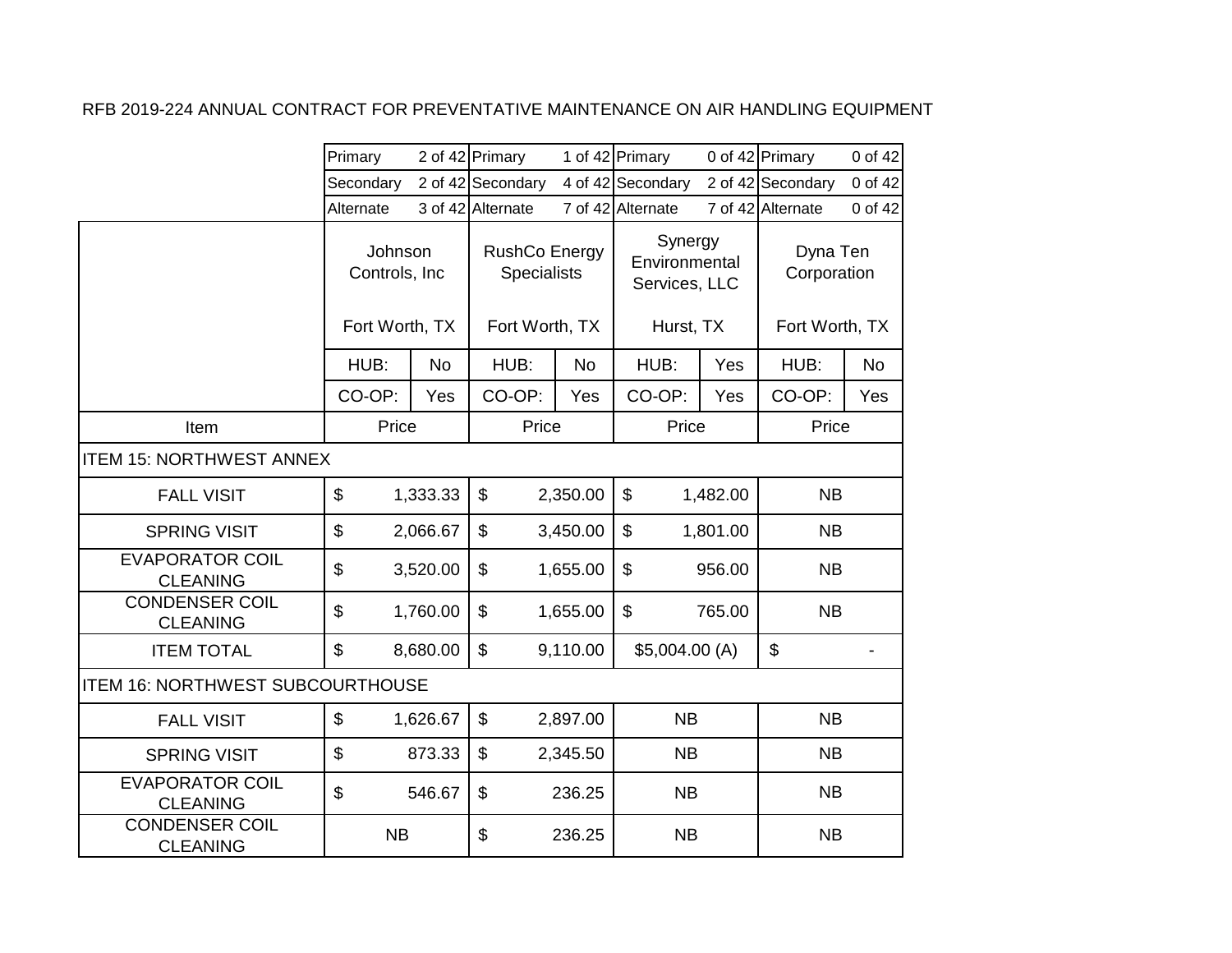|                                           | Primary                  |           | 2 of 42 Primary   |                                            | 1 of 42 Primary   |                                           | 0 of 42 Primary         | 0 of 42   |  |
|-------------------------------------------|--------------------------|-----------|-------------------|--------------------------------------------|-------------------|-------------------------------------------|-------------------------|-----------|--|
|                                           | Secondary                |           | 2 of 42 Secondary |                                            | 4 of 42 Secondary |                                           | 2 of 42 Secondary       | 0 of 42   |  |
|                                           | Alternate                |           | 3 of 42 Alternate |                                            | 7 of 42 Alternate |                                           | 7 of 42 Alternate       | 0 of 42   |  |
|                                           | Johnson<br>Controls, Inc |           |                   | <b>RushCo Energy</b><br><b>Specialists</b> |                   | Synergy<br>Environmental<br>Services, LLC | Dyna Ten<br>Corporation |           |  |
|                                           | Fort Worth, TX           |           | Fort Worth, TX    |                                            | Hurst, TX         |                                           | Fort Worth, TX          |           |  |
|                                           | HUB:                     | <b>No</b> | HUB:              | <b>No</b>                                  | HUB:              | Yes                                       | HUB:                    | <b>No</b> |  |
|                                           | CO-OP:                   | Yes       | CO-OP:            | Yes                                        | CO-OP:            | Yes                                       | CO-OP:                  | Yes       |  |
| Item                                      | Price                    |           | Price             |                                            | Price             |                                           | Price                   |           |  |
| <b>ITEM 16: NORTHWEST SUBCOURTHOUSE</b>   |                          |           |                   |                                            |                   |                                           |                         |           |  |
| <b>ITEM TOTAL</b>                         | \$3,046.67(A)            |           | \$                | 5,715.00                                   | \$                |                                           | \$                      |           |  |
| <b>ITEM 17: PRECINCT 1 FACILITY</b>       |                          |           |                   |                                            |                   |                                           |                         |           |  |
| <b>FALL VISIT</b>                         | \$                       | 400.00    | $\mathfrak{S}$    | 1,695.00                                   | \$                | 1,581.00                                  | <b>NB</b>               |           |  |
| <b>SPRING VISIT</b>                       | \$                       | 666.67    | $\mathfrak{L}$    | 2,120.00                                   | \$                | 1,993.00                                  | <b>NB</b>               |           |  |
| <b>EVAPORATOR COIL</b><br><b>CLEANING</b> | \$                       | 1,120.00  | $\mathfrak{S}$    | 708.75                                     | \$                | 404.00                                    | <b>NB</b>               |           |  |
| <b>CONDENSER COIL</b><br><b>CLEANING</b>  | \$                       | 560.00    | \$                | 708.75                                     | \$                | 404.00                                    | <b>NB</b>               |           |  |
| <b>ITEM TOTAL</b>                         | \$2,746.67(S)            |           | $\mathfrak{L}$    | 5,232.50                                   | \$4,382.00(A)     |                                           | \$                      |           |  |
| <b>ITEM 18: PRECINCT 2 FACILITY</b>       |                          |           |                   |                                            |                   |                                           |                         |           |  |
| <b>FALL VISIT</b>                         | \$                       | 2,800.00  | \$                | 2,012.25                                   | \$                | 2,891.00                                  | <b>NB</b>               |           |  |
| <b>SPRING VISIT</b>                       | \$                       | 2,000.00  | \$                | 2,143.50                                   | \$                | 2,045.00                                  | <b>NB</b>               |           |  |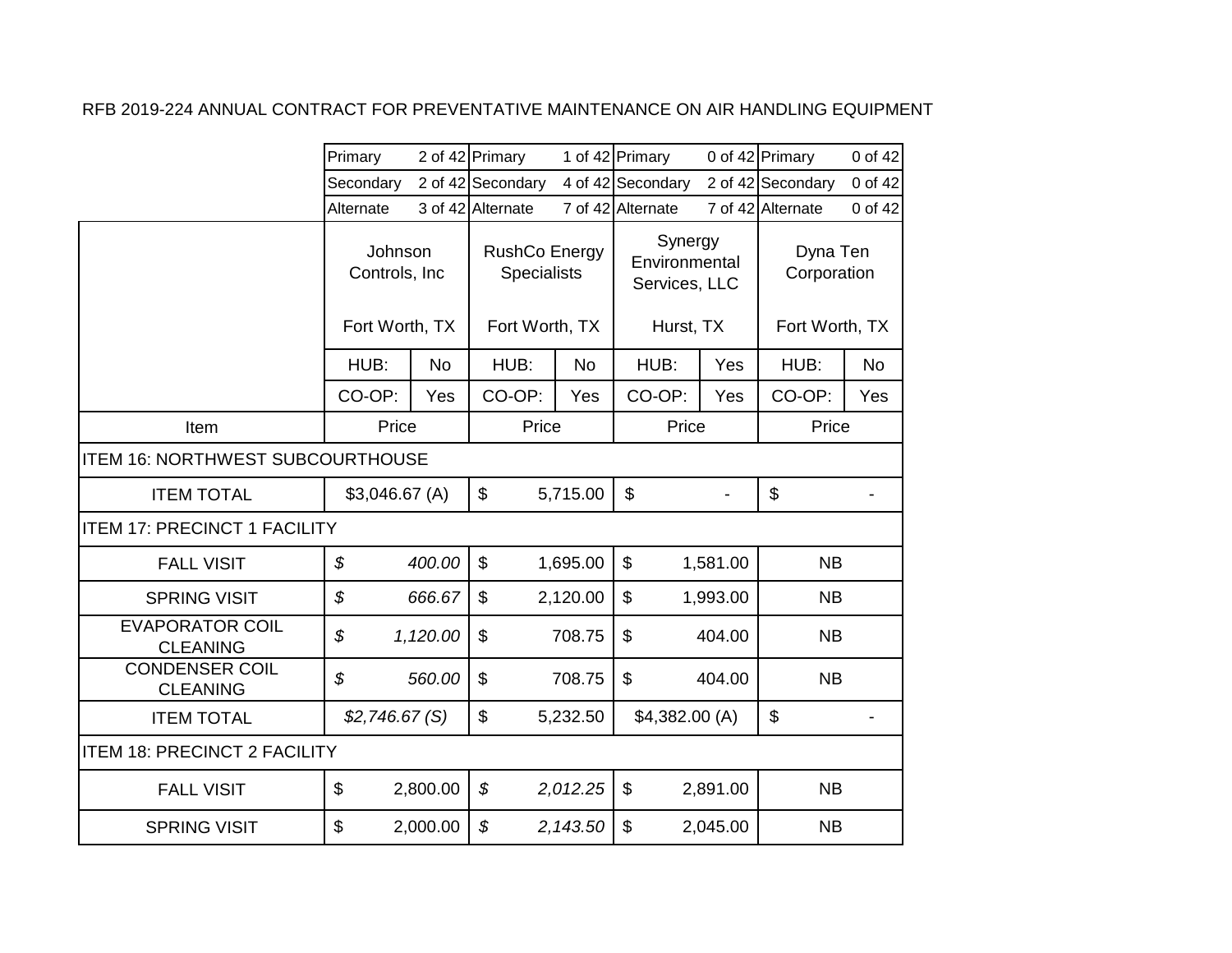|                                           | Primary                                    |           | 2 of 42 Primary                                       |           | 1 of 42 Primary                                        |        | 0 of 42 Primary                           | 0 of 42   |
|-------------------------------------------|--------------------------------------------|-----------|-------------------------------------------------------|-----------|--------------------------------------------------------|--------|-------------------------------------------|-----------|
|                                           | Secondary                                  |           | 2 of 42 Secondary                                     |           | 4 of 42 Secondary                                      |        | 2 of 42 Secondary                         | 0 of 42   |
|                                           | Alternate                                  |           | 3 of 42 Alternate                                     |           | 7 of 42 Alternate                                      |        | 7 of 42 Alternate                         | 0 of 42   |
|                                           | Johnson<br>Controls, Inc<br>Fort Worth, TX |           | RushCo Energy<br><b>Specialists</b><br>Fort Worth, TX |           | Synergy<br>Environmental<br>Services, LLC<br>Hurst, TX |        | Dyna Ten<br>Corporation<br>Fort Worth, TX |           |
|                                           | HUB:                                       | <b>No</b> | HUB:                                                  | <b>No</b> | HUB:                                                   | Yes    | HUB:                                      | <b>No</b> |
|                                           | CO-OP:                                     | Yes       | CO-OP:                                                | Yes       | CO-OP:                                                 | Yes    | CO-OP:                                    | Yes       |
| Item                                      | Price                                      |           | Price                                                 |           | Price                                                  |        | Price                                     |           |
| <b>ITEM 18: PRECINCT 2 FACILITY</b>       |                                            |           |                                                       |           |                                                        |        |                                           |           |
| <b>EVAPORATOR COIL</b><br><b>CLEANING</b> | $\mathfrak{S}$                             | 1,920.00  | $\boldsymbol{\mathcal{S}}$                            | 630.00    | $\mathfrak{S}$                                         | 382.00 | <b>NB</b>                                 |           |
| <b>CONDENSER COIL</b><br><b>CLEANING</b>  | $\boldsymbol{\mathsf{S}}$                  | 480.00    | \$                                                    | 630.00    | \$                                                     | 382.00 | <b>NB</b>                                 |           |
| <b>ITEM TOTAL</b>                         | $\boldsymbol{\mathsf{S}}$                  | 7,200.00  | \$5,415.75(S)                                         |           | \$5,700.00 (A)                                         |        | \$                                        |           |
| <b>ITEM 19: PRECINCT 3 FACILITY</b>       |                                            |           |                                                       |           |                                                        |        |                                           |           |
| <b>FALL VISIT</b>                         | $\mathfrak{S}$                             | 400.00    | $\mathfrak{S}$                                        | 573.00    | $\mathfrak{S}$                                         | 664.00 | <b>NB</b>                                 |           |
| <b>SPRING VISIT</b>                       | $\mathfrak{S}$                             | 600.00    | \$                                                    | 835.50    | \$                                                     | 770.00 | <b>NB</b>                                 |           |
| <b>EVAPORATOR COIL</b><br><b>CLEANING</b> | $\mathfrak{S}$                             | 960.00    | \$                                                    | 393.75    | \$                                                     | 319.00 | <b>NB</b>                                 |           |
| <b>CONDENSER COIL</b><br><b>CLEANING</b>  | $\boldsymbol{\mathsf{S}}$                  | 480.00    | \$                                                    | 393.75    | \$                                                     | 319.00 | <b>NB</b>                                 |           |
| <b>ITEM TOTAL</b>                         | \$                                         | 2,440.00  | \$                                                    | 2,196.00  | \$2,072.00(A)                                          |        | \$                                        |           |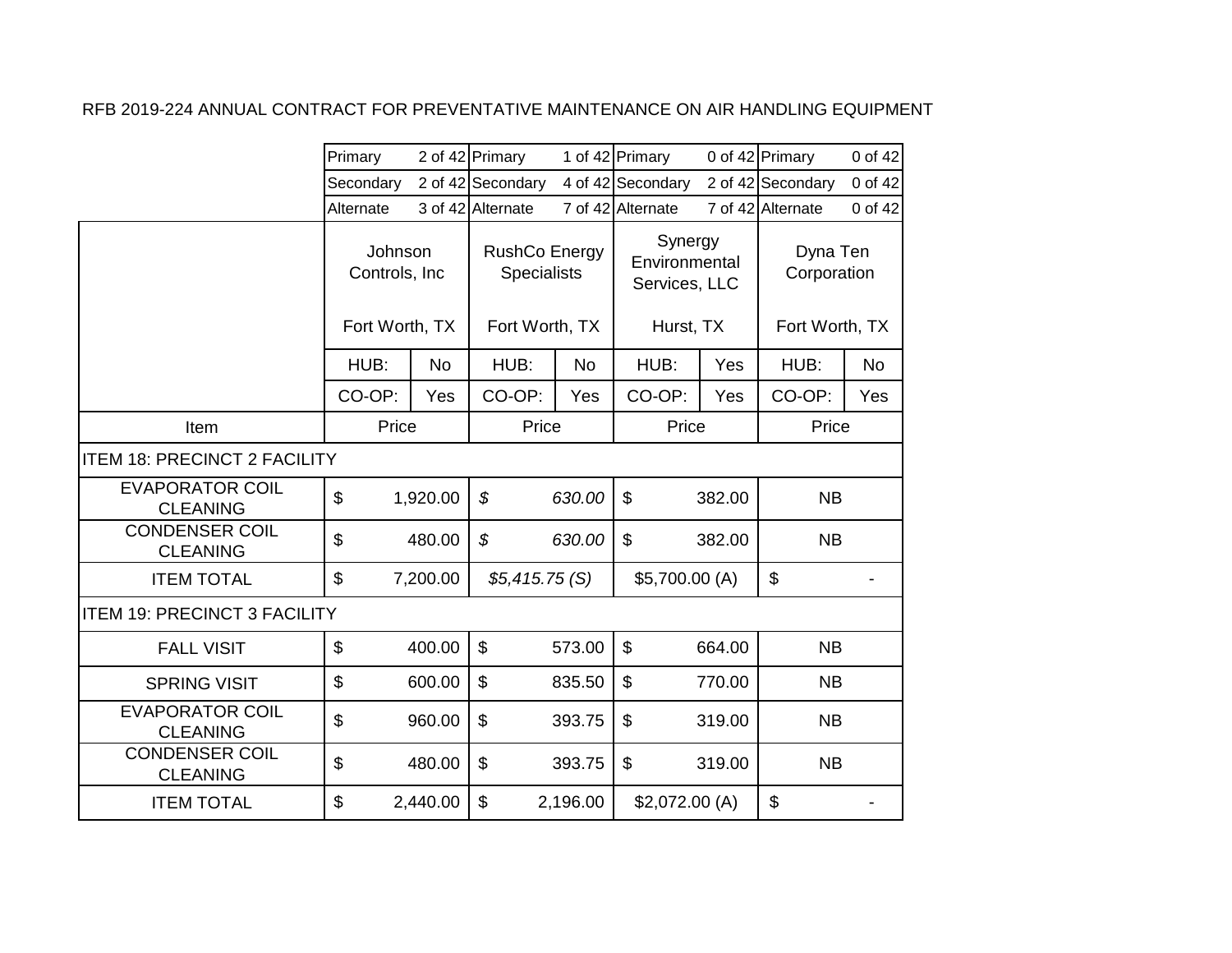|                                               | Primary                   |           | 2 of 42 Primary   |                                                                                         | 1 of 42 Primary           |                         | 0 of 42 Primary   | 0 of 42   |
|-----------------------------------------------|---------------------------|-----------|-------------------|-----------------------------------------------------------------------------------------|---------------------------|-------------------------|-------------------|-----------|
|                                               | Secondary                 |           | 2 of 42 Secondary |                                                                                         | 4 of 42 Secondary         |                         | 2 of 42 Secondary | 0 of 42   |
|                                               | Alternate                 |           | 3 of 42 Alternate |                                                                                         | 7 of 42 Alternate         |                         | 7 of 42 Alternate | 0 of 42   |
|                                               | Johnson<br>Controls, Inc  |           |                   | Synergy<br><b>RushCo Energy</b><br>Environmental<br><b>Specialists</b><br>Services, LLC |                           | Dyna Ten<br>Corporation |                   |           |
|                                               | Fort Worth, TX            |           | Fort Worth, TX    |                                                                                         | Hurst, TX                 |                         | Fort Worth, TX    |           |
|                                               | HUB:                      | <b>No</b> | HUB:              | <b>No</b>                                                                               | HUB:                      | Yes                     | HUB:              | <b>No</b> |
|                                               | CO-OP:                    | Yes       | CO-OP:            | Yes                                                                                     | CO-OP:                    | Yes                     | CO-OP:            | Yes       |
| Item                                          | Price                     |           | Price             |                                                                                         | Price                     |                         | Price             |           |
| <b>ITEM 20: PRECINCT 4 FACILITY</b>           |                           |           |                   |                                                                                         |                           |                         |                   |           |
| <b>FALL VISIT</b>                             | \$                        | 400.00    | \$                | 1,356.00                                                                                | \$                        | 828.00                  | <b>NB</b>         |           |
| <b>SPRING VISIT</b>                           | \$                        | 600.00    | \$                | 1,986.00                                                                                | \$                        | 976.00                  | <b>NB</b>         |           |
| <b>EVAPORATOR COIL</b><br><b>CLEANING</b>     | \$                        | 960.00    | \$                | 945.00                                                                                  | \$                        | 446.00                  | <b>NB</b>         |           |
| <b>CONDENSER COIL</b><br><b>CLEANING</b>      | \$                        | 480.00    | \$                | 945.00                                                                                  | \$                        | 446.00                  | NB                |           |
| <b>ITEM TOTAL</b>                             | \$2,440.00(P)             |           | $\mathfrak{S}$    | 5,232.00                                                                                | \$                        | 2,696.00                | $\mathfrak{S}$    |           |
| <b>ITEM 21: PREMIER ANNEX / FIRE MARSHALL</b> |                           |           |                   |                                                                                         |                           |                         |                   |           |
| <b>FALL VISIT</b>                             | $\boldsymbol{\mathsf{S}}$ | 400.00    | $\mathcal{L}$     | 363.00                                                                                  | $\mathfrak{S}$            | 946.00                  | <b>NB</b>         |           |
| <b>SPRING VISIT</b>                           | $\mathfrak{S}$            | 600.00    | $\mathcal{S}$     | 363.00                                                                                  | $\boldsymbol{\mathsf{S}}$ | 461.00                  | <b>NB</b>         |           |
| <b>EVAPORATOR COIL</b><br><b>CLEANING</b>     | \$                        | 960.00    | $\mathcal{L}$     | 157.50                                                                                  | \$                        | 127.00                  | <b>NB</b>         |           |
| <b>CONDENSER COIL</b><br><b>CLEANING</b>      | \$                        | 480.00    | \$                | 157.50                                                                                  | \$                        | 127.00                  | <b>NB</b>         |           |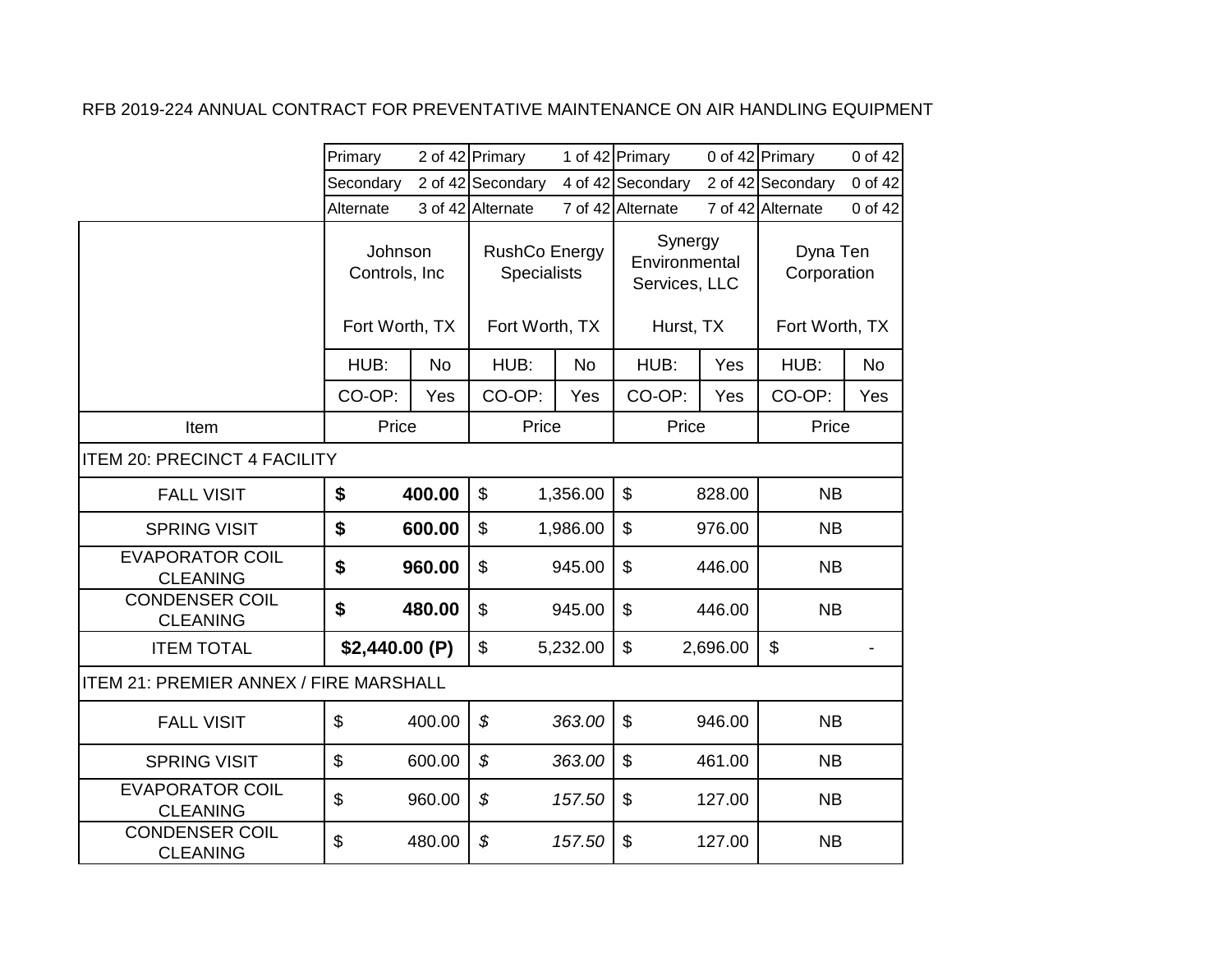|                                               | Primary                   |           | 2 of 42 Primary                            |           | 1 of 42 Primary                           |          | 0 of 42 Primary           | 0 of 42   |
|-----------------------------------------------|---------------------------|-----------|--------------------------------------------|-----------|-------------------------------------------|----------|---------------------------|-----------|
|                                               | Secondary                 |           | 2 of 42 Secondary                          |           | 4 of 42 Secondary                         |          | 2 of 42 Secondary         | 0 of 42   |
|                                               | Alternate                 |           | 3 of 42 Alternate                          |           | 7 of 42 Alternate                         |          | 7 of 42 Alternate         | 0 of 42   |
|                                               | Johnson<br>Controls, Inc. |           | <b>RushCo Energy</b><br><b>Specialists</b> |           | Synergy<br>Environmental<br>Services, LLC |          | Dyna Ten<br>Corporation   |           |
|                                               | Fort Worth, TX            |           | Fort Worth, TX                             |           | Hurst, TX                                 |          | Fort Worth, TX            |           |
|                                               | HUB:                      | <b>No</b> | HUB:                                       | <b>No</b> | HUB:                                      | Yes      | HUB:                      | <b>No</b> |
|                                               | CO-OP:                    | Yes       | CO-OP:                                     | Yes       | CO-OP:                                    | Yes      | CO-OP:                    | Yes       |
| Item                                          | Price                     |           | Price                                      |           | Price                                     |          | Price                     |           |
| <b>ITEM 21: PREMIER ANNEX / FIRE MARSHALL</b> |                           |           |                                            |           |                                           |          |                           |           |
| <b>ITEM TOTAL</b>                             | \$                        | 2,440.00  | \$1,041.00(S)                              |           | \$                                        | 1,661.00 | $\mathfrak{S}$            |           |
| <b>ITEM 22: RECORDS MANAGEMENT</b>            |                           |           |                                            |           |                                           |          |                           |           |
| <b>FALL VISIT</b>                             | \$                        | 800.00    | \$                                         | 1,122.00  | \$                                        | 1,053.00 | $\boldsymbol{\mathsf{S}}$ | 1,456.00  |
| <b>SPRING VISIT</b>                           | \$                        | 1,533.33  | \$                                         | 1,909.50  | \$                                        | 1,237.00 | $\mathfrak{S}$            | 1,336.00  |
| <b>EVAPORATOR COIL</b><br><b>CLEANING</b>     | \$                        | 1,600.00  | \$                                         | 787.50    | \$                                        | 552.00   | \$                        | 1,847.00  |
| <b>CONDENSER COIL</b><br><b>CLEANING</b>      | \$                        | 800.00    | \$                                         | 787.50    | \$                                        | 552.00   | \$                        | 1,419.00  |
| <b>ITEM TOTAL</b>                             | \$                        | 4,733.33  | \$                                         | 4,606.50  | \$3,394.00(S)                             |          | \$                        | 6,058.00  |
| <b>ITEM 23: REPRODUCTION CENTER</b>           |                           |           |                                            |           |                                           |          |                           |           |
| <b>FALL VISIT</b>                             | \$                        | 1,226.67  | $\mathfrak{S}$                             | 2,064.00  | \$                                        | 2,058.00 | $\boldsymbol{\mathsf{S}}$ | 3,088.00  |
| <b>SPRING VISIT</b>                           | \$                        | 2,286.67  | \$                                         | 3,324.00  | \$                                        | 2,532.00 | \$                        | 3,088.00  |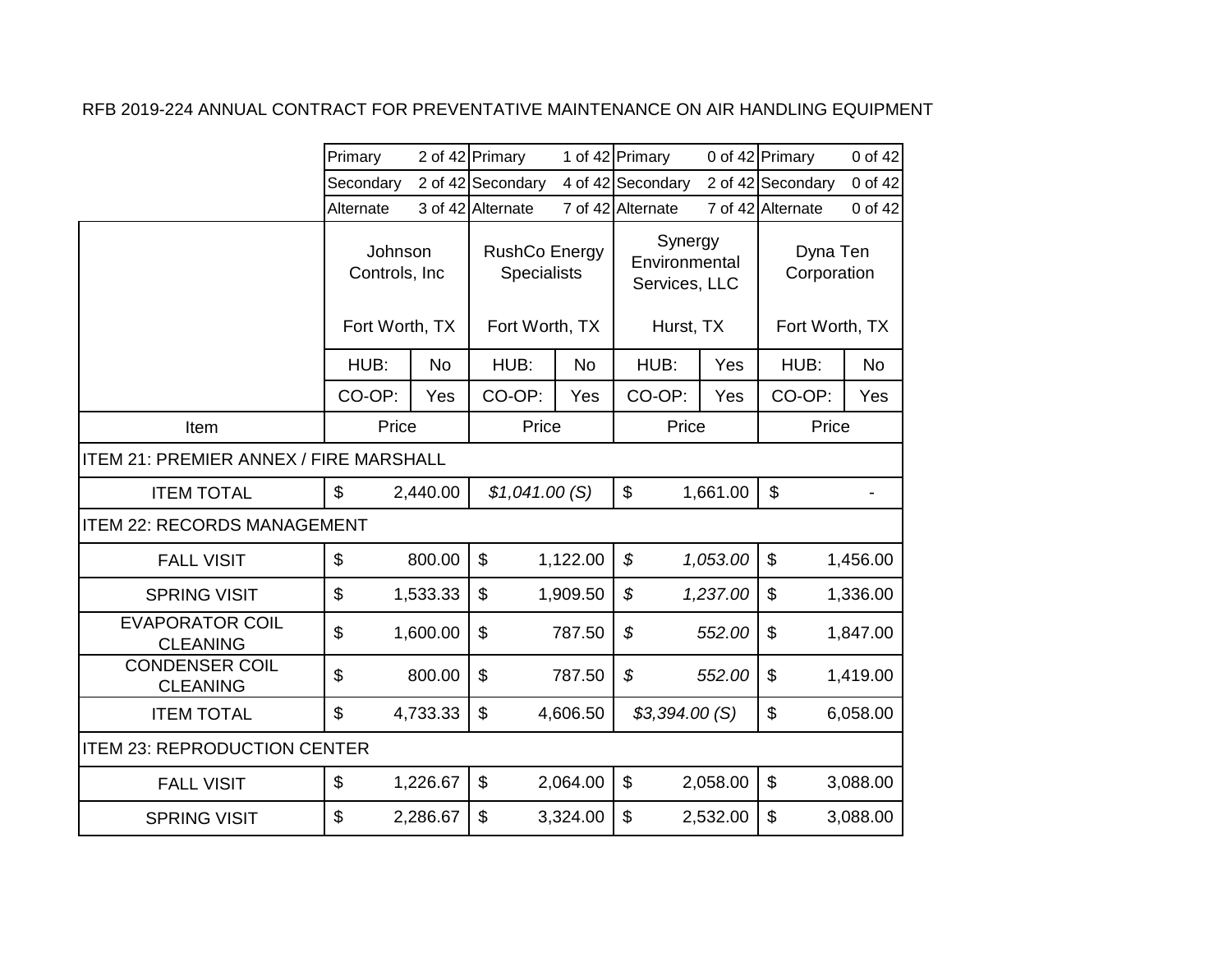|                                                  | Primary                                    |           | 2 of 42 Primary                                              |           | 1 of 42 Primary                                        |          | 0 of 42 Primary                           | 0 of 42    |
|--------------------------------------------------|--------------------------------------------|-----------|--------------------------------------------------------------|-----------|--------------------------------------------------------|----------|-------------------------------------------|------------|
|                                                  | Secondary                                  |           | 2 of 42 Secondary                                            |           | 4 of 42 Secondary                                      |          | 2 of 42 Secondary                         | 0 of 42    |
|                                                  | Alternate                                  |           | 3 of 42 Alternate                                            |           | 7 of 42 Alternate                                      |          | 7 of 42 Alternate                         | 0 of 42    |
|                                                  | Johnson<br>Controls, Inc<br>Fort Worth, TX |           | <b>RushCo Energy</b><br><b>Specialists</b><br>Fort Worth, TX |           | Synergy<br>Environmental<br>Services, LLC<br>Hurst, TX |          | Dyna Ten<br>Corporation<br>Fort Worth, TX |            |
|                                                  | HUB:                                       | <b>No</b> | HUB:                                                         | <b>No</b> | HUB:                                                   | Yes      | HUB:                                      | <b>No</b>  |
|                                                  | CO-OP:                                     | Yes       | CO-OP:                                                       | Yes       | CO-OP:                                                 | Yes      | CO-OP:                                    | <b>Yes</b> |
| Item                                             | Price                                      |           | Price                                                        |           | Price                                                  |          | Price                                     |            |
| <b>ITEM 23: REPRODUCTION CENTER</b>              |                                            |           |                                                              |           |                                                        |          |                                           |            |
| <b>EVAPORATOR COIL</b><br><b>CLEANING</b>        | \$                                         | 2,560.00  | \$                                                           | 1,260.00  | \$                                                     | 1,105.00 | \$                                        | 3,409.00   |
| <b>CONDENSER COIL</b><br><b>CLEANING</b>         | $\boldsymbol{\mathsf{S}}$                  | 1,280.00  | \$                                                           | 1,260.00  | \$                                                     | 1,105.00 | \$                                        | 3,201.00   |
| <b>ITEM TOTAL</b>                                | $\boldsymbol{\mathsf{S}}$                  | 7,353.34  | \$                                                           | 7,908.00  | \$6,800.00 (A)                                         |          | \$                                        | 12,786.00  |
| ITEM 24A: RESOURCE CONNECTION, 1100 CIRCLE DRIVE |                                            |           |                                                              |           |                                                        |          |                                           |            |
| <b>FALL VISIT</b>                                | $\boldsymbol{\mathsf{S}}$                  | 466.67    | $\mathfrak{L}$                                               | 551.75    | <b>NB</b>                                              |          | <b>NB</b>                                 |            |
| <b>SPRING VISIT</b>                              | \$                                         | 640.00    | \$                                                           | 814.25    | <b>NB</b>                                              |          | <b>NB</b>                                 |            |
| <b>EVAPORATOR COIL</b><br><b>CLEANING</b>        | $\mathfrak{S}$                             | 546.67    | $\mathfrak{L}$                                               | 630.00    | <b>NB</b>                                              |          | <b>NB</b>                                 |            |
| <b>CONDENSER COIL</b><br><b>CLEANING</b>         | $\boldsymbol{\mathsf{S}}$                  | 306.67    | \$                                                           | 630.00    | <b>NB</b>                                              |          | <b>NB</b>                                 |            |
| <b>ITEM SUBTOTAL</b>                             | \$                                         | 1,960.01  | \$                                                           | 2,626.00  | $\mathfrak{S}$                                         |          | \$                                        |            |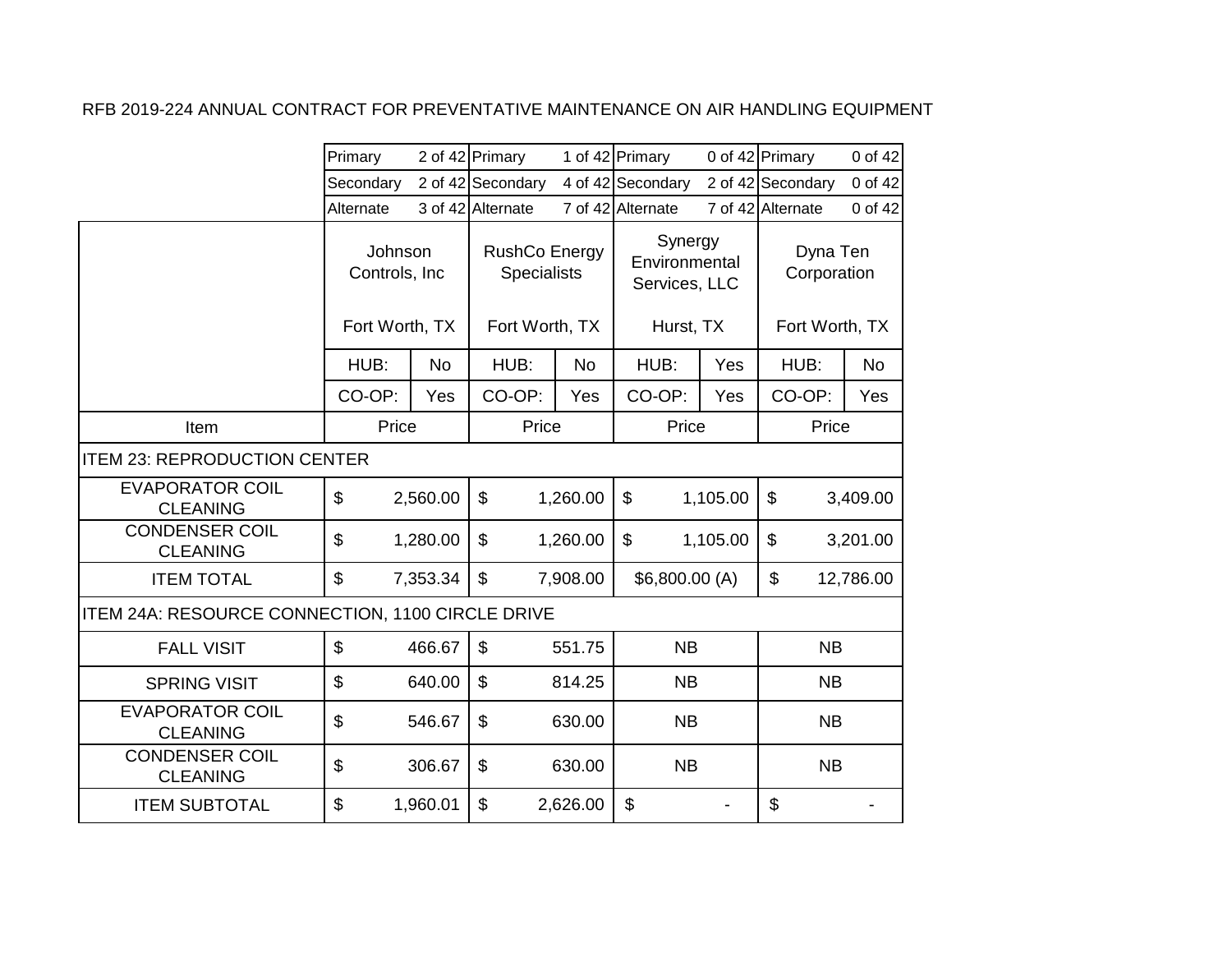|                                                  | Primary        |                          | 2 of 42 Primary   |                                            | 1 of 42 Primary                           |           | 0 of 42 Primary         | 0 of 42        |
|--------------------------------------------------|----------------|--------------------------|-------------------|--------------------------------------------|-------------------------------------------|-----------|-------------------------|----------------|
|                                                  | Secondary      |                          | 2 of 42 Secondary |                                            | 4 of 42 Secondary                         |           | 2 of 42 Secondary       | 0 of 42        |
|                                                  | Alternate      |                          | 3 of 42 Alternate |                                            | 7 of 42 Alternate                         |           | 7 of 42 Alternate       | 0 of 42        |
|                                                  |                | Johnson<br>Controls, Inc |                   | <b>RushCo Energy</b><br><b>Specialists</b> | Synergy<br>Environmental<br>Services, LLC |           | Dyna Ten<br>Corporation |                |
|                                                  | Fort Worth, TX |                          | Fort Worth, TX    |                                            |                                           | Hurst, TX |                         | Fort Worth, TX |
|                                                  | HUB:           | <b>No</b>                | HUB:              | <b>No</b>                                  | HUB:                                      | Yes       | HUB:                    | <b>No</b>      |
|                                                  | CO-OP:         | Yes                      | CO-OP:            | Yes                                        | CO-OP:                                    | Yes       | CO-OP:                  | Yes            |
| Item                                             | Price          |                          | Price             |                                            | Price                                     |           | Price                   |                |
| ITEM 24B: RESOURCE CONNECTION, 1200 CIRCLE DRIVE |                |                          |                   |                                            |                                           |           |                         |                |
| <b>FALL VISIT</b>                                | \$             | 860.00                   | \$                | 1,308.25                                   | <b>NB</b>                                 |           | <b>NB</b>               |                |
| <b>SPRING VISIT</b>                              | \$             | 1,206.67                 | $\mathfrak{S}$    | 1,754.50                                   | <b>NB</b>                                 |           | <b>NB</b>               |                |
| <b>EVAPORATOR COIL</b><br><b>CLEANING</b>        | \$             | 1,573.33                 | \$                | 630.00                                     | <b>NB</b>                                 |           | <b>NB</b>               |                |
| <b>CONDENSER COIL</b><br><b>CLEANING</b>         | \$             | 786.67                   | \$                | 630.00                                     | <b>NB</b>                                 |           | <b>NB</b>               |                |
| <b>ITEM SUBTOTAL</b>                             | \$             | 4,426.67                 | $\mathfrak{S}$    | 4,322.75                                   | $\mathfrak{S}$                            |           | \$                      |                |
| ITEM 24C: RESOURCE CONNECTION, 1300 CIRCLE DRIVE |                |                          |                   |                                            |                                           |           |                         |                |
| <b>FALL VISIT</b>                                | \$             | 640.00                   | $\mathfrak{S}$    | 1,000.00                                   | <b>NB</b>                                 |           | <b>NB</b>               |                |
| <b>SPRING VISIT</b>                              | \$             | 960.00                   | \$                | 1,447.00                                   | <b>NB</b>                                 |           | <b>NB</b>               |                |
| <b>EVAPORATOR COIL</b><br><b>CLEANING</b>        | \$             | 1,026.67                 | \$                | 472.50                                     | <b>NB</b>                                 |           | <b>NB</b>               |                |
| <b>CONDENSER COIL</b><br><b>CLEANING</b>         | \$             | 546.67                   | \$                | 472.50                                     | <b>NB</b>                                 |           | <b>NB</b>               |                |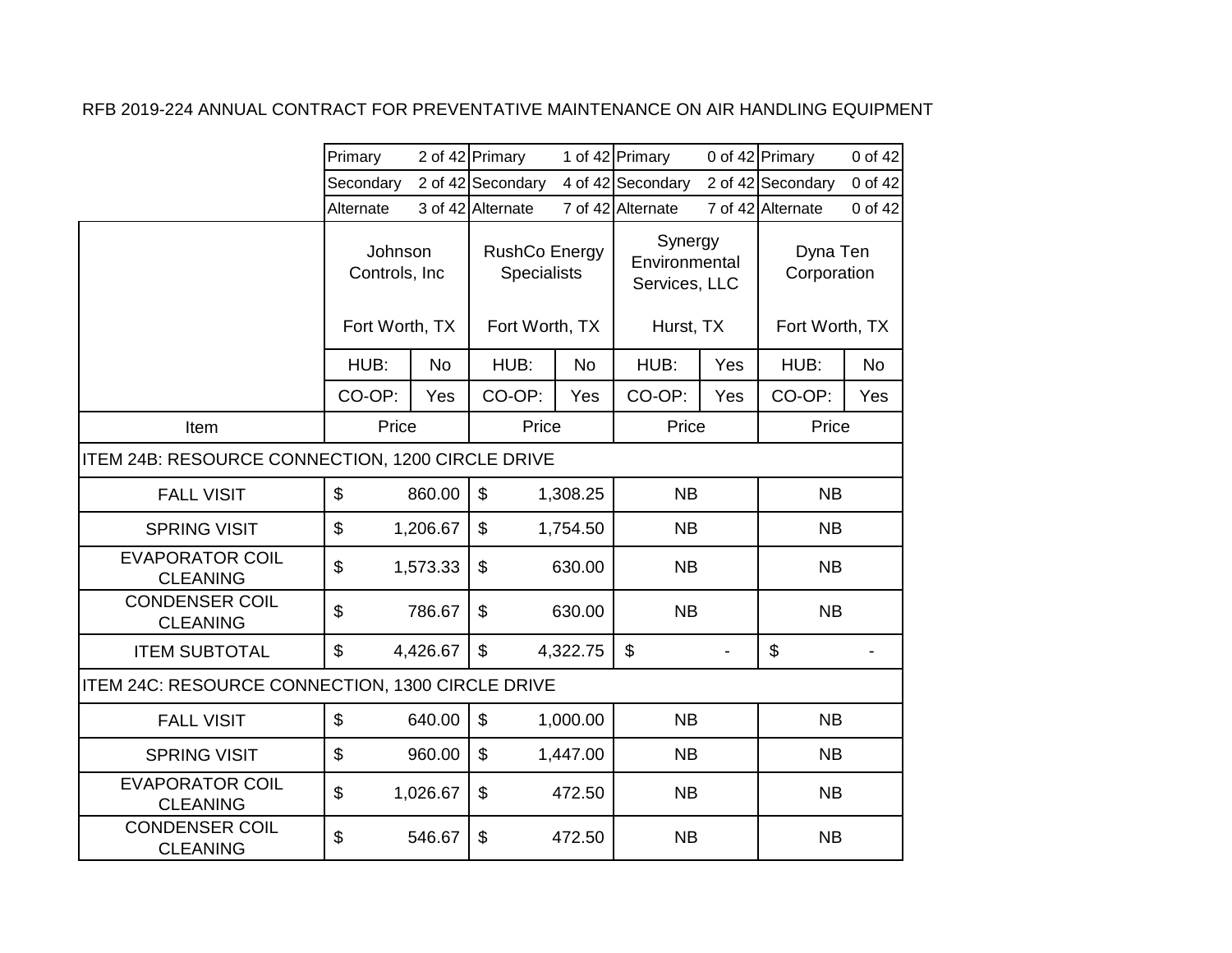|                                                  | Primary                                     |          | 2 of 42 Primary                                              |           | 1 of 42 Primary                                        |     | 0 of 42 Primary                           | 0 of 42   |
|--------------------------------------------------|---------------------------------------------|----------|--------------------------------------------------------------|-----------|--------------------------------------------------------|-----|-------------------------------------------|-----------|
|                                                  | Secondary                                   |          | 2 of 42 Secondary                                            |           | 4 of 42 Secondary                                      |     | 2 of 42 Secondary                         | 0 of 42   |
|                                                  | Alternate                                   |          | 3 of 42 Alternate                                            |           | 7 of 42 Alternate                                      |     | 7 of 42 Alternate                         | 0 of 42   |
|                                                  | Johnson<br>Controls, Inc.<br>Fort Worth, TX |          | <b>RushCo Energy</b><br><b>Specialists</b><br>Fort Worth, TX |           | Synergy<br>Environmental<br>Services, LLC<br>Hurst, TX |     | Dyna Ten<br>Corporation<br>Fort Worth, TX |           |
|                                                  |                                             |          |                                                              |           |                                                        |     |                                           |           |
|                                                  | HUB:                                        | No       | HUB:                                                         | <b>No</b> | HUB:                                                   | Yes | HUB:                                      | <b>No</b> |
|                                                  | CO-OP:                                      | Yes      | CO-OP:                                                       | Yes       | CO-OP:                                                 | Yes | CO-OP:                                    | Yes       |
| Item                                             | Price                                       |          | Price                                                        |           | Price                                                  |     | Price                                     |           |
| ITEM 24C: RESOURCE CONNECTION, 1300 CIRCLE DRIVE |                                             |          |                                                              |           |                                                        |     |                                           |           |
| <b>ITEM SUBTOTAL</b>                             | \$                                          | 3,173.34 | \$                                                           | 3,392.00  | \$                                                     |     | \$                                        |           |
| ITEM 24D: RESOURCE CONNECTION, 1400 CIRCLE DRIVE |                                             |          |                                                              |           |                                                        |     |                                           |           |
| <b>FALL VISIT</b>                                | $\mathfrak{S}$                              | 640.00   | $\mathfrak{S}$                                               | 1,053.00  | <b>NB</b>                                              |     | <b>NB</b>                                 |           |
| <b>SPRING VISIT</b>                              | \$                                          | 960.00   | $\mathfrak{S}$                                               | 1,473.00  | <b>NB</b>                                              |     | <b>NB</b>                                 |           |
| <b>EVAPORATOR COIL</b><br><b>CLEANING</b>        | \$                                          | 1,026.67 | \$                                                           | 472.50    | <b>NB</b>                                              |     | <b>NB</b>                                 |           |
| <b>CONDENSER COIL</b><br><b>CLEANING</b>         | \$                                          | 5,466.67 | \$                                                           | 472.50    | <b>NB</b>                                              |     | <b>NB</b>                                 |           |
| <b>ITEM SUBTOTAL</b>                             | \$                                          | 8,093.34 | \$                                                           | 3,471.00  | \$                                                     |     | \$                                        |           |
| ITEM 24E: RESOURCE CONNECTION, 1500 CIRCLE DRIVE |                                             |          |                                                              |           |                                                        |     |                                           |           |
| <b>FALL VISIT</b>                                | \$                                          | 626.67   | $\mathfrak{L}$                                               | 1,064.00  | <b>NB</b>                                              |     | <b>NB</b>                                 |           |
| <b>SPRING VISIT</b>                              | \$                                          | 826.67   | $\mathfrak{L}$                                               | 1,510.50  | NB                                                     |     | <b>NB</b>                                 |           |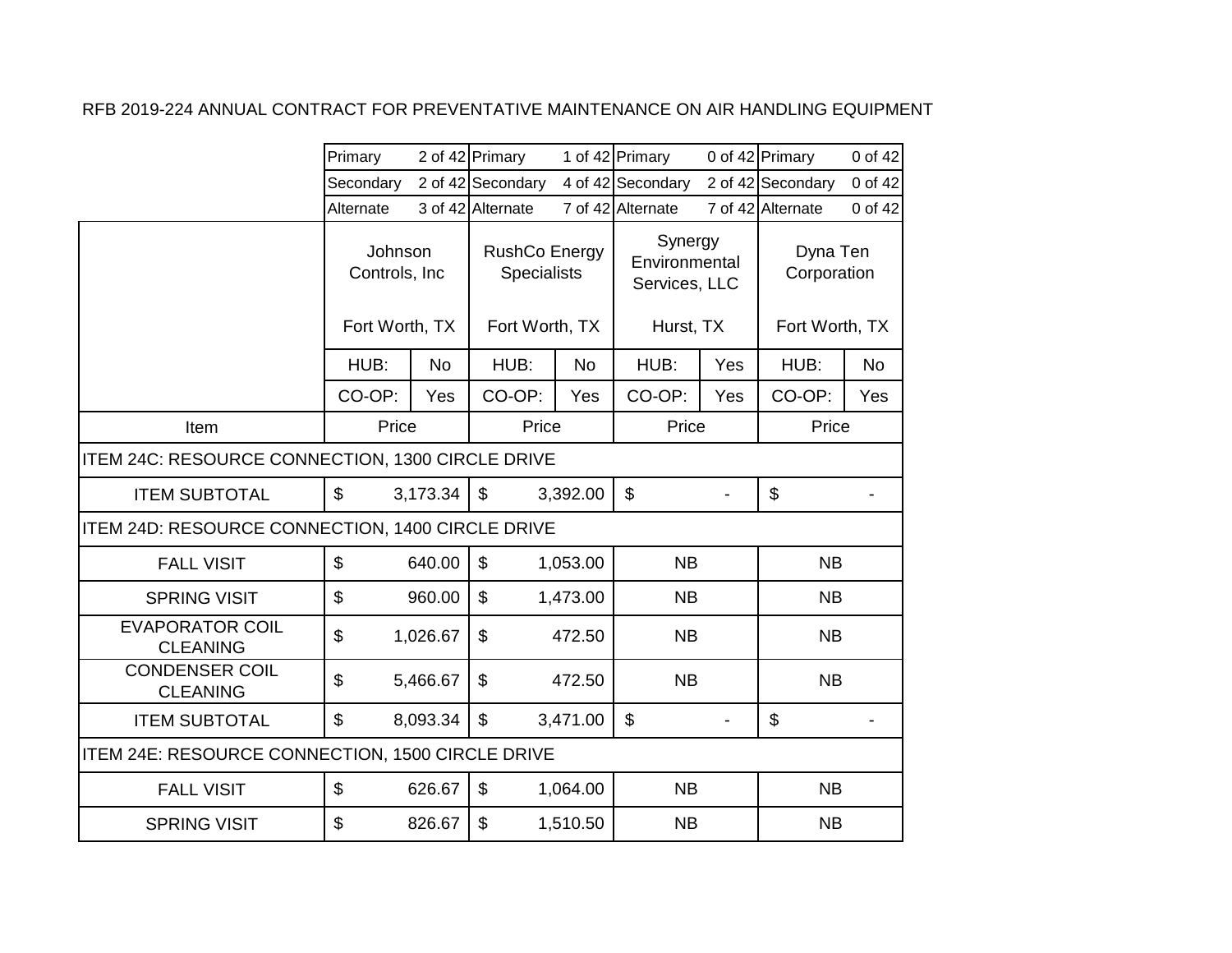|                                                  | Primary                                    |           | 2 of 42 Primary                            |           | 1 of 42 Primary                           |     | 0 of 42 Primary         | 0 of 42   |
|--------------------------------------------------|--------------------------------------------|-----------|--------------------------------------------|-----------|-------------------------------------------|-----|-------------------------|-----------|
|                                                  | Secondary                                  |           | 2 of 42 Secondary                          |           | 4 of 42 Secondary                         |     | 2 of 42 Secondary       | 0 of 42   |
|                                                  | Alternate                                  |           | 3 of 42 Alternate                          |           | 7 of 42 Alternate                         |     | 7 of 42 Alternate       | 0 of 42   |
|                                                  | Johnson<br>Controls, Inc<br>Fort Worth, TX |           | <b>RushCo Energy</b><br><b>Specialists</b> |           | Synergy<br>Environmental<br>Services, LLC |     | Dyna Ten<br>Corporation |           |
|                                                  |                                            |           | Fort Worth, TX                             |           | Hurst, TX                                 |     | Fort Worth, TX          |           |
|                                                  | HUB:                                       | <b>No</b> | HUB:                                       | <b>No</b> | HUB:                                      | Yes | HUB:                    | <b>No</b> |
|                                                  | CO-OP:                                     | Yes       | CO-OP:                                     | Yes       | CO-OP:                                    | Yes | CO-OP:                  | Yes       |
| Item                                             | Price                                      |           | Price                                      |           | Price                                     |     | Price                   |           |
| ITEM 24E: RESOURCE CONNECTION, 1500 CIRCLE DRIVE |                                            |           |                                            |           |                                           |     |                         |           |
| <b>EVAPORATOR COIL</b><br><b>CLEANING</b>        | \$                                         | 1,040.00  | \$                                         | 472.50    | <b>NB</b>                                 |     | <b>NB</b>               |           |
| <b>CONDENSER COIL</b><br><b>CLEANING</b>         | $\mathfrak{S}$                             | 560.00    | \$                                         | 472.50    | <b>NB</b>                                 |     | <b>NB</b>               |           |
| <b>ITEM SUBTOTAL</b>                             | \$                                         | 3,053.34  | \$                                         | 3,519.50  | $\boldsymbol{\mathsf{S}}$                 |     | \$                      |           |
| ITEM 24F: RESOURCE CONNECTION, 1801 CIRCLE DRIVE |                                            |           |                                            |           |                                           |     |                         |           |
| <b>FALL VISIT</b>                                | $\mathfrak{S}$                             | 306.67    | \$                                         | 625.50    | <b>NB</b>                                 |     | <b>NB</b>               |           |
| <b>SPRING VISIT</b>                              | \$                                         | 406.67    | \$                                         | 888.00    | <b>NB</b>                                 |     | <b>NB</b>               |           |
| <b>EVAPORATOR COIL</b><br><b>CLEANING</b>        | \$                                         | 573.33    | \$                                         | 393.75    | <b>NB</b>                                 |     | <b>NB</b>               |           |
| <b>CONDENSER COIL</b><br><b>CLEANING</b>         | \$                                         | 386.67    | \$                                         | 393.75    | <b>NB</b>                                 |     | <b>NB</b>               |           |
| <b>ITEM SUBTOTAL</b>                             | \$                                         | 1,673.34  | \$                                         | 2,301.00  | \$                                        |     | \$                      |           |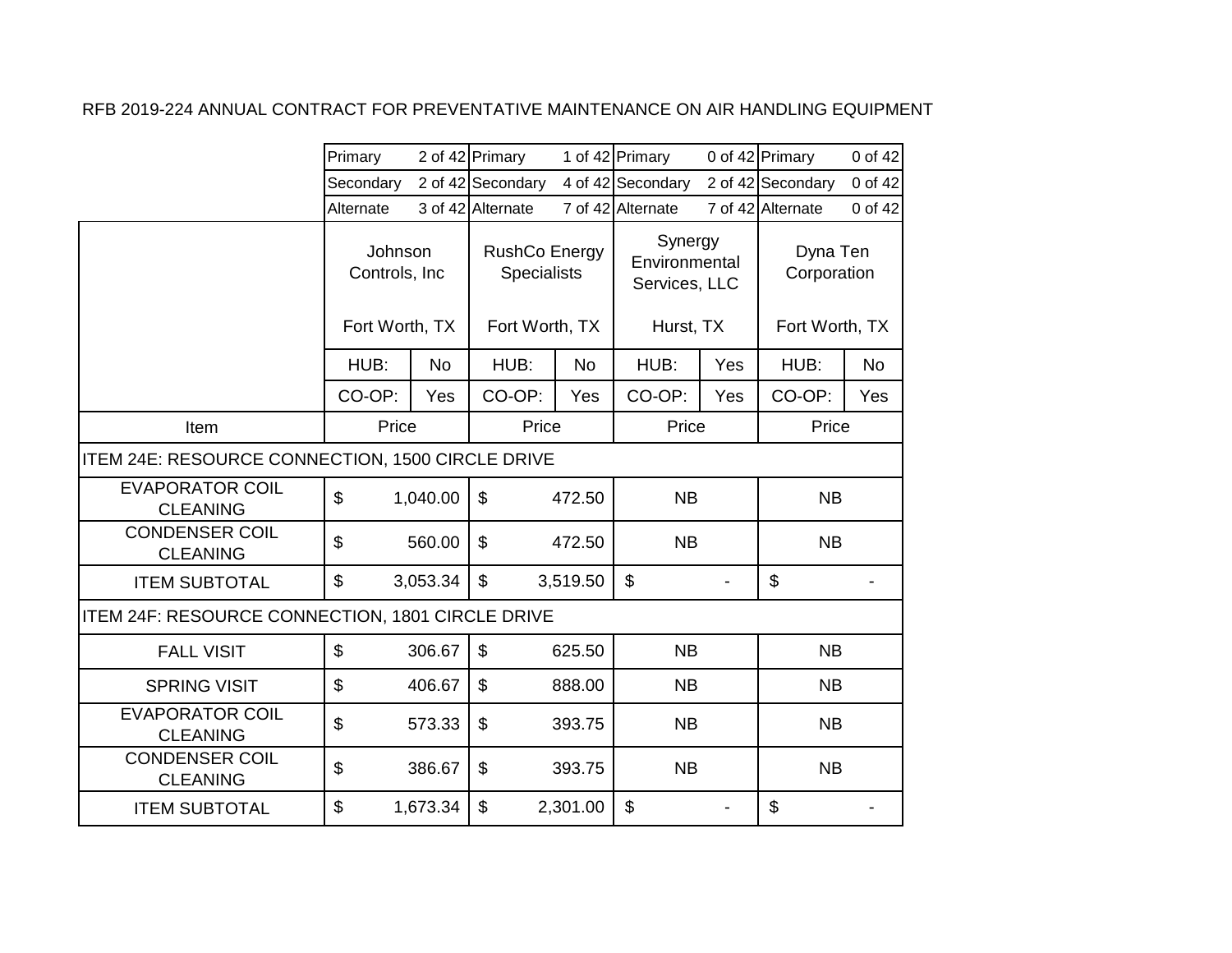|                                                  | Primary        |                          | 2 of 42 Primary   |                                            | 1 of 42 Primary                           |           | 0 of 42 Primary         | 0 of 42        |
|--------------------------------------------------|----------------|--------------------------|-------------------|--------------------------------------------|-------------------------------------------|-----------|-------------------------|----------------|
|                                                  | Secondary      |                          | 2 of 42 Secondary |                                            | 4 of 42 Secondary                         |           | 2 of 42 Secondary       | 0 of 42        |
|                                                  | Alternate      |                          | 3 of 42 Alternate |                                            | 7 of 42 Alternate                         |           | 7 of 42 Alternate       | 0 of 42        |
|                                                  |                | Johnson<br>Controls, Inc |                   | <b>RushCo Energy</b><br><b>Specialists</b> | Synergy<br>Environmental<br>Services, LLC |           | Dyna Ten<br>Corporation |                |
|                                                  | Fort Worth, TX |                          | Fort Worth, TX    |                                            |                                           | Hurst, TX |                         | Fort Worth, TX |
|                                                  | HUB:           | <b>No</b>                | HUB:              | <b>No</b>                                  | HUB:                                      | Yes       | HUB:                    | <b>No</b>      |
|                                                  | CO-OP:         | Yes                      | CO-OP:            | Yes                                        | CO-OP:                                    | Yes       | CO-OP:                  | Yes            |
| Item                                             | Price          |                          | Price             |                                            | Price                                     |           | Price                   |                |
| ITEM 24G: RESOURCE CONNECTION, 2100 CIRCLE DRIVE |                |                          |                   |                                            |                                           |           |                         |                |
| <b>FALL VISIT</b>                                | \$             | 560.00                   | \$                | 1,027.00                                   | <b>NB</b>                                 |           | <b>NB</b>               |                |
| <b>SPRING VISIT</b>                              | \$             | 313.33                   | $\mathfrak{S}$    | 845.00                                     | <b>NB</b>                                 |           | <b>NB</b>               |                |
| <b>EVAPORATOR COIL</b><br><b>CLEANING</b>        | \$             | 240.00                   | $\mathfrak{S}$    | 157.50                                     | <b>NB</b>                                 |           | <b>NB</b>               |                |
| <b>CONDENSER COIL</b><br><b>CLEANING</b>         | <b>NB</b>      |                          | \$                | 157.50                                     | <b>NB</b>                                 |           | <b>NB</b>               |                |
| <b>ITEM SUBTOTAL</b>                             | \$             | 1,113.33                 | \$                | 2,187.00                                   | $\mathfrak{S}$                            |           | \$                      |                |
| ITEM 24H: RESOURCE CONNECTION, 2200 CIRCLE DRIVE |                |                          |                   |                                            |                                           |           |                         |                |
| <b>FALL VISIT</b>                                | \$             | 133.33                   | $\mathfrak{S}$    | 384.00                                     | <b>NB</b>                                 |           | <b>NB</b>               |                |
| <b>SPRING VISIT</b>                              | \$             | 200.00                   | \$                | 489.00                                     | <b>NB</b>                                 |           | <b>NB</b>               |                |
| <b>EVAPORATOR COIL</b><br><b>CLEANING</b>        | <b>NB</b>      |                          | \$                | 157.50                                     | <b>NB</b>                                 |           | <b>NB</b>               |                |
| <b>CONDENSER COIL</b><br><b>CLEANING</b>         | <b>NB</b>      |                          | \$                | 157.50                                     | <b>NB</b>                                 |           | <b>NB</b>               |                |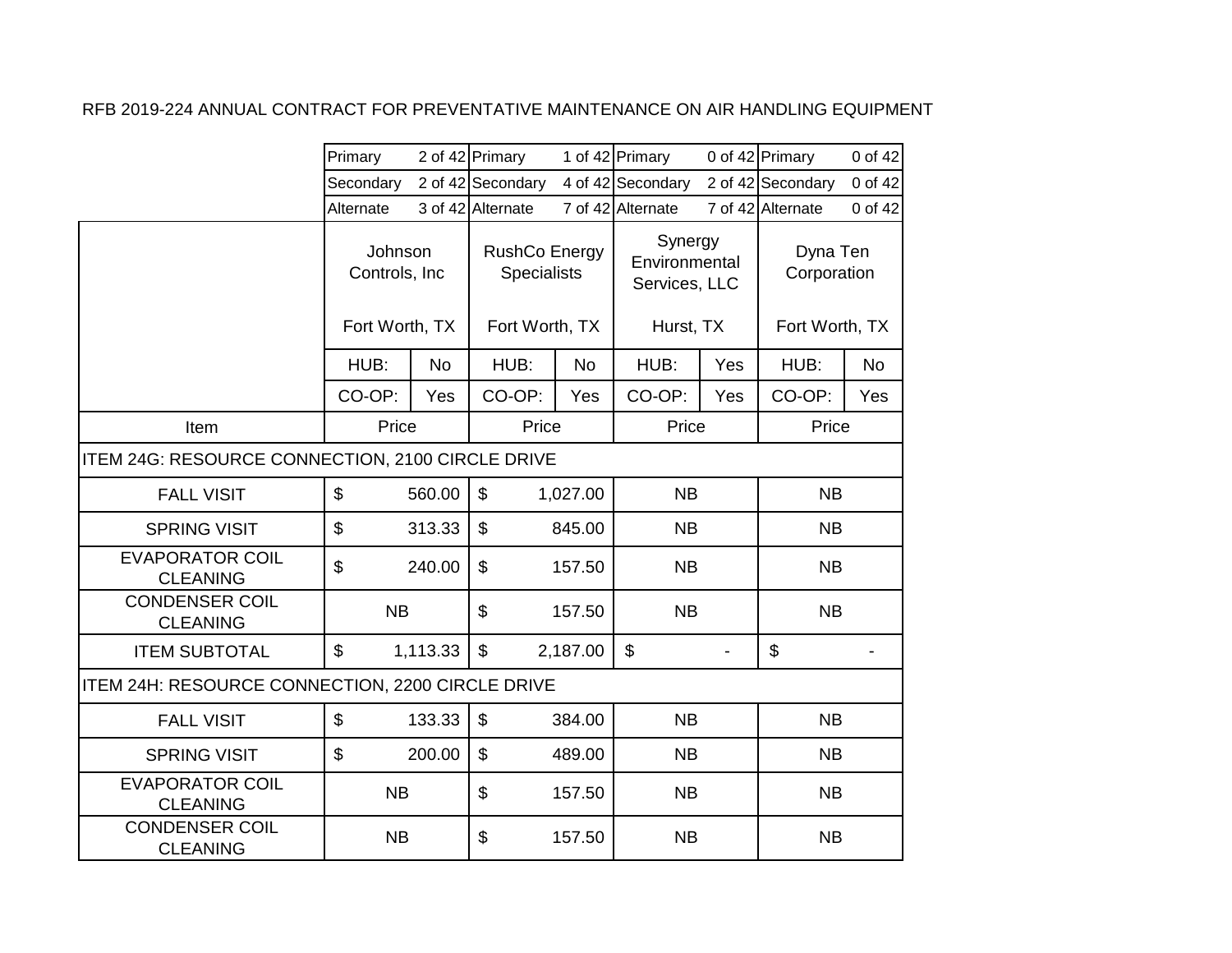|                                                  | Primary                   |           | 2 of 42 Primary                            |           | 1 of 42 Primary                           |     | 0 of 42 Primary         | 0 of 42   |
|--------------------------------------------------|---------------------------|-----------|--------------------------------------------|-----------|-------------------------------------------|-----|-------------------------|-----------|
|                                                  | Secondary                 |           | 2 of 42 Secondary                          |           | 4 of 42 Secondary                         |     | 2 of 42 Secondary       | 0 of 42   |
|                                                  | Alternate                 |           | 3 of 42 Alternate                          |           | 7 of 42 Alternate                         |     | 7 of 42 Alternate       | 0 of 42   |
|                                                  | Johnson<br>Controls, Inc. |           | <b>RushCo Energy</b><br><b>Specialists</b> |           | Synergy<br>Environmental<br>Services, LLC |     | Dyna Ten<br>Corporation |           |
|                                                  | Fort Worth, TX            |           | Fort Worth, TX                             |           | Hurst, TX                                 |     | Fort Worth, TX          |           |
|                                                  | HUB:                      | <b>No</b> | HUB:                                       | <b>No</b> | HUB:                                      | Yes | HUB:                    | <b>No</b> |
|                                                  | CO-OP:                    | Yes       | CO-OP:                                     | Yes       | CO-OP:                                    | Yes | CO-OP:                  | Yes       |
| Item                                             | Price                     |           | Price                                      |           | Price                                     |     | Price                   |           |
| ITEM 24H: RESOURCE CONNECTION, 2200 CIRCLE DRIVE |                           |           |                                            |           |                                           |     |                         |           |
| <b>ITEM SUBTOTAL</b>                             | $\mathfrak{S}$            | 333.33    | \$                                         | 1,188.00  | $\boldsymbol{\mathsf{S}}$                 |     | \$                      |           |
| ITEM 24I: RESOURCE CONNECTION, 2300 CIRCLE DRIVE |                           |           |                                            |           |                                           |     |                         |           |
| <b>FALL VISIT</b>                                | \$                        | 866.67    | \$                                         | 1,324.00  | <b>NB</b>                                 |     | <b>NB</b>               |           |
| <b>SPRING VISIT</b>                              | \$                        | 1,186.67  | \$                                         | 1,875.00  | <b>NB</b>                                 |     | <b>NB</b>               |           |
| <b>EVAPORATOR COIL</b><br><b>CLEANING</b>        | \$                        | 1,186.67  | $\mathfrak{L}$                             | 551.25    | <b>NB</b>                                 |     | <b>NB</b>               |           |
| <b>CONDENSER COIL</b><br><b>CLEANING</b>         | \$                        | 640.00    | \$                                         | 551.25    | <b>NB</b>                                 |     | <b>NB</b>               |           |
| <b>ITEM SUBTOTAL</b>                             | \$                        | 3,880.01  | \$                                         | 4,301.50  | \$                                        |     | \$                      |           |
| ITEM 24J: RESOURCE CONNECTION, 2400 CIRCLE DRIVE |                           |           |                                            |           |                                           |     |                         |           |
| <b>FALL VISIT</b>                                | \$                        | 693.33    | $\mathfrak{L}$                             | 851.50    | <b>NB</b>                                 |     | <b>NB</b>               |           |
| <b>SPRING VISIT</b>                              | \$                        | 906.67    | $\mathfrak{L}$                             | 1,192.50  | <b>NB</b>                                 |     | <b>NB</b>               |           |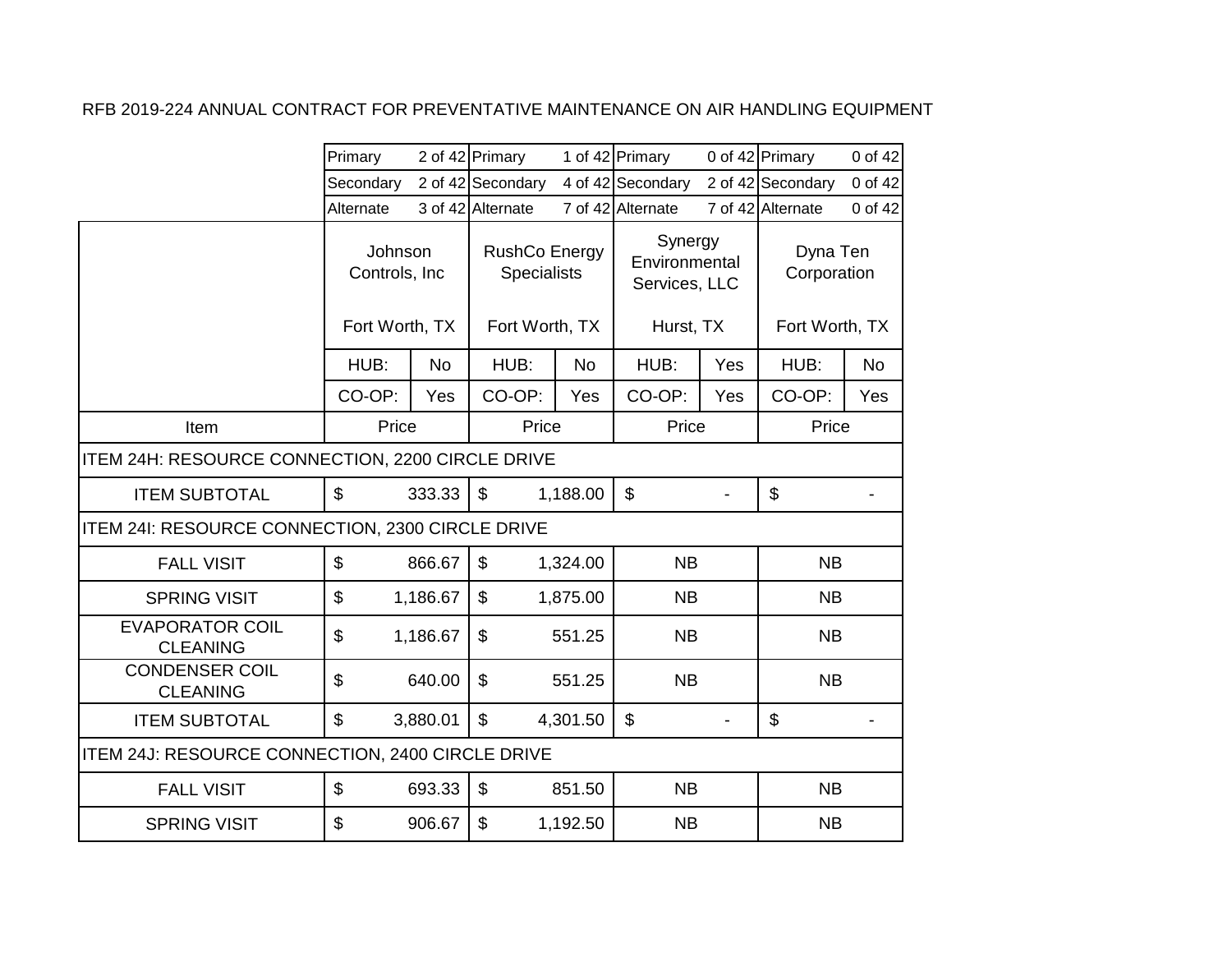|                                                  | Primary                                    |           | 2 of 42 Primary   |           | 1 of 42 Primary                            |     | 0 of 42 Primary                           | 0 of 42   |                         |  |
|--------------------------------------------------|--------------------------------------------|-----------|-------------------|-----------|--------------------------------------------|-----|-------------------------------------------|-----------|-------------------------|--|
|                                                  | Secondary                                  |           | 2 of 42 Secondary |           | 4 of 42 Secondary                          |     | 2 of 42 Secondary                         | 0 of 42   |                         |  |
|                                                  | Alternate                                  |           | 3 of 42 Alternate |           | 7 of 42 Alternate                          |     | 7 of 42 Alternate                         | 0 of 42   |                         |  |
|                                                  | Johnson<br>Controls, Inc<br>Fort Worth, TX |           |                   |           | <b>RushCo Energy</b><br><b>Specialists</b> |     | Synergy<br>Environmental<br>Services, LLC |           | Dyna Ten<br>Corporation |  |
|                                                  |                                            |           | Fort Worth, TX    |           | Hurst, TX                                  |     | Fort Worth, TX                            |           |                         |  |
|                                                  | HUB:                                       | <b>No</b> | HUB:              | <b>No</b> | HUB:                                       | Yes | HUB:                                      | <b>No</b> |                         |  |
|                                                  | CO-OP:                                     | Yes       | CO-OP:            | Yes       | CO-OP:                                     | Yes | CO-OP:                                    | Yes       |                         |  |
| Item                                             | Price                                      |           | Price             |           | Price                                      |     | Price                                     |           |                         |  |
| ITEM 24J: RESOURCE CONNECTION, 2400 CIRCLE DRIVE |                                            |           |                   |           |                                            |     |                                           |           |                         |  |
| <b>EVAPORATOR COIL</b><br><b>CLEANING</b>        | \$                                         | 886.67    | \$                | 393.75    | <b>NB</b>                                  |     | <b>NB</b>                                 |           |                         |  |
| <b>CONDENSER COIL</b><br><b>CLEANING</b>         | \$                                         | 466.67    | \$                | 393.75    | <b>NB</b>                                  |     | <b>NB</b>                                 |           |                         |  |
| <b>ITEM SUBTOTAL</b>                             | \$                                         | 2,953.34  | \$                | 2,831.50  | \$                                         |     | \$                                        |           |                         |  |
| ITEM 24K: RESOURCE CONNECTION, 2500 CIRCLE DRIVE |                                            |           |                   |           |                                            |     |                                           |           |                         |  |
| <b>FALL VISIT</b>                                | $\mathfrak{S}$                             | 866.67    | \$                | 1,285.00  | <b>NB</b>                                  |     | <b>NB</b>                                 |           |                         |  |
| <b>SPRING VISIT</b>                              | \$                                         | 1,266.67  | \$                | 1,889.00  | <b>NB</b>                                  |     | <b>NB</b>                                 |           |                         |  |
| <b>EVAPORATOR COIL</b><br><b>CLEANING</b>        | \$                                         | 1,380.00  | \$                | 630.00    | <b>NB</b>                                  |     | <b>NB</b>                                 |           |                         |  |
| <b>CONDENSER COIL</b><br><b>CLEANING</b>         | \$                                         | 706.67    | \$                | 630.00    | <b>NB</b>                                  |     | <b>NB</b>                                 |           |                         |  |
| <b>ITEM SUBTOTAL</b>                             | \$                                         | 4,220.01  | \$                | 4,434.00  | \$                                         |     | \$                                        |           |                         |  |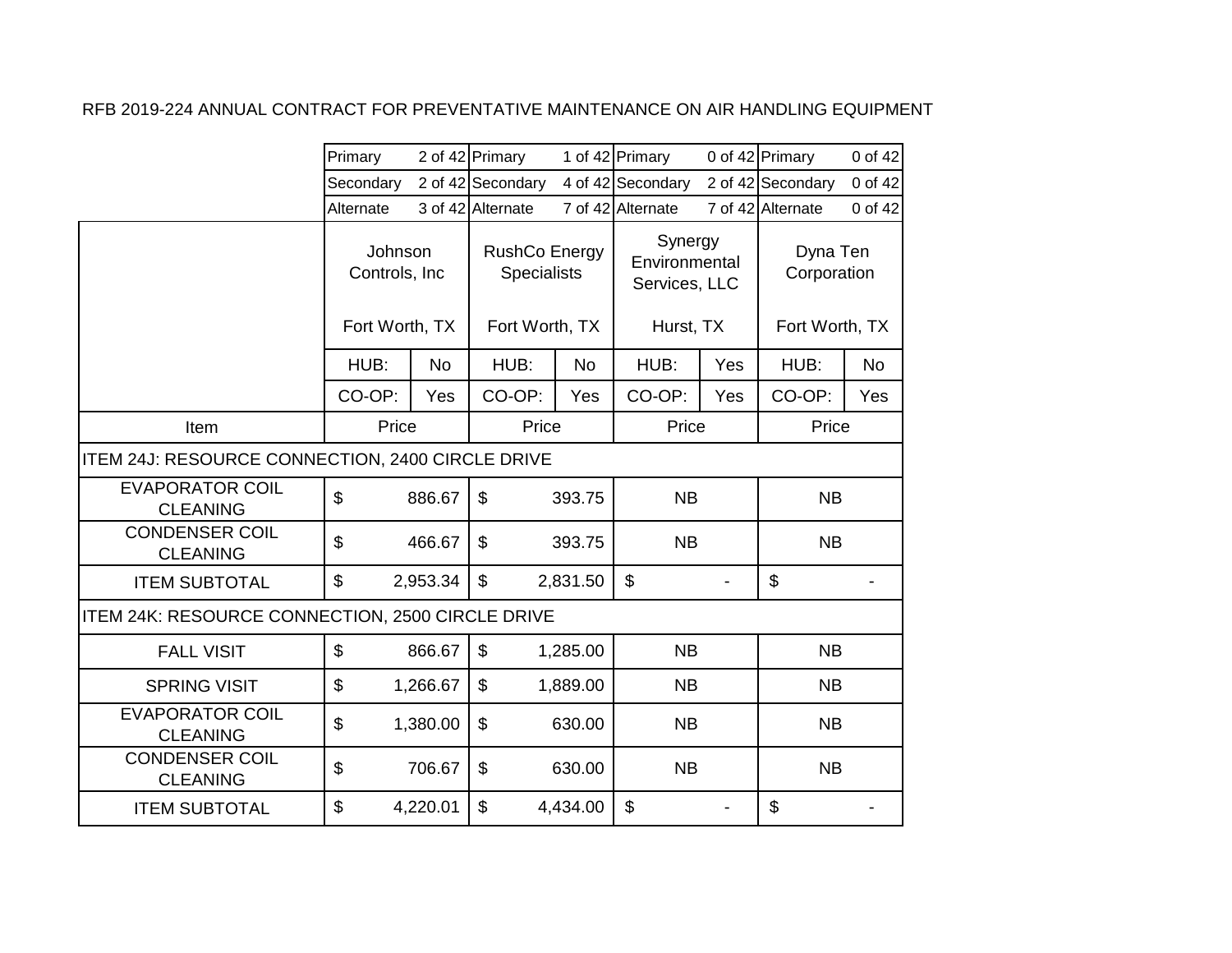|                                                    | Primary        |                          | 2 of 42 Primary   |                                     | 1 of 42 Primary                           |     | 0 of 42 Primary         | 0 of 42   |
|----------------------------------------------------|----------------|--------------------------|-------------------|-------------------------------------|-------------------------------------------|-----|-------------------------|-----------|
|                                                    | Secondary      |                          | 2 of 42 Secondary |                                     | 4 of 42 Secondary                         |     | 2 of 42 Secondary       | 0 of 42   |
|                                                    | Alternate      |                          | 3 of 42 Alternate |                                     | 7 of 42 Alternate                         |     | 7 of 42 Alternate       | 0 of 42   |
|                                                    |                | Johnson<br>Controls, Inc |                   | RushCo Energy<br><b>Specialists</b> | Synergy<br>Environmental<br>Services, LLC |     | Dyna Ten<br>Corporation |           |
|                                                    | Fort Worth, TX |                          | Fort Worth, TX    |                                     | Hurst, TX                                 |     | Fort Worth, TX          |           |
|                                                    | HUB:           | <b>No</b>                | HUB:              | <b>No</b>                           | HUB:                                      | Yes | HUB:                    | <b>No</b> |
|                                                    | CO-OP:         | Yes                      | CO-OP:            | Yes                                 | CO-OP:                                    | Yes | CO-OP:                  | Yes       |
| Item                                               | Price          |                          | Price             |                                     | Price                                     |     | Price                   |           |
| ITEM 24L: RESOURCE CONNECTION, 5000 RESOURCE DRIVE |                |                          |                   |                                     |                                           |     |                         |           |
| <b>FALL VISIT</b>                                  | \$             | 706.67                   | \$                | 1,198.00                            | <b>NB</b>                                 |     | <b>NB</b>               |           |
| <b>SPRING VISIT</b>                                | \$             | 1,273.33                 | $\mathbb{S}$      | 1,724.00                            | <b>NB</b>                                 |     | <b>NB</b>               |           |
| <b>EVAPORATOR COIL</b><br><b>CLEANING</b>          | \$             | 1,733.33                 | \$                | 787.50                              | <b>NB</b>                                 |     | <b>NB</b>               |           |
| <b>CONDENSER COIL</b><br><b>CLEANING</b>           | \$             | 893.33                   | $\mathfrak{S}$    | 787.50                              | <b>NB</b>                                 |     | <b>NB</b>               |           |
| <b>ITEM SUBTOTAL</b>                               | \$             | 4,606.66                 | \$                | 4,497.00                            | $\boldsymbol{\mathsf{S}}$                 |     | \$                      |           |
| ITEM 24N: RESOURCE CONNECTION, 5020 RESOURCE DRIVE |                |                          |                   |                                     |                                           |     |                         |           |
| <b>FALL VISIT</b>                                  | \$             | 1,760.00                 | $\mathfrak{S}$    | 415.50                              | <b>NB</b>                                 |     | <b>NB</b>               |           |
| <b>SPRING VISIT</b>                                | \$             | 1,133.33                 | \$                | 153.00                              | <b>NB</b>                                 |     | <b>NB</b>               |           |
| <b>EVAPORATOR COIL</b><br><b>CLEANING</b>          | \$             | 1,120.00                 | <b>NB</b>         |                                     | <b>NB</b>                                 |     | <b>NB</b>               |           |
| <b>CONDENSER COIL</b><br><b>CLEANING</b>           | \$             | 160.00                   | <b>NB</b>         |                                     | <b>NB</b>                                 |     | <b>NB</b>               |           |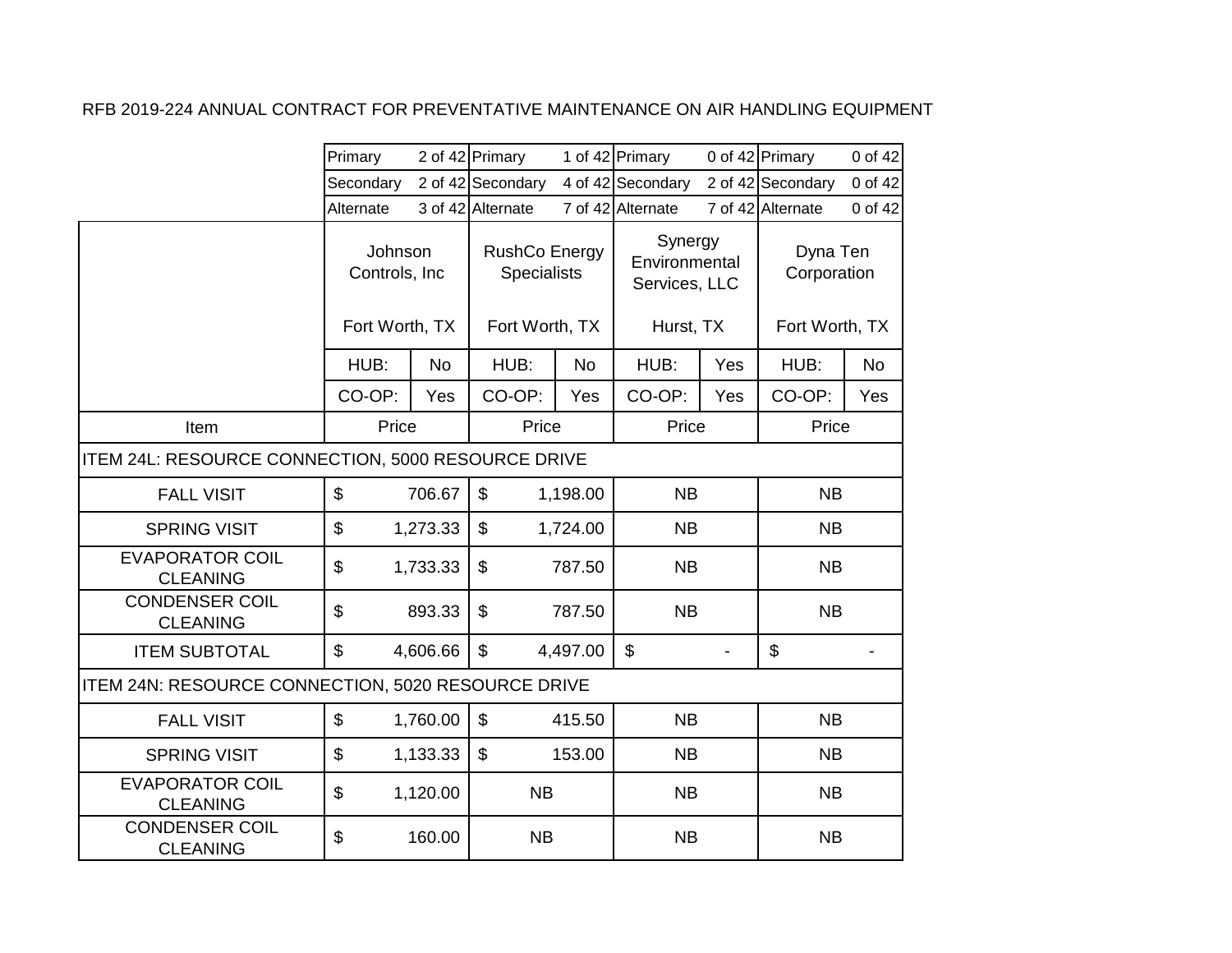|                                                    | Primary                                     |           | 2 of 42 Primary                                              |          | 1 of 42 Primary                                        |     | 0 of 42 Primary                           | 0 of 42   |
|----------------------------------------------------|---------------------------------------------|-----------|--------------------------------------------------------------|----------|--------------------------------------------------------|-----|-------------------------------------------|-----------|
|                                                    | Secondary                                   |           | 2 of 42 Secondary                                            |          | 4 of 42 Secondary                                      |     | 2 of 42 Secondary                         | 0 of 42   |
|                                                    | Alternate                                   |           | 3 of 42 Alternate                                            |          | 7 of 42 Alternate                                      |     | 7 of 42 Alternate                         | 0 of 42   |
|                                                    | Johnson<br>Controls, Inc.<br>Fort Worth, TX |           | <b>RushCo Energy</b><br><b>Specialists</b><br>Fort Worth, TX |          | Synergy<br>Environmental<br>Services, LLC<br>Hurst, TX |     | Dyna Ten<br>Corporation<br>Fort Worth, TX |           |
|                                                    |                                             |           |                                                              |          |                                                        |     |                                           |           |
|                                                    | HUB:                                        | <b>No</b> | HUB:                                                         | No       | HUB:                                                   | Yes | HUB:                                      | <b>No</b> |
|                                                    | CO-OP:                                      | Yes       | CO-OP:                                                       | Yes      | CO-OP:                                                 | Yes | CO-OP:                                    | Yes       |
| Item                                               | Price                                       |           | Price                                                        |          | Price                                                  |     | Price                                     |           |
| ITEM 24N: RESOURCE CONNECTION, 5020 RESOURCE DRIVE |                                             |           |                                                              |          |                                                        |     |                                           |           |
| <b>ITEM SUBTOTAL</b>                               | $\mathfrak{S}$                              | 4,173.33  | $\mathfrak{S}$                                               | 568.50   | \$                                                     |     | \$                                        |           |
| ITEM 240: RESOURCE CONNECTION, 5041 RESOURCE DRIVE |                                             |           |                                                              |          |                                                        |     |                                           |           |
| <b>FALL VISIT</b>                                  | \$                                          | 673.33    | $\mathfrak{S}$                                               | 1,316.00 | <b>NB</b>                                              |     | <b>NB</b>                                 |           |
| <b>SPRING VISIT</b>                                | \$                                          | 586.67    | $\mathfrak{S}$                                               | 1,368.50 | <b>NB</b>                                              |     | <b>NB</b>                                 |           |
| <b>EVAPORATOR COIL</b><br><b>CLEANING</b>          | $\mathfrak{S}$                              | 546.67    | $\mathfrak{L}$                                               | 708.75   | <b>NB</b>                                              |     | <b>NB</b>                                 |           |
| <b>CONDENSER COIL</b><br><b>CLEANING</b>           | \$                                          | 306.67    | \$                                                           | 708.75   | <b>NB</b>                                              |     | <b>NB</b>                                 |           |
| <b>ITEM SUBTOTAL</b>                               | \$                                          | 2,113.34  | \$                                                           | 4,102.00 | \$                                                     |     | \$                                        |           |
| ITEM 24P: RESOURCE CONNECTION, 5051 RESOURCE DRIVE |                                             |           |                                                              |          |                                                        |     |                                           |           |
| <b>FALL VISIT</b>                                  | \$                                          | 580.00    | \$                                                           | 1,454.00 | <b>NB</b>                                              |     | <b>NB</b>                                 |           |
| <b>SPRING VISIT</b>                                | \$                                          | 440.00    | $\mathfrak{L}$                                               | 1,428.00 | <b>NB</b>                                              |     | <b>NB</b>                                 |           |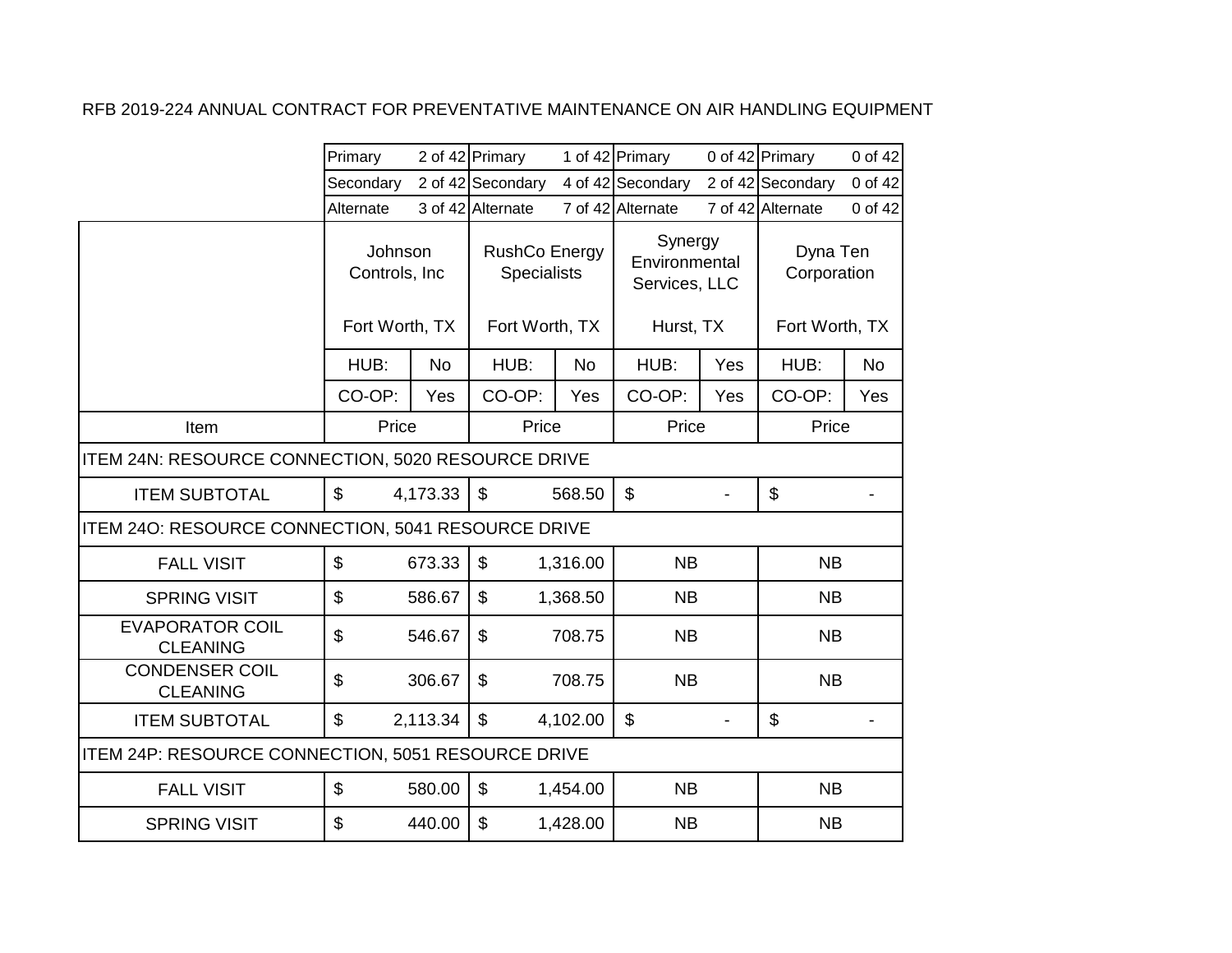|                                                        | Primary                   |           | 2 of 42 Primary   |                                            | 1 of 42 Primary           |                                           | 0 of 42 Primary         | 0 of 42        |
|--------------------------------------------------------|---------------------------|-----------|-------------------|--------------------------------------------|---------------------------|-------------------------------------------|-------------------------|----------------|
|                                                        | Secondary                 |           | 2 of 42 Secondary |                                            | 4 of 42 Secondary         |                                           | 2 of 42 Secondary       | 0 of 42        |
|                                                        | Alternate                 |           | 3 of 42 Alternate |                                            | 7 of 42 Alternate         |                                           | 7 of 42 Alternate       | 0 of 42        |
|                                                        | Johnson<br>Controls, Inc  |           |                   | <b>RushCo Energy</b><br><b>Specialists</b> |                           | Synergy<br>Environmental<br>Services, LLC | Dyna Ten<br>Corporation |                |
|                                                        | Fort Worth, TX            |           | Fort Worth, TX    |                                            |                           | Hurst, TX                                 |                         | Fort Worth, TX |
|                                                        | HUB:                      | <b>No</b> | HUB:              | <b>No</b>                                  | HUB:                      | Yes                                       | HUB:                    | <b>No</b>      |
|                                                        | CO-OP:                    | Yes       | CO-OP:            | Yes                                        | CO-OP:                    | Yes                                       | CO-OP:                  | Yes            |
| Item                                                   | Price                     |           | Price             |                                            | Price                     |                                           | Price                   |                |
| ITEM 24P: RESOURCE CONNECTION, 5051 RESOURCE DRIVE     |                           |           |                   |                                            |                           |                                           |                         |                |
| <b>EVAPORATOR COIL</b><br><b>CLEANING</b>              | \$                        | 480.00    | $\mathfrak{L}$    | 472.50                                     | <b>NB</b>                 |                                           | <b>NB</b>               |                |
| <b>CONDENSER COIL</b><br><b>CLEANING</b>               | $\mathfrak{S}$            | 240.00    | \$                | 472.50                                     | <b>NB</b>                 |                                           | <b>NB</b>               |                |
| <b>ITEM SUBTOTAL</b>                                   | \$                        | 1,740.00  | \$                | 3,827.00                                   | \$                        |                                           | \$                      |                |
| <b>ITEM TOTAL</b>                                      | \$                        | 47,513.39 | $\mathfrak{S}$    | 47,568.75                                  | $\boldsymbol{\mathsf{S}}$ |                                           | \$                      |                |
| YEARS OF EXPERIENCE ON<br><b>MAMMOTH UNITS</b>         | 20                        |           | $\mathbf 0$       |                                            | <b>NB</b>                 |                                           | <b>NB</b>               |                |
| <b>NUMBER OF MAMMOTH</b><br><b>TRAINED TECHNICIANS</b> | 6                         |           |                   |                                            | <b>NB</b>                 |                                           | <b>NB</b>               |                |
| ITEM 25: SCOTT D. MOORE JUVENILE JUSTICE CENTER        |                           |           |                   |                                            |                           |                                           |                         |                |
| <b>FALL VISIT</b>                                      | $\boldsymbol{\mathsf{S}}$ | 6,760.00  | \$                | 11,575.00                                  | \$                        | 12,454.00                                 | \$                      | 13,287.00      |
| <b>SPRING VISIT</b>                                    | \$                        | 10,053.33 | \$                | 13,570.00                                  | \$                        | 14,869.00                                 | $\mathfrak{S}$          | 15,016.00      |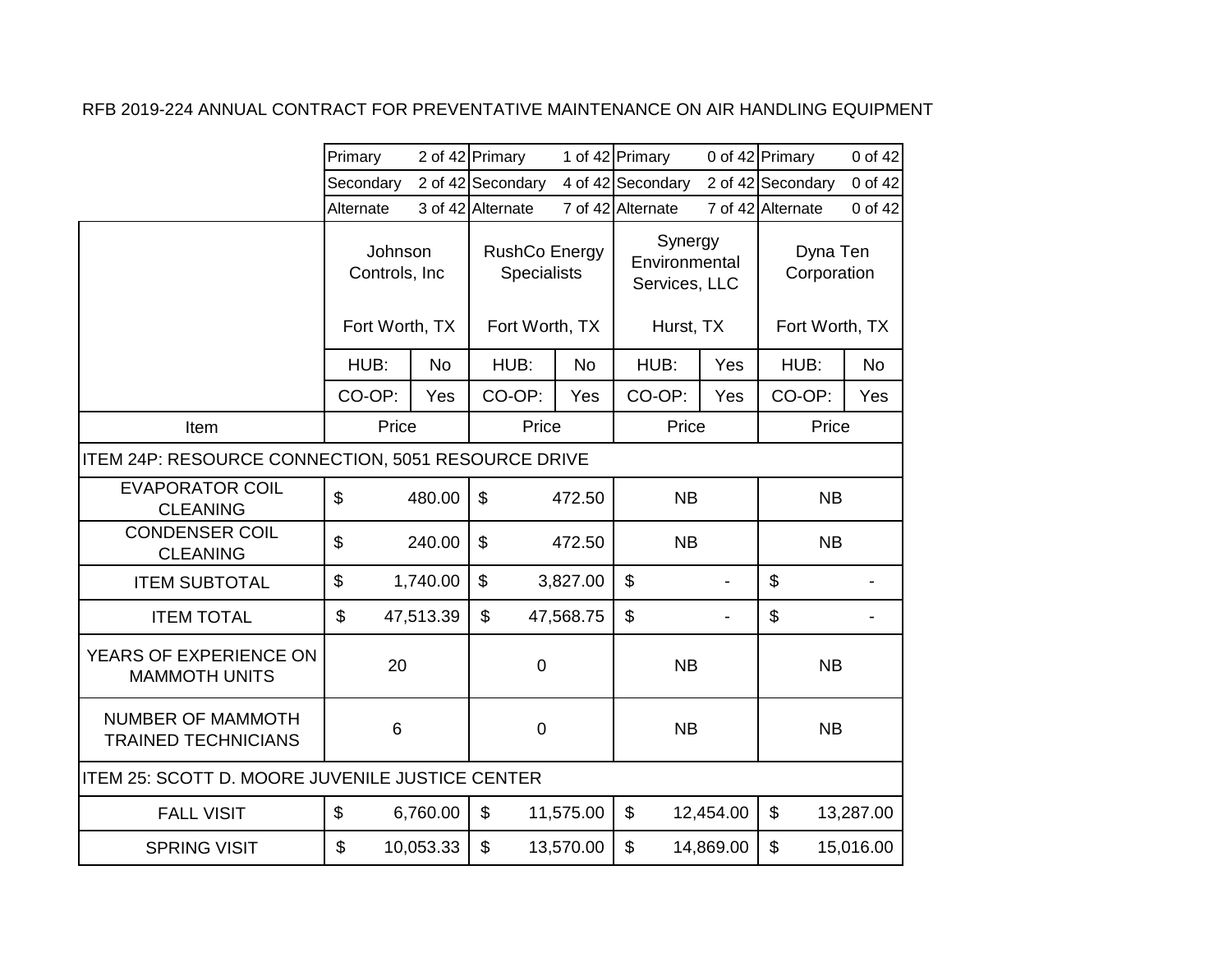|                                                        | Primary                                    |           | 2 of 42 Primary                                       |           | 1 of 42 Primary                                        |           | 0 of 42 Primary                           | 0 of 42   |
|--------------------------------------------------------|--------------------------------------------|-----------|-------------------------------------------------------|-----------|--------------------------------------------------------|-----------|-------------------------------------------|-----------|
|                                                        | Secondary                                  |           | 2 of 42 Secondary                                     |           | 4 of 42 Secondary                                      |           | 2 of 42 Secondary                         | 0 of 42   |
|                                                        | Alternate                                  |           | 3 of 42 Alternate                                     |           | 7 of 42 Alternate                                      |           | 7 of 42 Alternate                         | 0 of 42   |
|                                                        | Johnson<br>Controls, Inc<br>Fort Worth, TX |           | RushCo Energy<br><b>Specialists</b><br>Fort Worth, TX |           | Synergy<br>Environmental<br>Services, LLC<br>Hurst, TX |           | Dyna Ten<br>Corporation<br>Fort Worth, TX |           |
|                                                        | HUB:                                       | <b>No</b> | HUB:                                                  | <b>No</b> | HUB:                                                   | Yes       | HUB:                                      | No        |
|                                                        | CO-OP:                                     | Yes       | CO-OP:                                                | Yes       | CO-OP:                                                 | Yes       | CO-OP:                                    | Yes       |
| Item                                                   | Price                                      |           | Price                                                 |           | Price                                                  |           | Price                                     |           |
| <b>ITEM 25: SCOTT D. MOORE JUVENILE JUSTICE CENTER</b> |                                            |           |                                                       |           |                                                        |           |                                           |           |
| <b>EVAPORATOR COIL</b><br><b>CLEANING</b>              | \$                                         | 10,560.00 | \$                                                    | 5,197.50  | \$                                                     | 4,696.00  | \$                                        | 10,608.00 |
| <b>CONDENSER COIL</b><br><b>CLEANING</b>               | \$                                         | 5,280.00  | \$                                                    | 5,197.50  | \$                                                     | 4,795.00  | \$                                        | 6,913.00  |
| <b>ITEM TOTAL</b>                                      | \$                                         | 32,653.33 | \$                                                    | 35,540.00 | $\mathfrak{S}$                                         | 36,814.00 | \$                                        | 45,824.00 |
| <b>ITEM 26: SOUTH PATROL FACILITY</b>                  |                                            |           |                                                       |           |                                                        |           |                                           |           |
| <b>FALL VISIT</b>                                      | $\mathfrak{L}$                             | 400.00    | \$                                                    | 678.00    | $\boldsymbol{\mathsf{S}}$                              | 746.00    | <b>NB</b>                                 |           |
| <b>SPRING VISIT</b>                                    | \$                                         | 600.00    | \$                                                    | 993.00    | \$                                                     | 873.00    | <b>NB</b>                                 |           |
| <b>EVAPORATOR COIL</b><br><b>CLEANING</b>              | \$                                         | 960.00    | \$                                                    | 472.50    | \$                                                     | 382.00    | <b>NB</b>                                 |           |
| <b>CONDENSER COIL</b><br><b>CLEANING</b>               | \$                                         | 480.00    | $\mathfrak{S}$                                        | 472.50    | \$                                                     | 382.00    | <b>NB</b>                                 |           |
| <b>ITEM TOTAL</b>                                      | \$                                         | 2,440.00  | \$                                                    | 2,616.00  | \$                                                     | 2,383.00  | \$                                        |           |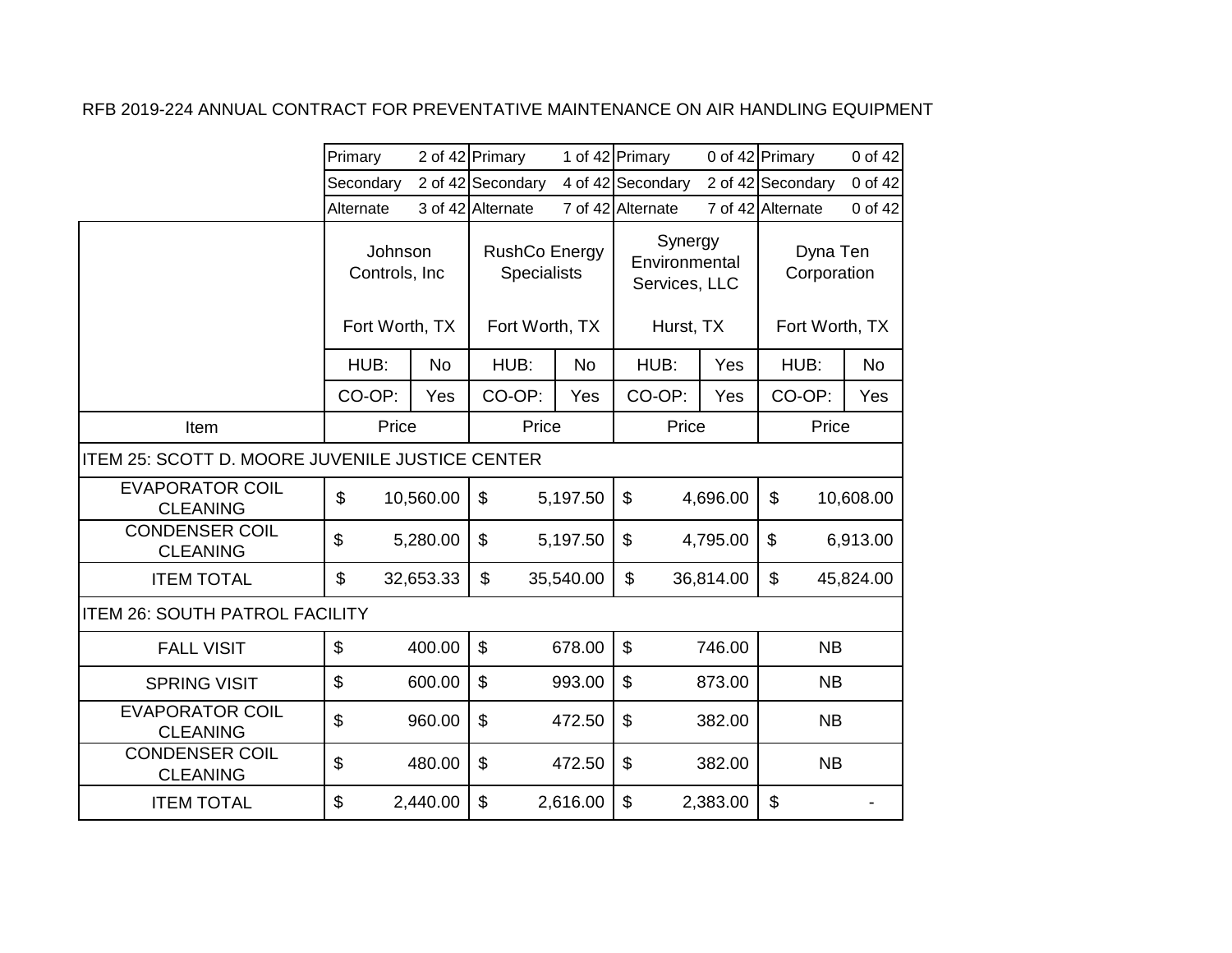|                                            | Primary                  |           | 2 of 42 Primary                     |           | 1 of 42 Primary                           |     | 0 of 42 Primary         | 0 of 42   |
|--------------------------------------------|--------------------------|-----------|-------------------------------------|-----------|-------------------------------------------|-----|-------------------------|-----------|
|                                            | Secondary                |           | 2 of 42 Secondary                   |           | 4 of 42 Secondary                         |     | 2 of 42 Secondary       | 0 of 42   |
|                                            | Alternate                |           | 3 of 42 Alternate                   |           | 7 of 42 Alternate                         |     | 7 of 42 Alternate       | 0 of 42   |
|                                            | Johnson<br>Controls, Inc |           | RushCo Energy<br><b>Specialists</b> |           | Synergy<br>Environmental<br>Services, LLC |     | Dyna Ten<br>Corporation |           |
|                                            | Fort Worth, TX           |           | Fort Worth, TX                      |           | Hurst, TX                                 |     | Fort Worth, TX          |           |
|                                            | HUB:                     | <b>No</b> | HUB:                                | <b>No</b> | HUB:                                      | Yes | HUB:                    | <b>No</b> |
|                                            | CO-OP:                   | Yes       | CO-OP:                              | Yes       | CO-OP:                                    | Yes | CO-OP:                  | Yes       |
| Item                                       | Price                    |           | Price                               |           | Price                                     |     | Price                   |           |
| ITEM 27: SUBCOURTHOUSE AT MANSFIELD        |                          |           |                                     |           |                                           |     |                         |           |
| <b>FALL VISIT</b>                          | \$                       | 1,013.33  |                                     | 418.00    | <b>NB</b>                                 |     | <b>NB</b>               |           |
| <b>SPRING VISIT</b>                        | \$                       | 646.67    | \$                                  | 601.75    | <b>NB</b>                                 |     | <b>NB</b>               |           |
| <b>EVAPORATOR COIL</b><br><b>CLEANING</b>  | \$                       | 560.00    | \$                                  | 236.25    | <b>NB</b>                                 |     | <b>NB</b>               |           |
| <b>CONDENSER COIL</b><br><b>CLEANING</b>   | <b>NB</b>                |           | \$                                  | 236.25    | <b>NB</b>                                 |     | <b>NB</b>               |           |
| <b>ITEM TOTAL</b>                          | \$                       | 2,220.00  | \$1,492.25(A)                       |           | \$                                        |     | \$                      |           |
| <b>ITEM 28: SUBCOURTHOUSE IN ARLINGTON</b> |                          |           |                                     |           |                                           |     |                         |           |
| <b>FALL VISIT</b>                          | \$                       | 2,240.00  | \$                                  | 1,258.00  | <b>NB</b>                                 |     | <b>NB</b>               |           |
| <b>SPRING VISIT</b>                        | \$                       | 1,313.33  | $\mathcal{L}$                       | 995.50    | <b>NB</b>                                 |     | <b>NB</b>               |           |
| <b>EVAPORATOR COIL</b><br><b>CLEANING</b>  | \$                       | 1,073.33  | $\boldsymbol{\mathcal{S}}$          | 472.50    | <b>NB</b>                                 |     | <b>NB</b>               |           |
| <b>CONDENSER COIL</b><br><b>CLEANING</b>   | <b>NB</b>                |           | \$                                  | 472.50    | <b>NB</b>                                 |     | <b>NB</b>               |           |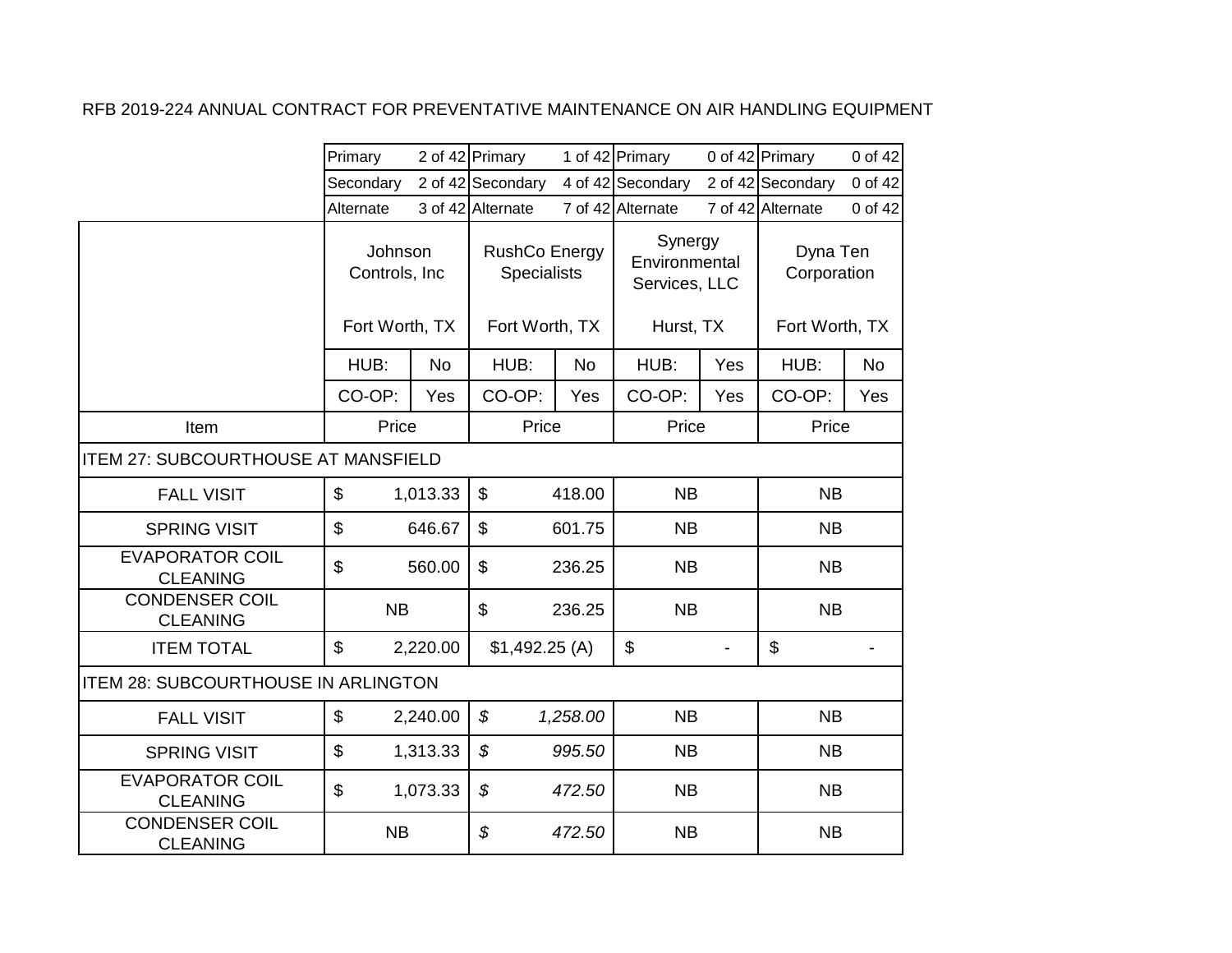|                                                          | Primary   |                                             | 2 of 42 Primary   |            | 1 of 42 Primary   |                                            | 0 of 42 Primary           | 0 of 42                                   |                         |  |
|----------------------------------------------------------|-----------|---------------------------------------------|-------------------|------------|-------------------|--------------------------------------------|---------------------------|-------------------------------------------|-------------------------|--|
|                                                          | Secondary |                                             | 2 of 42 Secondary |            | 4 of 42 Secondary |                                            | 2 of 42 Secondary         | 0 of 42                                   |                         |  |
|                                                          | Alternate |                                             | 3 of 42 Alternate |            | 7 of 42 Alternate |                                            | 7 of 42 Alternate         | 0 of 42                                   |                         |  |
|                                                          |           | Johnson<br>Controls, Inc.<br>Fort Worth, TX |                   |            |                   | <b>RushCo Energy</b><br><b>Specialists</b> |                           | Synergy<br>Environmental<br>Services, LLC | Dyna Ten<br>Corporation |  |
|                                                          |           |                                             | Fort Worth, TX    |            | Hurst, TX         |                                            | Fort Worth, TX            |                                           |                         |  |
|                                                          | HUB:      | <b>No</b>                                   | HUB:              | <b>No</b>  | HUB:              | Yes                                        | HUB:                      | <b>No</b>                                 |                         |  |
|                                                          | CO-OP:    | Yes                                         | CO-OP:            | Yes        | CO-OP:            | Yes                                        | CO-OP:                    | Yes                                       |                         |  |
| Item                                                     | Price     |                                             | Price             |            | Price             |                                            | Price                     |                                           |                         |  |
| <b>ITEM 28: SUBCOURTHOUSE IN ARLINGTON</b>               |           |                                             |                   |            |                   |                                            |                           |                                           |                         |  |
| <b>ITEM TOTAL</b>                                        | \$        | 4,626.66                                    | \$3,198.50(S)     |            | \$                |                                            | $\boldsymbol{\mathsf{S}}$ |                                           |                         |  |
| <b>ITEM TOTAL</b>                                        | \$        | 238,393.42                                  | \$                | 280,035.20 | \$                | 107,548.00                                 | \$                        | 229,013.00                                |                         |  |
| TIME AND MATERIAL WITH PARTS MARK-UP                     |           |                                             |                   |            |                   |                                            |                           |                                           |                         |  |
| <b>PLUMBING PARTS MARK-UP</b>                            | <b>NB</b> |                                             | <b>NB</b>         |            | <b>NB</b>         |                                            | 30%                       |                                           |                         |  |
| PLUMBING LICENSED<br>JOURNEYMAN 8:00AM-<br>5:00PM        | <b>NB</b> |                                             | <b>NB</b>         |            | <b>NB</b>         |                                            | \$                        | 125.00                                    |                         |  |
| PLUMBING HELPER 8:00AM-<br>5:00PM                        | <b>NB</b> |                                             | <b>NB</b>         |            | <b>NB</b>         |                                            | \$                        | 95.00                                     |                         |  |
| <b>PLUMBING LICENSED</b><br>JOURNEYMAN 5:01PM-<br>7:59AM | <b>NB</b> |                                             | <b>NB</b>         |            | <b>NB</b>         |                                            | \$                        | 187.50                                    |                         |  |
| PLUMBING HELPER 5:01PM-<br>7:59AM                        | <b>NB</b> |                                             | <b>NB</b>         |            | <b>NB</b>         |                                            | \$                        | 142.50                                    |                         |  |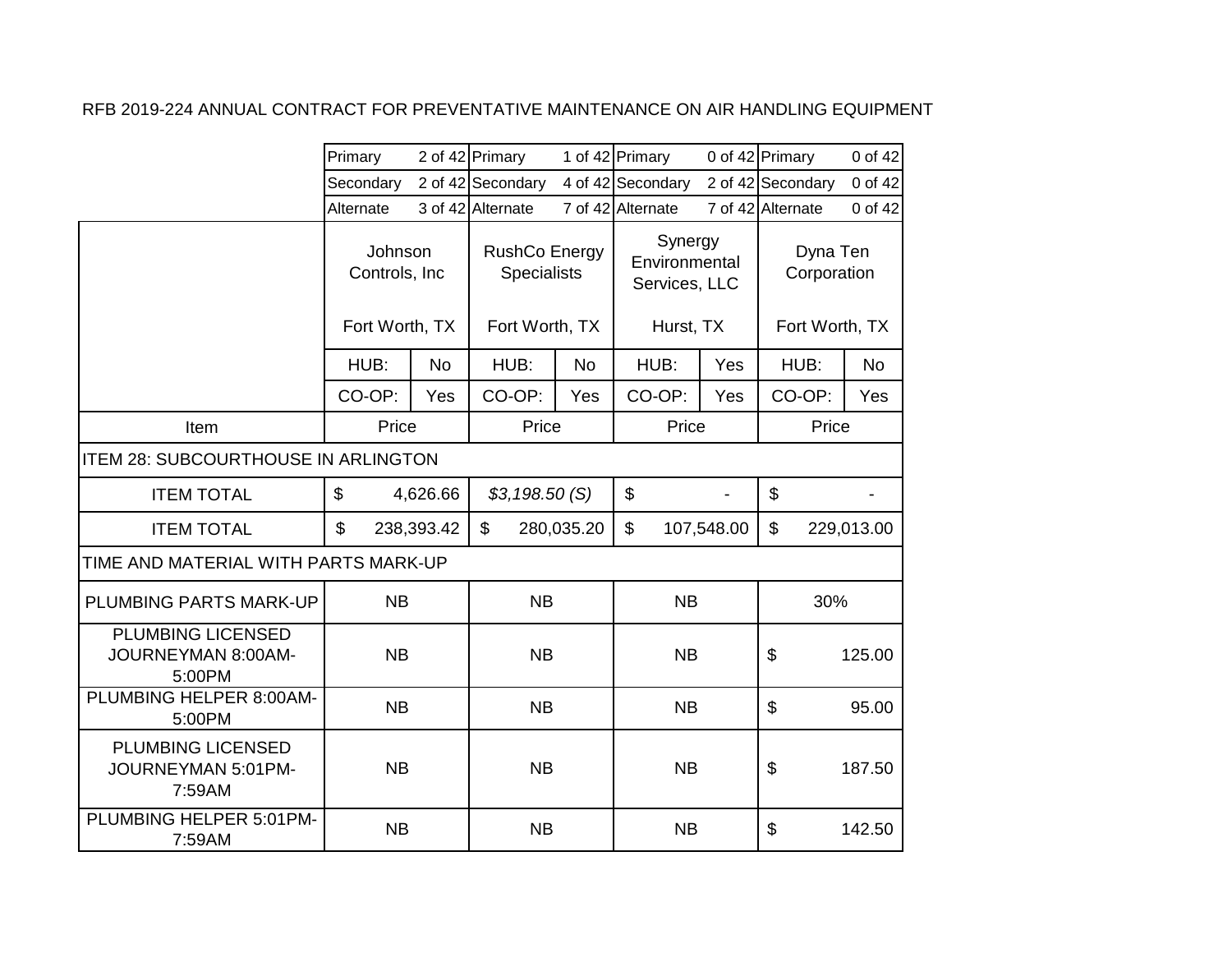|                                                                      | Primary                   |                | 2 of 42 Primary                     |                | 1 of 42 Primary                           |        | 0 of 42 Primary         | 0 of 42   |  |  |
|----------------------------------------------------------------------|---------------------------|----------------|-------------------------------------|----------------|-------------------------------------------|--------|-------------------------|-----------|--|--|
|                                                                      | Secondary                 |                | 2 of 42 Secondary                   |                | 4 of 42 Secondary                         |        | 2 of 42 Secondary       | 0 of 42   |  |  |
|                                                                      | Alternate                 |                | 3 of 42 Alternate                   |                | 7 of 42 Alternate                         |        | 7 of 42 Alternate       | 0 of 42   |  |  |
|                                                                      | Johnson<br>Controls, Inc. |                | <b>RushCo Energy</b><br>Specialists |                | Synergy<br>Environmental<br>Services, LLC |        | Dyna Ten<br>Corporation |           |  |  |
|                                                                      |                           | Fort Worth, TX |                                     | Fort Worth, TX | Hurst, TX                                 |        | Fort Worth, TX          |           |  |  |
|                                                                      | HUB:                      | No             | HUB:                                | <b>No</b>      | HUB:                                      | Yes    | HUB:                    | <b>No</b> |  |  |
|                                                                      | CO-OP:                    | Yes            | CO-OP:                              | Yes            | CO-OP:                                    | Yes    | CO-OP:                  | Yes       |  |  |
| Item                                                                 | Price                     |                | Price                               |                | Price                                     |        | Price                   |           |  |  |
| TIME AND MATERIAL WITH PARTS MARK-UP                                 |                           |                |                                     |                |                                           |        |                         |           |  |  |
| <b>PLUMBING LICENSED</b><br><b>JOURNEYMAN HOLIDAY</b><br><b>RATE</b> |                           | <b>NB</b>      |                                     | <b>NB</b>      | <b>NB</b>                                 |        | \$                      | 250.00    |  |  |
| <b>PLUMBING HELPER</b><br><b>HOLIDAY RATE</b>                        | <b>NB</b>                 |                | <b>NB</b>                           |                | <b>NB</b>                                 |        | \$                      | 190.00    |  |  |
| <b>HVAC PARTS MARK-UP</b>                                            | 30%                       |                | 20%                                 |                | 35%                                       |        | 30%                     |           |  |  |
| <b>HVAC LICENSED</b><br>JOURNEYMAN 8:00AM-<br>5:00PM                 | \$                        | 89.00          | \$                                  | 92.50          | \$                                        | 85.00  | \$                      | 125.00    |  |  |
| <b>HVAC HELPER 8:00AM-</b><br>5:00PM                                 | \$                        | 79.00          | \$                                  | 85.00          | \$                                        | 75.00  | $\mathfrak{L}$          | 95.00     |  |  |
| <b>HVAC LICENSED</b><br>JOURNEYMAN 5:01PM-<br>7:59AM                 | \$                        | 133.50         | \$                                  | 138.75         | \$                                        | 127.50 | \$                      | 187.50    |  |  |
| HVAC HELPER 5:01PM-<br>7:59AM                                        | \$                        | 118.50         | \$                                  | 127.50         | \$                                        | 112.50 | \$                      | 142.50    |  |  |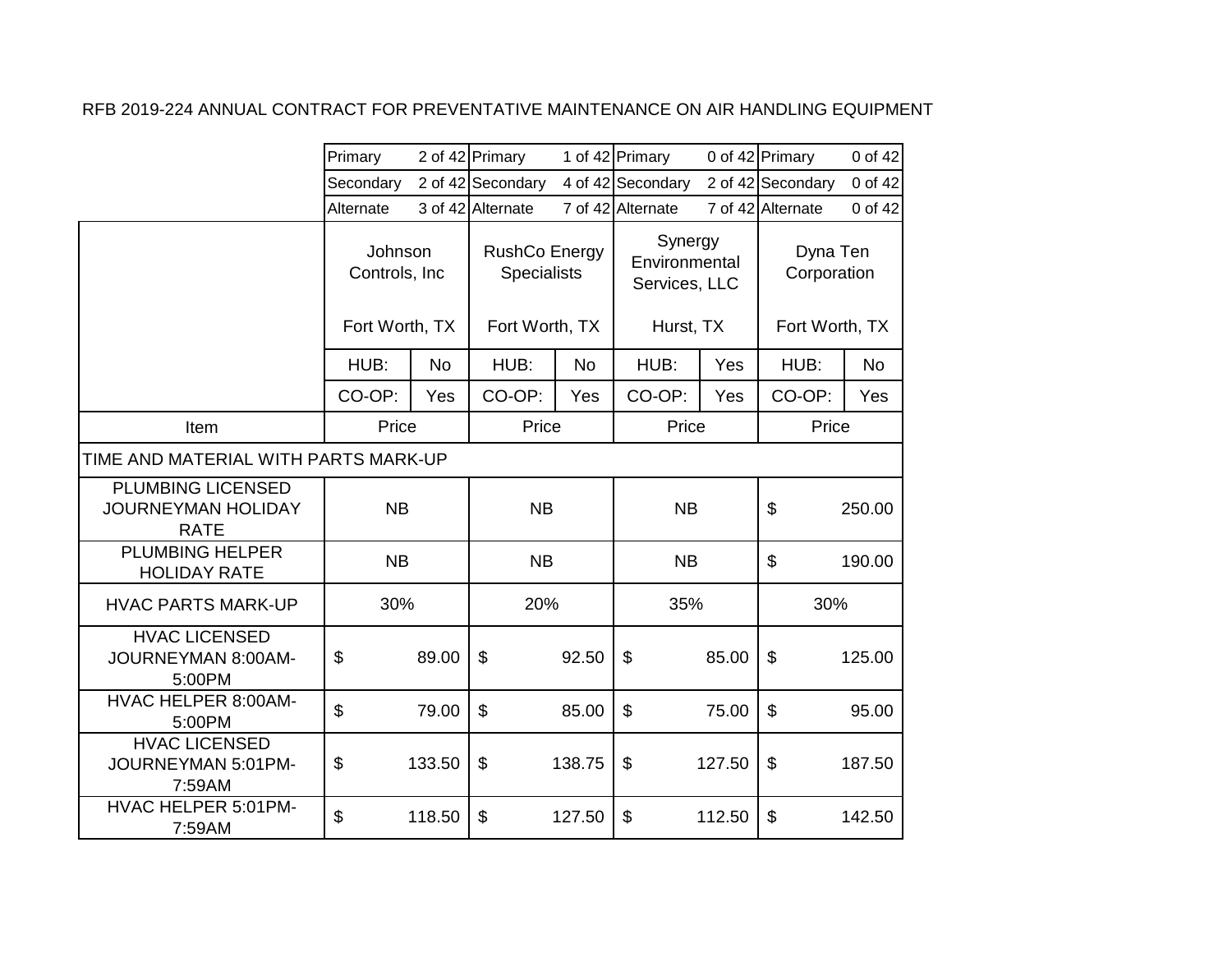|                                                                  | Primary                   | 2 of 42 Primary |                                            |        | 1 of 42 Primary                           |        | 0 of 42 Primary         | 0 of 42        |
|------------------------------------------------------------------|---------------------------|-----------------|--------------------------------------------|--------|-------------------------------------------|--------|-------------------------|----------------|
|                                                                  | Secondary                 |                 | 2 of 42 Secondary                          |        | 4 of 42 Secondary                         |        | 2 of 42 Secondary       | 0 of 42        |
|                                                                  | Alternate                 |                 | 3 of 42 Alternate                          |        | 7 of 42 Alternate                         |        | 7 of 42 Alternate       | 0 of 42        |
|                                                                  | Johnson<br>Controls, Inc. |                 | <b>RushCo Energy</b><br><b>Specialists</b> |        | Synergy<br>Environmental<br>Services, LLC |        | Dyna Ten<br>Corporation |                |
|                                                                  | Fort Worth, TX            |                 | Fort Worth, TX                             |        | Hurst, TX                                 |        | Fort Worth, TX          |                |
|                                                                  | HUB:                      | <b>No</b>       | HUB:                                       | No     | HUB:                                      | Yes    | HUB:                    | N <sub>o</sub> |
|                                                                  | CO-OP:                    | Yes             | CO-OP:                                     | Yes    | CO-OP:                                    | Yes    | CO-OP:                  | <b>Yes</b>     |
| Item                                                             | Price                     |                 | Price                                      |        | Price                                     |        | Price                   |                |
| TIME AND MATERIAL WITH PARTS MARK-UP                             |                           |                 |                                            |        |                                           |        |                         |                |
| <b>HVAC LICENSED</b><br><b>JOURNEYMAN HOLIDAY</b><br><b>RATE</b> | \$                        | 178.00          | $\mathfrak{S}$                             | 185.00 | \$                                        | 170.00 | \$                      | 250.00         |
| HVAC HELPER HOLIDAY<br><b>RATE</b>                               | \$                        | 158.00          | $\$\$                                      | 170.00 | \$                                        | 150.00 | \$                      | 190.00         |
| FIRE DAMPER OPERATION<br>PER HOUR                                | $\mathfrak{S}$            | 70.00           | <b>NB</b>                                  |        | \$                                        | 85.00  | \$                      | 125.00         |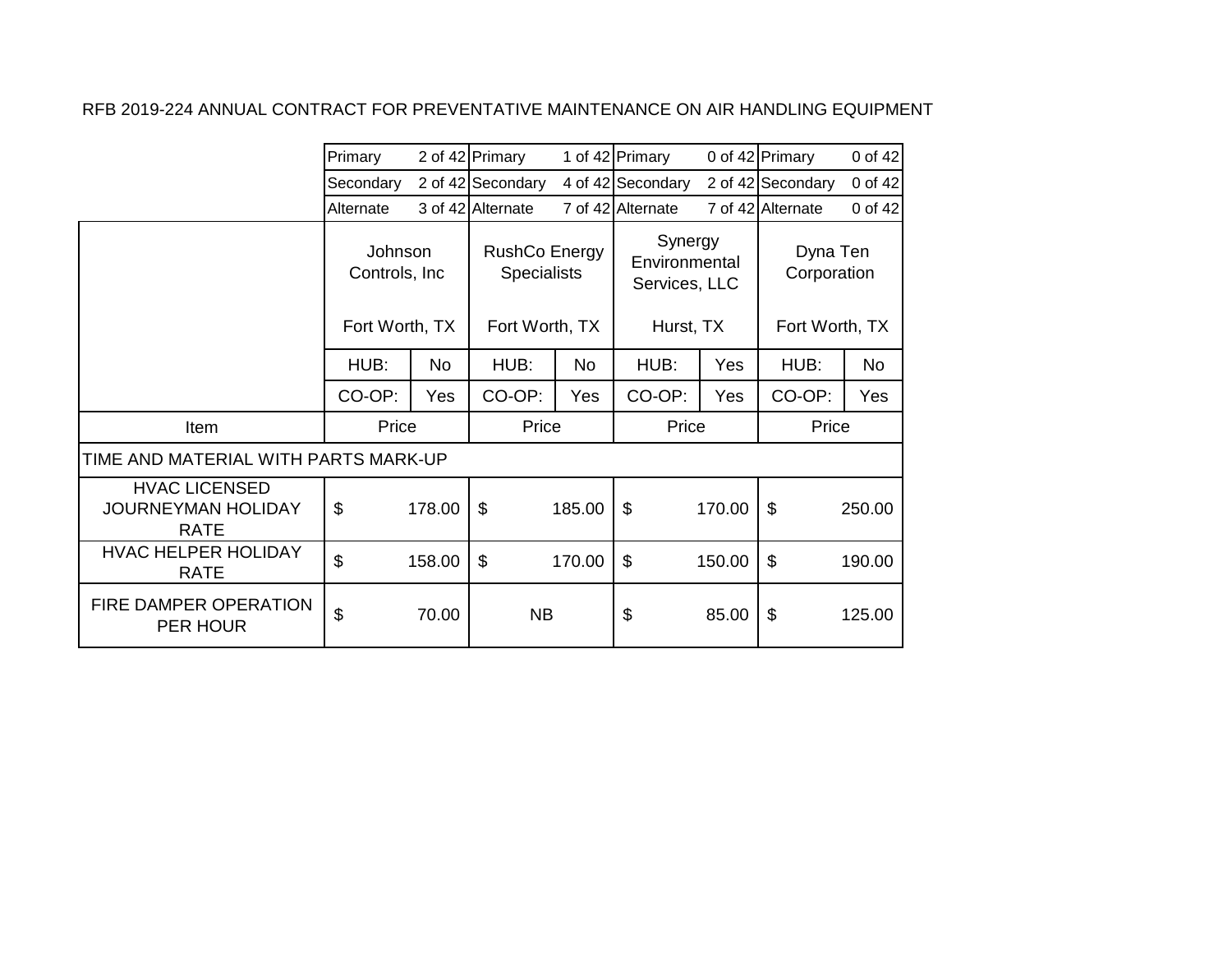#### **OWNER/RENTAL EQUIPMENT LIST**

**A&G Piping, Inc**

| <b>DESCRIPTION</b>                      |     | <b>Dollar Rate</b> | 8 am to 5 pm<br><b>Hourly Rate</b> |       | 5:01 pm to 7:59 am<br><b>Hourly Rate</b> | Holiday &<br>Weekend<br><b>Hourly Rate</b> |
|-----------------------------------------|-----|--------------------|------------------------------------|-------|------------------------------------------|--------------------------------------------|
| <b>Refrigerant Recovery Machine Use</b> |     | 75/day             |                                    |       | J                                        |                                            |
| <b>Backhoe Work Machine</b>             |     |                    |                                    |       | $\mathfrak{S}$                           |                                            |
| Operator, if different from Page 38 bid |     |                    |                                    |       | $\boldsymbol{\mathsf{\$}}$               |                                            |
| <b>Trencher Work Machine</b>            |     |                    | \$                                 |       | \$                                       |                                            |
| Operator, if different from Page 38 bid | 1\$ |                    |                                    |       | 1\$                                      |                                            |
| <b>Welding Machine</b>                  |     | 150/day            | \$                                 |       | $\overline{\theta}$                      |                                            |
| Operator, if different from Page 38 bid | 1\$ |                    |                                    |       | $\overline{\theta}$                      |                                            |
| <b>Brazing and Soldering Equipment</b>  |     | $50$ /day          | \$                                 |       | \$                                       |                                            |
| Operator, if different from Page 38 bid |     |                    |                                    |       | \$                                       |                                            |
| <b>Camera and Operator</b>              |     | $150$ /day         | \$                                 | 80.00 | 120.00                                   | 160.00                                     |
| Operator, if different from Page 38 bid | ß.  |                    |                                    |       | \$                                       |                                            |
| Miscellaneous Equipment                 |     |                    |                                    |       | Ι\$                                      |                                            |
| Operator, if different from Page 38 bid |     |                    |                                    |       | $\overline{\theta}$                      |                                            |
| Miscellaneous Equipment                 |     |                    |                                    |       | $\overline{\mathcal{S}}$                 |                                            |
| Operator, if different from Page 38 bid |     |                    |                                    |       | $\overline{\mathcal{S}}$                 |                                            |
| Miscellaneous Equipment                 |     |                    |                                    |       | $\overline{\theta}$                      |                                            |
| Operator, if different from Page 38 bid |     |                    |                                    |       | $\boldsymbol{\theta}$                    |                                            |
| Miscellaneous Equipment                 |     |                    |                                    |       |                                          |                                            |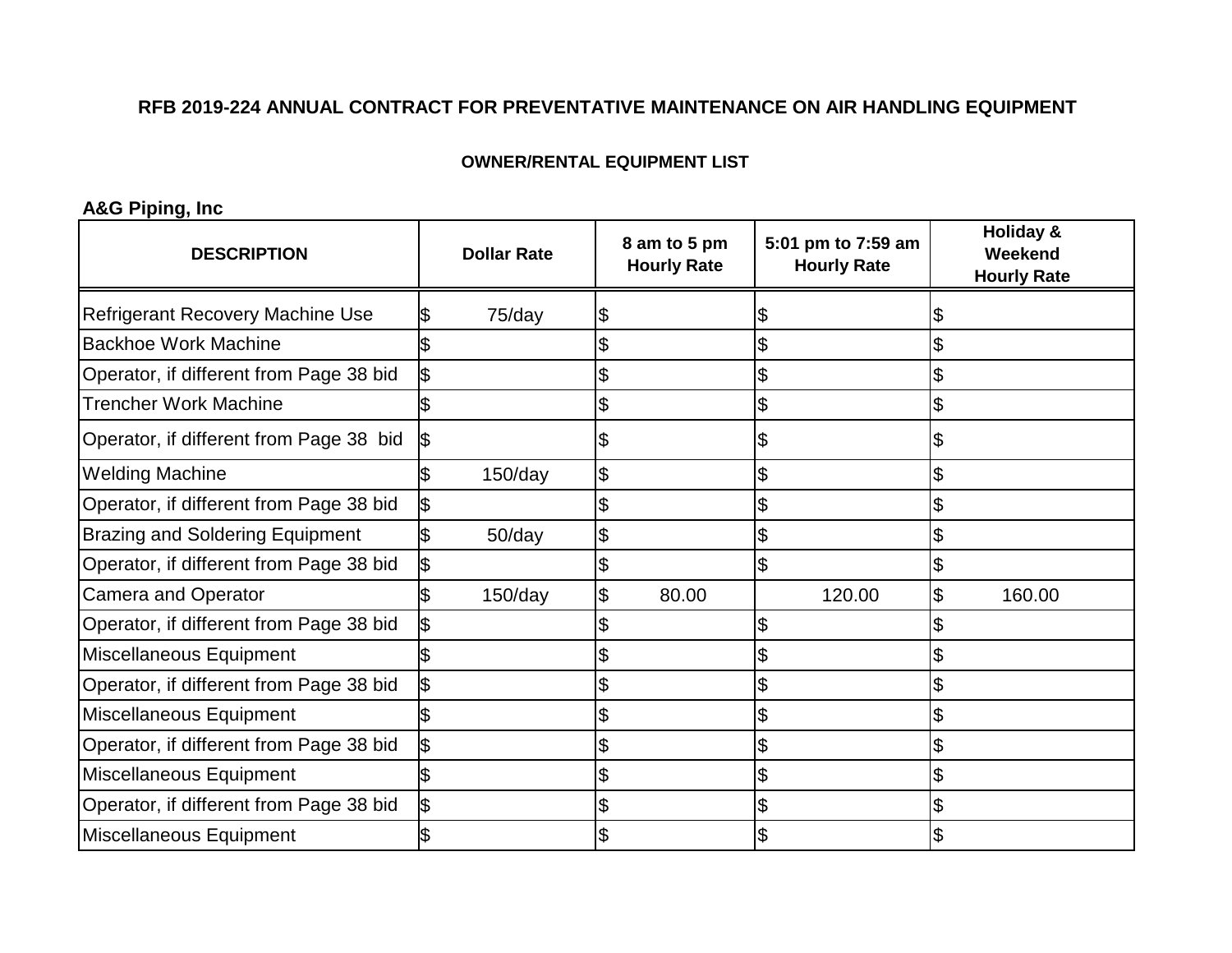### **OWNER/RENTAL EQUIPMENT LIST**

**A&G Piping, Inc**

| <b>DESCRIPTION</b>                      |    | <b>Dollar Rate</b> |                            | 8 am to 5 pm<br><b>Hourly Rate</b> | 5:01 pm to 7:59 am<br><b>Hourly Rate</b> |        | <b>Holiday &amp;</b><br>Weekend<br><b>Hourly Rate</b> |
|-----------------------------------------|----|--------------------|----------------------------|------------------------------------|------------------------------------------|--------|-------------------------------------------------------|
| Operator, if different from Page 38 bid | \$ |                    |                            |                                    | S                                        |        |                                                       |
| Miscellaneous Equipment                 |    |                    |                            |                                    | $\boldsymbol{\mathsf{S}}$                |        |                                                       |
| Operator, if different from Page 38 bid |    |                    |                            |                                    | $\mathfrak{S}$                           |        |                                                       |
| Miscellaneous Equipment                 |    |                    |                            |                                    | \$                                       |        | \$                                                    |
| Operator, if different from Page 38 bid | ß  |                    |                            |                                    | $\boldsymbol{\mathsf{\$}}$               |        | \$                                                    |
| <b>Reclaim Bottle</b>                   |    | $25$ /day          | $\boldsymbol{\theta}$      |                                    | $\boldsymbol{\mathsf{S}}$                |        |                                                       |
| Torch                                   |    | $25$ /day          | $\boldsymbol{\mathsf{\$}}$ |                                    | Ŝ.                                       |        |                                                       |
| <b>Hydro Jetting Svc</b>                |    | $250$ /day         | \$                         | 80.00                              | $\boldsymbol{\theta}$                    | 120.00 | \$<br>160.00                                          |
| <b>Sewer Machine</b>                    |    | $150$ /day         | \$                         | 80.00                              | \$                                       | 120.00 | \$<br>160.00                                          |
| Operator, if different from Page 38 bid |    |                    |                            |                                    |                                          |        |                                                       |
| Vacuum Pump                             |    | $50$ /day          | \$                         |                                    | \$                                       |        |                                                       |
| Operator, if different from Page 38 bid |    |                    |                            |                                    | $\boldsymbol{\mathsf{S}}$                |        |                                                       |
| <b>Chain Hoist</b>                      |    | $50$ /day          | $\boldsymbol{\mathsf{S}}$  |                                    | \$                                       |        | \$                                                    |
| Gantry                                  |    | $150$ /day         | $\boldsymbol{\theta}$      |                                    | $\boldsymbol{\theta}$                    |        | \$                                                    |
| Wet Vac                                 |    |                    |                            |                                    | $\mathfrak{S}$                           |        | \$                                                    |
| <b>Pro Press Machine</b>                |    | 25/day             | \$                         |                                    | $\boldsymbol{\mathsf{\$}}$               |        | \$                                                    |
| Operator, if different from Page 38 bid | \$ |                    | \$                         |                                    | $\boldsymbol{\mathsf{\$}}$               |        | \$                                                    |
| <b>Combustion Analyzer</b>              |    | 75/day             | $\boldsymbol{\theta}$      |                                    | $\boldsymbol{\mathsf{\$}}$               |        | \$                                                    |
| <b>String Tape</b>                      |    |                    |                            |                                    |                                          |        |                                                       |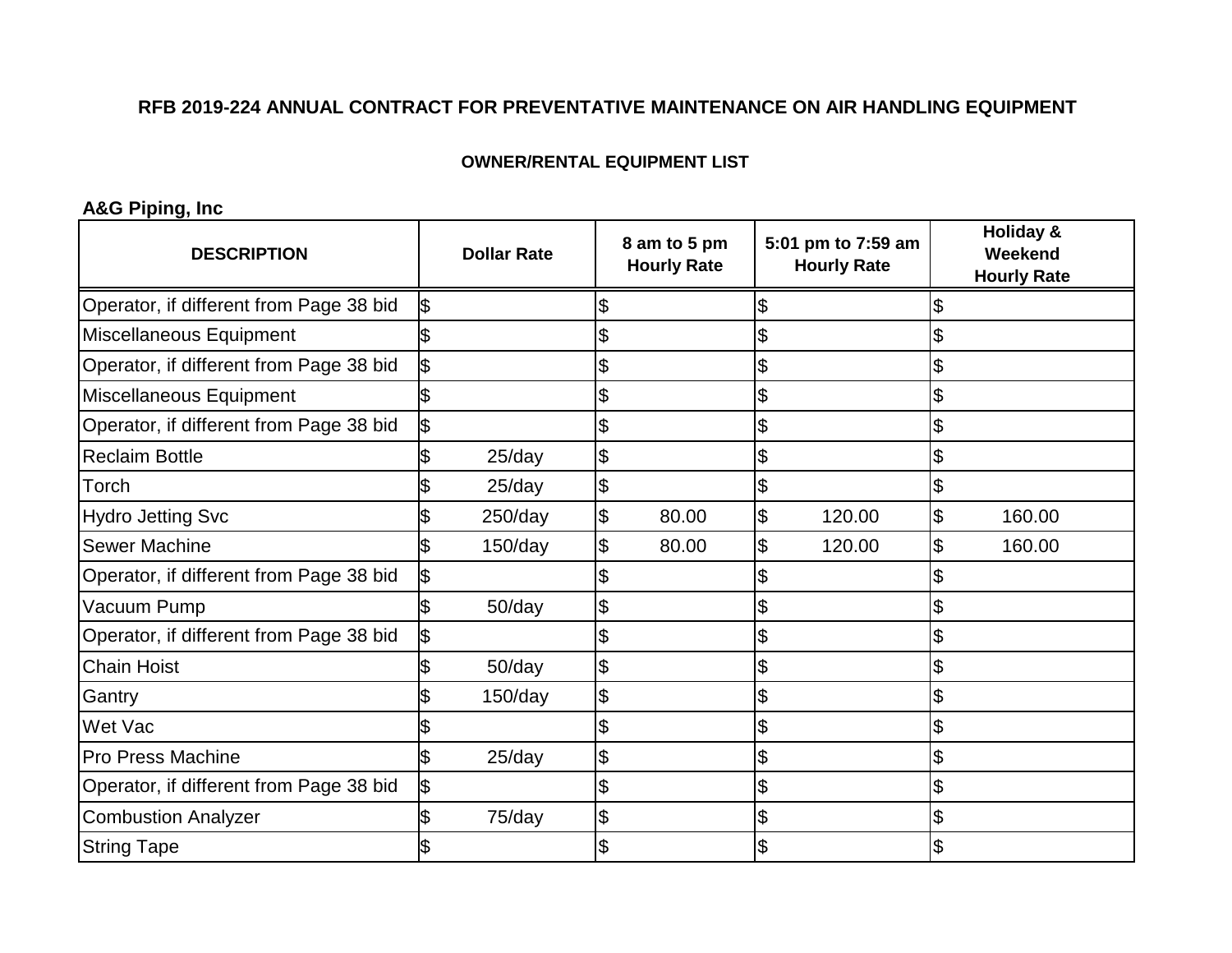### **OWNER/RENTAL EQUIPMENT LIST**

## **A&G Piping, Inc**

| <b>DESCRIPTION</b>                      | <b>Dollar Rate</b> | 8 am to 5 pm<br><b>Hourly Rate</b> |     | 5:01 pm to 7:59 am<br><b>Hourly Rate</b> | Holiday &<br>Weekend<br><b>Hourly Rate</b> |
|-----------------------------------------|--------------------|------------------------------------|-----|------------------------------------------|--------------------------------------------|
| <b>Roto Rooter Service</b>              | $250$ /day         | 80.00                              | 1\$ | 120.00                                   | 160.00                                     |
| <b>Bottle Nitrogen</b>                  | $25$ /day          |                                    |     |                                          |                                            |
| <b>Jackhammer</b>                       | $250$ /day         |                                    | ۵J  |                                          |                                            |
| Operator, if different from Page 38 bid |                    |                                    |     |                                          |                                            |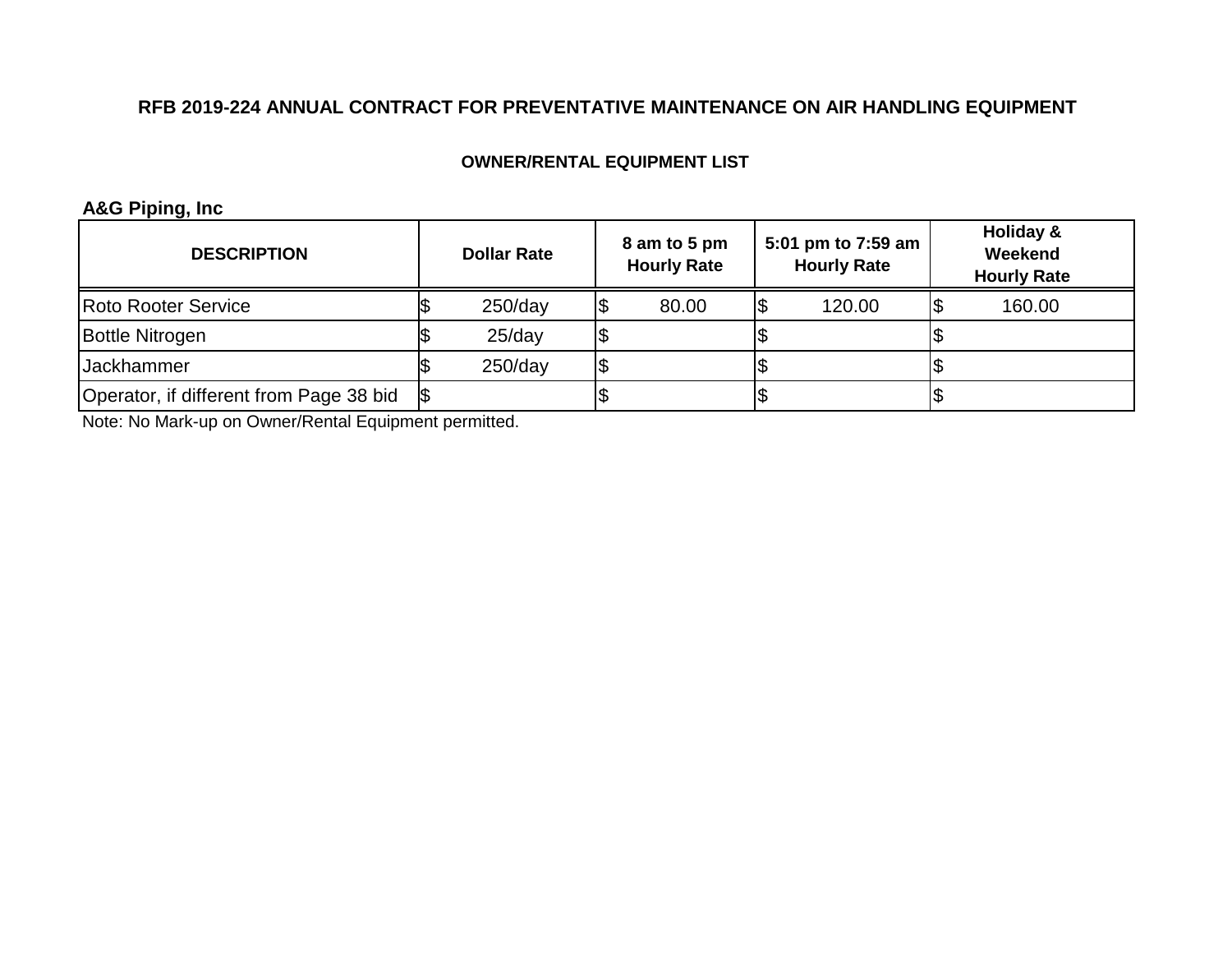## **OWNER/RENTAL EQUIPMENT LIST**

**Alpha Mechanical Contractors LLC**

| <b>DESCRIPTION</b>                      | <b>Dollar Rate</b> | 8 am to 5 pm<br><b>Hourly Rate</b> | 5:01 pm to 7:59 am<br><b>Hourly Rate</b> | Holiday &<br>Weekend<br><b>Hourly Rate</b> |
|-----------------------------------------|--------------------|------------------------------------|------------------------------------------|--------------------------------------------|
| <b>Refrigerant Recovery Machine Use</b> | 50/circuit         | \$                                 |                                          |                                            |
| <b>Backhoe Work Machine</b>             |                    |                                    | \$                                       |                                            |
| Operator, if different from Page 38 bid | I\$                |                                    | $\overline{\theta}$                      |                                            |
| <b>Trencher Work Machine</b>            |                    | \$                                 | $\overline{\theta}$                      |                                            |
| Operator, if different from Page 38 bid |                    |                                    | \$                                       |                                            |
| <b>Welding Machine</b>                  |                    | 45.00<br>\$                        | $\overline{\theta}$<br>45.00             | \$<br>45.00                                |
| Operator, if different from Page 38 bid |                    |                                    |                                          |                                            |
| <b>Brazing and Soldering Equipment</b>  | 85/circuit         | \$                                 | \$                                       |                                            |
| Operator, if different from Page 38 bid |                    |                                    | \$                                       |                                            |
| <b>Camera and Operator</b>              |                    |                                    | \$                                       |                                            |
| Operator, if different from Page 38 bid | I\$                |                                    | \$                                       |                                            |
| Miscellaneous Equipment                 |                    |                                    |                                          |                                            |
| Operator, if different from Page 38 bid |                    |                                    |                                          |                                            |
| Miscellaneous Equipment                 |                    |                                    | \$                                       |                                            |
| Operator, if different from Page 38 bid | ß                  | \$                                 | \$                                       |                                            |
| Miscellaneous Equipment                 |                    | \$                                 | \$                                       |                                            |
| Operator, if different from Page 38 bid |                    |                                    |                                          |                                            |
| Miscellaneous Equipment                 |                    |                                    | \$                                       |                                            |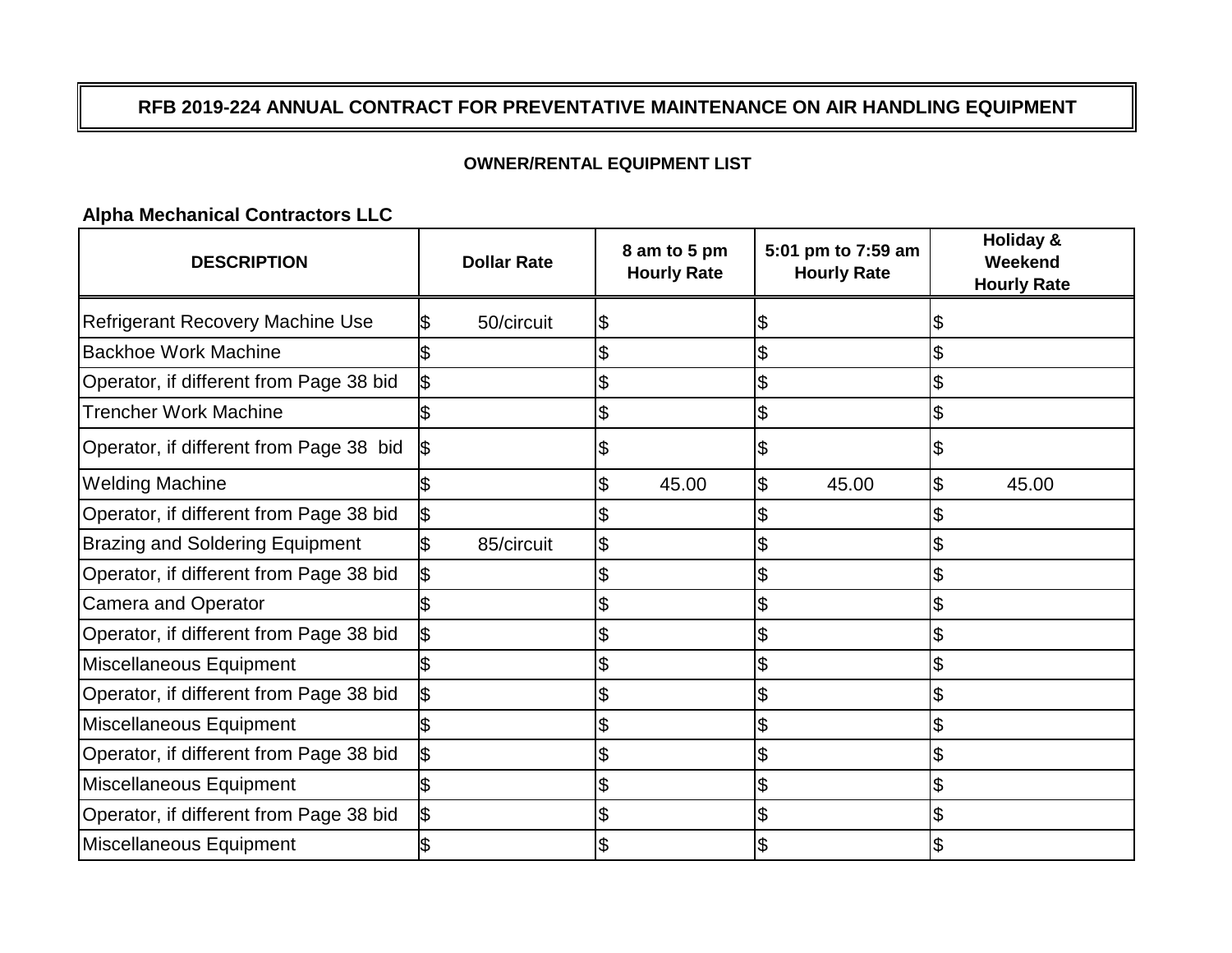## **OWNER/RENTAL EQUIPMENT LIST**

**Alpha Mechanical Contractors LLC**

| <b>DESCRIPTION</b>                      | <b>Dollar Rate</b> | 8 am to 5 pm<br><b>Hourly Rate</b> | 5:01 pm to 7:59 am<br><b>Hourly Rate</b> |       | <b>Holiday &amp;</b><br>Weekend<br><b>Hourly Rate</b> |
|-----------------------------------------|--------------------|------------------------------------|------------------------------------------|-------|-------------------------------------------------------|
| Operator, if different from Page 38 bid |                    |                                    | \$                                       |       |                                                       |
| Miscellaneous Equipment                 |                    |                                    | \$                                       |       |                                                       |
| Operator, if different from Page 38 bid |                    | \$                                 | \$                                       |       |                                                       |
| Miscellaneous Equipment                 |                    |                                    | \$                                       |       |                                                       |
| Operator, if different from Page 38 bid |                    |                                    | \$                                       |       |                                                       |
| <b>Reclaim Bottle</b>                   | 75/ea              | \$                                 | \$                                       |       |                                                       |
| Torch                                   |                    | 25.00                              | $\frac{1}{2}$                            | 25.00 | \$<br>25.00                                           |
| <b>Hydro Jetting Svc</b>                |                    |                                    | \$                                       |       |                                                       |
| <b>Sewer Machine</b>                    |                    | \$                                 | \$                                       |       |                                                       |
| Operator, if different from Page 38 bid |                    |                                    | \$                                       |       |                                                       |
| Vacuum Pump                             |                    | 25.00                              | $\overline{\theta}$                      | 25.00 | 25.00                                                 |
| Operator, if different from Page 38 bid |                    |                                    | \$                                       |       |                                                       |
| <b>Chain Hoist</b>                      | 65/day             | \$                                 | \$                                       |       |                                                       |
| Gantry                                  | 95/day             | \$                                 | \$                                       |       |                                                       |
| Wet Vac                                 |                    | \$<br>15.00                        | $\frac{1}{2}$                            | 15.00 | \$<br>15.00                                           |
| <b>Pro Press Machine</b>                | $250$ /day         | \$                                 | \$                                       |       |                                                       |
| Operator, if different from Page 38 bid |                    |                                    | \$                                       |       |                                                       |
| <b>Combustion Analyzer</b>              | 150/flat fee       |                                    | \$                                       |       |                                                       |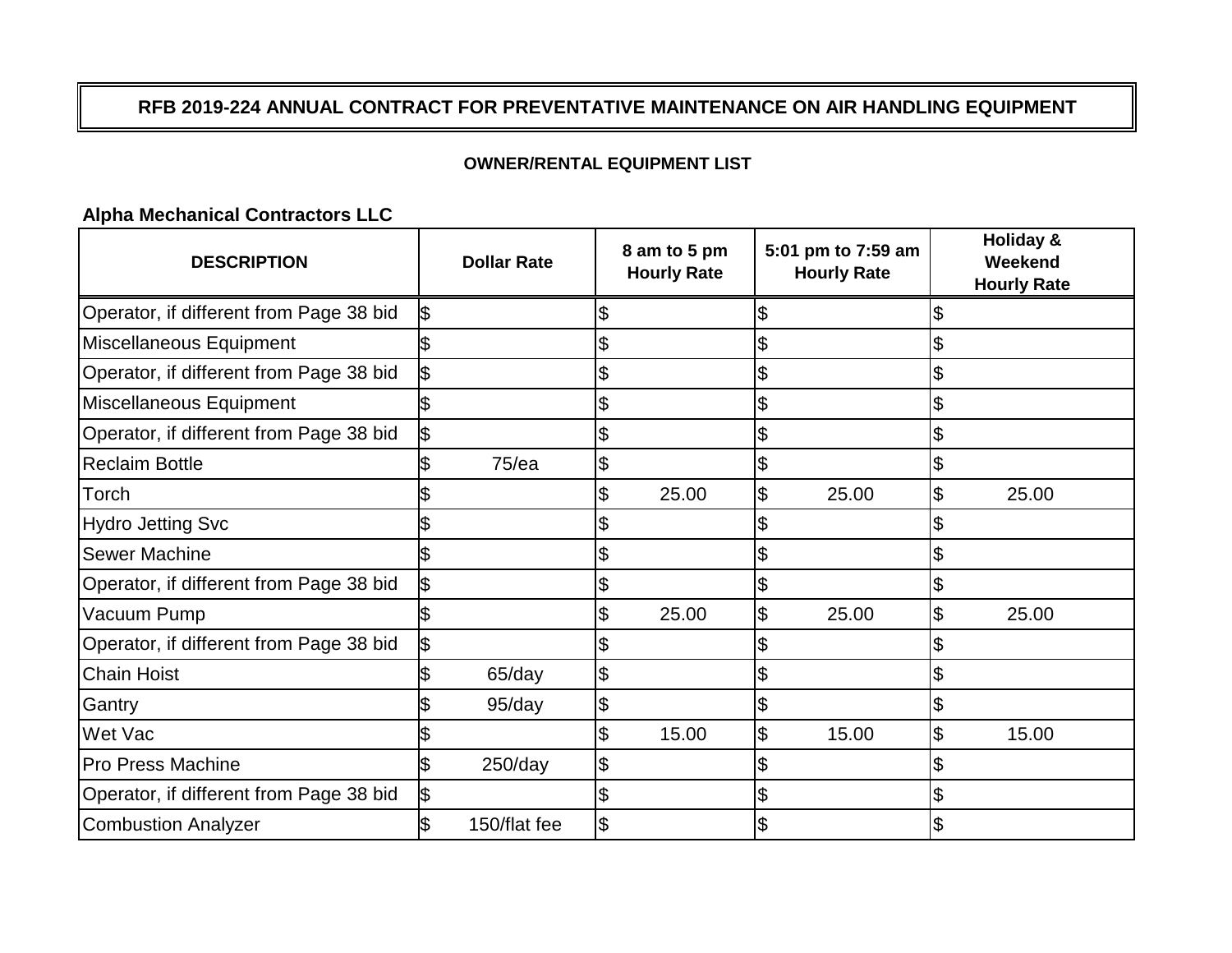## **OWNER/RENTAL EQUIPMENT LIST**

**Alpha Mechanical Contractors LLC**

| <b>DESCRIPTION</b>                      | <b>Dollar Rate</b> | 8 am to 5 pm<br><b>Hourly Rate</b> | 5:01 pm to 7:59 am<br><b>Hourly Rate</b> | Holiday &<br>Weekend<br><b>Hourly Rate</b> |
|-----------------------------------------|--------------------|------------------------------------|------------------------------------------|--------------------------------------------|
| <b>String Tape</b>                      |                    |                                    |                                          |                                            |
| <b>Roto Rooter Service</b>              |                    |                                    |                                          |                                            |
| Bottle Nitrogen                         | 20/ea              |                                    |                                          |                                            |
| <b>Jackhammer</b>                       |                    |                                    |                                          |                                            |
| Operator, if different from Page 38 bid |                    |                                    |                                          |                                            |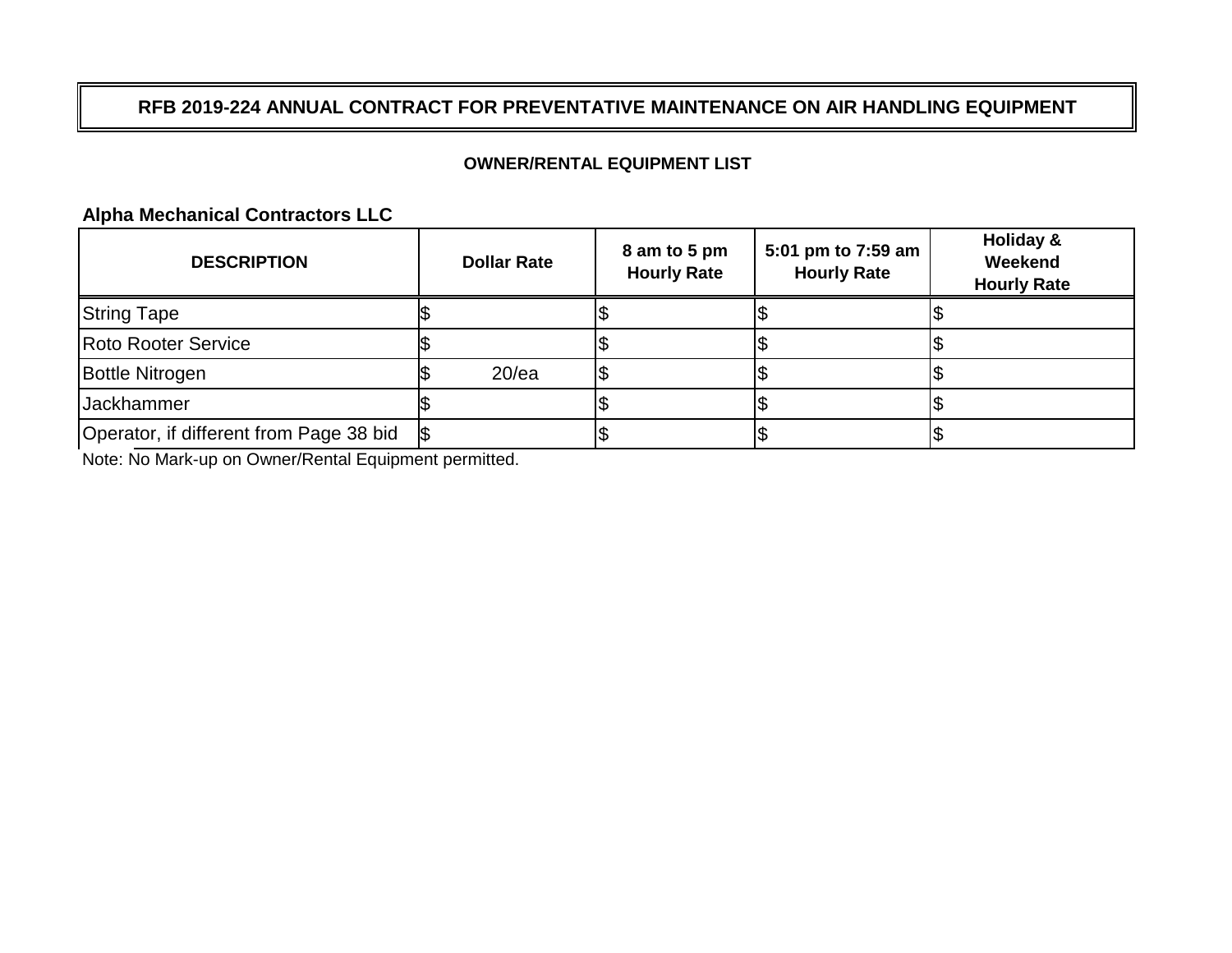## **OWNER/RENTAL EQUIPMENT LIST**

# **Assured Mechanical Solutions LLC**

| <b>DESCRIPTION</b>                         |   | <b>Dollar Rate</b> | 8 am to 5 pm<br><b>Hourly Rate</b> | 5:01 pm to 7:59 am<br><b>Hourly Rate</b> | <b>Holiday &amp;</b><br>Weekend<br><b>Hourly Rate</b> |
|--------------------------------------------|---|--------------------|------------------------------------|------------------------------------------|-------------------------------------------------------|
| <b>Refrigerant Recovery Machine Use</b>    | S | 100.00             | \$                                 |                                          |                                                       |
| <b>Backhoe Work Machine</b>                |   | 775.00             | \$                                 | \$                                       |                                                       |
| Operator, if different from Page 38 bid \$ |   |                    | \$                                 |                                          |                                                       |
| <b>Trencher Work Machine</b>               |   | 775.00             | \$                                 | \$                                       | \$                                                    |
| Operator, if different from Page 38<br>bid |   |                    | \$                                 |                                          |                                                       |
| <b>Welding Machine</b>                     |   | 400.00             | \$                                 | \$                                       |                                                       |
| Operator, if different from Page 38 bid \$ |   |                    | \$                                 |                                          |                                                       |
| <b>Brazing and Soldering Equipment</b>     |   | 100.00             | \$                                 | \$                                       |                                                       |
| Operator, if different from Page 38 bid \$ |   |                    | \$                                 |                                          |                                                       |
| <b>Camera and Operator</b>                 |   | 100.00             | \$                                 | \$                                       | \$                                                    |
| Operator, if different from Page 38 bid \$ |   |                    | \$                                 | \$                                       |                                                       |
| Miscellaneous Equipment                    |   |                    | \$                                 | \$                                       |                                                       |
| Operator, if different from Page 38 bid \$ |   |                    | \$                                 | \$                                       |                                                       |
| Miscellaneous Equipment                    |   |                    | \$                                 | \$                                       | \$                                                    |
| Operator, if different from Page 38 bid \$ |   |                    | \$                                 |                                          |                                                       |
| Miscellaneous Equipment                    |   |                    | \$                                 |                                          |                                                       |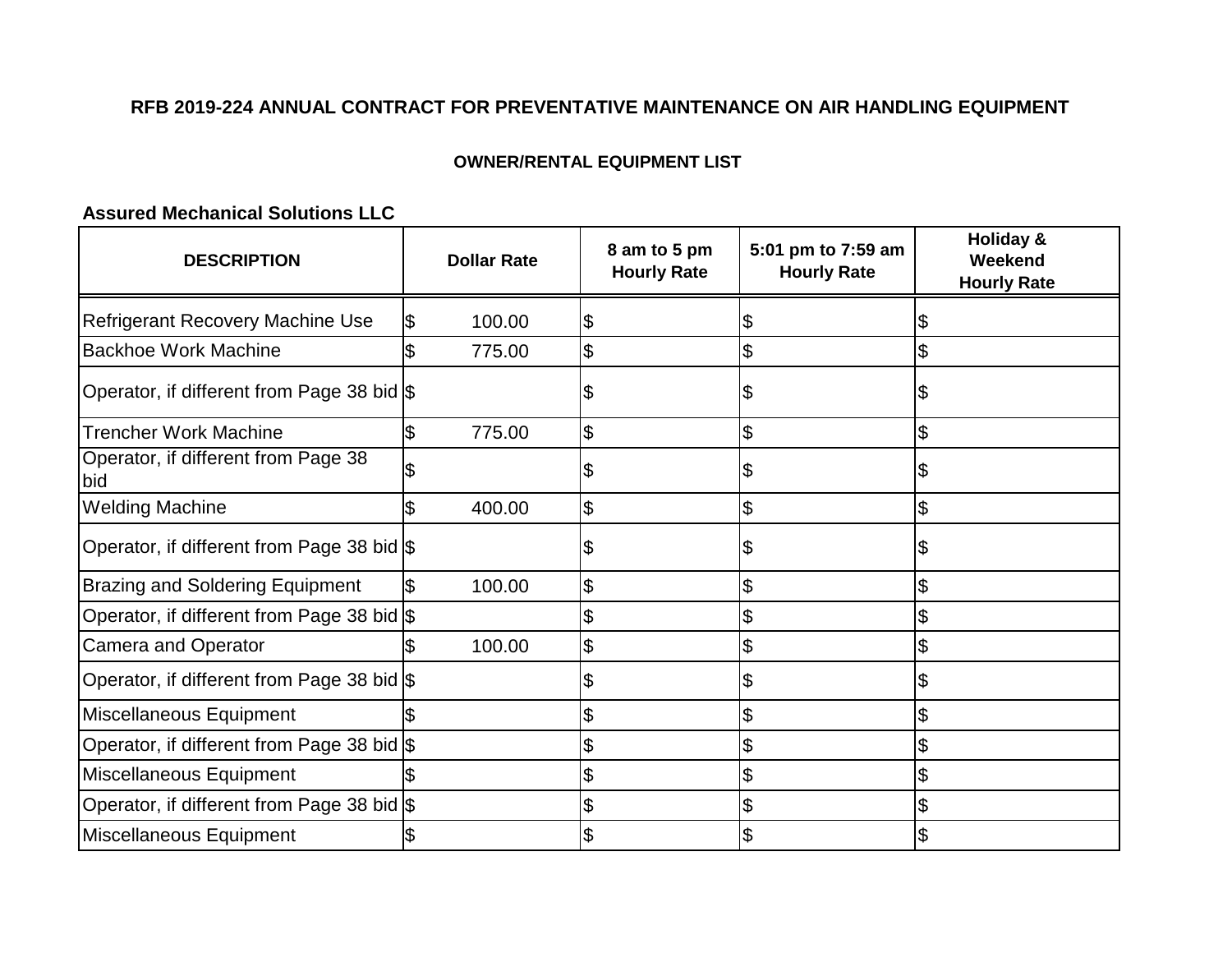## **OWNER/RENTAL EQUIPMENT LIST**

# **Assured Mechanical Solutions LLC**

| <b>DESCRIPTION</b>                         | <b>Dollar Rate</b> | 8 am to 5 pm<br><b>Hourly Rate</b> | 5:01 pm to 7:59 am<br><b>Hourly Rate</b> | <b>Holiday &amp;</b><br>Weekend<br><b>Hourly Rate</b> |
|--------------------------------------------|--------------------|------------------------------------|------------------------------------------|-------------------------------------------------------|
| Operator, if different from Page 38 bid \$ |                    | \$                                 | \$                                       | \$                                                    |
| Miscellaneous Equipment                    |                    | \$                                 | \$                                       | \$                                                    |
| Operator, if different from Page 38 bid \$ |                    |                                    | \$                                       | \$                                                    |
| Miscellaneous Equipment                    |                    | \$                                 | \$                                       | \$                                                    |
| Operator, if different from Page 38 bid \$ |                    | \$                                 | \$                                       | \$                                                    |
| Miscellaneous Equipment                    |                    | \$                                 | \$                                       | \$                                                    |
| Operator, if different from Page 38 bid \$ |                    | \$                                 | \$                                       | \$                                                    |
| <b>Reclaim Bottle</b>                      | 100.00             | \$                                 | \$                                       | \$                                                    |
| Torch                                      | 75.00              | \$                                 | \$                                       | \$                                                    |
| <b>Hydro Jetting Svc</b>                   | 650.00             | \$                                 | \$                                       | \$                                                    |
| <b>Sewer Machine</b>                       | 500.00             | \$                                 | \$                                       | \$                                                    |
| Operator, if different from Page 38 bid \$ |                    | \$                                 | \$                                       | \$                                                    |
| Vacuum Pump                                | 75.00              | \$                                 |                                          | \$                                                    |
| Operator, if different from Page 38 bid \$ |                    | \$                                 | \$                                       | \$                                                    |
| <b>Chain Hoist</b>                         | 100.00             | \$                                 | $\boldsymbol{\mathsf{S}}$                | \$                                                    |
| Gantry                                     | 500.00             | \$                                 | \$                                       | \$                                                    |
| Wet Vac                                    | 125.00             | \$                                 | \$                                       |                                                       |
| <b>Pro Press Machine</b>                   | 400.00             | \$                                 |                                          |                                                       |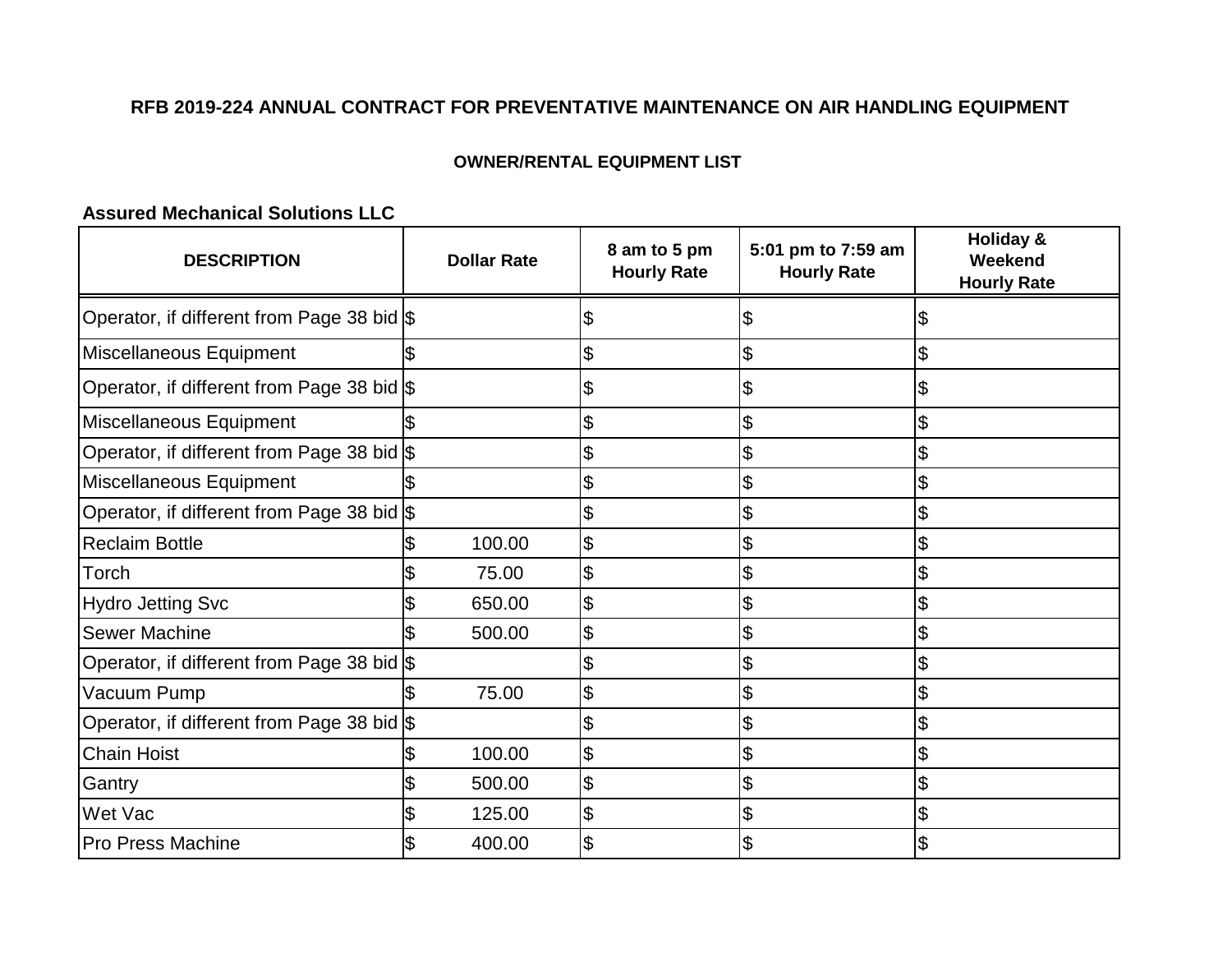## **OWNER/RENTAL EQUIPMENT LIST**

# **Assured Mechanical Solutions LLC**

| <b>DESCRIPTION</b>                         | <b>Dollar Rate</b> | 8 am to 5 pm<br><b>Hourly Rate</b> | 5:01 pm to 7:59 am<br><b>Hourly Rate</b> | Holiday &<br>Weekend<br><b>Hourly Rate</b> |
|--------------------------------------------|--------------------|------------------------------------|------------------------------------------|--------------------------------------------|
| Operator, if different from Page 38 bid \$ |                    |                                    |                                          |                                            |
| Combustion Analyzer                        | 350.00             |                                    |                                          |                                            |
| <b>String Tape</b>                         | 50.00              |                                    |                                          |                                            |
| <b>Roto Rooter Service</b>                 | 150.00             |                                    |                                          |                                            |
| <b>Bottle Nitrogen</b>                     | 75.00              |                                    |                                          |                                            |
| Jackhammer                                 | 150.00             |                                    |                                          |                                            |
| Operator, if different from Page 38 bid \$ |                    |                                    |                                          |                                            |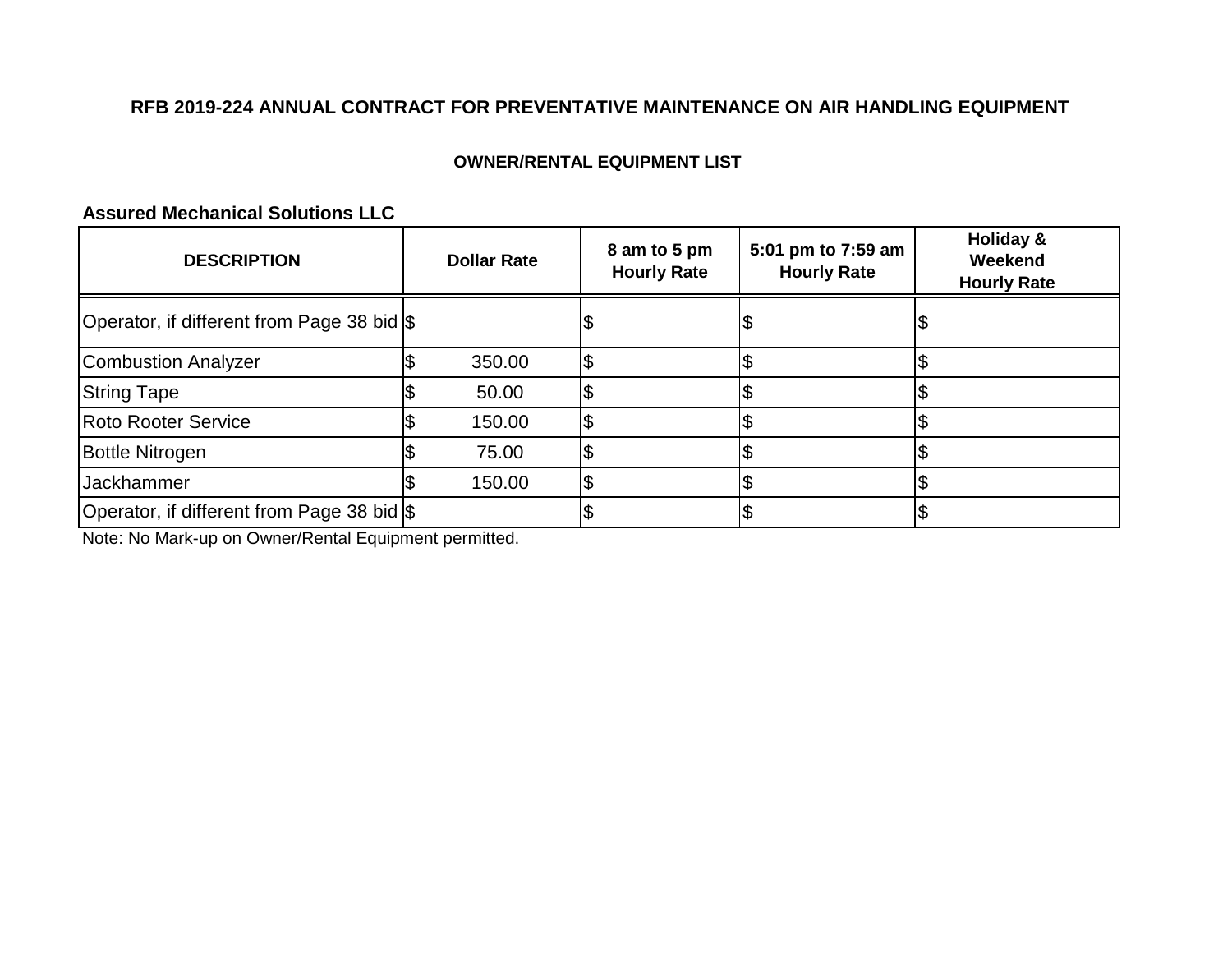## **OWNER/RENTAL EQUIPMENT LIST**

**CEC Facilities Group, LLC**

| <b>DESCRIPTION</b>                            | <b>Dollar Rate</b> |        |                     | 8 am to 5 pm<br><b>Hourly Rate</b> |                       | 5:01 pm to 7:59 am<br><b>Hourly Rate</b> |                          | <b>Holiday &amp;</b><br>Weekend<br><b>Hourly Rate</b> |
|-----------------------------------------------|--------------------|--------|---------------------|------------------------------------|-----------------------|------------------------------------------|--------------------------|-------------------------------------------------------|
| Refrigerant Recovery Machine Use              |                    | 30.00  | \$                  | 85.00                              | \$                    | 127.50                                   | 1\$                      | 170.00                                                |
| <b>Backhoe Work Machine</b>                   |                    | 300.00 | \$                  |                                    |                       |                                          |                          |                                                       |
| Operator, if different from Page 38 bid $\$\$ |                    |        | \$                  | 130.00                             | \$                    | 195.00                                   | $\overline{\theta}$      | 260.00                                                |
| <b>Trencher Work Machine</b>                  |                    | 150.00 | $\overline{\theta}$ |                                    | \$                    |                                          | \$                       |                                                       |
| Operator, if different from Page 38<br>hid    |                    |        | \$                  | 130.00                             | \$                    | 195.00                                   | $\overline{\theta}$      | 260.00                                                |
| <b>Welding Machine</b>                        |                    | 70.00  | \$                  |                                    | \$                    |                                          | ۱J                       |                                                       |
| Operator, if different from Page 38 bid \$    |                    |        | \$                  | 110.00                             | \$                    | 165.00                                   | l\$                      | 220.00                                                |
| <b>Brazing and Soldering Equipment</b>        |                    | 50.00  | \$                  | 85.00                              | \$                    | 127.50                                   | $\overline{\mathcal{S}}$ | 170.00                                                |
| Operator, if different from Page 38 bid \$    |                    |        |                     |                                    | \$                    |                                          | Ŝ.                       |                                                       |
| <b>Camera and Operator</b>                    |                    | 75.00  | \$                  | 95.00                              | \$                    | 124.50                                   | $\overline{\theta}$      | 190.00                                                |
| Operator, if different from Page 38 bid \$    |                    |        |                     |                                    | \$                    |                                          | ß.                       |                                                       |
| Miscellaneous Equipment                       |                    |        | \$                  |                                    | \$                    |                                          | l\$                      |                                                       |
| Operator, if different from Page 38 bid $\$\$ |                    |        | \$                  |                                    | \$                    |                                          | \$                       |                                                       |
| Miscellaneous Equipment                       |                    |        | \$                  |                                    | \$                    |                                          | $\mathfrak{S}$           |                                                       |
| Operator, if different from Page 38 bid \$    |                    |        | \$                  |                                    | \$                    |                                          | $\boldsymbol{\theta}$    |                                                       |
| Miscellaneous Equipment                       |                    |        | \$                  |                                    | $\boldsymbol{\theta}$ |                                          | 1\$                      |                                                       |
| Operator, if different from Page 38 bid \$    |                    |        | \$                  |                                    | \$                    |                                          | l\$                      |                                                       |
| Miscellaneous Equipment                       |                    |        |                     |                                    | \$                    |                                          |                          |                                                       |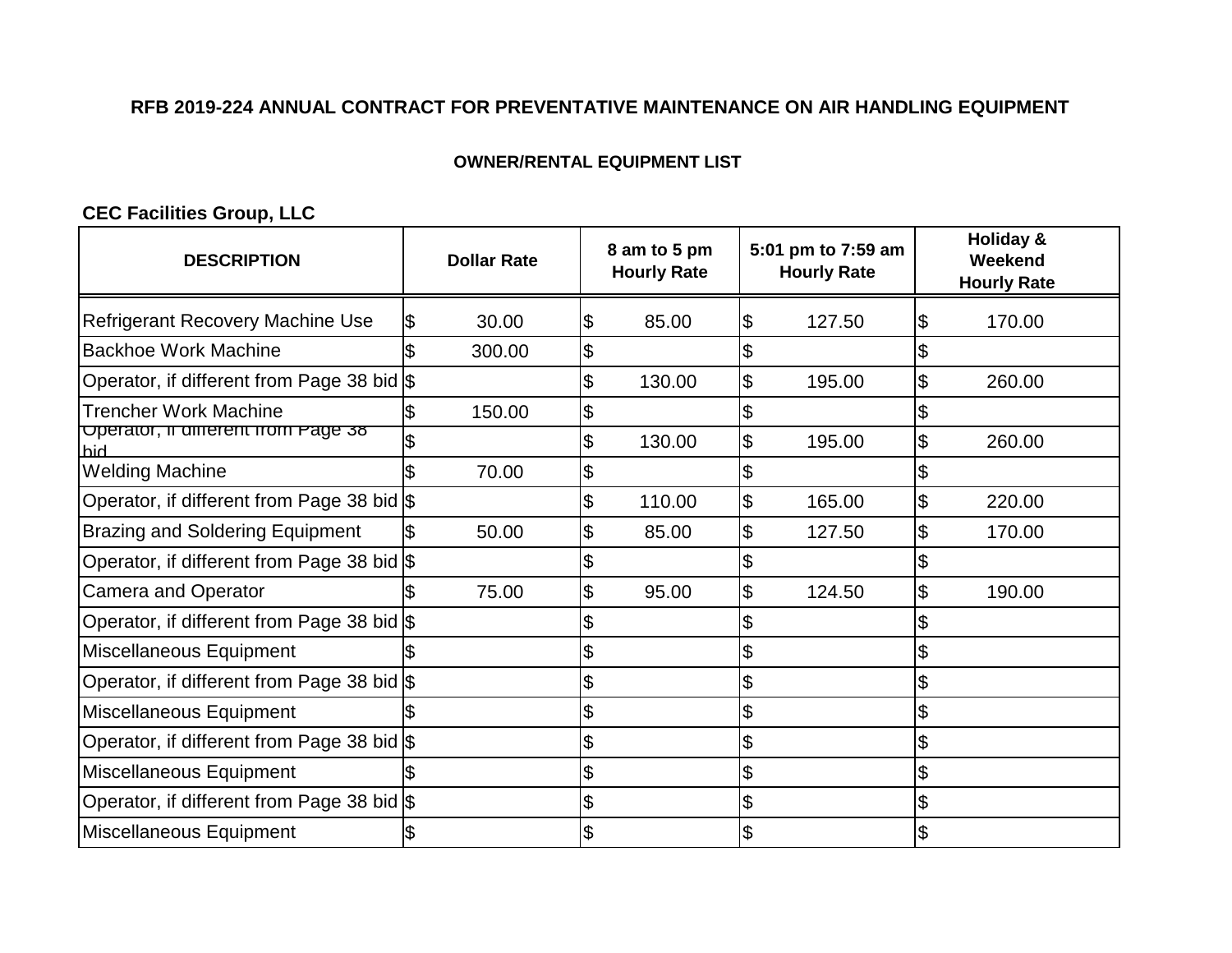## **OWNER/RENTAL EQUIPMENT LIST**

# **CEC Facilities Group, LLC**

| <b>DESCRIPTION</b>                         | <b>Dollar Rate</b> |    | 8 am to 5 pm<br><b>Hourly Rate</b> |                           | 5:01 pm to 7:59 am<br><b>Hourly Rate</b> |                           | <b>Holiday &amp;</b><br>Weekend<br><b>Hourly Rate</b> |  |
|--------------------------------------------|--------------------|----|------------------------------------|---------------------------|------------------------------------------|---------------------------|-------------------------------------------------------|--|
| Operator, if different from Page 38 bid \$ |                    | \$ |                                    | \$                        |                                          | S                         |                                                       |  |
| Miscellaneous Equipment                    |                    | \$ |                                    | \$                        |                                          |                           |                                                       |  |
| Operator, if different from Page 38 bid \$ |                    | \$ |                                    | \$                        |                                          | \$                        |                                                       |  |
| Miscellaneous Equipment                    |                    | \$ |                                    | \$                        |                                          | \$                        |                                                       |  |
| Operator, if different from Page 38 bid \$ |                    | \$ |                                    | \$                        |                                          | \$                        |                                                       |  |
| <b>Reclaim Bottle</b>                      | 100.00             | \$ | 85.00                              | $\frac{1}{2}$             | 127.50                                   | $\mathfrak{S}$            | 170.00                                                |  |
| Torch                                      | 50.00              | \$ | 85.00                              | $\frac{1}{2}$             | 127.50                                   | \$                        | 170.00                                                |  |
| <b>Hydro Jetting Svc</b>                   |                    | \$ |                                    | \$                        |                                          | \$                        |                                                       |  |
| <b>Sewer Machine</b>                       | 50.00              | \$ | 95.00                              | $\frac{1}{2}$             | 142.50                                   | \$                        | 190.00                                                |  |
| Operator, if different from Page 38 bid \$ |                    | \$ |                                    | \$                        |                                          |                           |                                                       |  |
| Vacuum Pump                                | 20.00              | \$ | 85.00                              | $\overline{\mathcal{E}}$  | 127.50                                   | $\mathfrak{S}$            | 170.00                                                |  |
| Operator, if different from Page 38 bid \$ |                    | \$ |                                    | \$                        |                                          | \$                        |                                                       |  |
| <b>Chain Hoist</b>                         | 25.00              | \$ | 85.00                              | $\boldsymbol{\theta}$     | 127.50                                   | $\boldsymbol{\mathsf{S}}$ | 170.00                                                |  |
| Gantry                                     | 100.00             | \$ | 85.00                              | $\overline{\theta}$       | 127.50                                   | $\overline{\theta}$       | 170.00                                                |  |
| Wet Vac                                    | 25.00              | \$ | 85.00                              | $\boldsymbol{\theta}$     | 127.50                                   | $\boldsymbol{\theta}$     | 170.00                                                |  |
| <b>Pro Press Machine</b>                   | 50.00              | \$ | 95.00                              | $\overline{\theta}$       | 142.50                                   | \$                        | 190.00                                                |  |
| Operator, if different from Page 38 bid \$ |                    | \$ |                                    | \$                        |                                          |                           |                                                       |  |
| <b>Combustion Analyzer</b>                 | <b>RENTAL</b>      | \$ | 95.00                              | $\boldsymbol{\mathsf{S}}$ | 142.50                                   | \$                        | 190.00                                                |  |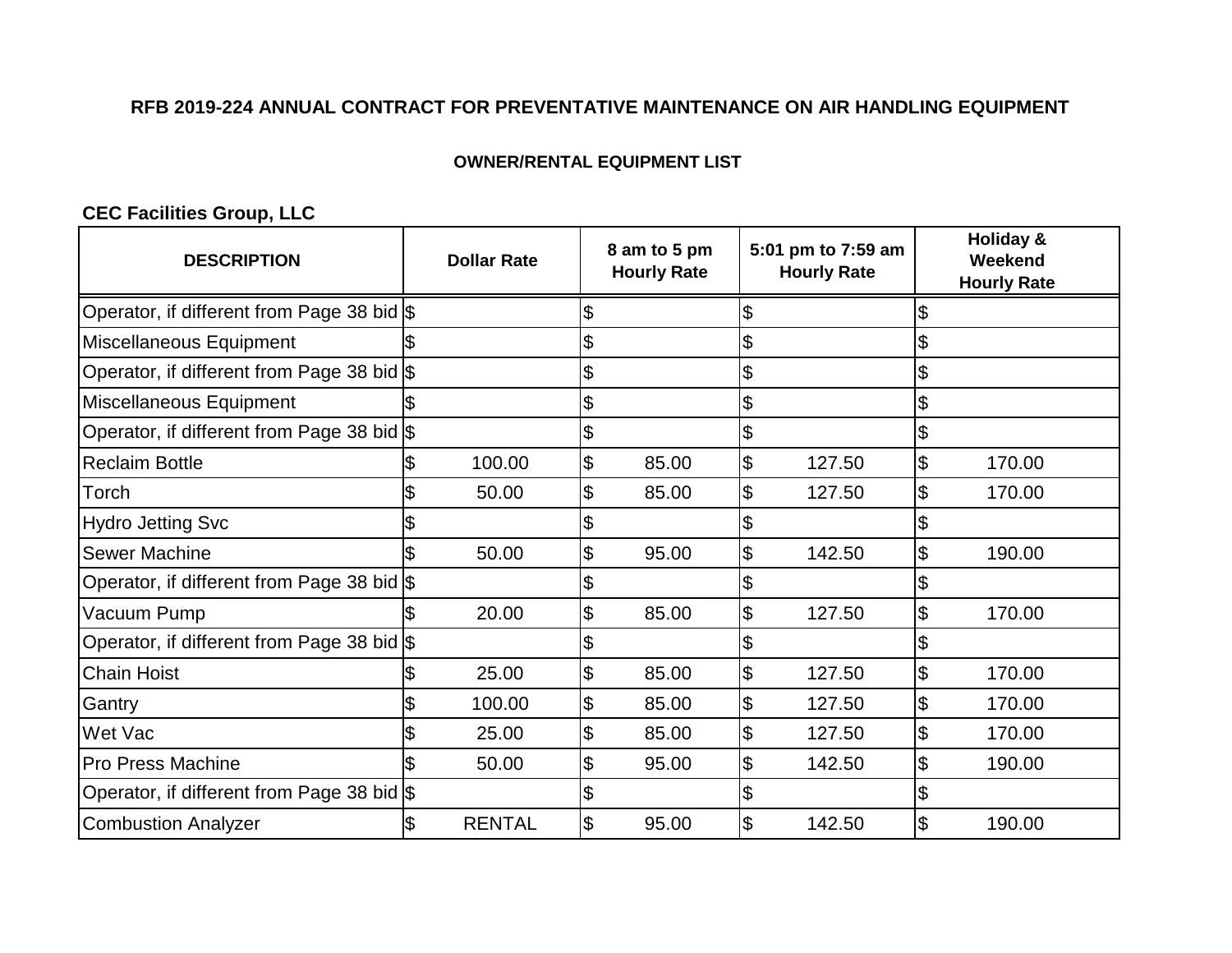## **OWNER/RENTAL EQUIPMENT LIST**

# **CEC Facilities Group, LLC**

| <b>DESCRIPTION</b>                         | <b>Dollar Rate</b> |     | 8 am to 5 pm<br><b>Hourly Rate</b> |    | 5:01 pm to 7:59 am<br><b>Hourly Rate</b> | Holiday &<br>Weekend<br><b>Hourly Rate</b> |
|--------------------------------------------|--------------------|-----|------------------------------------|----|------------------------------------------|--------------------------------------------|
| <b>String Tape</b>                         | 15.00              | Ι\$ | 85.00                              | Φ  | 127.50                                   | 170.00                                     |
| <b>Roto Rooter Service</b>                 | 50.00              | 1\$ | 95.00                              | \$ | 142.50                                   | 190.00                                     |
| <b>Bottle Nitrogen</b>                     | 50.00              | 1\$ | 85.00                              | ß. | 127.50                                   | 170.00                                     |
| <b>Jackhammer</b>                          | 125.00             | 1\$ |                                    |    |                                          |                                            |
| Operator, if different from Page 38 bid \$ |                    |     | 110.00                             | \$ | 165.00                                   | 220.00                                     |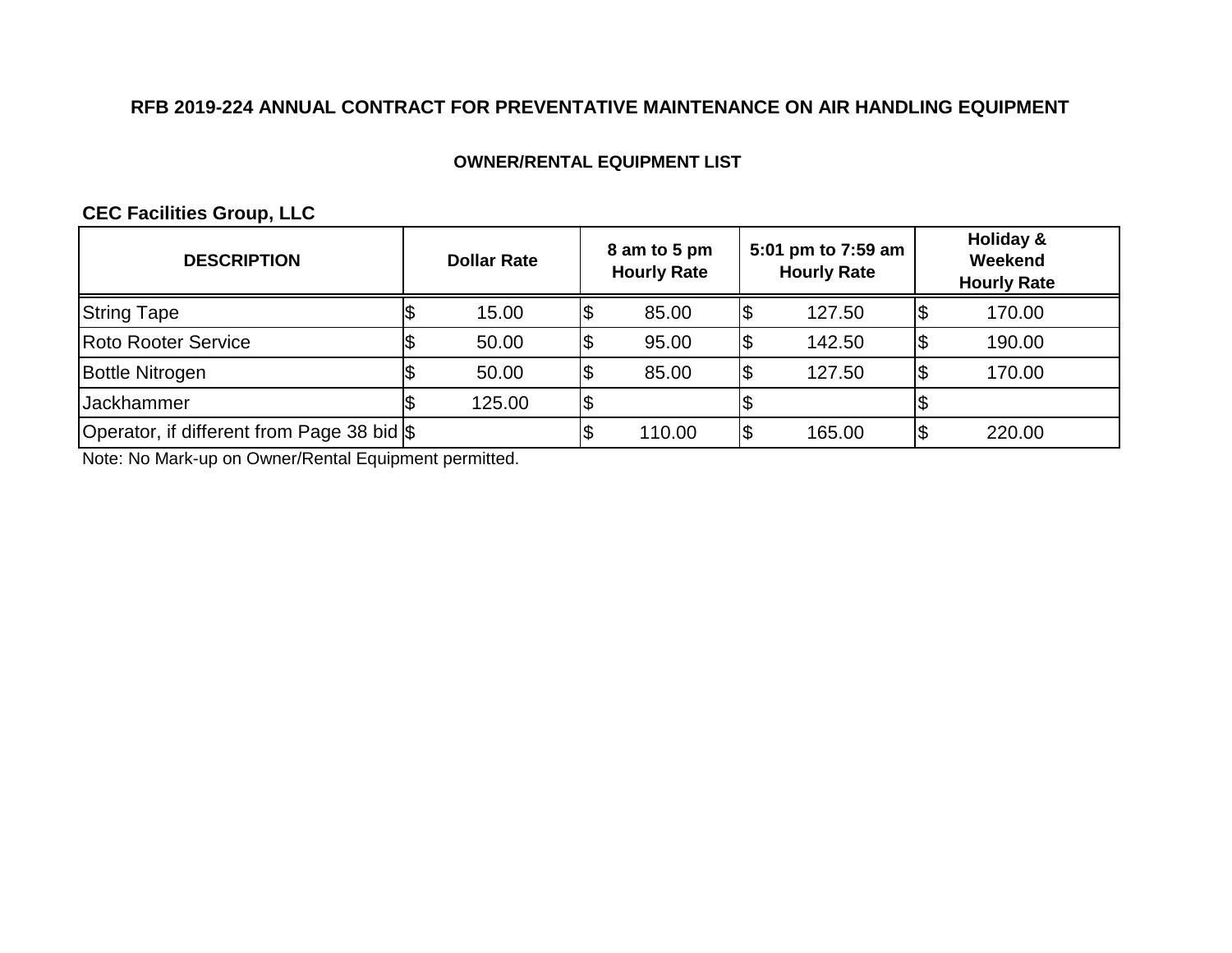## **OWNER/RENTAL EQUIPMENT LIST**

## **Double Eagle Mechanical Services**

| <b>DESCRIPTION</b>                         | <b>Dollar Rate</b> | 8 am to 5 pm<br><b>Hourly Rate</b> |               | 5:01 pm to 7:59 am<br><b>Hourly Rate</b> |                          | <b>Holiday &amp;</b><br>Weekend<br><b>Hourly Rate</b> |
|--------------------------------------------|--------------------|------------------------------------|---------------|------------------------------------------|--------------------------|-------------------------------------------------------|
| <b>Refrigerant Recovery Machine Use</b>    | \$<br>45/per use   | \$<br>45/per use                   | Ι\$           | 45/per use                               | l\$                      | 45/per use                                            |
| <b>Backhoe Work Machine</b>                | 65/hr (4hr min)    | \$<br>65/hr (4hr min)              | $\frac{1}{2}$ | 65/hr (4hr min)                          |                          | 65/hr (4hr min)                                       |
| Operator, if different from Page 38 bid \$ |                    | \$                                 |               |                                          |                          |                                                       |
| <b>Trencher Work Machine</b>               | <b>RENTAL COST</b> | \$ RENTAL COST                     | 1\$           | <b>RENTAL COST</b>                       | l\$                      | <b>RENTAL COST</b>                                    |
| Operator, if different from Page 38<br>hid |                    |                                    |               |                                          |                          |                                                       |
| <b>Welding Machine</b>                     | 30/hr              | \$<br>30/hr                        | \$            | 30/hr                                    | \$                       | 30/hr                                                 |
| Operator, if different from Page 38 bid \$ |                    | \$                                 | \$            |                                          |                          |                                                       |
| <b>Brazing and Soldering Equipment</b>     | 30/hr              | \$<br>30/hr                        | \$            | 30/hr                                    | \$                       | 30/hr                                                 |
| Operator, if different from Page 38 bid \$ |                    | \$                                 | \$            |                                          | \$                       |                                                       |
| <b>Camera and Operator</b>                 | 150/hr             | \$<br>150/hr                       | \$            | 150/hr                                   | $\overline{\mathcal{S}}$ | 150/hr                                                |
| Operator, if different from Page 38 bid \$ |                    | \$                                 | \$            |                                          | I\$                      |                                                       |
| <b>Water Leak Locator</b>                  | \$<br>150/per use  | \$<br>150/per use                  | Ι\$           | 150/per use                              | 1\$                      | 150/per use                                           |
| Operator, if different from Page 38 bid \$ |                    | \$                                 | \$            |                                          |                          |                                                       |
| Generator                                  | 35/hour            | \$<br>35/hour                      | \$            | 35/hour                                  | \$                       | 35/hour                                               |
| Operator, if different from Page 38 bid \$ |                    | \$                                 | \$            |                                          | \$                       |                                                       |
| <b>Pressure Washer</b>                     | 25/hour            | \$<br>25/hour                      | \$            | 25/hour                                  | \$                       | 25/hour                                               |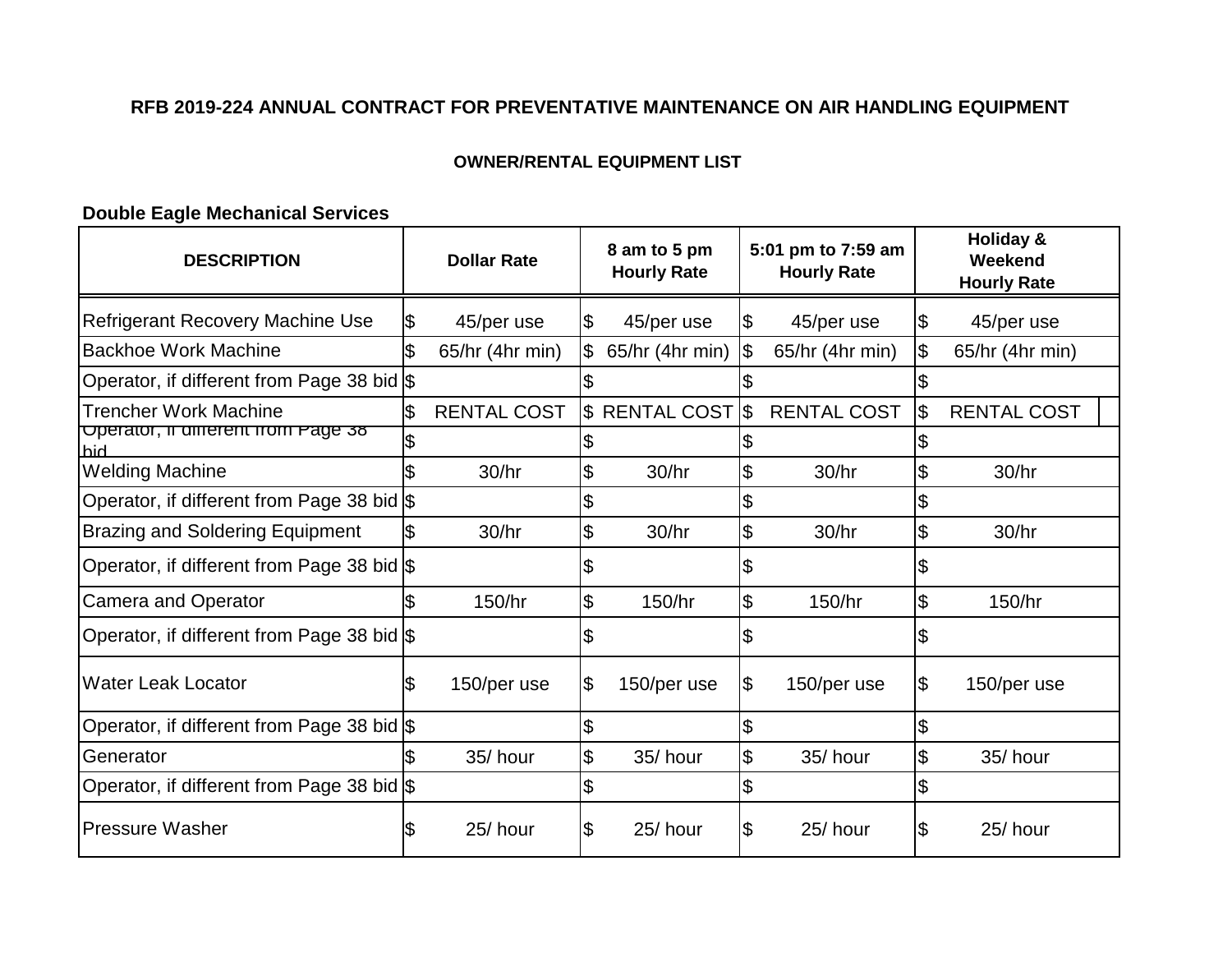## **OWNER/RENTAL EQUIPMENT LIST**

## **Double Eagle Mechanical Services**

| <b>DESCRIPTION</b>                         | <b>Dollar Rate</b> |    | 8 am to 5 pm<br><b>Hourly Rate</b> |    | 5:01 pm to 7:59 am<br><b>Hourly Rate</b> |                     | <b>Holiday &amp;</b><br>Weekend<br><b>Hourly Rate</b> |  |
|--------------------------------------------|--------------------|----|------------------------------------|----|------------------------------------------|---------------------|-------------------------------------------------------|--|
| Operator, if different from Page 38 bid \$ |                    | \$ |                                    | \$ |                                          |                     |                                                       |  |
| Miscellaneous Equipment                    |                    | \$ |                                    | \$ |                                          | \$                  |                                                       |  |
| Operator, if different from Page 38 bid \$ |                    | \$ |                                    | \$ |                                          |                     |                                                       |  |
| Miscellaneous Equipment                    |                    | \$ |                                    | \$ |                                          | \$                  |                                                       |  |
| Operator, if different from Page 38 bid \$ |                    | \$ |                                    | \$ |                                          | \$                  |                                                       |  |
| Miscellaneous Equipment                    |                    | \$ |                                    | \$ |                                          | \$                  |                                                       |  |
| Operator, if different from Page 38 bid \$ |                    | \$ |                                    | \$ |                                          |                     |                                                       |  |
| <b>Reclaim Bottle</b>                      | 25.00              | \$ | 25.00                              | \$ | 25.00                                    | $\overline{\theta}$ | 25.00                                                 |  |
| Torch                                      | $25$ /use          | \$ | $25$ /use                          | \$ | $25$ /use                                | \$                  | $25$ /use                                             |  |
| <b>Hydro Jetting Svc</b>                   | <b>SUBCONTRACT</b> |    | \$SUBCONTRACTS                     |    | <b>SUBCONTRACT</b>                       | \$                  | <b>SUBCONTRACT</b>                                    |  |
| <b>Sewer Machine</b>                       | 35/hr              | \$ | 35/hr                              | \$ | 35/hr                                    | \$                  | 35/hr                                                 |  |
| Operator, if different from Page 38 bid \$ |                    | \$ |                                    |    |                                          |                     |                                                       |  |
| Vacuum Pump                                | $30$ /use          | \$ | 30/use                             | \$ | $30$ /use                                | \$                  | 30/use                                                |  |
| Operator, if different from Page 38 bid \$ |                    | \$ |                                    | \$ |                                          |                     |                                                       |  |
| <b>Chain Hoist</b>                         | $20$ /use          | \$ | $20$ /use                          | \$ | $20$ /use                                | \$                  | $20$ /use                                             |  |
| Gantry                                     | $250$ /use         | \$ | $250$ /use                         | \$ | $250$ /use                               | \$                  | $250$ /use                                            |  |
| Wet Vac                                    | $10$ /use          | \$ | $10$ /use                          | \$ | $10$ /use                                | \$                  | $10$ /use                                             |  |
| <b>Pro Press Machine</b>                   | $100$ /day         | \$ | $100$ /day                         | \$ | $100$ /day                               | \$                  | $100$ /day                                            |  |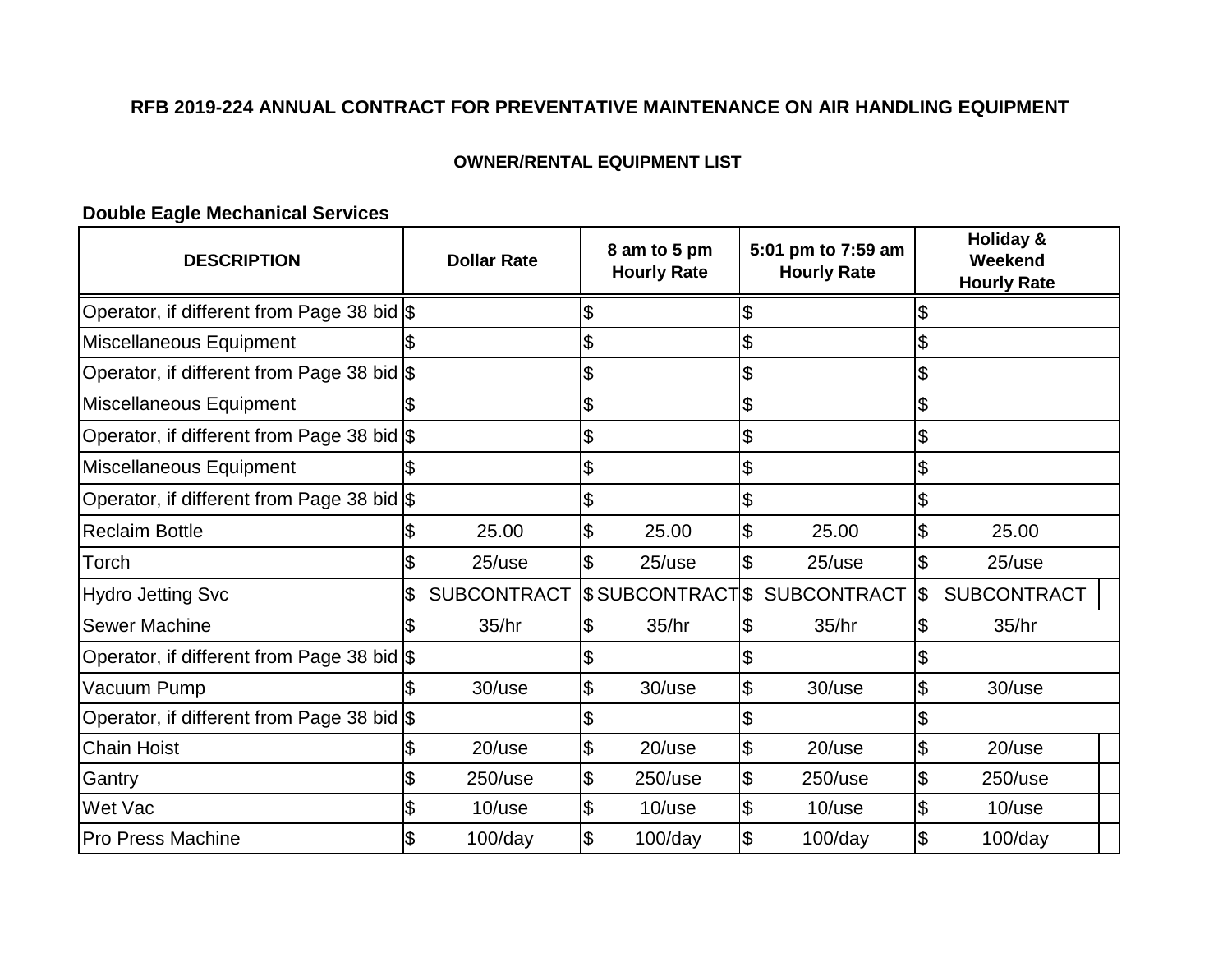## **OWNER/RENTAL EQUIPMENT LIST**

## **Double Eagle Mechanical Services**

| <b>DESCRIPTION</b>                         |     | <b>Dollar Rate</b> |     | 8 am to 5 pm<br><b>Hourly Rate</b> | 5:01 pm to 7:59 am<br><b>Hourly Rate</b> | Holiday &<br>Weekend<br><b>Hourly Rate</b> |
|--------------------------------------------|-----|--------------------|-----|------------------------------------|------------------------------------------|--------------------------------------------|
| Operator, if different from Page 38 bid \$ |     |                    |     |                                    |                                          |                                            |
| <b>Combustion Analyzer</b>                 |     | $75$ /use          | 1\$ | $75$ /use                          | \$<br>$75$ /use                          | 75/use                                     |
| <b>String Tape</b>                         |     |                    |     |                                    |                                          |                                            |
| <b>Roto Rooter Service</b>                 | 1\$ |                    |     |                                    | SUBCONTRACT SUBCONTRACTS SUBCONTRACT S   | <b>SUBCONTRACT</b>                         |
| <b>Bottle Nitrogen</b>                     |     | 25.00              | 1\$ | 25.00                              | 25.00                                    | 25.00                                      |
| <b>Jackhammer</b>                          |     | 40/hr              | 1\$ | 40/hr                              | 40/hr                                    | 40/hr                                      |
| Operator, if different from Page 38 bid \$ |     |                    |     |                                    |                                          |                                            |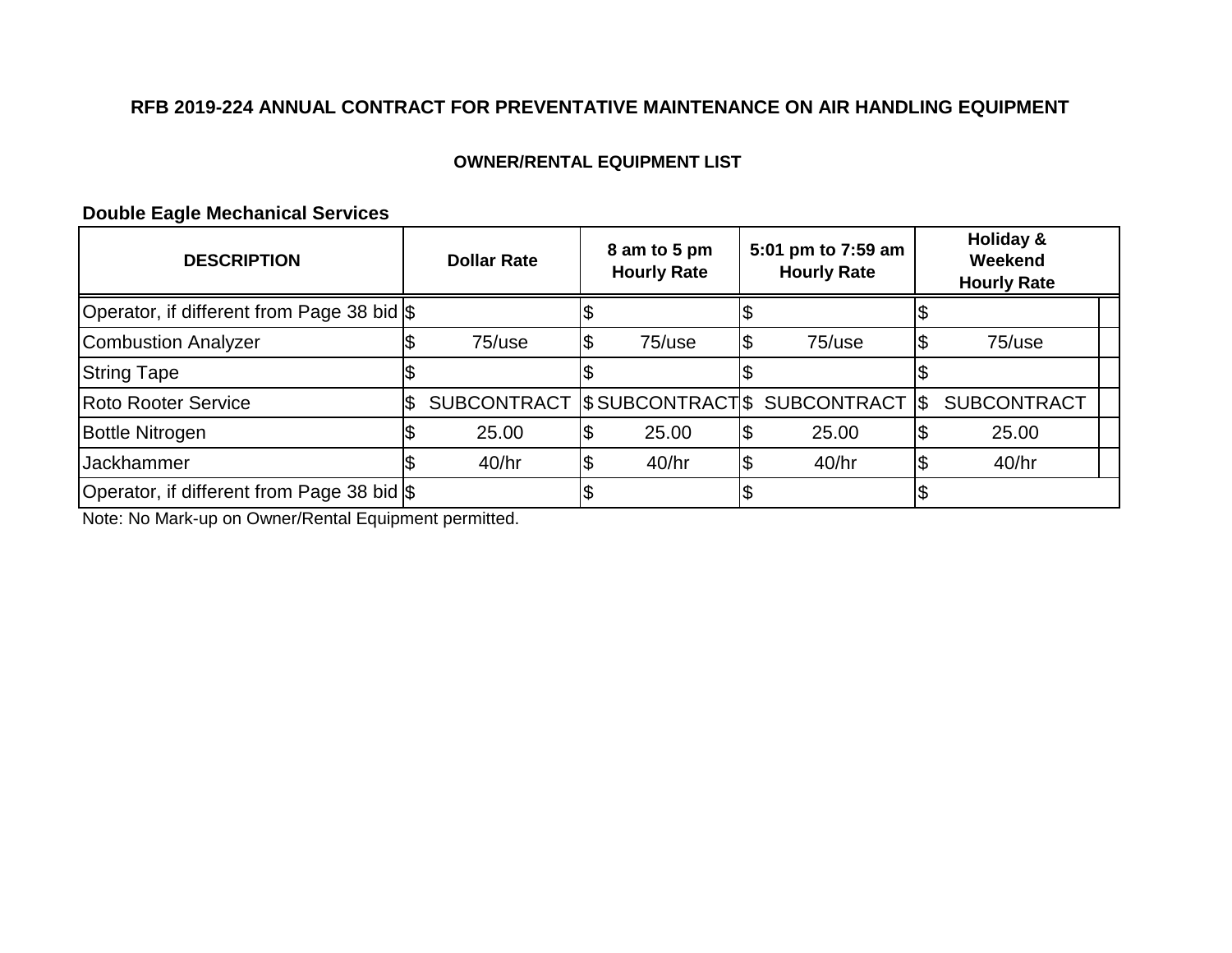### **OWNER/RENTAL EQUIPMENT LIST**

**Johnson Controls, Inc.**

| <b>DESCRIPTION</b>                         | <b>Dollar Rate</b> | 8 am to 5 pm<br><b>Hourly Rate</b> | 5:01 pm to 7:59 am<br><b>Hourly Rate</b> | <b>Holiday &amp;</b><br>Weekend<br><b>Hourly Rate</b> |
|--------------------------------------------|--------------------|------------------------------------|------------------------------------------|-------------------------------------------------------|
| Refrigerant Recovery Machine Use           | 10.00              | 10.00<br>\$                        | 10.00<br>\$                              | 10.00                                                 |
| <b>Backhoe Work Machine</b>                |                    |                                    |                                          |                                                       |
| Operator, if different from Page 38 bid \$ |                    | \$                                 | \$                                       |                                                       |
| <b>Trencher Work Machine</b>               |                    | \$                                 | \$                                       |                                                       |
| Operator, if different from Page 38<br>hid |                    | \$                                 | \$                                       | \$                                                    |
| <b>Welding Machine</b>                     |                    |                                    |                                          |                                                       |
| Operator, if different from Page 38 bid \$ |                    |                                    |                                          |                                                       |
| <b>Brazing and Soldering Equipment</b>     | 15.00              | \$<br>15.00                        | \$<br>15.00                              | \$<br>15.00                                           |
| Operator, if different from Page 38 bid \$ |                    |                                    |                                          |                                                       |
| <b>Camera and Operator</b>                 |                    |                                    |                                          |                                                       |
| Operator, if different from Page 38 bid \$ |                    | \$                                 | \$                                       | S                                                     |
| Miscellaneous Equipment                    |                    |                                    |                                          |                                                       |
| Operator, if different from Page 38 bid \$ |                    |                                    |                                          |                                                       |
| Miscellaneous Equipment                    |                    |                                    |                                          |                                                       |
| Operator, if different from Page 38 bid \$ |                    | \$                                 | \$                                       | \$                                                    |
| Miscellaneous Equipment                    |                    | \$                                 | \$                                       | \$                                                    |
| Operator, if different from Page 38 bid \$ |                    |                                    |                                          |                                                       |
| Miscellaneous Equipment                    |                    |                                    |                                          |                                                       |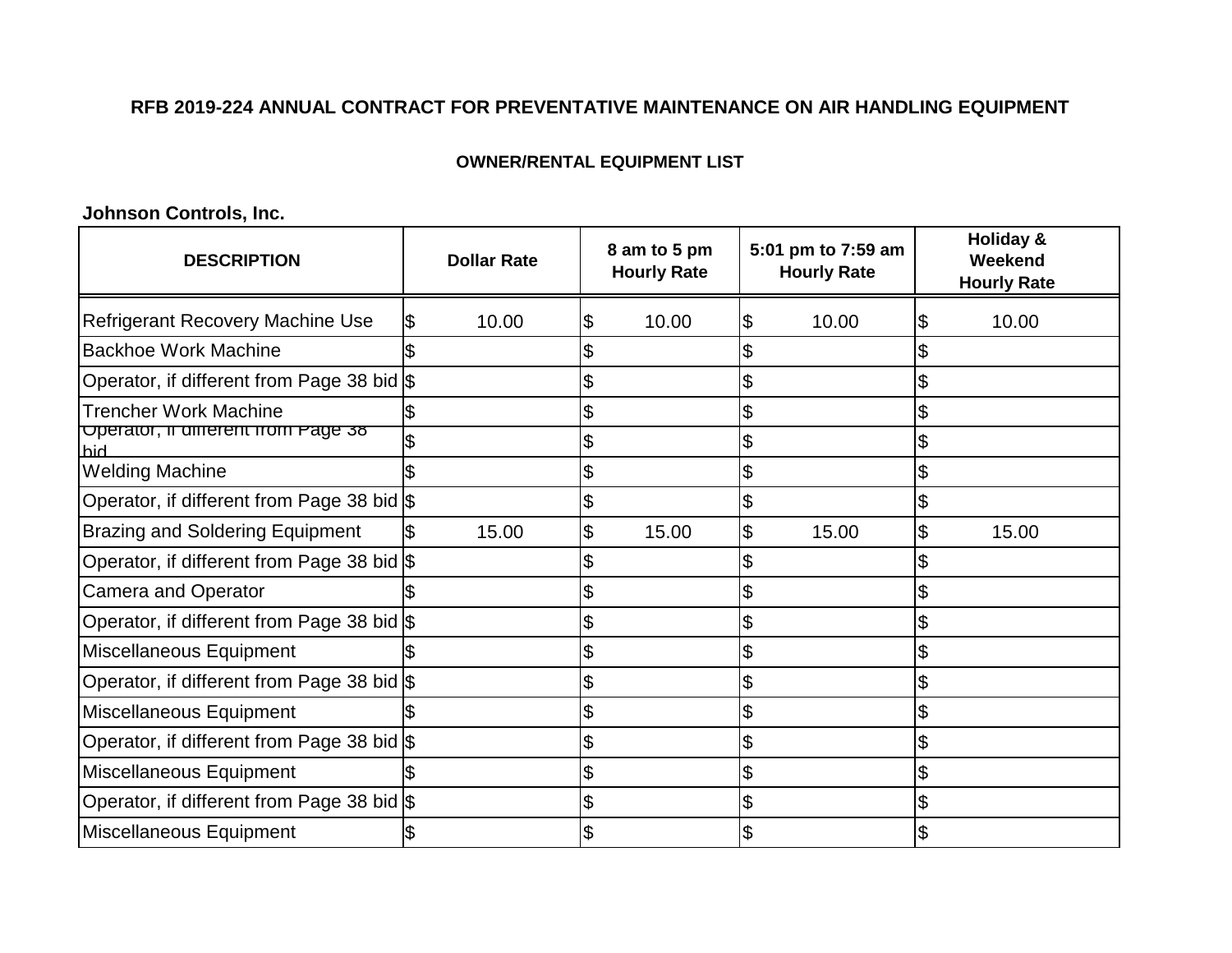## **OWNER/RENTAL EQUIPMENT LIST**

**Johnson Controls, Inc.**

| <b>DESCRIPTION</b>                         | <b>Dollar Rate</b> |        | 8 am to 5 pm<br><b>Hourly Rate</b> |    | 5:01 pm to 7:59 am<br><b>Hourly Rate</b> |                          | <b>Holiday &amp;</b><br>Weekend<br><b>Hourly Rate</b> |  |
|--------------------------------------------|--------------------|--------|------------------------------------|----|------------------------------------------|--------------------------|-------------------------------------------------------|--|
| Operator, if different from Page 38 bid \$ |                    |        | \$                                 | \$ |                                          |                          |                                                       |  |
| Miscellaneous Equipment                    |                    |        | \$                                 | \$ |                                          | \$                       |                                                       |  |
| Operator, if different from Page 38 bid \$ |                    |        | \$                                 | \$ |                                          | \$                       |                                                       |  |
| Miscellaneous Equipment                    |                    |        | \$                                 | \$ |                                          |                          |                                                       |  |
| Operator, if different from Page 38 bid \$ |                    |        | \$                                 | \$ |                                          | \$                       |                                                       |  |
| <b>Reclaim Bottle</b>                      |                    | 25.00  | \$<br>25.00                        | \$ | 25.00                                    | \$                       | 25.00                                                 |  |
| Torch                                      |                    | 15.00  | \$<br>15.00                        | \$ | 15.00                                    | \$                       | 15.00                                                 |  |
| <b>Hydro Jetting Svc</b>                   |                    |        | \$                                 |    |                                          |                          |                                                       |  |
| <b>Sewer Machine</b>                       |                    |        | \$                                 | \$ |                                          | \$                       |                                                       |  |
| Operator, if different from Page 38 bid \$ |                    |        | \$                                 | \$ |                                          | \$                       |                                                       |  |
| Vacuum Pump                                |                    | 10.00  | \$<br>10.00                        | \$ | 10.00                                    | \$                       | 10.00                                                 |  |
| Operator, if different from Page 38 bid \$ |                    |        | \$                                 | \$ |                                          |                          |                                                       |  |
| <b>Chain Hoist</b>                         |                    | 10.00  | \$<br>10.00                        | \$ | 10.00                                    | \$                       | 10.00                                                 |  |
| Gantry                                     |                    | 300.00 | \$<br>300.00                       | \$ | 300.00                                   | $\overline{\mathcal{S}}$ | 300.00                                                |  |
| Wet Vac                                    |                    | 5.00   | \$<br>5.00                         | \$ | 5.00                                     | \$                       | 5.00                                                  |  |
| <b>Pro Press Machine</b>                   |                    | 20.00  | \$<br>20.00                        | \$ | 20.00                                    | \$                       | 20.00                                                 |  |
| Operator, if different from Page 38 bid \$ |                    |        | \$                                 | \$ |                                          |                          |                                                       |  |
| <b>Combustion Analyzer</b>                 |                    | 55.00  | \$<br>55.00                        | \$ | 55.00                                    | \$                       | 55.00                                                 |  |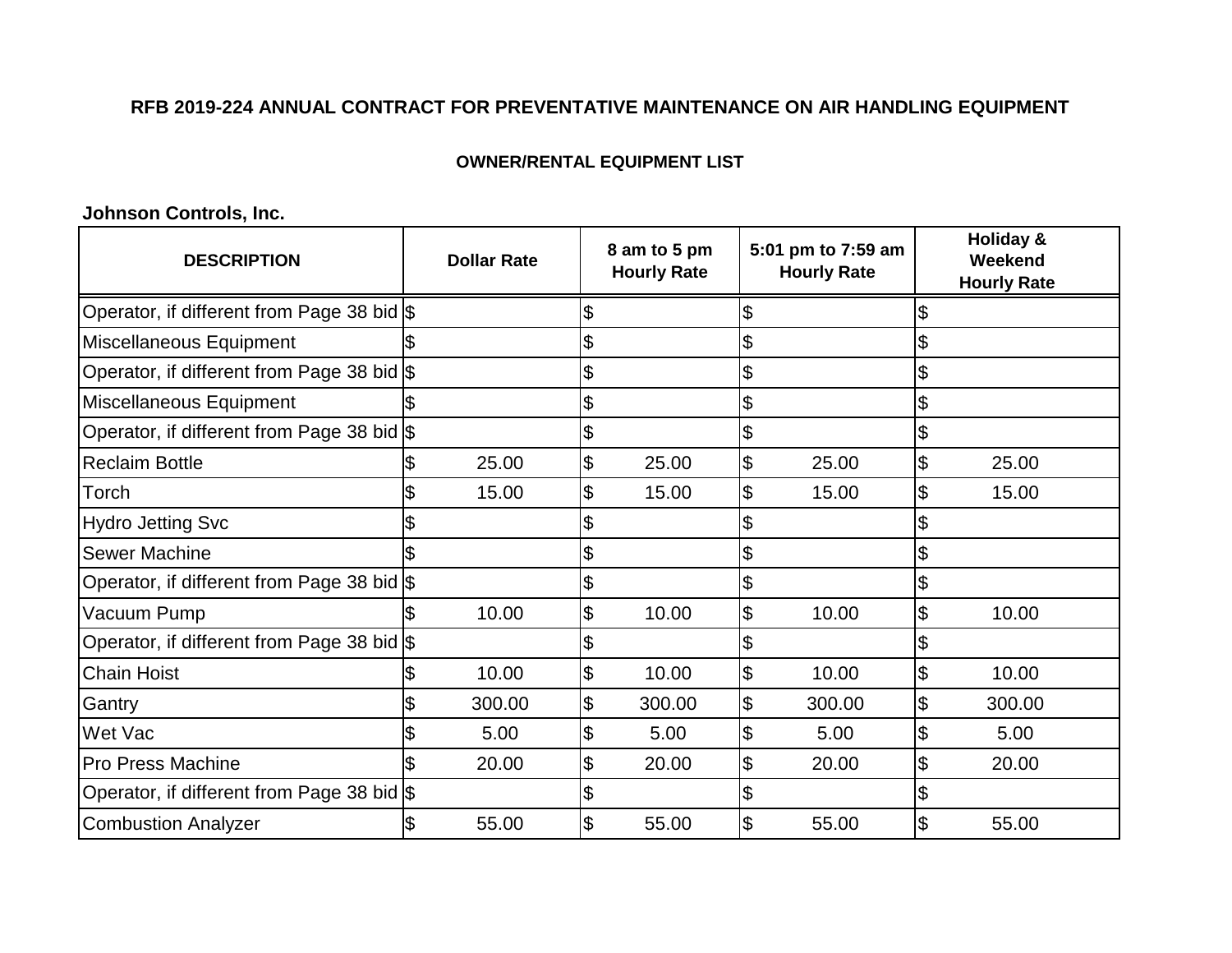## **OWNER/RENTAL EQUIPMENT LIST**

**Johnson Controls, Inc.**

| <b>DESCRIPTION</b>                         | <b>Dollar Rate</b> |     | 8 am to 5 pm<br><b>Hourly Rate</b> | 5:01 pm to 7:59 am<br><b>Hourly Rate</b> | Holiday &<br>Weekend<br><b>Hourly Rate</b> |
|--------------------------------------------|--------------------|-----|------------------------------------|------------------------------------------|--------------------------------------------|
| <b>String Tape</b>                         | 5.00               | ΙФ  | 5.00                               | 5.00                                     | 5.00                                       |
| <b>Roto Rooter Service</b>                 |                    |     |                                    |                                          |                                            |
| <b>Bottle Nitrogen</b>                     | 10.00              | '\$ | 10.00                              | 10.00                                    | 10.00                                      |
| <b>Jackhammer</b>                          |                    |     |                                    |                                          |                                            |
| Operator, if different from Page 38 bid \$ |                    |     |                                    |                                          |                                            |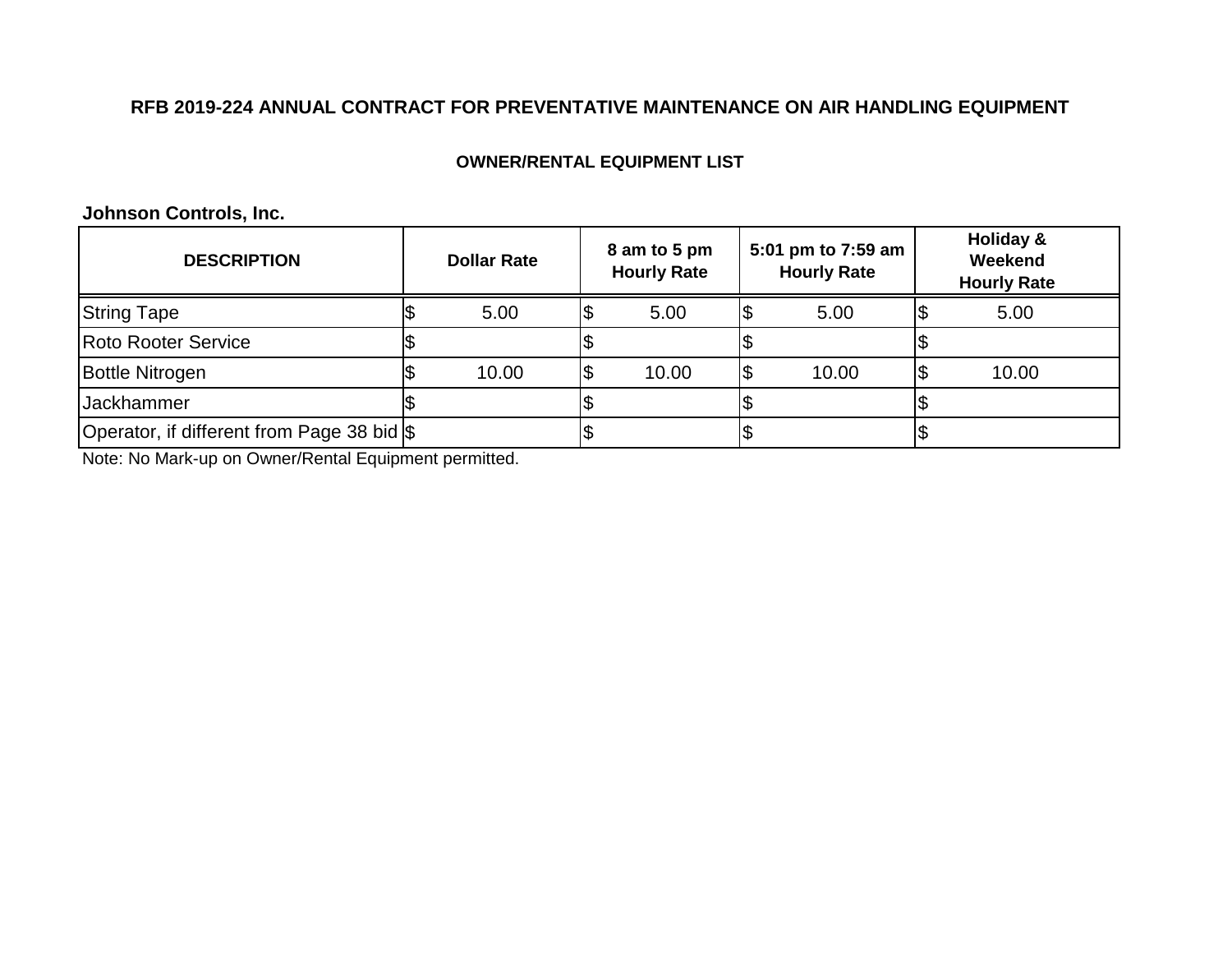## **OWNER/RENTAL EQUIPMENT LIST**

# **RushCo Energy Specialists**

| <b>DESCRIPTION</b>                         | <b>Dollar Rate</b> | 8 am to 5 pm<br><b>Hourly Rate</b> | 5:01 pm to 7:59 am<br><b>Hourly Rate</b> | <b>Holiday &amp;</b><br>Weekend<br><b>Hourly Rate</b> |
|--------------------------------------------|--------------------|------------------------------------|------------------------------------------|-------------------------------------------------------|
| <b>Refrigerant Recovery Machine Use</b>    | 75.00              | \$                                 |                                          |                                                       |
| <b>Backhoe Work Machine</b>                |                    |                                    | \$                                       |                                                       |
| Operator, if different from Page 38 bid \$ |                    |                                    |                                          |                                                       |
| <b>Trencher Work Machine</b>               |                    | \$                                 | \$                                       | \$                                                    |
| Operator, if different from Page 38<br>hid |                    | \$                                 | \$                                       | \$                                                    |
| <b>Welding Machine</b>                     |                    |                                    |                                          |                                                       |
| Operator, if different from Page 38 bid \$ |                    |                                    |                                          |                                                       |
| <b>Brazing and Soldering Equipment</b>     | 25.00              | \$                                 | \$                                       | \$                                                    |
| Operator, if different from Page 38 bid \$ |                    |                                    |                                          |                                                       |
| <b>Camera and Operator</b>                 |                    | \$                                 | \$                                       | \$                                                    |
| Operator, if different from Page 38 bid \$ |                    | \$                                 |                                          |                                                       |
| Miscellaneous Equipment                    |                    | \$                                 |                                          | \$                                                    |
| Operator, if different from Page 38 bid \$ |                    | \$                                 | \$                                       | \$                                                    |
| Miscellaneous Equipment                    |                    | \$                                 |                                          |                                                       |
| Operator, if different from Page 38 bid \$ |                    | \$                                 |                                          |                                                       |
| Miscellaneous Equipment                    |                    | \$                                 | \$                                       | \$                                                    |
| Operator, if different from Page 38 bid \$ |                    |                                    |                                          |                                                       |
| Miscellaneous Equipment                    |                    |                                    |                                          |                                                       |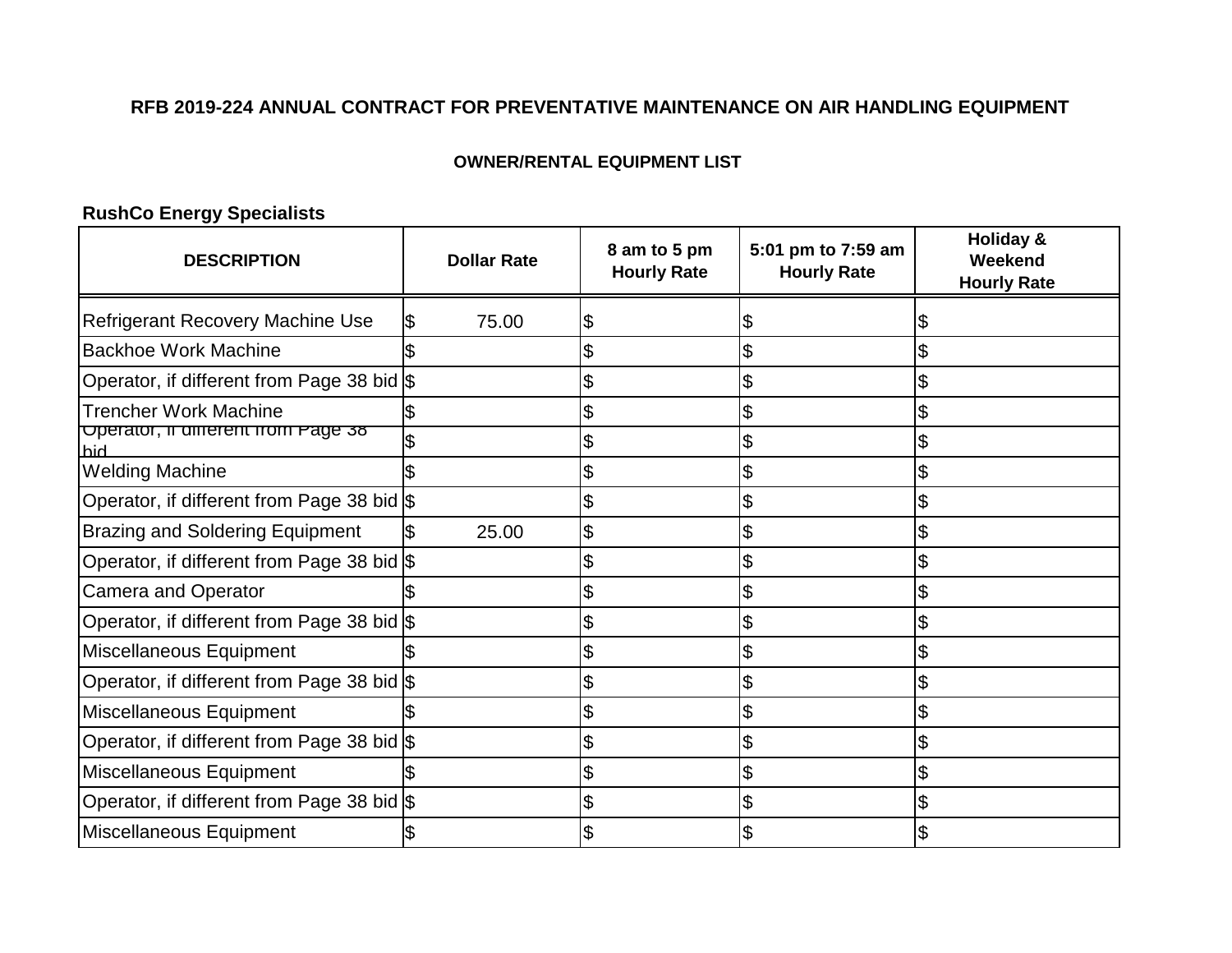## **OWNER/RENTAL EQUIPMENT LIST**

# **RushCo Energy Specialists**

| <b>DESCRIPTION</b>                         | <b>Dollar Rate</b> | 8 am to 5 pm<br><b>Hourly Rate</b> | 5:01 pm to 7:59 am<br><b>Hourly Rate</b> | <b>Holiday &amp;</b><br>Weekend<br><b>Hourly Rate</b> |
|--------------------------------------------|--------------------|------------------------------------|------------------------------------------|-------------------------------------------------------|
| Operator, if different from Page 38 bid \$ |                    | \$                                 |                                          |                                                       |
| Miscellaneous Equipment                    |                    | \$                                 |                                          | \$                                                    |
| Operator, if different from Page 38 bid \$ |                    | \$                                 | \$                                       | \$                                                    |
| Miscellaneous Equipment                    |                    | \$                                 | \$                                       |                                                       |
| Operator, if different from Page 38 bid \$ |                    | \$                                 | \$                                       | \$                                                    |
| <b>Reclaim Bottle</b>                      | 10.00              | \$                                 | \$                                       | \$                                                    |
| Torch                                      | 50.00              | \$                                 | \$                                       |                                                       |
| <b>Hydro Jetting Svc</b>                   |                    | \$                                 | \$                                       | \$                                                    |
| <b>Sewer Machine</b>                       |                    | \$                                 | \$                                       | \$                                                    |
| Operator, if different from Page 38 bid \$ |                    | \$                                 |                                          | \$                                                    |
| Vacuum Pump                                | 15.00              | \$                                 |                                          | \$                                                    |
| Operator, if different from Page 38 bid \$ |                    | \$                                 | \$                                       | \$                                                    |
| <b>Chain Hoist</b>                         | 20.00              | \$                                 | \$                                       | \$                                                    |
| Gantry                                     | 75.00              | \$                                 | \$                                       | \$                                                    |
| Wet Vac                                    | 15.00              | \$                                 | \$                                       | \$                                                    |
| <b>Pro Press Machine</b>                   | 75.00              | \$                                 | \$                                       | \$                                                    |
| Operator, if different from Page 38 bid \$ |                    | \$                                 | \$                                       | \$                                                    |
| <b>Combustion Analyzer</b>                 | 25.00              | \$                                 |                                          | \$                                                    |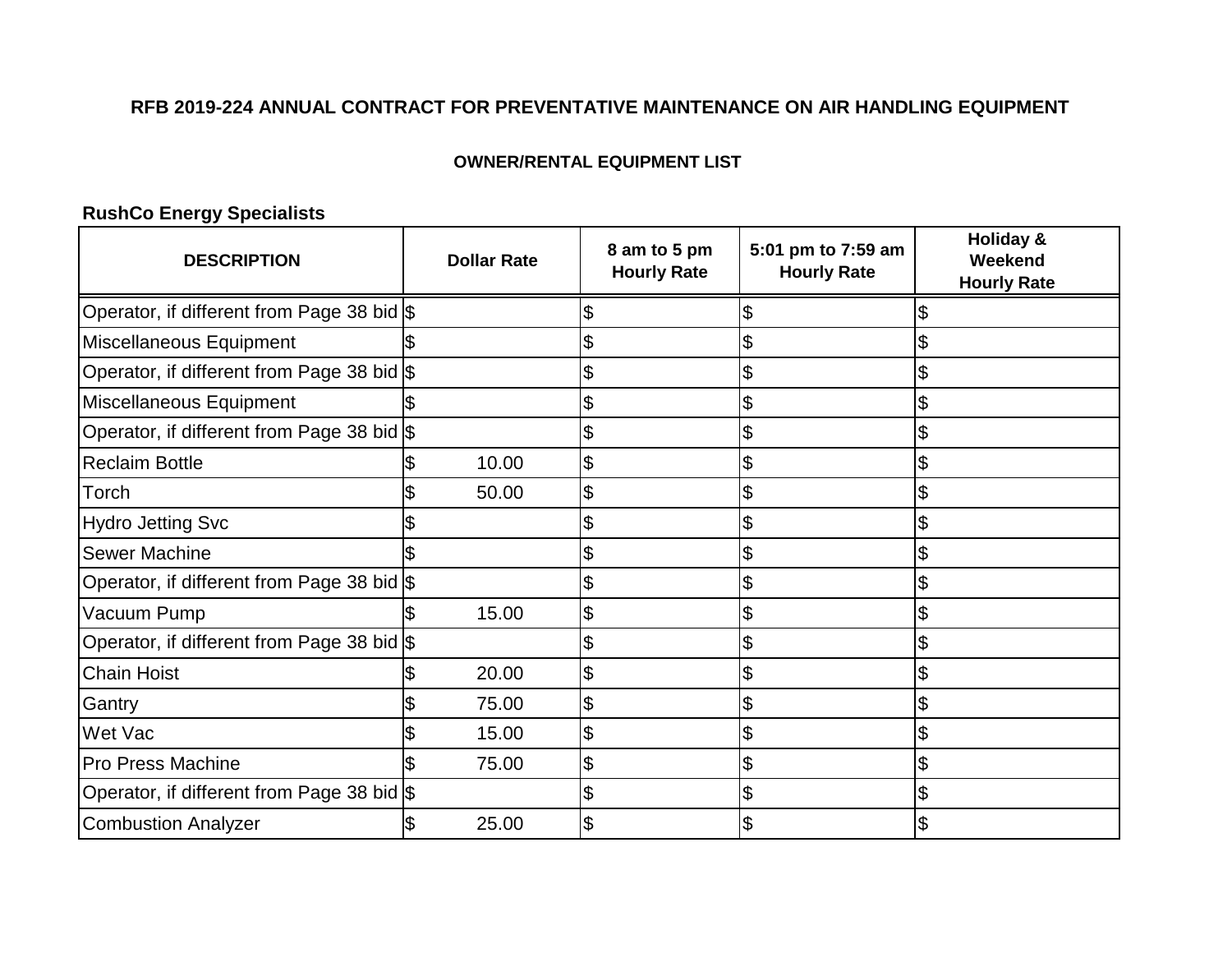## **OWNER/RENTAL EQUIPMENT LIST**

# **RushCo Energy Specialists**

| <b>DESCRIPTION</b>                         | <b>Dollar Rate</b> | 8 am to 5 pm<br><b>Hourly Rate</b> | 5:01 pm to 7:59 am<br><b>Hourly Rate</b> | Holiday &<br>Weekend<br><b>Hourly Rate</b> |
|--------------------------------------------|--------------------|------------------------------------|------------------------------------------|--------------------------------------------|
| <b>String Tape</b>                         |                    |                                    |                                          |                                            |
| Roto Rooter Service                        |                    |                                    |                                          |                                            |
| <b>Bottle Nitrogen</b>                     | 50.00              |                                    |                                          |                                            |
| <b>Jackhammer</b>                          |                    |                                    |                                          |                                            |
| Operator, if different from Page 38 bid \$ |                    |                                    |                                          |                                            |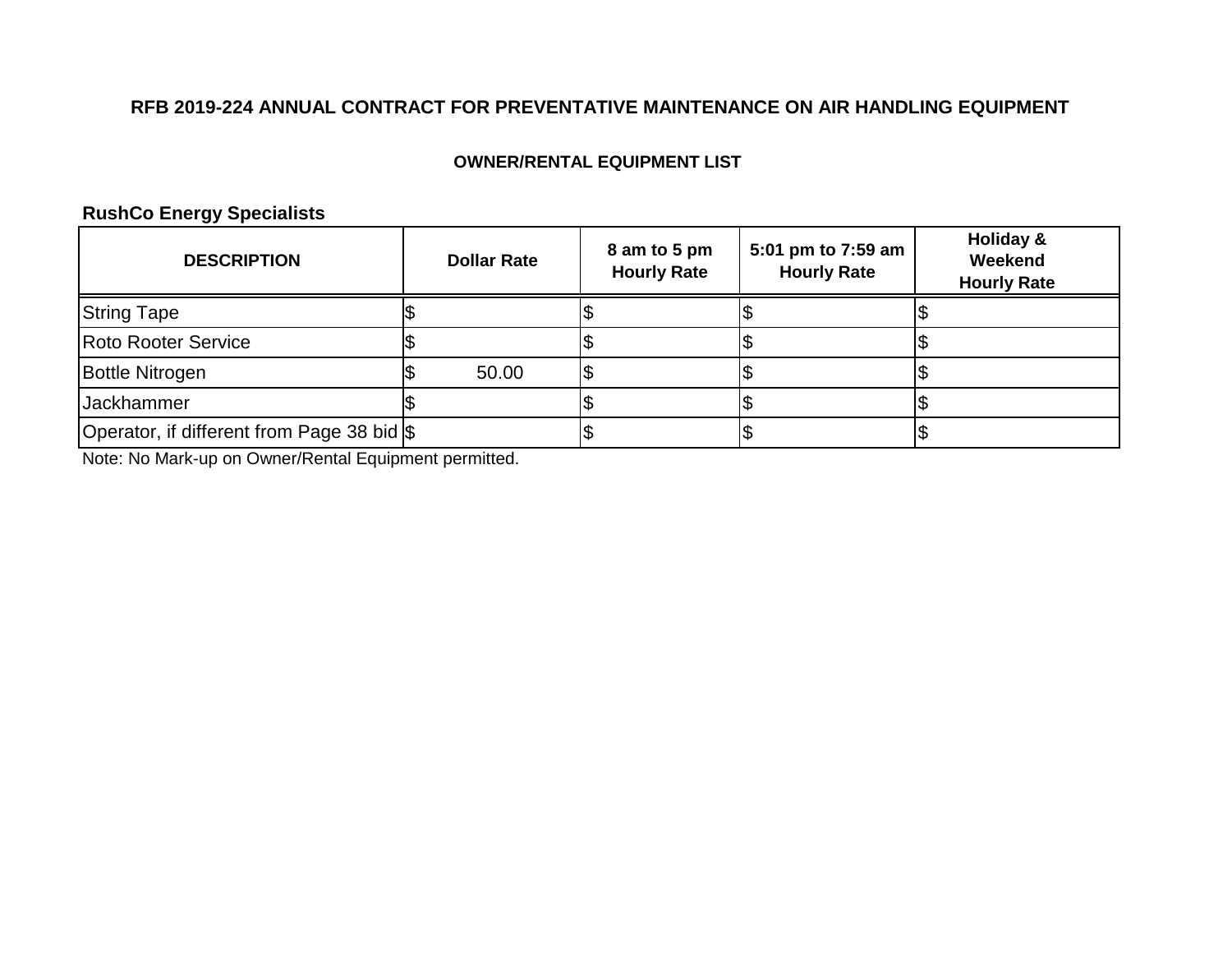## **OWNER/RENTAL EQUIPMENT LIST**

**Synergy Environmental Services, LL**

| <b>DESCRIPTION</b>                         | <b>Dollar Rate</b> | 8 am to 5 pm<br><b>Hourly Rate</b>      | 5:01 pm to 7:59 am<br><b>Hourly Rate</b> |     | Holiday &<br>Weekend<br><b>Hourly Rate</b> |
|--------------------------------------------|--------------------|-----------------------------------------|------------------------------------------|-----|--------------------------------------------|
| <b>Refrigerant Recovery Machine Use</b>    | 25.00              | \$<br>25.00                             | \$<br>25.00                              | 1\$ | 25.00                                      |
| <b>Backhoe Work Machine</b>                |                    |                                         |                                          |     |                                            |
| Operator, if different from Page 38 bid \$ |                    |                                         | \$                                       |     |                                            |
| <b>Trencher Work Machine</b>               |                    | \$                                      | \$                                       | l\$ |                                            |
| Operator, if different from Page 38<br>hid |                    | \$                                      | \$                                       | l\$ |                                            |
| <b>Welding Machine</b>                     | 50.00              | \$<br>50.00                             | \$<br>50.00                              | l\$ | 50.00                                      |
| Operator, if different from Page 38 bid \$ |                    |                                         |                                          |     |                                            |
| <b>Brazing and Soldering Equipment</b>     | 50.00              | \$                                      | \$                                       | Ŝ.  |                                            |
| Operator, if different from Page 38 bid \$ |                    | \$                                      | \$                                       | l\$ |                                            |
| <b>Camera and Operator</b>                 |                    | \$                                      | \$                                       | l\$ |                                            |
| Operator, if different from Page 38 bid \$ |                    |                                         |                                          |     |                                            |
| Miscellaneous Equipment                    | <b>RENTAL COST</b> | $\frac{1}{2}$ RENTAL COST $\frac{1}{2}$ | <b>RENTAL COST</b>                       |     | <b>RENTAL COST</b>                         |
| Operator, if different from Page 38 bid \$ |                    |                                         |                                          |     |                                            |
| Miscellaneous Equipment                    |                    |                                         |                                          | l\$ |                                            |
| Operator, if different from Page 38 bid \$ |                    | \$                                      | \$                                       | \$  |                                            |
| Miscellaneous Equipment                    |                    | \$                                      | \$                                       | 1\$ |                                            |
| Operator, if different from Page 38 bid \$ |                    |                                         |                                          |     |                                            |
| Miscellaneous Equipment                    |                    |                                         |                                          |     |                                            |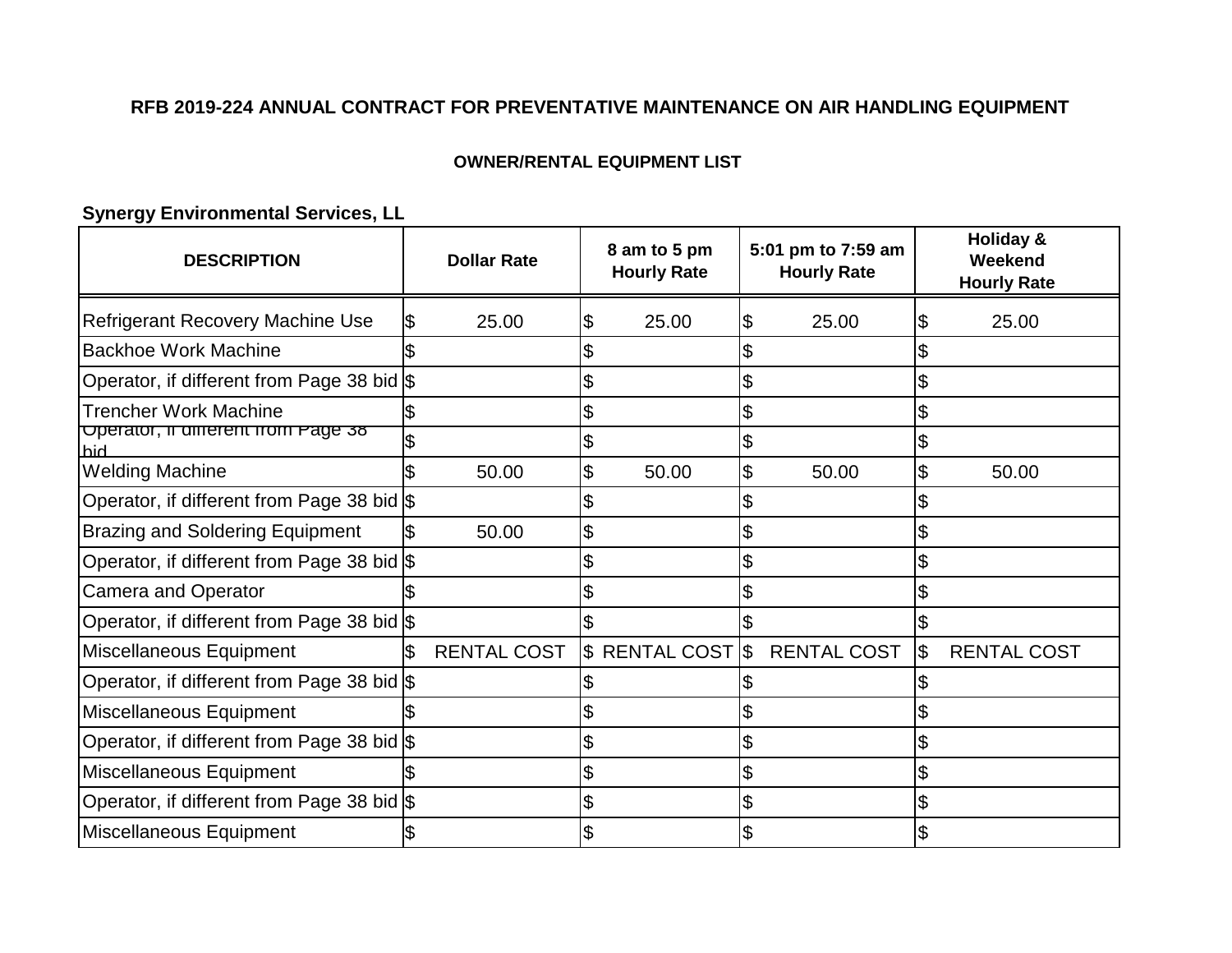## **OWNER/RENTAL EQUIPMENT LIST**

# **Synergy Environmental Services, LL**

| <b>DESCRIPTION</b>                         | <b>Dollar Rate</b> |    | 8 am to 5 pm<br><b>Hourly Rate</b> |                          | 5:01 pm to 7:59 am<br><b>Hourly Rate</b> |                | <b>Holiday &amp;</b><br>Weekend<br><b>Hourly Rate</b> |
|--------------------------------------------|--------------------|----|------------------------------------|--------------------------|------------------------------------------|----------------|-------------------------------------------------------|
| Operator, if different from Page 38 bid \$ |                    | \$ |                                    |                          |                                          |                |                                                       |
| Miscellaneous Equipment                    |                    | \$ |                                    | \$                       |                                          | \$             |                                                       |
| Operator, if different from Page 38 bid \$ |                    | \$ |                                    | $\boldsymbol{\theta}$    |                                          | \$             |                                                       |
| Miscellaneous Equipment                    |                    | \$ |                                    | \$                       |                                          | \$             |                                                       |
| Operator, if different from Page 38 bid \$ |                    | \$ |                                    | \$                       |                                          | \$             |                                                       |
| <b>Reclaim Bottle</b>                      | 40.00              | \$ | 40.00                              | $\frac{1}{2}$            | 40.00                                    | \$             | 40.00                                                 |
| Torch                                      | 50.00              | \$ | 50.00                              | $\overline{\theta}$      | 50.00                                    | $\mathfrak{S}$ | 50.00                                                 |
| <b>Hydro Jetting Svc</b>                   |                    | \$ |                                    | \$                       |                                          | \$             |                                                       |
| <b>Sewer Machine</b>                       |                    | \$ |                                    | \$                       |                                          | \$             |                                                       |
| Operator, if different from Page 38 bid \$ |                    | \$ |                                    | \$                       |                                          |                |                                                       |
| Vacuum Pump                                | 50.00              | \$ | 50.00                              | $\overline{\theta}$      | 50.00                                    | \$             | 50.00                                                 |
| Operator, if different from Page 38 bid \$ |                    | \$ |                                    | \$                       |                                          |                |                                                       |
| <b>Chain Hoist</b>                         | 100.00             | \$ | 100.00                             | $\overline{\mathcal{S}}$ | 100.00                                   | $\mathfrak{S}$ | 100.00                                                |
| Gantry                                     | <b>RENTAL COST</b> |    | \$ RENTAL COST                     | 1\$                      | <b>RENTAL COST</b>                       | \$             | <b>RENTAL COST</b>                                    |
| Wet Vac                                    | 20.00              | \$ | 20.00                              | $\frac{1}{2}$            | 20.00                                    | \$             | 20.00                                                 |
| <b>Pro Press Machine</b>                   | 25.00              | \$ | 25.00                              | \$                       | 25.00                                    | \$             | 25.00                                                 |
| Operator, if different from Page 38 bid \$ |                    |    |                                    |                          |                                          |                |                                                       |
| <b>Combustion Analyzer</b>                 |                    | \$ |                                    |                          |                                          |                |                                                       |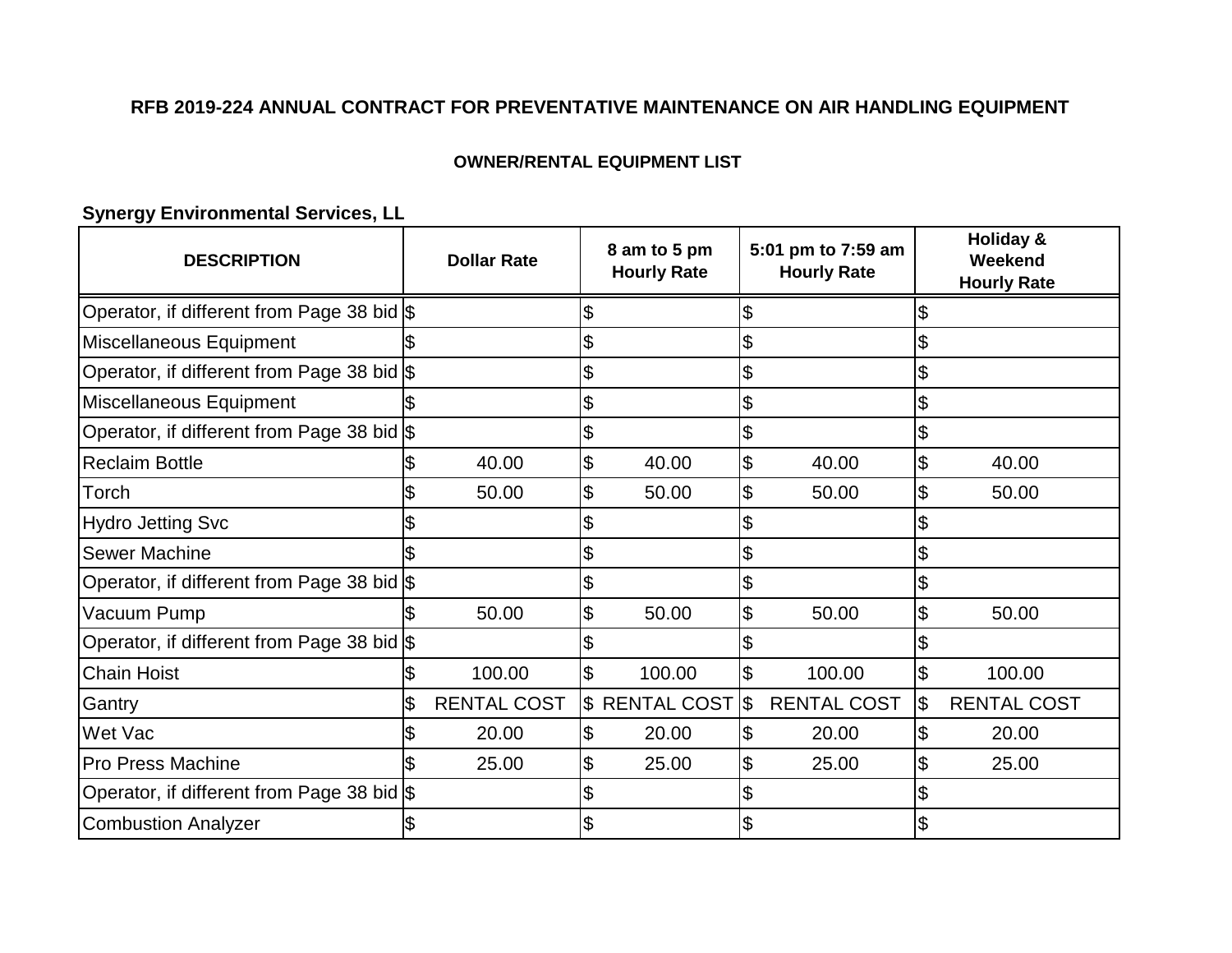## **OWNER/RENTAL EQUIPMENT LIST**

**Synergy Environmental Services, LL**

| <b>DESCRIPTION</b>                         | <b>Dollar Rate</b> |  | 8 am to 5 pm<br><b>Hourly Rate</b> | 5:01 pm to 7:59 am<br><b>Hourly Rate</b> |       | Holiday &<br>Weekend<br><b>Hourly Rate</b> |  |
|--------------------------------------------|--------------------|--|------------------------------------|------------------------------------------|-------|--------------------------------------------|--|
| <b>String Tape</b>                         |                    |  |                                    |                                          |       |                                            |  |
| <b>Roto Rooter Service</b>                 |                    |  |                                    |                                          |       |                                            |  |
| <b>Bottle Nitrogen</b>                     | 15.00              |  | 15.00                              |                                          | 15.00 | 15.00                                      |  |
| Jackhammer                                 |                    |  |                                    |                                          |       |                                            |  |
| Operator, if different from Page 38 bid \$ |                    |  |                                    |                                          |       |                                            |  |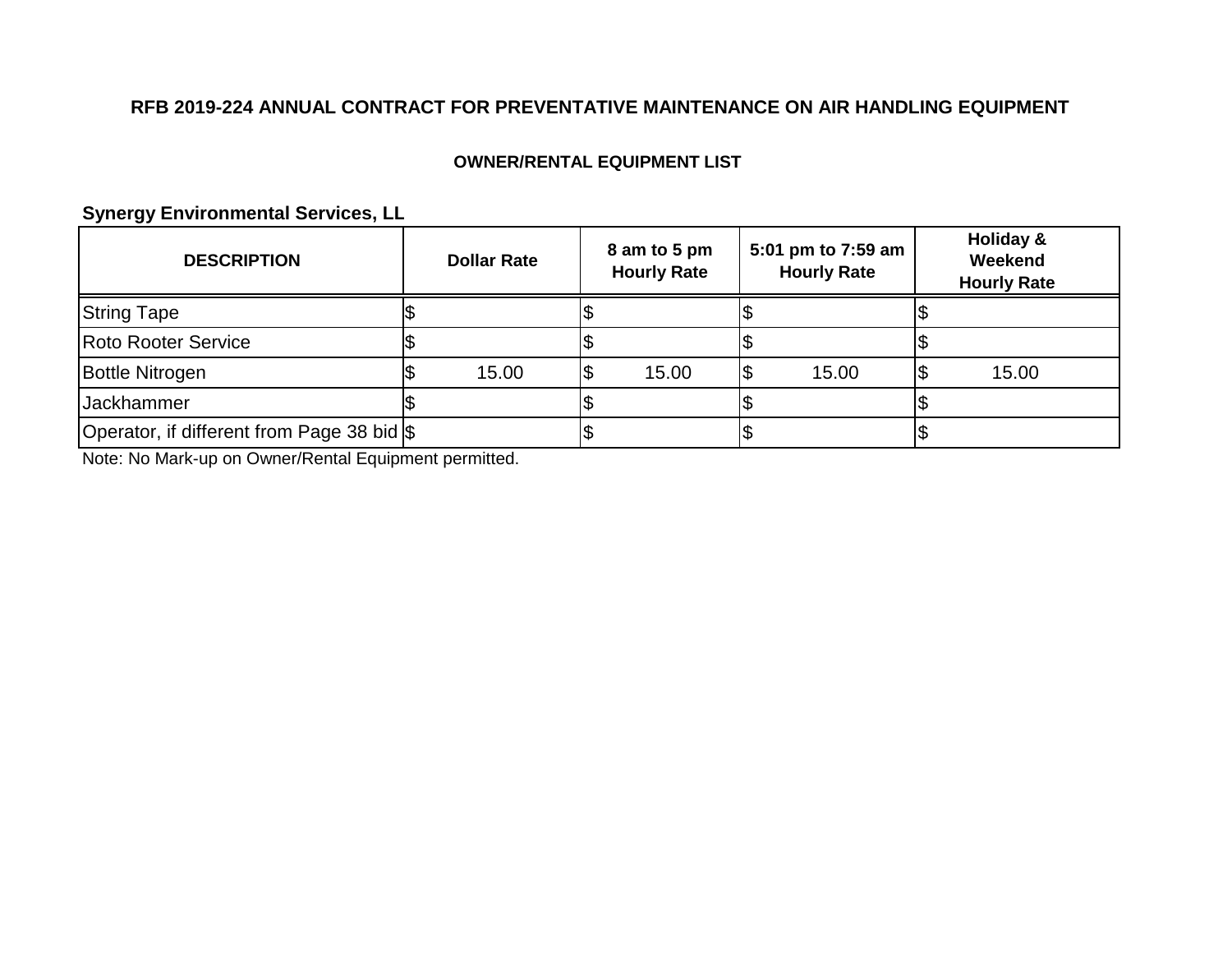### **OWNER/RENTAL EQUIPMENT LIST**

**Dyna Ten Corporation**

| <b>DESCRIPTION</b>                         | <b>Dollar Rate</b>      | 8 am to 5 pm<br><b>Hourly Rate</b> |        | 5:01 pm to 7:59 am<br><b>Hourly Rate</b> |        | <b>Holiday &amp;</b><br>Weekend<br><b>Hourly Rate</b> |
|--------------------------------------------|-------------------------|------------------------------------|--------|------------------------------------------|--------|-------------------------------------------------------|
| Refrigerant Recovery Machine Use           | 90/use                  | \$                                 |        |                                          |        |                                                       |
| <b>Backhoe Work Machine</b>                | <b>RENTAL/SUB</b>       | \$                                 |        | \$                                       |        |                                                       |
| Operator, if different from Page 38 bid \$ |                         | Ψ                                  |        | \$                                       |        | \$                                                    |
| <b>Trencher Work Machine</b>               | \$<br><b>RENTAL/SUB</b> | $\frac{1}{2}$                      |        | \$                                       |        | \$                                                    |
| Operator, if different from Page 38<br>hid |                         | \$                                 |        | \$                                       |        | \$                                                    |
| <b>Welding Machine</b>                     | <b>RENTAL/SUB</b>       | \$                                 |        | \$                                       |        |                                                       |
| Operator, if different from Page 38 bid \$ |                         | \$                                 |        | \$                                       |        |                                                       |
| <b>Brazing and Soldering Equipment</b>     | 70/use                  | \$                                 |        | \$                                       |        | \$                                                    |
| Operator, if different from Page 38 bid \$ |                         | \$                                 |        | \$                                       |        |                                                       |
| <b>Camera and Operator</b>                 |                         | \$                                 | 195.00 | \$                                       | 292.50 | \$<br>390.00                                          |
| Operator, if different from Page 38 bid \$ |                         |                                    |        |                                          |        |                                                       |
| <b>Pressure Washer Portable</b>            | $50$ /use               | \$                                 |        | \$                                       |        |                                                       |
| Operator, if different from Page 38 bid \$ |                         | \$                                 |        | \$                                       |        | \$                                                    |
| <b>Backflow Preventer</b>                  | $135/$ use              | \$                                 |        | \$                                       |        |                                                       |
| Operator, if different from Page 38 bid \$ |                         | \$                                 |        | \$                                       |        | \$                                                    |
| <b>Balancing Hood</b>                      | 80/use                  | \$                                 |        |                                          |        |                                                       |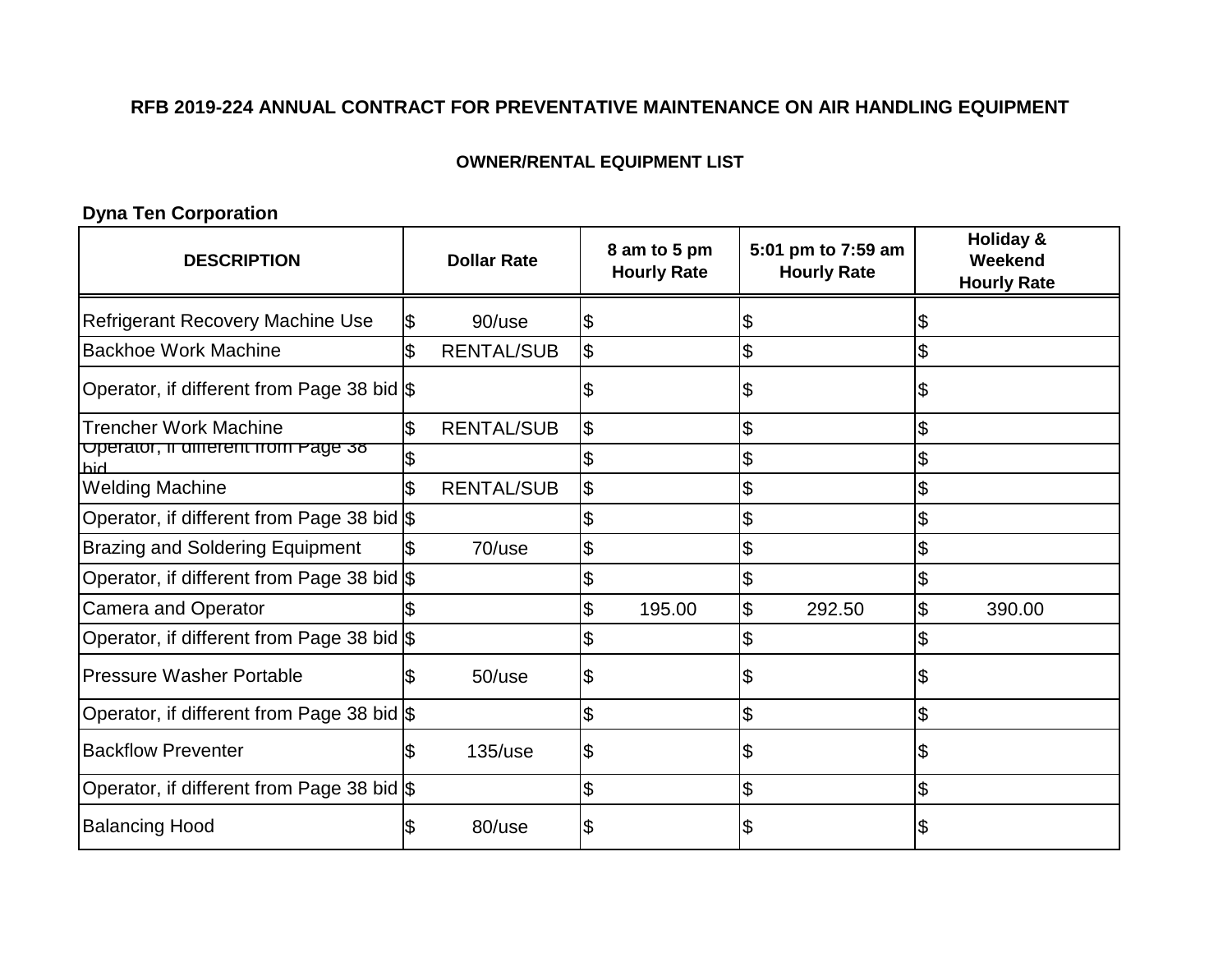### **OWNER/RENTAL EQUIPMENT LIST**

# **Dyna Ten Corporation**

| <b>DESCRIPTION</b>                         | <b>Dollar Rate</b> | 8 am to 5 pm<br><b>Hourly Rate</b> | 5:01 pm to 7:59 am<br><b>Hourly Rate</b> | <b>Holiday &amp;</b><br>Weekend<br><b>Hourly Rate</b> |
|--------------------------------------------|--------------------|------------------------------------|------------------------------------------|-------------------------------------------------------|
| Operator, if different from Page 38 bid \$ |                    | \$                                 | Ъ                                        |                                                       |
| <b>Elect Leak Detector</b>                 | $30$ /use          | \$                                 | S                                        | Ъ                                                     |
| Operator, if different from Page 38 bid \$ |                    | \$                                 | \$                                       | \$                                                    |
| Meggar                                     | 60/use             | \$                                 | \$                                       | \$                                                    |
| Operator, if different from Page 38 bid \$ |                    | \$                                 | $\boldsymbol{\mathsf{\$}}$               | \$                                                    |
| Laser Alignment                            | $100$ /use         | \$                                 | \$                                       | S                                                     |
| Operator, if different from Page 38 bid \$ |                    | \$                                 | $\boldsymbol{\mathsf{\$}}$               | \$                                                    |
| <b>Bearing Heater</b>                      | 80/use             | \$                                 | \$                                       | S.                                                    |
| Operator, if different from Page 38 bid \$ |                    | \$                                 | \$                                       | \$                                                    |
| Dial Indicator                             | $50$ /use          | \$                                 | S                                        | 8                                                     |
| Operator, if different from Page 38 bid \$ |                    | \$                                 | \$                                       | \$                                                    |
| Sump Pump                                  | 60/use             | \$                                 | \$                                       | \$                                                    |
| Operator, if different from Page 38 bid \$ |                    | \$                                 | $\boldsymbol{\mathsf{\$}}$               | $\mathfrak{S}$                                        |
| Miscellaneous Equipment                    |                    | \$                                 | \$                                       | \$                                                    |
| Operator, if different from Page 38 bid \$ |                    | \$                                 | $\boldsymbol{\mathsf{\$}}$               |                                                       |
| Line Tracing                               | 75/use             | \$                                 | \$                                       | Ŝ.                                                    |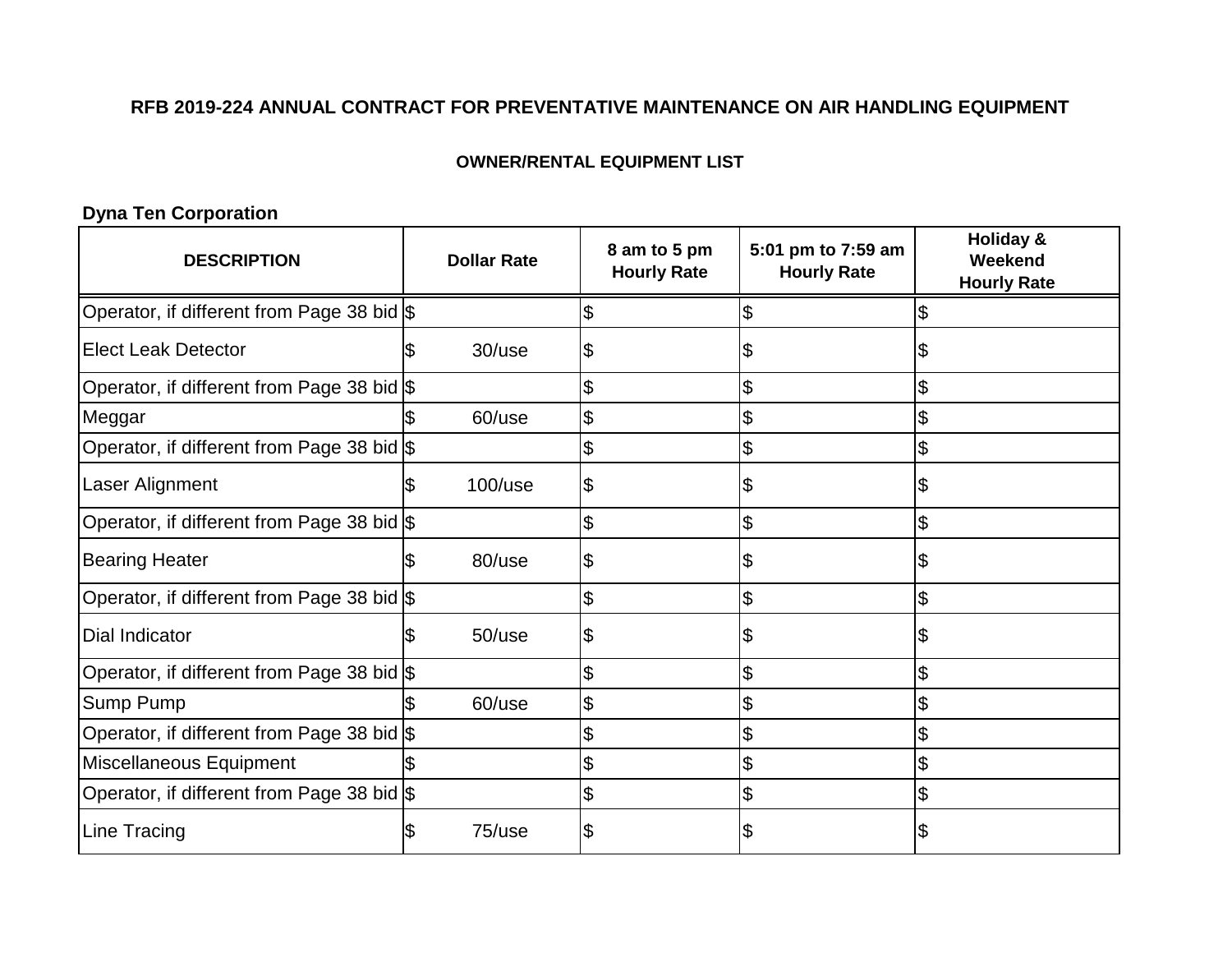### **OWNER/RENTAL EQUIPMENT LIST**

# **Dyna Ten Corporation**

| <b>DESCRIPTION</b>                         |   | <b>Dollar Rate</b> | 8 am to 5 pm<br><b>Hourly Rate</b> | 5:01 pm to 7:59 am<br><b>Hourly Rate</b> | <b>Holiday &amp;</b><br>Weekend<br><b>Hourly Rate</b> |
|--------------------------------------------|---|--------------------|------------------------------------|------------------------------------------|-------------------------------------------------------|
| Operator, if different from Page 38 bid \$ |   |                    | \$                                 |                                          |                                                       |
| <b>Reclaim Bottle</b>                      |   | 40.00              | \$                                 | \$                                       | \$                                                    |
| Torch                                      |   | 70/use             | \$                                 | \$                                       | \$                                                    |
| <b>Hydro Jetting Svc</b>                   |   | 300/day            | \$                                 | \$                                       | \$                                                    |
| <b>Sewer Machine</b>                       |   | 70.00              | \$                                 | \$                                       | \$                                                    |
| Operator, if different from Page 38 bid \$ |   |                    | \$                                 | \$                                       | \$                                                    |
| Vacuum Pump                                |   | $35/$ use          | \$                                 | \$                                       | \$                                                    |
| Operator, if different from Page 38 bid \$ |   |                    | \$                                 | \$                                       | $\boldsymbol{\mathsf{\$}}$                            |
| <b>Chain Hoist</b>                         |   | 20.00              | \$                                 | \$                                       | \$                                                    |
| Gantry                                     |   | 100.00             | \$                                 | \$                                       | \$                                                    |
| Wet Vac                                    |   | $20$ /use          | \$                                 | \$                                       | \$                                                    |
| <b>Pro Press Machine</b>                   |   | 80/day             | \$                                 | \$                                       | \$                                                    |
| Operator, if different from Page 38 bid \$ |   |                    | \$                                 | \$                                       | \$                                                    |
| <b>Combustion Analyzer</b>                 |   | $150$ /use         | \$                                 | \$                                       | \$                                                    |
| <b>String Tape</b>                         |   |                    | \$                                 | \$                                       | \$                                                    |
| <b>Roto Rooter Service</b>                 | S | <b>SUB</b>         | \$                                 | \$                                       | \$                                                    |
| <b>Bottle Nitrogen</b>                     |   | 30.00              | \$                                 | \$                                       | \$                                                    |
| Jackhammer                                 |   | <b>RENTAL</b>      | \$                                 |                                          |                                                       |